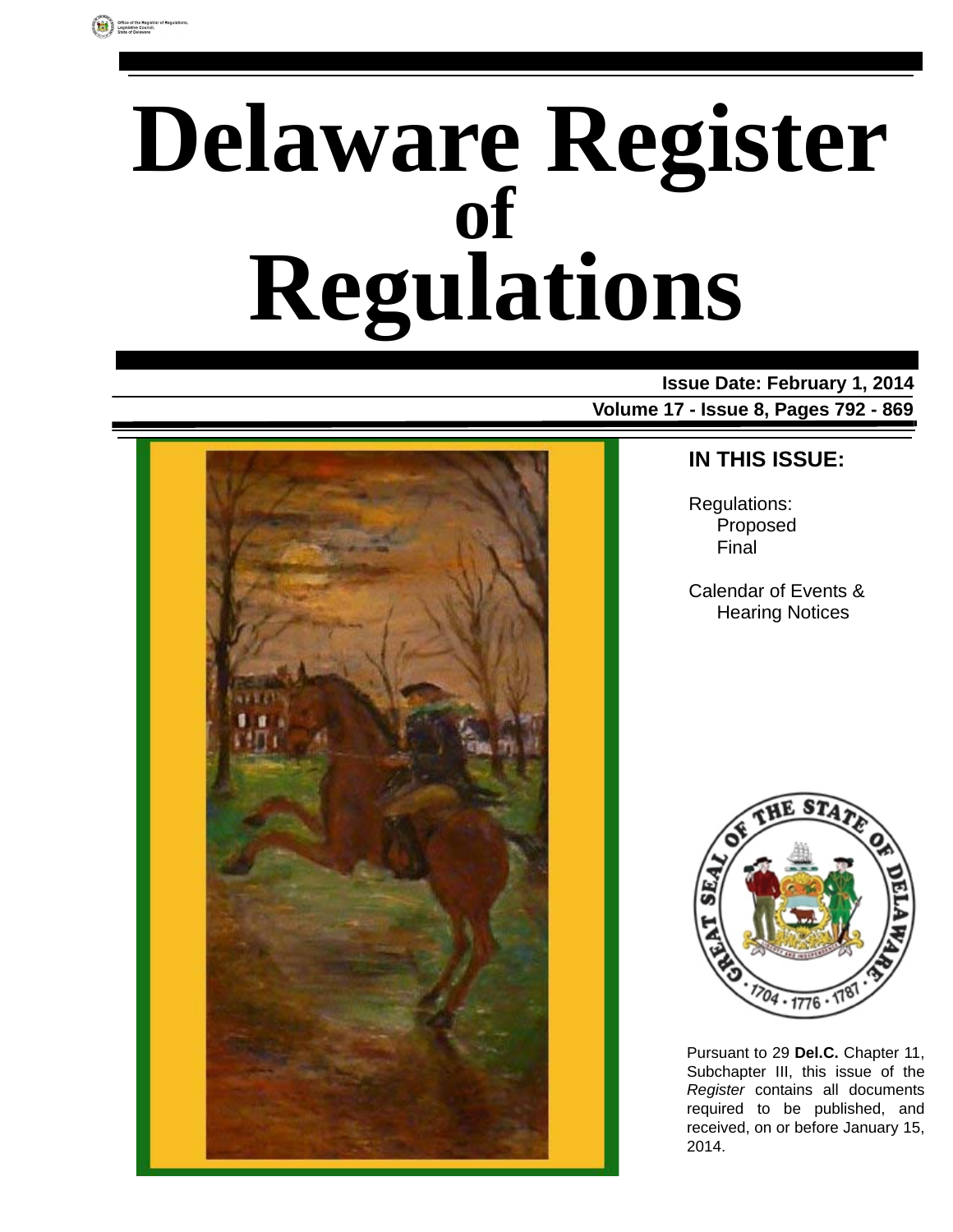# **INFORMATION ABOUT THE DELAWARE REGISTER OF REGULATIONS**

### **DELAWARE REGISTER OF REGULATIONS**

The *Delaware Register of Regulations* is an official State publication established by authority of 69 *Del. Laws*, c. 107 and is published on the first of each month throughout the year.

The *Delaware Register* will publish any regulations that are proposed to be adopted, amended or repealed and any emergency regulations promulgated.

The *Register* will also publish some or all of the following information:

- Governor's Executive Orders
- Governor's Appointments
- Agency Hearing and Meeting Notices
- Other documents considered to be in the public interest.

### **CITATION TO THE DELAWARE REGISTER**

The *Delaware Register of Regulations* is cited by volume, issue, page number and date. An example would be:

16 **DE Reg.** 1227 - 1230 (06/01/13)

Refers to Volume 16, pages 1227 - 1130 of the *Delaware Register* issued on June 1, 2013.

### **SUBSCRIPTION INFORMATION**

The cost of a yearly subscription (12 issues) for the *Delaware Register of Regulations* is \$135.00. Single copies are available at a cost of \$12.00 per issue, including postage. For more information contact the Division of Research at 302-744-4114 or 1-800-282-8545 in Delaware.

### **CITIZEN PARTICIPATION IN THE REGULATORY PROCESS**

Delaware citizens and other interested parties may participate in the process by which administrative regulations are adopted, amended or repealed, and may initiate the process by which the validity and applicability of regulations is determined.

Under 29 **Del.C.** §10115 whenever an agency proposes to formulate, adopt, amend or repeal a regulation, it shall file notice and full text of such proposals, together with copies of the existing regulation being adopted, amended or repealed, with the Registrar for publication in the *Register of Regulations* pursuant to §1134 of this title. The notice shall describe the nature of the proceedings including a brief synopsis of the subject, substance, issues, possible terms of the agency action, a reference to the legal authority of the agency to act, and reference to any other regulations that may be impacted or affected by the proposal, and shall state the manner in which persons may present their views; if in writing, of the place to which and the final date by which such views may be submitted; or if at a public hearing, the date, time and place of the hearing. If a public hearing is to be held, such public hearing shall not be scheduled less than 20 days following publication of notice of the proposal in the *Register of Regulations*. If a public hearing will be held on the proposal, notice of the time, date, place and a summary of the nature of the proposal shall also be published in at least 2 Delaware newspapers of general circulation. The notice shall also be mailed to all persons who have made timely written requests of the agency for advance notice of its regulation-making proceedings.

**DELAWARE REGISTER OF REGULATIONS, VOL. 17, ISSUE 8, SATURDAY, FEBRUARY 1, 2014**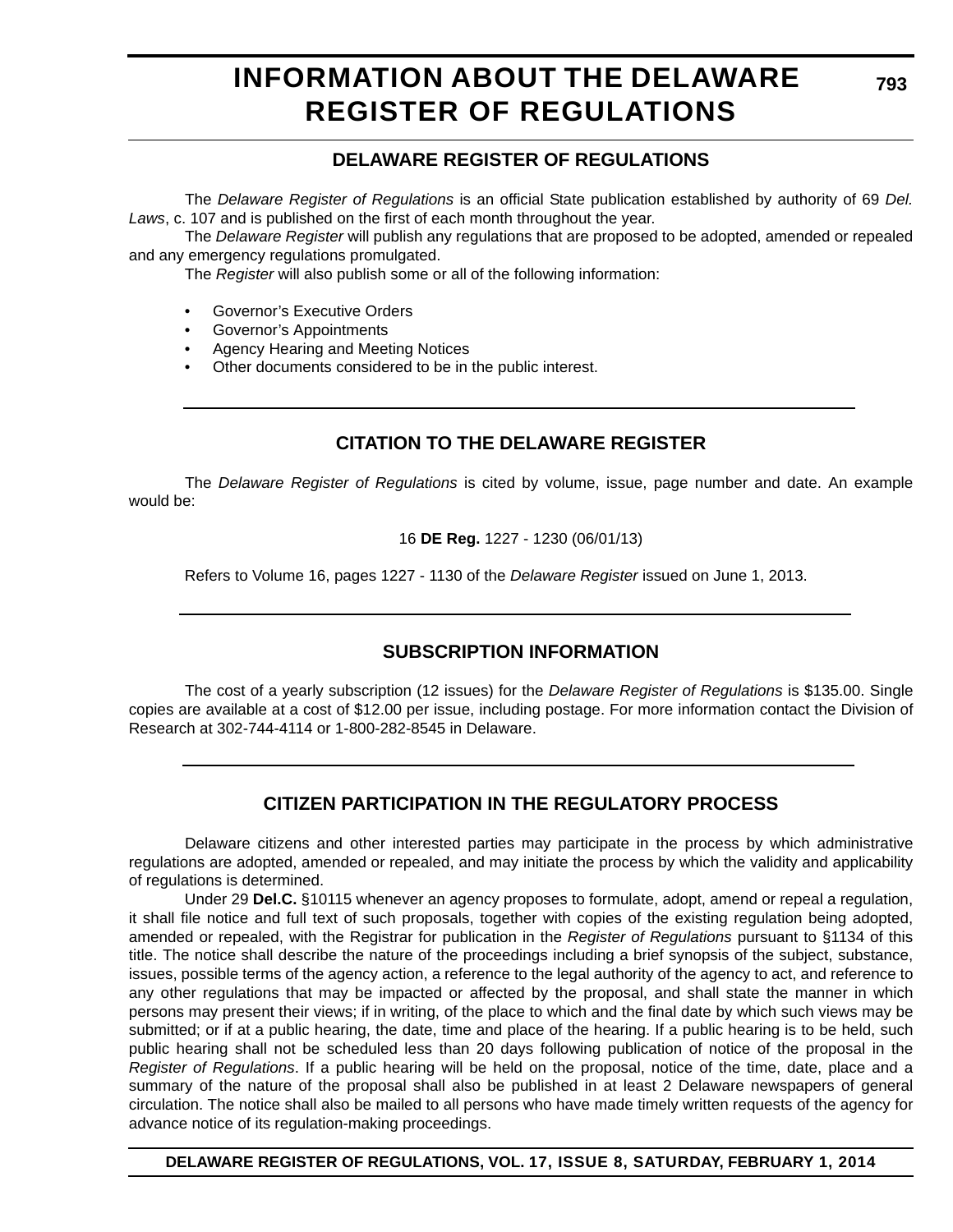**794**

# **INFORMATION ABOUT THE DELAWARE REGISTER OF REGULATIONS**

The opportunity for public comment shall be held open for a minimum of 30 days after the proposal is published in the *Register of Regulations*. At the conclusion of all hearings and after receipt, within the time allowed, of all written materials, upon all the testimonial and written evidence and information submitted, together with summaries of the evidence and information by subordinates, the agency shall determine whether a regulation should be adopted, amended or repealed and shall issue its conclusion in an order which shall include: (1) A brief summary of the evidence and information submitted; (2) A brief summary of its findings of fact with respect to the evidence and information, except where a rule of procedure is being adopted or amended; (3) A decision to adopt, amend or repeal a regulation or to take no action and the decision shall be supported by its findings on the evidence and information received; (4) The exact text and citation of such regulation adopted, amended or repealed; (5) The effective date of the order; (6) Any other findings or conclusions required by the law under which the agency has authority to act; and (7) The signature of at least a quorum of the agency members.

The effective date of an order which adopts, amends or repeals a regulation shall be not less than 10 days from the date the order adopting, amending or repealing a regulation has been published in its final form in the *Register of Regulations*, unless such adoption, amendment or repeal qualifies as an emergency under §10119.

Any person aggrieved by and claiming the unlawfulness of any regulation may bring an action in the Court for declaratory relief.

No action of an agency with respect to the making or consideration of a proposed adoption, amendment or repeal of a regulation shall be subject to review until final agency action on the proposal has been taken.

When any regulation is the subject of an enforcement action in the Court, the lawfulness of such regulation may be reviewed by the Court as a defense in the action.

Except as provided in the preceding section, no judicial review of a regulation is available unless a complaint therefor is filed in the Court within 30 days of the day the agency order with respect to the regulation was published in the *Register of Regulations*.

### **CLOSING DATES AND ISSUE DATES FOR THE DELAWARE REGISTER OF REGULATIONS**

| <b>ISSUE DATE</b> | <b>CLOSING DATE</b> | <b>CLOSING TIME</b> |
|-------------------|---------------------|---------------------|
| March 1           | February 17         | 4:30 p.m.           |
| April 1           | March 17            | 4:30 p.m.           |
| May 1             | April 15            | 4:30 p.m.           |
| June 1            | <b>May 15</b>       | 4:30 p.m.           |
| July 1            | June 16             | 4:30 p.m.           |

### **DIVISION OF RESEARCH STAFF**

**Lori Christiansen,** Director; **Mark J. Cutrona,** Deputy Director; **Judi Abbott,** Administrative Specialist I; **Jeffrey W. Hague**, Registrar of Regulations; **Robert Lupo**, Printer; **Deborah J. Messina,** Print Shop Supervisor; **Kathleen Morris**, Executive Secretary; **Georgia Roman**, Unit Operations Support Specialist; **Victoria Schultes,** Administrative Specialist II; **Yvette W. Smallwood**, Assistant Registrar of Regulations; **Don Sellers,** Printer; **Sarah Wootten**, Joint Sunset Analyst; **Rochelle Yerkes**, Office Manager; **Sara Zimmerman**, Legislative Librarian.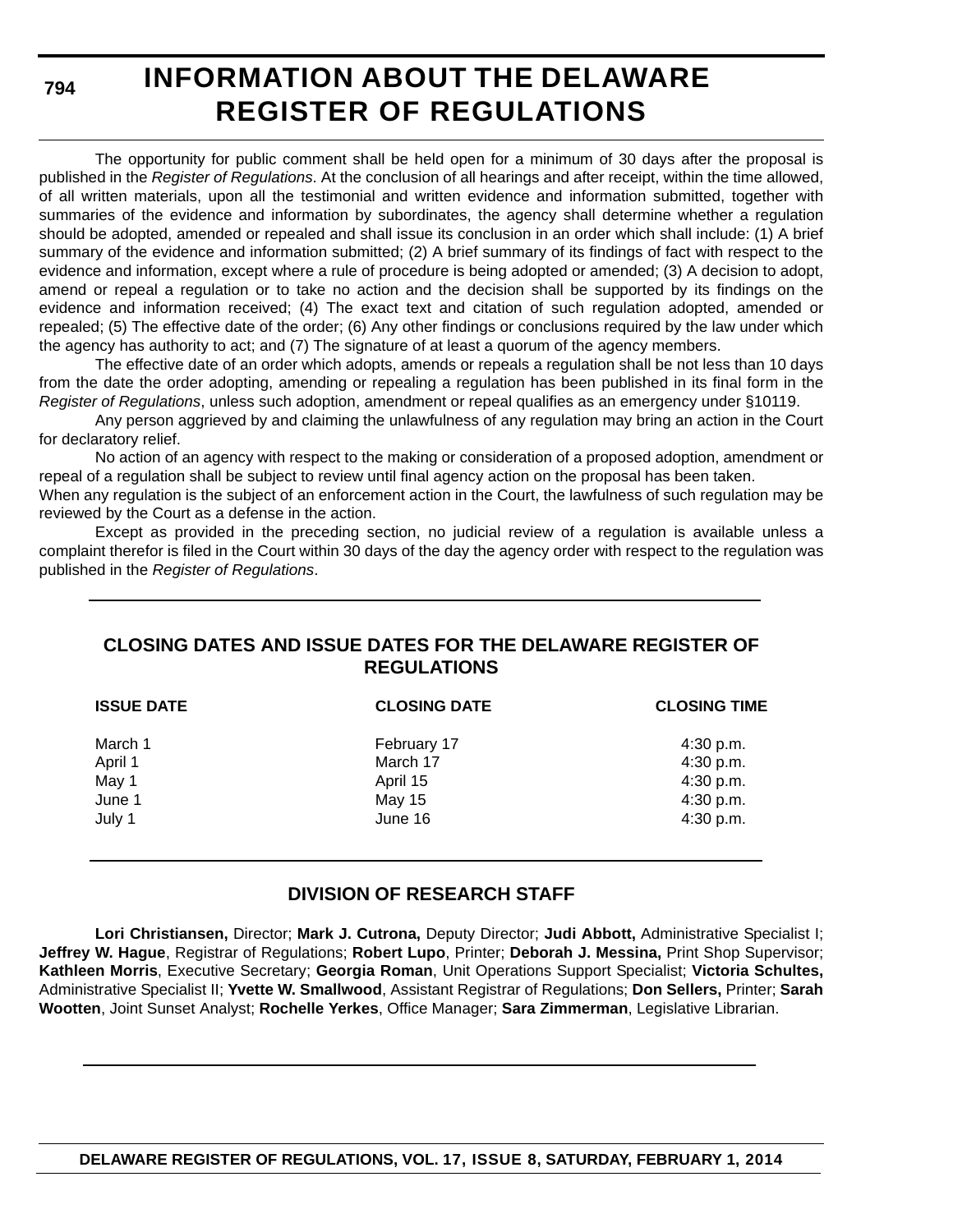# **TABLE OF CONTENTS**

**795**

<span id="page-3-0"></span>

| <b>PROPOSED</b>                                                                        |  |
|----------------------------------------------------------------------------------------|--|
| DELAWARE MANUFACTURED HOME RELOCATION AUTHORITY                                        |  |
|                                                                                        |  |
| <b>DEPARTMENT OF AGRICULTURE</b>                                                       |  |
| <b>Harness Racing Commission</b>                                                       |  |
|                                                                                        |  |
| <b>DEPARTMENT OF HEALTH AND SOCIAL SERVICES</b>                                        |  |
| <b>Division of Medicaid and Medical Assistance</b>                                     |  |
| Title XIX Medicaid State Plan Reimbursement Methodology for Inpatient Hospital Outlier |  |
| <b>Division of Public Health</b>                                                       |  |
|                                                                                        |  |
|                                                                                        |  |
| DEPARTMENT OF NATURAL RESOURCES AND ENVIRONMENTAL CONTROL                              |  |
| <b>Division of Watershed Stewardship</b>                                               |  |
|                                                                                        |  |
| <b>DEPARTMENT OF STATE</b>                                                             |  |
| <b>Division of Professional Regulation</b>                                             |  |
|                                                                                        |  |
|                                                                                        |  |
|                                                                                        |  |
|                                                                                        |  |
| <b>Office of the State Bank Commissioner</b>                                           |  |
|                                                                                        |  |
| <b>DEPARTMENT OF TRANSPORTATION</b>                                                    |  |
| <b>Division of Technology and Support Services</b>                                     |  |
|                                                                                        |  |

### **FINAL**

#### **[DEPARTMENT OF EDUCATION](http://www.doe.k12.de.us/)**

#### **Office of the Secretary**

[614 Uniform Definitions for Student Conduct Which May Result in Alternative Placement or Expulsion... 835](#page-43-0)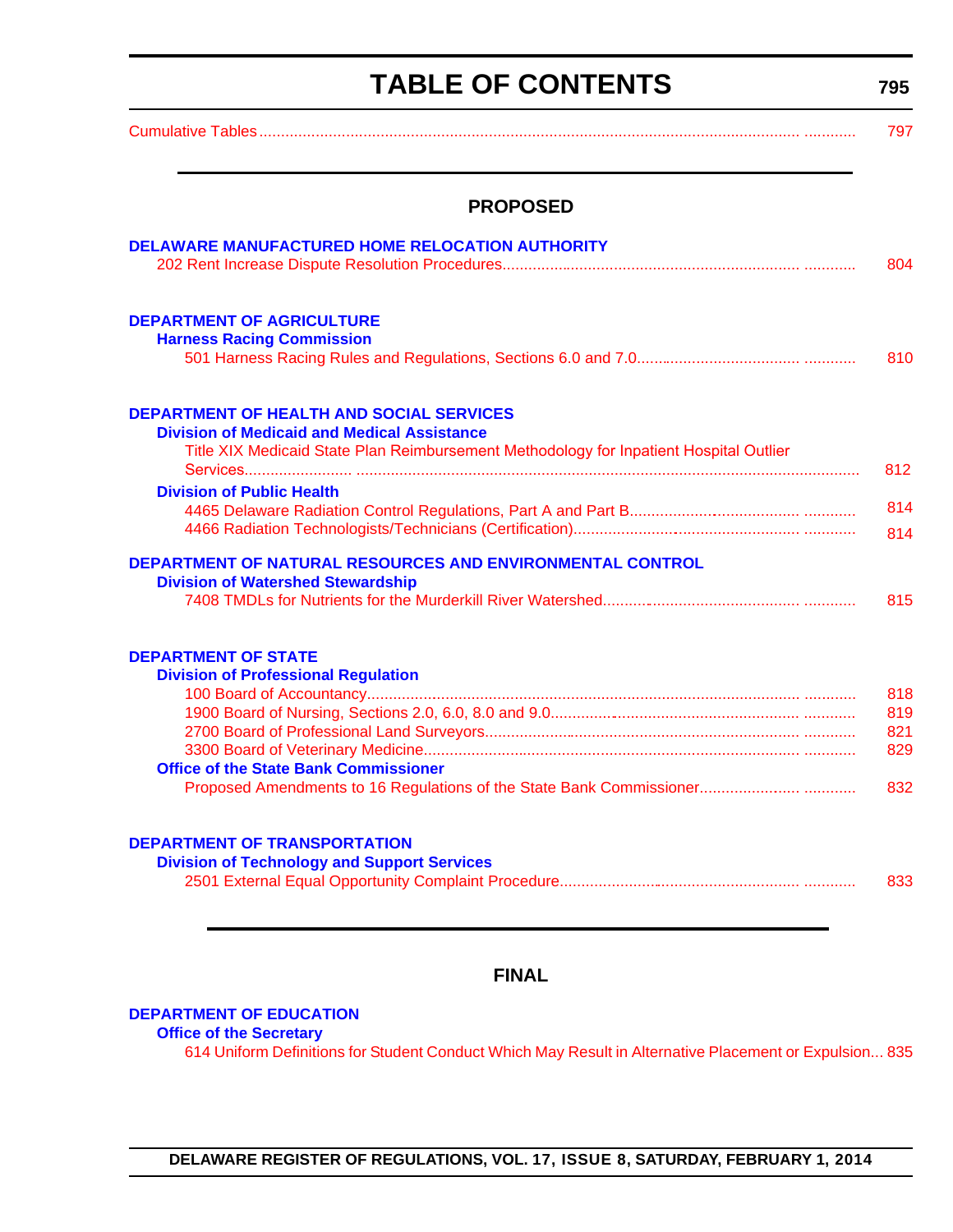**796**

# **TABLE OF CONTENTS**

| <b>DEPARTMENT OF HEALTH AND SOCIAL SERVICES</b><br><b>Division of Medicaid and Medical Assistance</b> |     |
|-------------------------------------------------------------------------------------------------------|-----|
| Medicaid Expansion under the Affordable Care Act 2014 - Delaware Medicaid Program -                   | 841 |
| Pregnant Women and Infants Under Age 1 - 212% of the Federal Poverty Level                            | 845 |
| <b>Division of Public Health</b>                                                                      | 845 |
|                                                                                                       | 848 |
| <b>DEPARTMENT OF LABOR</b>                                                                            |     |
| Division of Industrial Affairs, Office of Workers' Compensation                                       |     |
|                                                                                                       | 858 |
| <b>DEPARTMENT OF SAFETY AND HOMELAND SECURITY</b>                                                     |     |
| <b>Division of State Police</b>                                                                       |     |
| 1300 Board of Examiners of Private Investigators & Private Security Agencies                          | 860 |
| <b>DEPARTMENT OF STATE</b>                                                                            |     |
| <b>Division of Professional Regulation</b>                                                            |     |
|                                                                                                       | 861 |
|                                                                                                       | 862 |

### **CALENDAR OF EVENTS/HEARING NOTICES**

| Delaware Manufactured Home Relocation Authority, Notice of Public Comment Period                                                                                                                              | 864<br>864<br>865 |
|---------------------------------------------------------------------------------------------------------------------------------------------------------------------------------------------------------------|-------------------|
| Dept. of Health and Social Svcs., Divs. of Medicaid and Medical Assistance and Public Health, Notices of                                                                                                      | 865               |
|                                                                                                                                                                                                               | 866               |
| Dept. of State, Div. of Prof. Regulation, Notices of Public Hearings and Comment Periods   867 - 868<br>Dept. of Transportation, Div. of Technology and Support Services, Notice of Public Comment Period 869 | 868               |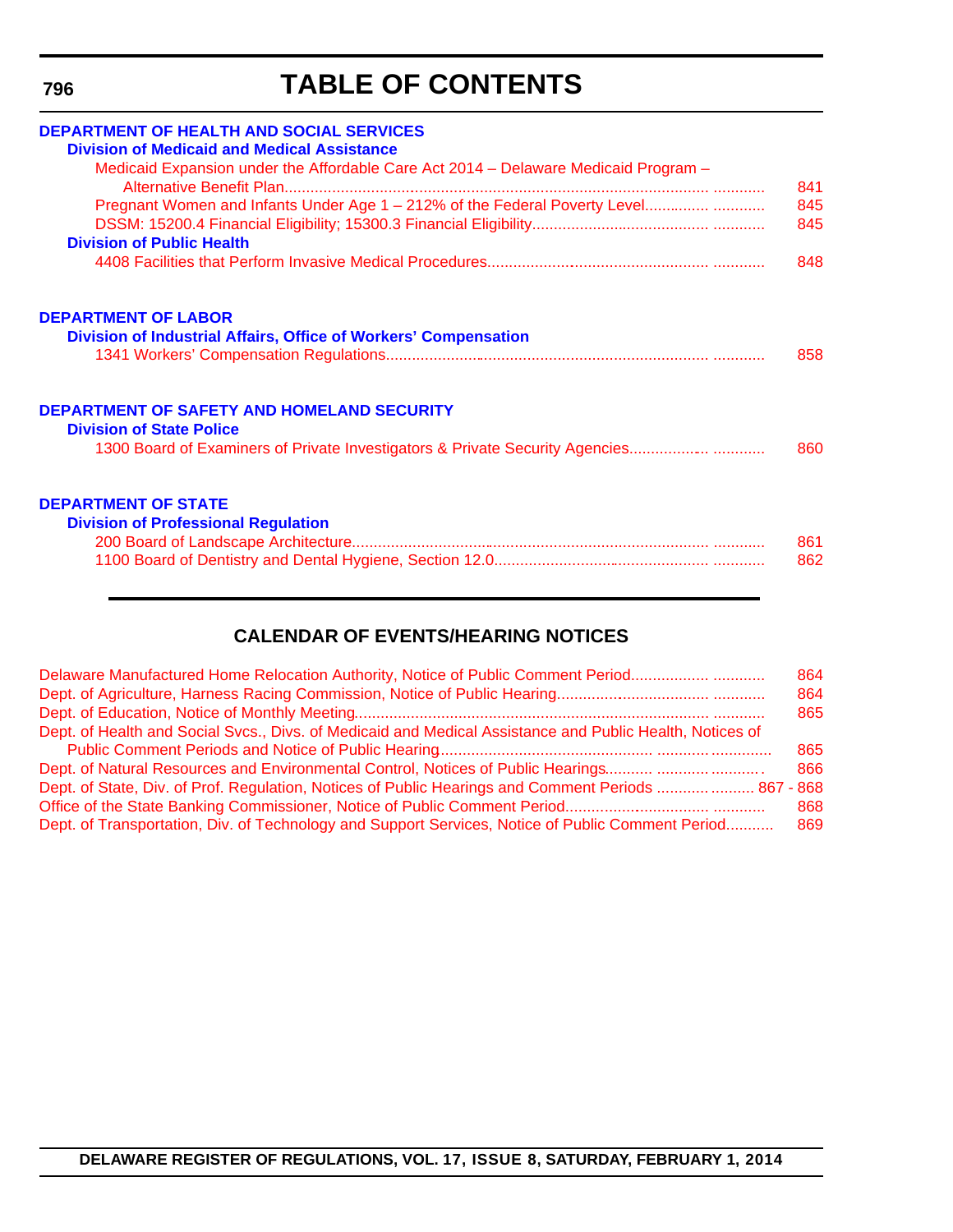<span id="page-5-0"></span>The table printed below lists the regulations that have been proposed, adopted, amended or repealed in the preceding issues of the current volume of the *Delaware Register of Regulations*.

The regulations are listed alphabetically by the promulgating agency, followed by a citation to that issue of the *Register* in which the regulation was published. Proposed regulations are designated with (Prop.); Final regulations are designated with (Final); Emergency regulations are designated with (Emer.); and regulations that have been repealed are designated with (Rep.).

| DELAWARE MANUFACTURED HOME RELOCATION AUTHORITY                           |                                                  |  |
|---------------------------------------------------------------------------|--------------------------------------------------|--|
| 201 Delaware Manufactured Home Relocation Trust Fund Regulations          | 17 DE Reg. 466 (Prop.)                           |  |
|                                                                           | 17 DE Reg. 678 (Prop.)                           |  |
|                                                                           | 17 DE Reg. 267(Emer.)                            |  |
|                                                                           | 17 DE Reg. 672(Emer.)                            |  |
|                                                                           |                                                  |  |
| <b>DELAWARE RIVER BASIN COMMISSION</b>                                    |                                                  |  |
|                                                                           | 17 DE Reg. 143 (Prop.)                           |  |
| Proposed Amendments to the Water Quality Regulations, Water Code and      |                                                  |  |
| Comprehensive Plan to Update Water Quality Criteria for pH                | 17 DE Reg. 365 (Prop.)                           |  |
|                                                                           |                                                  |  |
| <b>DELAWARE SOLID WASTE AUTHORITY</b>                                     |                                                  |  |
|                                                                           | 17 DE Reg. 313 (Final)<br>17 DE Reg. 314 (Final) |  |
|                                                                           |                                                  |  |
|                                                                           | 17 DE Reg. 315 (Rep.)                            |  |
| <b>DELAWARE STATE FIRE PREVENTION COMMISSION</b>                          |                                                  |  |
|                                                                           | 17 DE Reg. 469 (Prop.)                           |  |
|                                                                           |                                                  |  |
| <b>DEPARTMENT OF AGRICULTURE</b>                                          |                                                  |  |
| <b>Office of the Secretary</b>                                            |                                                  |  |
| 101 On-Farm Home Processing of Non-Potentially Hazardous Foods            | 17 <b>DE Reg.</b> 25 (Prop.)                     |  |
|                                                                           | 17 DE Reg. 316 (Final)                           |  |
|                                                                           | 17 DE Reg. 28 (Prop.)                            |  |
|                                                                           | 17 DE Reg. 317 (Final)                           |  |
| <b>Delaware Forest Service</b>                                            |                                                  |  |
| 401 Forest Service Erosion and Sedimentation Regulations                  | 17 DE Reg. 145 (Prop.)                           |  |
| <b>Harness Racing Commission</b>                                          | 17 DE Reg. 722 (Final)                           |  |
| 501 Harness Racing Rules and Regulations, Section 3.0, 5.0, 7.0 & 8.0     | 17 DE Reg. 679 (Prop.)                           |  |
| 502 Delaware Standardbred Breeders' Fund Regulations                      | 17 DE Reg. 203 (Final)                           |  |
| <b>Pesticides Section</b>                                                 |                                                  |  |
|                                                                           | 17 DE Reg. 146 (Prop.)                           |  |
|                                                                           | 17 DE Reg. 723 (Final)                           |  |
|                                                                           |                                                  |  |
| <b>DEPARTMENT OF EDUCATION</b>                                            |                                                  |  |
| <b>Office of the Secretary</b>                                            |                                                  |  |
| 106 Teacher Appraisal Process Delaware Performance Appraisal System       |                                                  |  |
|                                                                           | 17 DE Reg. 204 (Rep.)                            |  |
| 106A Teacher Appraisal Process Delaware Performance Appraisal System      |                                                  |  |
|                                                                           | 17 DE Reg. 205 (Final)                           |  |
| 107 Specialist Appraisal Process Delaware Performance Appraisal System    |                                                  |  |
|                                                                           | 17 DE Reg. 214 (Rep.)                            |  |
| 107A Specialist Appraisal Process Delaware Performance Appraisal System   |                                                  |  |
|                                                                           | 17 DE Reg. 216 (Final)                           |  |
| 108 Administrator Appraisal Process Delaware Performance Appraisal System |                                                  |  |
|                                                                           | 17 DE Reg. 224 (Rep.)                            |  |
|                                                                           |                                                  |  |

**DELAWARE REGISTER OF REGULATIONS, VOL. 17, ISSUE 8, SATURDAY, FEBRUARY 1, 2014**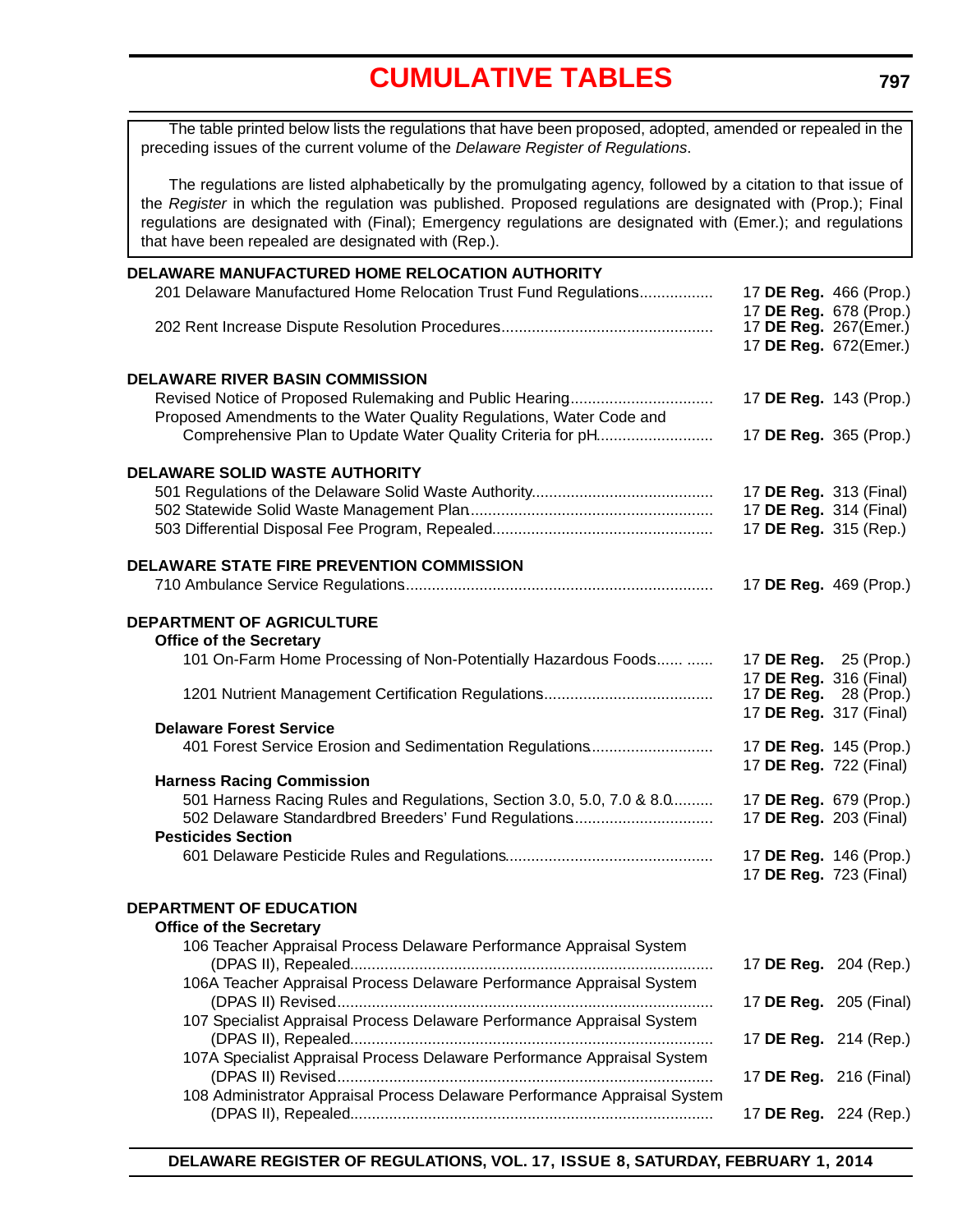### **798**

# **CUMULATIVE TABLES**

|                              |                                                                                                                                                                |                          | 17 DE Reg. 275 (Prop.)                                  |
|------------------------------|----------------------------------------------------------------------------------------------------------------------------------------------------------------|--------------------------|---------------------------------------------------------|
|                              |                                                                                                                                                                |                          | 17 DE Reg. 497 (Final)<br>17 DE Reg. 588 (Prop.)        |
|                              |                                                                                                                                                                |                          | 17 DE Reg. 148 (Prop.)<br>17 DE Reg. 423 (Final)        |
|                              | 502 Alignment of Local School District Curricula to the State Content Standards<br>614 Uniform Definitions for Student Conduct Which May Result in Alternative |                          | 17 <b>DE Reg.</b> 679 (Prop.)                           |
|                              |                                                                                                                                                                |                          | 17 DE Reg. 367 (Prop.)                                  |
|                              | 805 The School Health Tuberculosis (TB) Control Program                                                                                                        |                          | 17 DE Reg. 361(Emer.)<br>17 DE Reg. 150 (Prop.)         |
|                              |                                                                                                                                                                |                          | 17 DE Reg. 425 (Final)                                  |
|                              | 910 Delaware Requirements for Issuance of the GED® Test Credential                                                                                             |                          | 17 <b>DE Reg.</b> 469 (Prop.)<br>17 DE Reg. 724 (Final) |
|                              |                                                                                                                                                                |                          | 17 DE Reg. 152 (Prop.)<br>17 DE Reg. 427 (Final)        |
|                              | <b>Professional Standards Board</b>                                                                                                                            |                          |                                                         |
|                              |                                                                                                                                                                |                          | 17 <b>DE Reg.</b> 65 (Final)                            |
|                              |                                                                                                                                                                |                          | 17 DE Reg. 472 (Prop.)<br>17 DE Reg. 726 (Final)        |
|                              |                                                                                                                                                                |                          | 17 DE Reg. 372 (Prop.)                                  |
|                              |                                                                                                                                                                |                          | 17 DE Reg. 610 (Final)                                  |
|                              |                                                                                                                                                                |                          | 17 DE Reg. 591 (Prop.)<br>17 DE Reg. 683 (Prop.)        |
| <b>DEPARTMENT OF FINANCE</b> | <b>Office of the State Lottery</b>                                                                                                                             | 17 DE Reg.<br>17 DE Reg. | 10 (Emer)<br>29 (Prop.)<br>17 DE Reg. 317 (Final)       |
|                              |                                                                                                                                                                |                          |                                                         |
|                              | <b>DEPARTMENT OF HEALTH AND SOCIAL SERVICES</b>                                                                                                                |                          |                                                         |
|                              | <b>Division of Medicaid and Medical Assistance</b>                                                                                                             |                          |                                                         |
|                              | 1915(c) Home and Community-Based Services Waiver                                                                                                               | 17 DE Reg.               | 17 DE Reg. 156(Prop.)<br>432 (Final)                    |
|                              | 1915(i) Home and Community-Based Services State Plan Option Amendment<br>Attachment 3.1-A Page 5 Addendum, Multi-State Purchasing Pool Supplemental            |                          | 17 DE Reg. 688(Prop.)                                   |
|                              |                                                                                                                                                                |                          | 17 DE Reg. 285(Prop.)                                   |
|                              | Delaware Medicaid Modified Adjusted Gross Income (MAGI) Eligibility and                                                                                        |                          | 17 DE Reg. 501 (Final)                                  |
|                              | Benefits State Plan Amendments - Children's Health Insurance Program                                                                                           |                          | 17 DE Reg. 392 (Prop.)                                  |
|                              |                                                                                                                                                                |                          | 17 DE Reg. 631 (Final)                                  |
|                              | Delaware Medicaid Modified Adjusted Gross Income (MAGI) Eligibility and<br>Benefits State Plan Amendments - Citizenship and Immigration Status                 |                          | 17 DE Reg. 389 (Prop.)<br>17 DE Reg. 628 (Final)        |
|                              | Delaware Medicaid Modified Adjusted Gross Income (MAGI) Eligibility and                                                                                        |                          |                                                         |
|                              | Benefits State Plan Amendments - Eligibility Process                                                                                                           |                          | 17 DE Reg. 377 (Prop.)<br>17 DE Reg. 616 (Final)        |
|                              | Delaware Medicaid Modified Adjusted Gross Income (MAGI) Eligibility and<br>Benefits State Plan Amendments - MAGI-Based Eligibility Groups                      |                          | 17 DE Reg. 374 (Prop.)                                  |
|                              |                                                                                                                                                                |                          | 17 DE Reg. 612 (Final)                                  |
|                              | Delaware Medicaid Modified Adjusted Gross Income (MAGI) Eligibility and                                                                                        |                          |                                                         |
|                              | Benefits State Plan Amendments - MAGI Income Methodology                                                                                                       |                          | 17 DE Reg. 380 (Prop.)<br>17 DE Reg. 619 (Final)        |
|                              | Delaware Medicaid Modified Adjusted Gross Income (MAGI) Eligibility and                                                                                        |                          | 17 DE Reg. 386 (Prop.)                                  |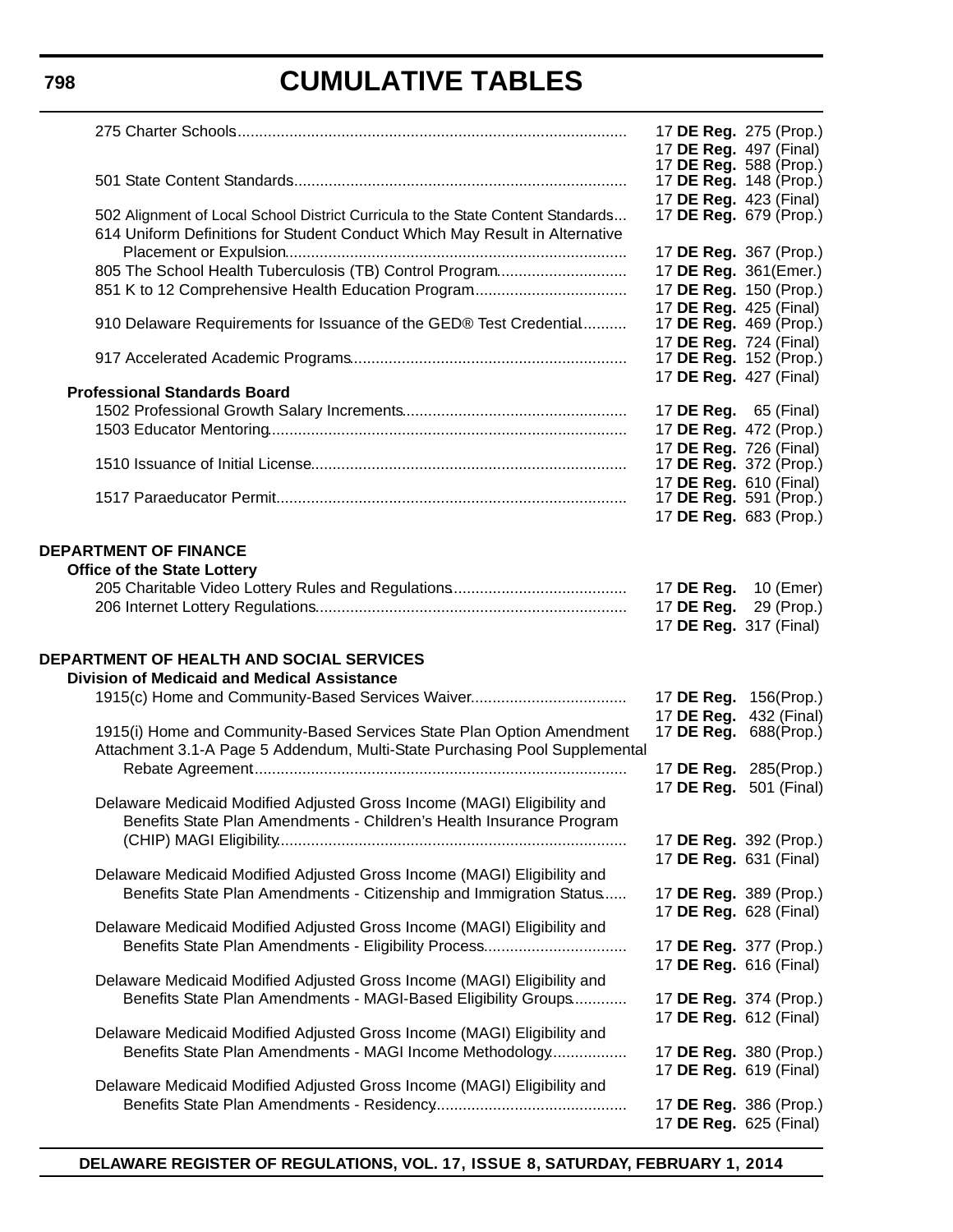| Delaware Medicaid Modified Adjusted Gross Income (MAGI) Eligibility and      |                                                        |            |
|------------------------------------------------------------------------------|--------------------------------------------------------|------------|
| Benefits State Plan Amendments - Single State Agency                         | 17 DE Reg. 383 (Prop.)                                 |            |
|                                                                              | 17 DE Reg. 622 (Final)                                 |            |
| Diamond State Health Plan Plus 1115 Demonstration Waiver                     | 17 <b>DE Reg.</b> 225 (Final)                          |            |
|                                                                              | 17 DE Reg. 584(Emer.)                                  |            |
|                                                                              | 17 DE Reg. 597 (Prop.)<br>17 DE Reg. 584(Emer.)        |            |
|                                                                              | 17 DE Reg. 597 (Prop.)                                 |            |
| Medicaid Expansion under the Affordable Care Act of 2014 - Delaware          |                                                        |            |
|                                                                              | 17 DE Reg. 594 (Prop.)                                 |            |
| Medicaid Expansion under the Affordable Care Act of 2014 - DSSM 14000,       |                                                        |            |
|                                                                              | 17 DE Reg. 126(Emer.)                                  |            |
|                                                                              | 17 DE Reg. 162 (Prop.)                                 |            |
| Medicaid Expansion under the Affordable Care Act of 2014 - Modified Adjusted | 17 <b>DE Reg.</b> 503 (Final)                          |            |
| Gross Income (MAGI) Methodology - Reasonable Classification of               |                                                        |            |
| Individuals Under Age 21 and Household Composition                           | 17 DE Reg. 477 (Prop.)                                 |            |
|                                                                              | 17 DE Reg. 731 (Final)                                 |            |
| Medicaid Provider Screening Requirements and Provider Enrollment Fee         |                                                        |            |
| and Program Integrity                                                        | 17 DE Reg. 282 (Prop.)                                 |            |
| Pregnant Women and Infants Under Age 1 - 212% of the Federal Poverty Level   | 17 <b>DE Reg.</b> 519 (Final)<br>17 DE Reg. 584(Emer.) |            |
|                                                                              | 17 DE Reg. 597 (Prop.)                                 |            |
| Title XIX Medicaid State Plan Regarding Medicaid Rehabilitative Services     | 17 DE Reg. 395 (Prop.)                                 |            |
|                                                                              | 17 DE Reg. 634 (Final)                                 |            |
| <b>Division of Public Health</b>                                             |                                                        |            |
| 4104 Delaware Conrad State 30 / J-1 Visa Waiver Program                      | 17 DE Reg. 233 (Final)                                 |            |
| 4202 Control of Communicable and Other Disease Conditions                    | 17 DE Reg. 320 (Final)                                 |            |
|                                                                              | 17 DE Reg. 165 (Prop.)                                 |            |
|                                                                              | 17 DE Reg. 438 (Final)<br>17 DE Reg. 288 (Prop.)       |            |
|                                                                              | 17 DE Reg. 523 (Final)                                 |            |
| 4408 Facilities that Perform Invasive Medical Procedures                     | 17 DE Reg. 397 (Prop.)                                 |            |
|                                                                              | 17 DE Reg. 234 (Rep.)                                  |            |
| 4459B Residential Property Renovation, Repair and Painting                   | 17 DE Reg. 485 (Prop.)                                 |            |
|                                                                              | 17 DE Reg. 735 (Final)                                 |            |
|                                                                              | 17 <b>DE Reg.</b> 30 (Prop.)                           |            |
|                                                                              | 17 DE Reg. 439 (Final)                                 |            |
| 4463 Licensing and Registration of Operators of Public Water Supply Systems  | 17 DE Reg. 691 (Prop.)<br>17 DE Reg. 405 (Prop.)       |            |
|                                                                              | 17 DE Reg. 738 (Final)                                 |            |
| <b>Division of Social Services</b>                                           |                                                        |            |
| Delaware's Temporary Assistance for Needy Families State Plan Amendment      | 17 DE Reg. 406 (Prop.)                                 |            |
|                                                                              | 17 DE Reg. 638 (Final)                                 |            |
|                                                                              | 17 DE Reg.                                             | 66 (Prop.) |
|                                                                              | 17 DE Reg. 289 (Prop.)                                 |            |
|                                                                              | 17 DE Reg. 526 (Final)                                 |            |
| 11003.7.5 Income Eligible/Education and Post-Secondary Education (Deter-     |                                                        |            |
| mining High School/GED Eligibility Participation and Determining Post-       | 17 DE Reg. 486 (Prop.)                                 |            |
|                                                                              | 17 DE Reg. 739 (Final)                                 |            |
| Division of Substance Abuse and Mental Health                                |                                                        |            |
| 6002 Credentialing Mental Health Screeners & Payment for Vol. Admissions.    | 17 DE Reg.                                             | 72 (Prop.) |
|                                                                              |                                                        |            |
| <b>DEPARTMENT OF INSURANCE</b>                                               |                                                        |            |
| <b>Office of the Commissioner</b>                                            |                                                        |            |
|                                                                              | 17 DE Reg. 293 (Prop.)                                 |            |

**DELAWARE REGISTER OF REGULATIONS, VOL. 17, ISSUE 8, SATURDAY, FEBRUARY 1, 2014**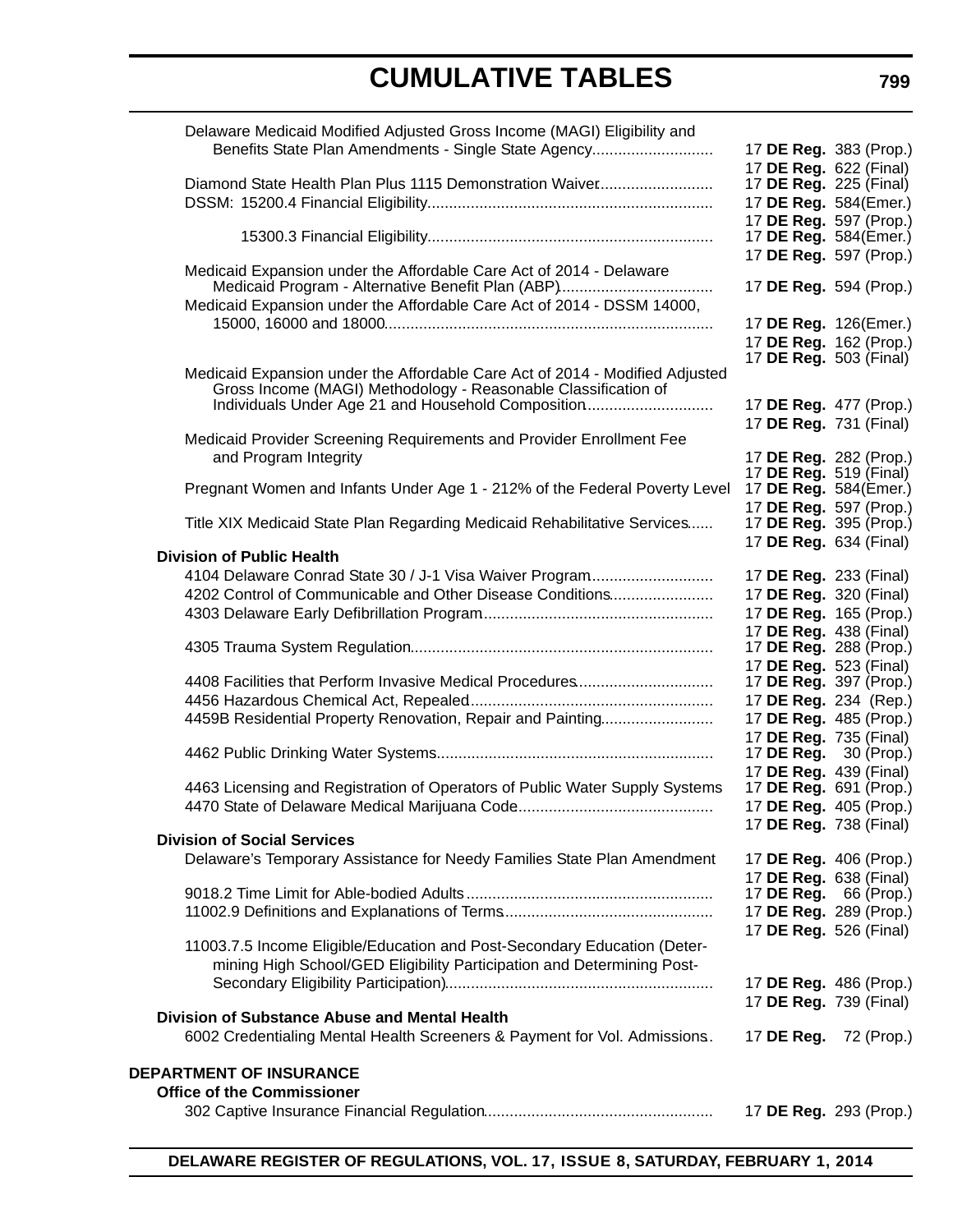### **800**

# **CUMULATIVE TABLES**

|                                                                             | 17 DE Reg. 532 (Final)        |                              |
|-----------------------------------------------------------------------------|-------------------------------|------------------------------|
|                                                                             |                               |                              |
|                                                                             | 17 DE Reg. 166 (Prop.)        |                              |
|                                                                             | 17 DE Reg. 533 (Final)        |                              |
|                                                                             | 17 <b>DE Reg.</b> 169 (Prop.) |                              |
|                                                                             | 17 DE Reg. 534 (Final)        |                              |
|                                                                             | 17 <b>DE Reg.</b> 235 (Final) |                              |
|                                                                             |                               |                              |
| <b>DEPARTMENT OF LABOR</b>                                                  |                               |                              |
| <b>Division of Industrial Affairs</b>                                       |                               |                              |
|                                                                             | 17 <b>DE Reg.</b> 34 (Prop.)  |                              |
|                                                                             | 17 DE Reg. 322 (Final)        |                              |
|                                                                             | 17 DE Reg. 488 (Prop.)        |                              |
|                                                                             | 17 <b>DE Reg.</b> 35 (Prop.)  |                              |
|                                                                             | 17 DE Reg. 322 (Final)        |                              |
| <b>Division of Unemployment Insurance</b>                                   |                               |                              |
|                                                                             | 17 DE Reg. 36 (Prop.)         |                              |
|                                                                             | 17 DE Reg. 325 (Final)        |                              |
|                                                                             |                               |                              |
| DEPARTMENT OF NATURAL RESOURCES AND ENVIRONMENTAL CONTROL                   |                               |                              |
| <b>Office of the Secretary</b>                                              |                               |                              |
|                                                                             | 17 DE Reg. 693 (Prop.)        |                              |
| <b>Division of Air Quality</b>                                              |                               |                              |
| Amendment to the Inspection and Maintenance (I/M) State Implementation Plan |                               |                              |
| (SIP) concerning Section 11(e) - Program Compliance                         |                               | 17 DE Reg. 342 (Gen.)        |
|                                                                             |                               |                              |
| Dioxide (NO2) National Ambient Air Quality Standard (NAAQS)                 | 17 DE Reg.                    | 96 (Gen.)                    |
| Regional Haze 5-Year Periodic Report Progress Toward the Reasonable         |                               |                              |
| Progress Goals for Visibility in Class I Federal Areas and Determination    |                               |                              |
|                                                                             | 17 DE Reg. 565 (Gen.)         |                              |
|                                                                             | 17 DE Reg.                    | 36 (Prop.)                   |
|                                                                             | 17 DE Reg. 536 (Final)        |                              |
|                                                                             | 17 DE Reg.                    | 38 (Prop.)                   |
|                                                                             | 17 DE Reg. 741 (Final)        |                              |
| 1104 Particulate Emissions from Fuel Burning Equipment                      | 17 DE Reg.                    | 44 (Prop.)                   |
|                                                                             | 17 DE Reg. 536 (Final)        |                              |
| 1108 Sulfur Dioxide Emissions From Fuel Burning Equipment                   | 17 DE Reg.                    | 79 (Prop.)                   |
|                                                                             | 17 DE Reg.                    | 45 (Prop.)                   |
|                                                                             | 17 DE Reg. 536 (Final)        |                              |
| 1125 Requirements for Preconstruction Review, Section 1.9, Definitions      | 17 DE Reg.                    | 6 (Errata)                   |
|                                                                             | 17 DE Reg. 408 (Prop.)        |                              |
|                                                                             | 17 DE Reg. 326 (Final)        |                              |
|                                                                             | 17 <b>DE Reg.</b> 744 (Final) |                              |
| 1138 Emission Standards for Hazardous Air Pollutants for Source Categories, |                               |                              |
|                                                                             | 17 <b>DE Reg.</b> 328 (Final) |                              |
|                                                                             |                               | 17 <b>DE Reg.</b> 47 (Prop.) |
|                                                                             | 17 DE Reg. 538 (Final)        |                              |
|                                                                             | 17 <b>DE Reg.</b> 295 (Prop.) |                              |
|                                                                             | 17 DE Reg. 640 (Final)        |                              |
|                                                                             | 17 <b>DE Reg.</b> 48 (Prop.)  |                              |
|                                                                             | 17 DE Reg. 540 (Final)        |                              |
|                                                                             |                               | 17 DE Reg. 303 (Prop.)       |
|                                                                             | 17 DE Reg. 644 (Final)        |                              |
| <b>Division of Energy and Climate</b>                                       |                               |                              |
| 102 Implementation of Renewable Energy Portfolio Standards Cost Cap         |                               |                              |
|                                                                             |                               | 17 DE Reg. 600 (Prop.)       |
|                                                                             | 17 DE Reg. 604 (Prop.)        |                              |
|                                                                             |                               |                              |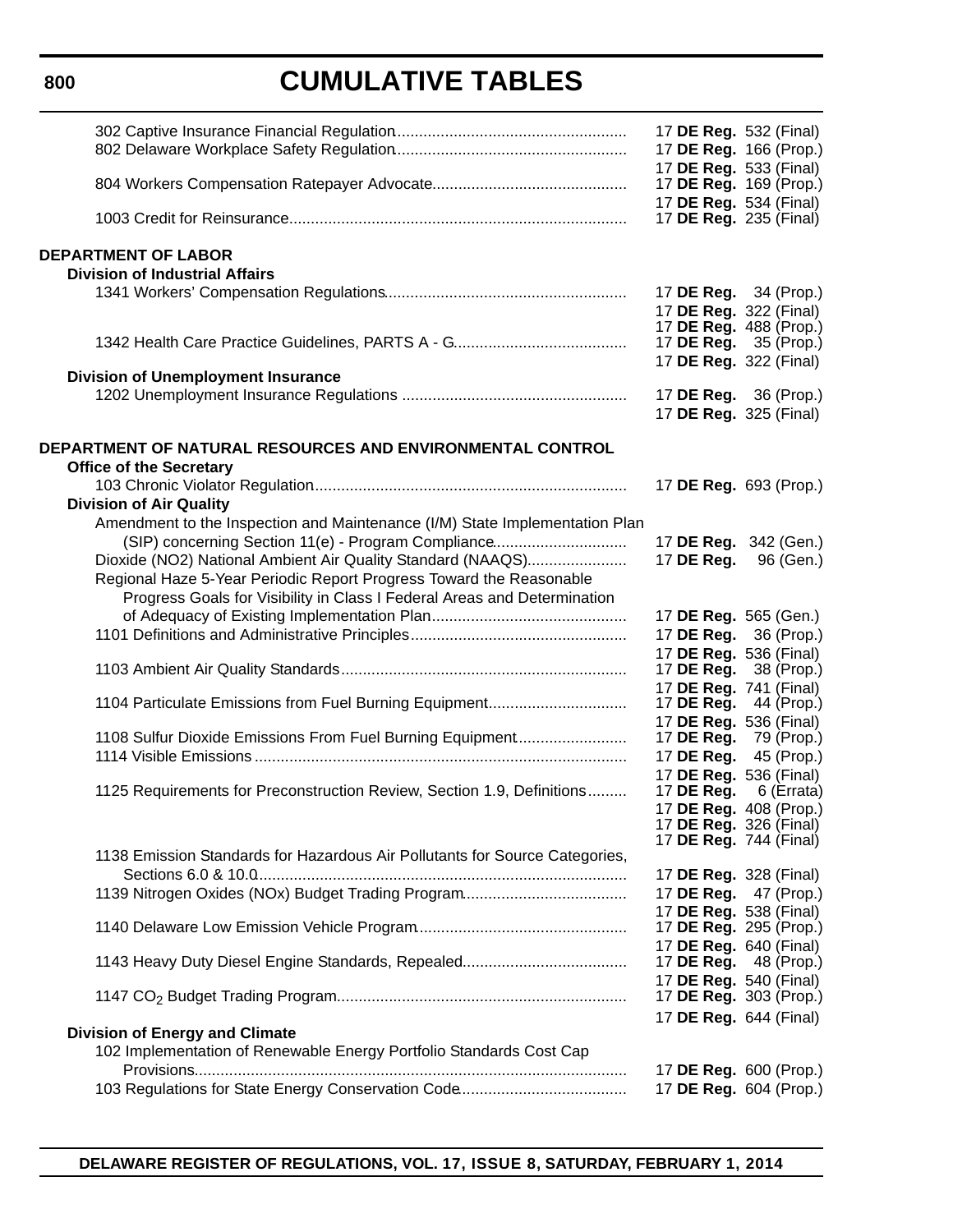| <b>Division of Fish and Wildlife</b>                                                                |                               |                                      |
|-----------------------------------------------------------------------------------------------------|-------------------------------|--------------------------------------|
|                                                                                                     |                               | 17 <b>DE Reg.</b> 49 (Prop.)         |
| 3507 Black Sea Bass Size Limit; Trip Limits, Seasons; Quotas (3.0, 5.0 & 6.0)                       | 17 DE Reg. 441 (Final)        | 17 <b>DE Reg.</b> 50 (Prop.)         |
|                                                                                                     | 17 DE Reg. 542 (Final)        |                                      |
|                                                                                                     |                               | 17 DE Reg. 172 (Prop.)               |
| 3518 Black Drum Size Limit; Possession Limit; Landing Limit; Dealer Limit                           | 17 DE Reg. 543 (Final)        | 17 DE Reg. 304 (Prop.)               |
|                                                                                                     | 17 DE Reg. 646 (Final)        |                                      |
|                                                                                                     |                               | 17 DE Reg. 7 (Errata)                |
|                                                                                                     | 17 DE Reg. 236 (Final)        |                                      |
|                                                                                                     |                               | 17 DE Reg. 305 (Prop.)               |
|                                                                                                     | 17 DE Reg. 648 (Final)        |                                      |
|                                                                                                     | 17 DE Reg. 238 (Final)        | 17 DE Reg. 174 (Prop.)               |
|                                                                                                     | 17 <b>DE Reg.</b> 746 (Final) |                                      |
| <b>Division of Waste and Hazardous Substances</b>                                                   |                               |                                      |
|                                                                                                     |                               | 17 <b>DE Reg.</b> 58 (Prop.)         |
|                                                                                                     | 17 DE Reg. 545 (Final)        |                                      |
|                                                                                                     |                               | 17 DE Reg. 694 (Prop.)               |
| 1352 Regulations Governing Aboveground Storage Tanks                                                |                               | 17 DE Reg. 59 (Prop.)                |
| <b>Division of Water</b>                                                                            | 17 DE Reg. 750 (Final)        |                                      |
| 7101 Regulations Governing the Design, Installation and Operation of On-Site                        |                               |                                      |
|                                                                                                     |                               | 17 DE Reg. 488 (Prop.)               |
|                                                                                                     | 17 DE Reg. 752 (Final)        |                                      |
|                                                                                                     |                               | 17 <b>DE Reg.</b> 696 (Prop.)        |
| 7503 Oil Gas and Mineral Exploration Regulations, Repealed                                          |                               | 17 DE Reg. 61 (Prop.)                |
|                                                                                                     | 17 DE Reg. 547 (Final)        |                                      |
| <b>Division of Watershed Stewardship</b>                                                            |                               |                                      |
|                                                                                                     | 17 DE Reg.                    | 17 DE Reg. 240 (Final)<br>53 (Prop.) |
|                                                                                                     |                               | 17 DE Reg. 650 (Final)               |
|                                                                                                     |                               | 17 DE Reg. 703(Prop.)                |
|                                                                                                     |                               |                                      |
| DEPARTMENT OF SAFETY AND HOMELAND SECURITY<br><b>Division of State Police</b>                       |                               |                                      |
| 1300 Board of Examiners of Private Investigators & Private Security Agencies                        |                               | 17 DE Reg. 607 (Prop.)               |
|                                                                                                     |                               | 17 DE Reg. 409 (Prop.)               |
|                                                                                                     | 17 <b>DE Reg.</b> 652 (Final) |                                      |
| <b>Office of Highway Safety</b>                                                                     |                               |                                      |
|                                                                                                     |                               | 17 DE Reg. 182 (Prop.)               |
|                                                                                                     | 17 DE Reg. 549 (Final)        |                                      |
|                                                                                                     |                               |                                      |
| DEPARTMENT OF SERVICES FOR CHILDREN, YOUTH AND THEIR FAMILIES<br><b>Division of Family Services</b> |                               |                                      |
| 105 Residential Child Care Facilities and Day Treatment Programs                                    |                               | 17 DE Reg. 182 (Prop.)               |
|                                                                                                     |                               | 17 DE Reg. 706 (Prop.)               |
|                                                                                                     | 17 DE Reg.                    | 62 (Prop.)                           |
|                                                                                                     |                               | 17 DE Reg. 608 (Prop.)               |
| 301 Criminal History Record Checks for Child Care Persons                                           | 17 DE Reg. 331 (Final)        |                                      |
| 302 Child Protection Registry Checks for Child Care, Health Care, and                               |                               |                                      |
|                                                                                                     | 17 <b>DE Reg.</b> 339 (Final) |                                      |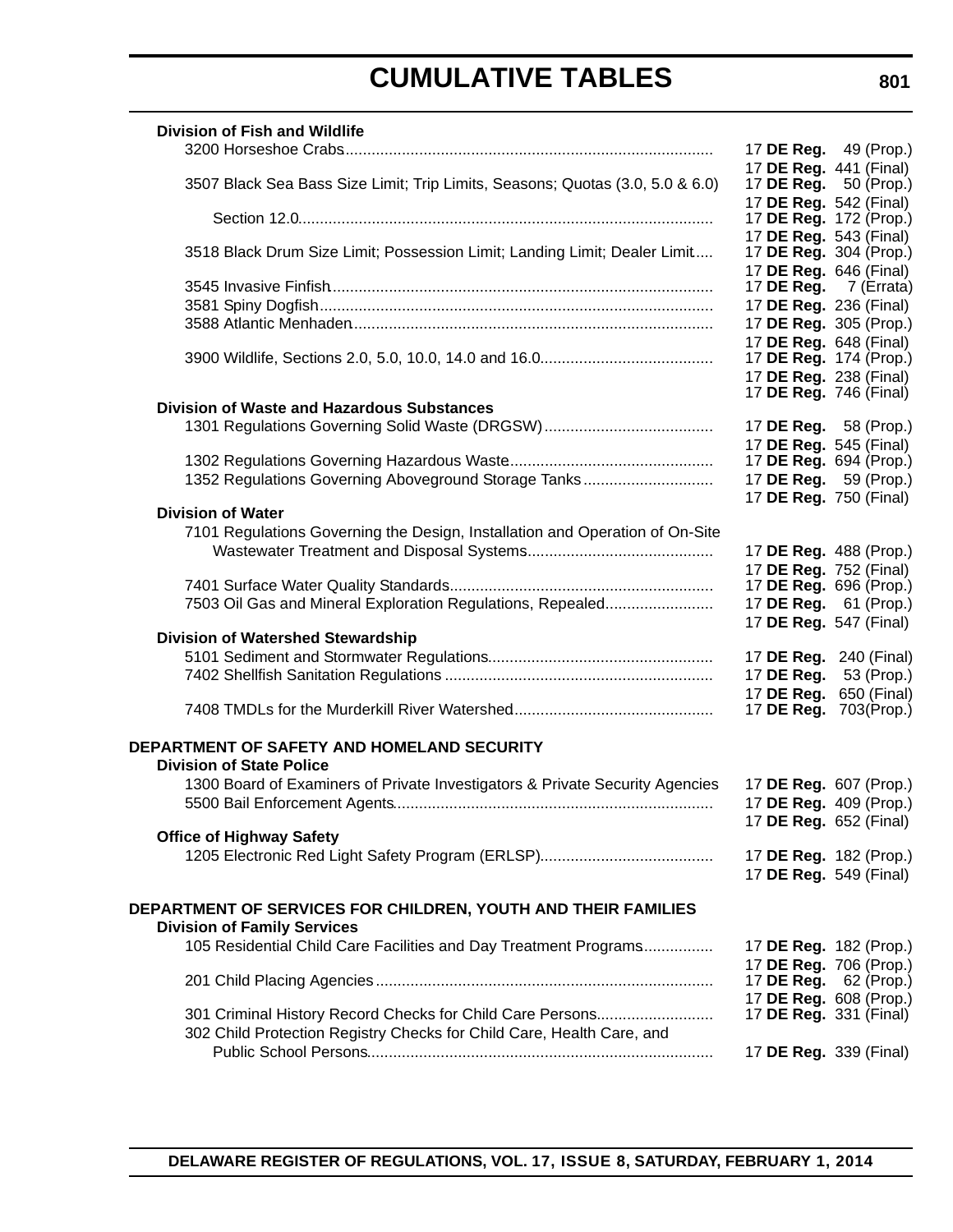| <b>DEPARTMENT OF STATE</b>                                                |                                                         |
|---------------------------------------------------------------------------|---------------------------------------------------------|
| <b>Division of Professional Regulation</b>                                |                                                         |
| Uniform Controlled Substances Act Regulations, Section 2.0, Requirements  | 17 DE Reg. 186 (Prop.)                                  |
|                                                                           | 17 DE Reg. 707 (Prop.)                                  |
|                                                                           | 17 DE Reg. 188 (Prop.)                                  |
|                                                                           | 17 DE Reg. 550 (Final)                                  |
| 1100 Board of Dentistry and Dental Hygiene, Section 12.0 Unprofessional   |                                                         |
|                                                                           | 17 DE Reg. 307 (Prop.)                                  |
|                                                                           | 17 DE Reg. 708 (Prop.)                                  |
| Section 6.0 Requirements and Procedures for Licensure                     | 17 <b>DE Reg.</b> 85 (Final)                            |
| Section 9.0 Regulations Pertaining to Mandatory Continuing Education      | 17 DE Reg. 490 (Prop.)                                  |
|                                                                           | 17 DE Reg. 86 (Final)                                   |
| Section 14.0 Nurse Licensure Compact Rules & Regs                         | 17 DE Reg. 83 (Final)                                   |
|                                                                           | 17 DE Reg. 192 (Prop.)                                  |
|                                                                           | 17 DE Reg. 653 (Final)                                  |
|                                                                           | 17 DE Reg. 709 (Prop.)                                  |
|                                                                           | 17 DE Reg. 242 (Final)                                  |
|                                                                           | 17 DE Reg. 713 (Prop.)<br>17 <b>DE Reg.</b> 443 (Final) |
|                                                                           | 17 DE Reg. 714 (Prop.)                                  |
|                                                                           | 17 DE Reg. 444 (Final)                                  |
|                                                                           | 17 DE Reg. 490 (Prop.)                                  |
| 3000 Board of Professional Counselors of Mental Health and Chemical       |                                                         |
|                                                                           | 17 DE Reg. 410 (Prop.)                                  |
|                                                                           | 17 DE Reg. 755 (Final)                                  |
|                                                                           | 17 <b>DE Reg.</b> 445 (Final)                           |
|                                                                           | 17 <b>DE Reg.</b> 89 (Final)                            |
|                                                                           | 17 DE Reg. 417 (Prop.)                                  |
|                                                                           | 17 DE Reg. 609 (Prop.)                                  |
|                                                                           | 17 <b>DE Reg.</b> 494 (Prop.)                           |
|                                                                           | 17 DE Reg. 243 (Final)                                  |
|                                                                           | 17 DE Reg. 309 (Prop.)                                  |
| 5200 Board of Examiners of Nursing Home Administrators                    | 17 <b>DE Reg.</b> 551 (Final)<br>17 DE Reg. 196 (Prop.) |
|                                                                           | 17 DE Reg. 552 (Final)                                  |
|                                                                           | 17 <b>DE Reg.</b> 655 (Final)                           |
|                                                                           | 17 <b>DE Reg.</b> 342 (Final)                           |
| <b>Office of the State Bank Commissioner</b>                              |                                                         |
| 905 Loan Limitations: Credit Exposure to Derivative Transactions          | 17 DE Reg. 418 (Prop.)                                  |
|                                                                           | 17 DE Reg. 656 (Final)                                  |
| <b>Public Service Commission</b>                                          |                                                         |
| 1001 Rules of Practice and Procedure of the DE Public Service Commission  | 17 <b>DE Reg.</b> 554 (Final)                           |
| 3001 Rules for Certification and Regulation of Electric Suppliers         | 17 DE Reg. 310 (Prop.)                                  |
|                                                                           |                                                         |
| DEPARTMENT OF TRANSPORTATION                                              |                                                         |
| <b>Division of Motor Vehicles</b>                                         |                                                         |
|                                                                           | 17 DE Reg. 197 (Prop.)                                  |
| 2214 Waiver of Written Examinations for Certain New Residents             | 17 DE Reg. 197 (Prop.)                                  |
| 2251 Assessment of a Fee When Assigning a Special Serial Number on a      |                                                         |
|                                                                           | 17 DE Reg. 197 (Prop.)                                  |
|                                                                           | 17 DE Reg. 197 (Prop.)                                  |
| 2272 Authorization of Police Agencies to Issue Vehicle Inspection Notices | 17 DE Reg. 197 (Prop.)                                  |
|                                                                           | 17 DE Reg. 197 (Prop.)                                  |
|                                                                           | 17 DE Reg. 197 (Prop.)                                  |
|                                                                           |                                                         |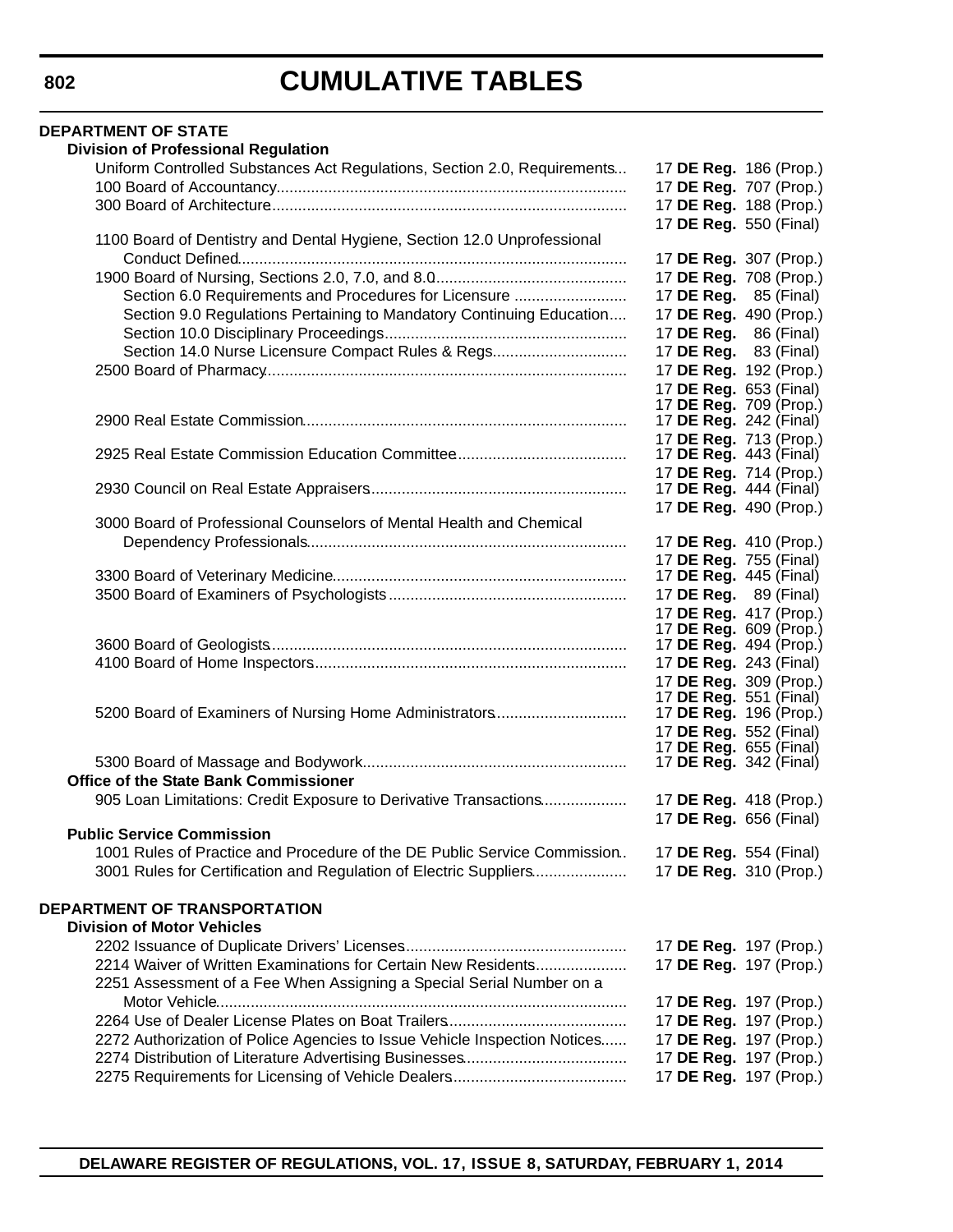| <b>Division of Planning and Policy</b>                                   |                               |                              |
|--------------------------------------------------------------------------|-------------------------------|------------------------------|
| 2309 Standards and Regulations for Subdivision Streets and State Highway | 17 DE Reg. 198 (Prop.)        |                              |
| <b>Division of Transportation Solutions</b>                              |                               |                              |
| 2405 Oversize/Overweight Hauling Permit Policy and Procedures            | 17 DE Reg. 202 (Prop.)        |                              |
|                                                                          | 17 DE Reg. 756 (Final)        |                              |
| <b>EXECUTIVE DEPARTMENT</b>                                              |                               |                              |
| <b>Delaware Economic Development Authority</b>                           |                               |                              |
|                                                                          | 17 DE Reg.                    | 90 (Final)                   |
| 403 Administration and Operation of Council on Development Finance       | 17 DE Reg.                    | 90 (Final)                   |
| <b>Office of Management and Budget</b>                                   |                               |                              |
| <b>Division of Facilities Management</b>                                 |                               |                              |
| Drug Testing of Contractor and Subcontractor Employees Working on        |                               |                              |
|                                                                          | 17 DE Reg. 716 (Prop.)        |                              |
| Regulation Governing the State of Delaware Asbestos Certification and    |                               |                              |
|                                                                          | 17 <b>DE Reg.</b> 63 (Prop.)  |                              |
|                                                                          | 17 <b>DE Reg.</b> 446 (Final) |                              |
| <b>Statewide Benefits Office</b>                                         |                               |                              |
| 2001 Group Health Care Insurance Eligibility and Coverage Rules          | 17 <b>DE Reg.</b> 91 (Final)  |                              |
|                                                                          | 17 DE Reg. 656 (Final)        |                              |
| <b>STATE BOARD OF PENSION TRUSTEES</b>                                   |                               |                              |
| The Delaware Public Employees' Retirement System                         |                               |                              |
|                                                                          |                               | 17 <b>DE Reg.</b> 91 (Final) |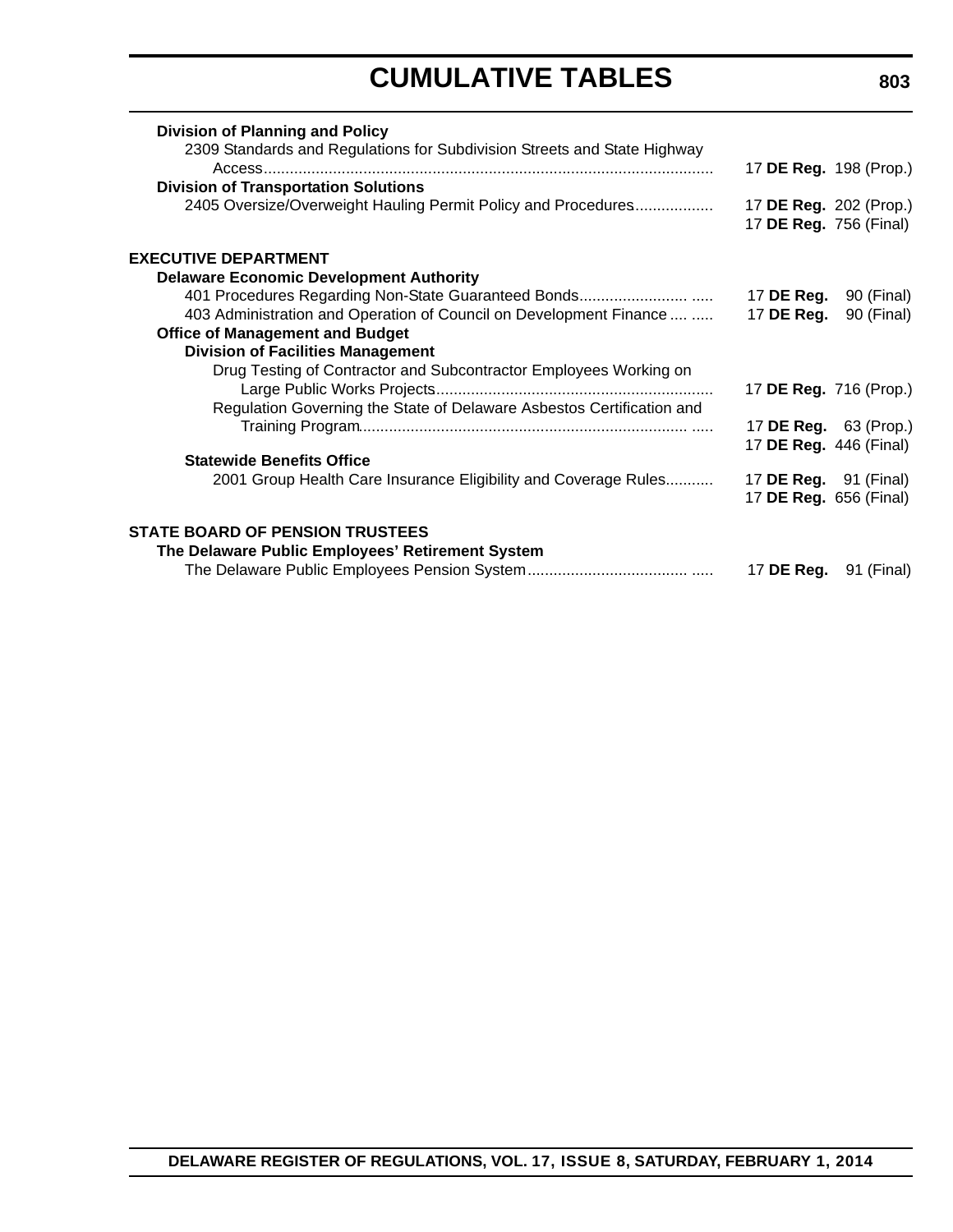### **Symbol Key**

<span id="page-12-0"></span>Arial type indicates the text existing prior to the regulation being promulgated. Underlined text indicates new text. Language which is stricken through indicates text being deleted.

### **Proposed Regulations**

Under 29 **Del.C.** §10115 whenever an agency proposes to formulate, adopt, amend or repeal a regulation, it shall file notice and full text of such proposals, together with copies of the existing regulation being adopted, amended or repealed, with the Registrar for publication in the *Register of Regulations* pursuant to §1134 of this title. The notice shall describe the nature of the proceedings including a brief synopsis of the subject, substance, issues, possible terms of the agency action, a reference to the legal authority of the agency to act, and reference to any other regulations that may be impacted or affected by the proposal, and shall state the manner in which persons may present their views; if in writing, of the place to which and the final date by which such views may be submitted; or if at a public hearing, the date, time and place of the hearing. If a public hearing is to be held, such public hearing shall not be scheduled less than 20 days following publication of notice of the proposal in the *Register of Regulations*. If a public hearing will be held on the proposal, notice of the time, date, place and a summary of the nature of the proposal shall also be published in at least 2 Delaware newspapers of general circulation. The notice shall also be mailed to all persons who have made timely written requests of the agency for advance notice of its regulation-making proceedings.

# **[DELAWARE MANUFACTURED HOME RELOCATION AUTHORITY](http://demhra.delaware.gov/)**

Statutory Authority: 25 Delaware Code, Section 7011 (25 **Del.C.** §7011)

#### **PUBLIC NOTICE**

#### **[202 Rent Increase Dispute Resolution Procedures](#page-3-0)**

AND NOW, this 8th day of January, 2014, the Delaware Manufactured Home Relocation Authority (the "Authority"), issues the following Order and Public Notice:

1. Pursuant to its statutory authority, at the Authority's board meeting held on January 7, 2014, the Authority adopted a resolution proposing for adoption a comprehensive set of regulations and guidelines (the "Proposed Regulations") to be used in the administration of the Rent Justification Dispute Procedures set forth in 25 **Del.C.** §7043.

2. The Rent Justification Dispute Procedures, by statute, apply to all manufactured home community leases expiring on or after November 30, 2013. Due to time restraints, it was necessary to establish emergency regulations to provide manufactured home community owners and tenants with guidelines and procedures to be used pending the adoption of final regulations and guidelines by the Authority.

3. The emergency regulations, which were published in the Delaware *Register of Regulations* at 17 **DE Reg.** 267 (09/01/13), are scheduled to expire on March 9, 2014.

4. After considering any and all comments to the emergency regulations, the Authority has decided to submit for public comment final "Proposed Regulations".

NOW THEREFORE, for the reasons set forth above, IT IS ORDERED:

1. That the "Rent Increase Dispute Resolution Procedures" (the "Proposed Regulations") attached hereto as Exhibit A are proposed for adoption pursuant to 25 **Del.C.** §7011 and §7043. The Proposed Regulations herein shall be published in the Delaware *Register of Regulations* on February 1, 2014 to provide the public with an opportunity to submit written comments for a period of 30 days after the "Proposed Regulations" are published in the Delaware *Register of Regulations*.

2. Copies of the Proposed Regulations are available by contacting Susanne Lantz, Executive Director of the Authority, at 1675 S. State Street, Suite E, Dover, DE 19901, 302-674-7768.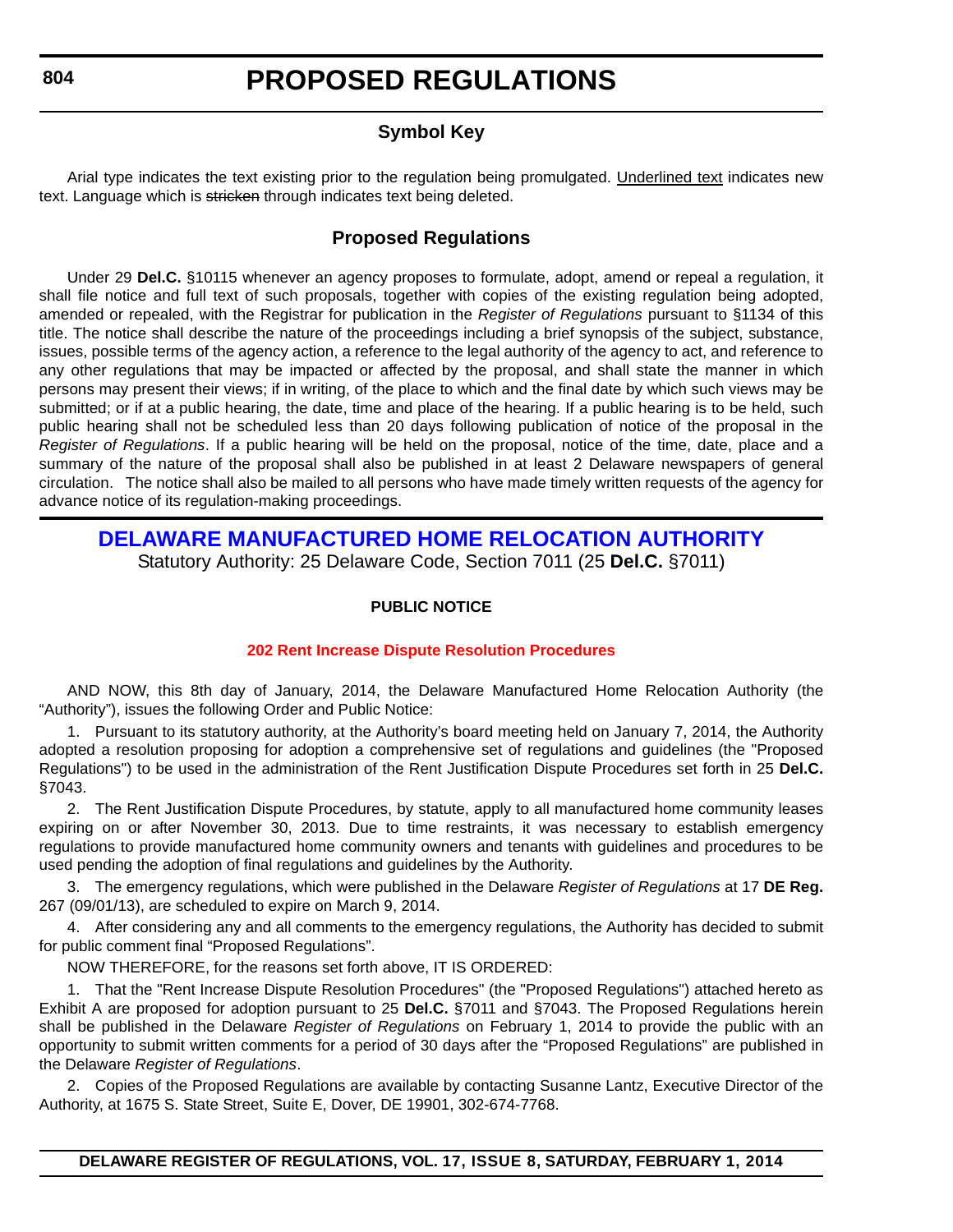3. The Authority will entertain written comments to the Proposed Regulations. Anyone wishing to submit written comments should submit such comments by March 2, 2014 to Susanne Lantz, Executive Director of the Authority, at 1675 S. State Street, Suite E, Dover, DE 19901.

4. The Authority shall transmit a copy of this Order and the Proposed Regulations to the Delaware Registrar of Regulations for publication in the next issue of the Delaware *Register of Regulations*.

5. That the Authority reserves the right to hereafter alter, amend, or waive the Regulations adopted herein to the extent that the same may be allowed by law.

6. That the Authority reserves the jurisdiction and power to enter such further orders in this matter as may be deemed necessary or proper.

BY ORDER OF THE AUTHORITY: Mitch Crane, Chairperson Dated: January 8, 2014

#### **202 Rent Increase Dispute Resolution Procedures**

(Authorization: Section 7011)

#### **1.0 Introduction: Role of Authority Regarding Rent Increase Disputes**

The Authority's role in the administration of rent increase disputes is limited to implementing and overseeing the process by which rent increase disputes are resolved and to the extent applicable, funding direct arbitration costs in excess of the arbitration fees paid by the participants in arbitration proceedings under 25 **Del.C.** §7043. In fulfilling that role, the Authority shall at all times remain neutral and shall not provide legal advice to any party relating to any rent increase dispute.

#### **2.0 Definitions**

- For the purposes of these regulations, the following words and phrases have the meaning ascribed to them in this Section unless the context of the regulation clearly indicates otherwise, or unless the meaning set forth below is inconsistent with the Act or the manifest intention of the Act.
- "**Act**" means the Delaware Manufactured Home Owners and Community Owners Act set forth in 25 **Del.C.** Chapter 70.
- "**Affected home owner**" means a leaseholder of a manufactured home community whose rent increase is subject to the provisions of 25 **Del.C.** §7043.
- "**Authority**" means the Delaware Manufactured Home Relocation Authority.

"**Community owner**" means the owner of a manufactured home community, as defined in the Act.

- "**CPI-U**" means the average annual increase of the Consumer Price Index For All Urban Customers in the Philadelphia-Wilmington-Atlantic City area for the most recently available preceding thirty-six (36) month period at the time the notice of a rent increase is mailed to the leaseholders.
- "**Designated representative**" means an individual authorized to act on behalf of any party, provided said authorization is in writing and signed by the party on whose behalf the individual is authorized to act.
- "**Direct arbitration costs**" means the following out of pocket costs paid in connection with an arbitration hearing held pursuant to the provisions of 25 **Del.C.** §7043(c): (a) fees payable to the arbitrator; (b) the reasonable cost of any meeting rooms or facilities used for the arbitration hearing; (c) the cost of the court reporter for attendance at the arbitration hearing; (d) the reasonable out of pocket expenses paid by the arbitrator in connection with the scheduling and holding of the arbitration hearing; and (e) any other costs approved in advance by the Authority and determined by the Authority to constitute a "direct arbitration cost". Direct arbitration costs shall not include the cost of preparing a verbatim transcript of the hearing unless the arbitrator determines that a verbatim transcript is necessary in order for the arbitrator to render a decision.
- "**HOA**" means a home owners association registered with the Authority pursuant to 25 **Del.C.** §7026(b).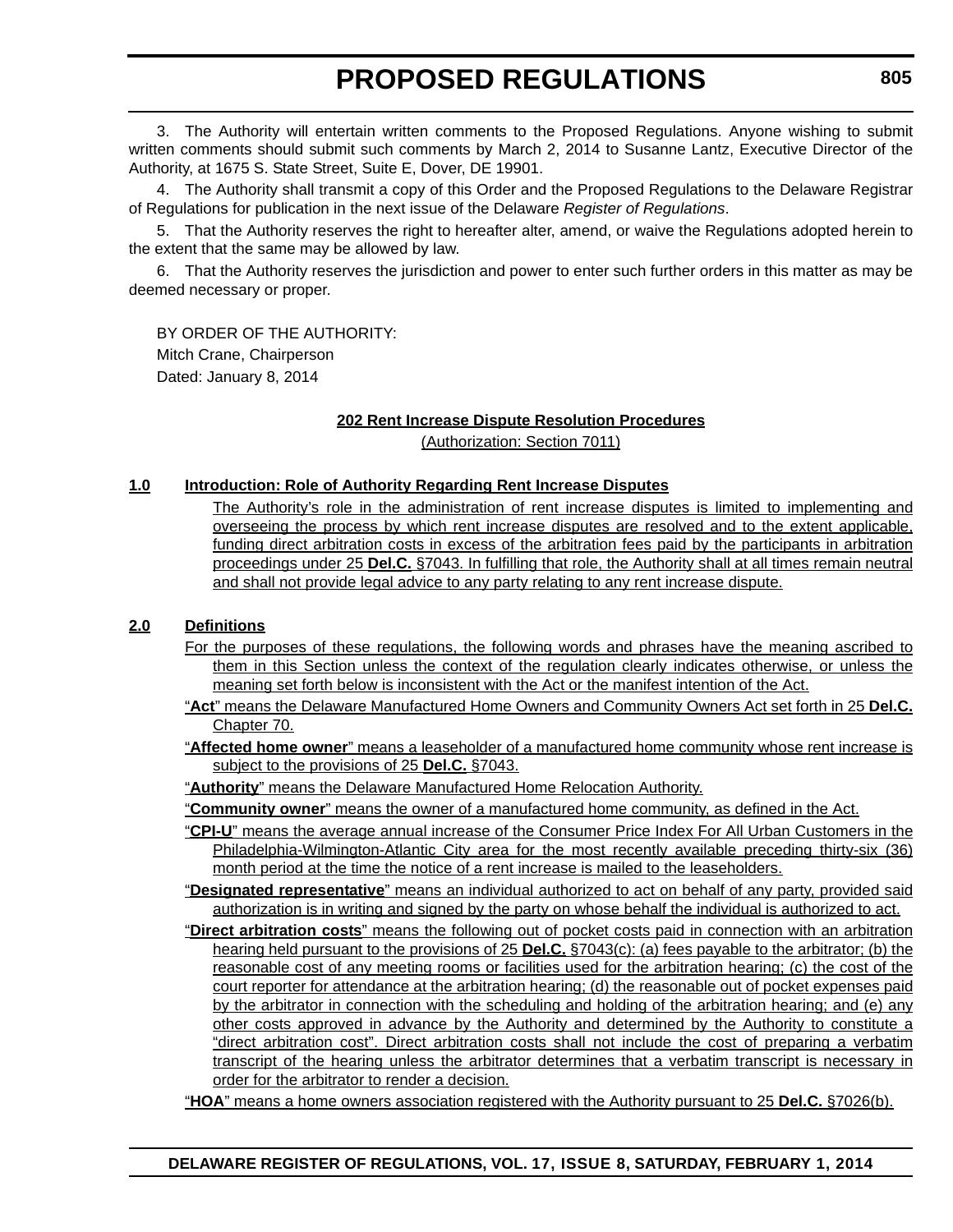- "**Leaseholder**" means a person who is a party to a lease subject to the provisions of 25 **Del.C.** §7040 through 7055.
- "**Notice to the Authority**" or words to that effect shall mean the delivery of notice to the following address: Delaware Manufactured Home Relocation Authority, 1675 S. State Street, Suite E, Dover, DE 19901.
- "**Party**" shall include a community owner, an HOA, and any leaseholder affected by a proposed rent increase.

#### **3.0 Notification of Rent Increase Dispute Resolution Provisions**

Each year, the Authority provides community owners with notice of the right of first offer provisions set forth in 25 **Del.C.** §7026. Simultaneously with the sending of that notice, the Authority shall also provide each manufactured home community owner with a copy of the Rent Increase Dispute Resolution provisions set forth in 25 **Del.C.** §7040 through 7055 and a copy of any applicable regulations adopted by the Authority.

#### **4.0 Rent Increase Notice Procedures**

- 4.1 A community owner is required to give written notice to each affected home owner, to the Home Owners Association, if one exists, and to the Authority, at least 90 days prior to any increase in lot rent. When more than one tenant is affected by the rent increase, in lieu of providing the HOA or the Authority with copies of each letter sent to each affected tenant, the community owner shall provide the HOA and the Authority with a summary letter ("Summary Letter") certifying that written notice has been sent to each affected home owner together with a copy of the form of notice provided, which form must contain the information required hereunder. The Summary Letter shall identify all affected home owners by lot number, name, group or phase. If the affected home owners are not identified by name, the community owner shall make the names and addresses available to any affected home owner or HOA upon request. In any such notice, in addition to the information required to be provided under 25 **Del.C.** §7043(a), the community owner shall (with respect to each affected home owner) state whether or not the proposed rent increase exceeds the CPI-U and provide the following information:
	- 4.1.1 The current monthly lot rent;
	- 4.1.2 The proposed monthly lot rent;
	- 4.1.3 The CPI-U;
	- 4.1.4 The effective date of the rent increase;
	- 4.1.5 The community owner's contact information, which shall include the name and mailing address of a representative of the community owner authorized to respond to questions relating to the proposed rent increase and schedule any necessary meetings and/or arbitration proceedings required under the Act; and
	- 4.1.6 If the proposed rent increase exceeds the CPI-U, a date, time and place on which the community owner is available to meet with the affected home owners, Home Owners Association, or their representatives, which dates must be within thirty (30) days of the date the notice is mailed out.

#### **5.0 Scheduling of Meetings When Proposed Rent Increase Exceeds CPI-U**

When a proposed rent increase exceeds the CPI-U, the Authority shall schedule a meeting between the parties at the time, date, and place set forth in the community owner's initial notice, unless the Authority determines, based on input from the parties, that said time, date, or place should be changed, in which case the Authority, in its sole discretion, shall schedule the meeting at a time and place to be held no later than thirty (30) days after the mailing of the notice of the rent increase. Unless otherwise agreed to by all of the parties, the meeting shall take place in the county in which the manufactured home community is located. Notice of the time, date and place of the meeting shall be provided to the community owner and the HOA. If no HOA exists, notice of the time, date, and place of the meeting shall be provided to the affected leaseholders, or their designated representative, by the community owner.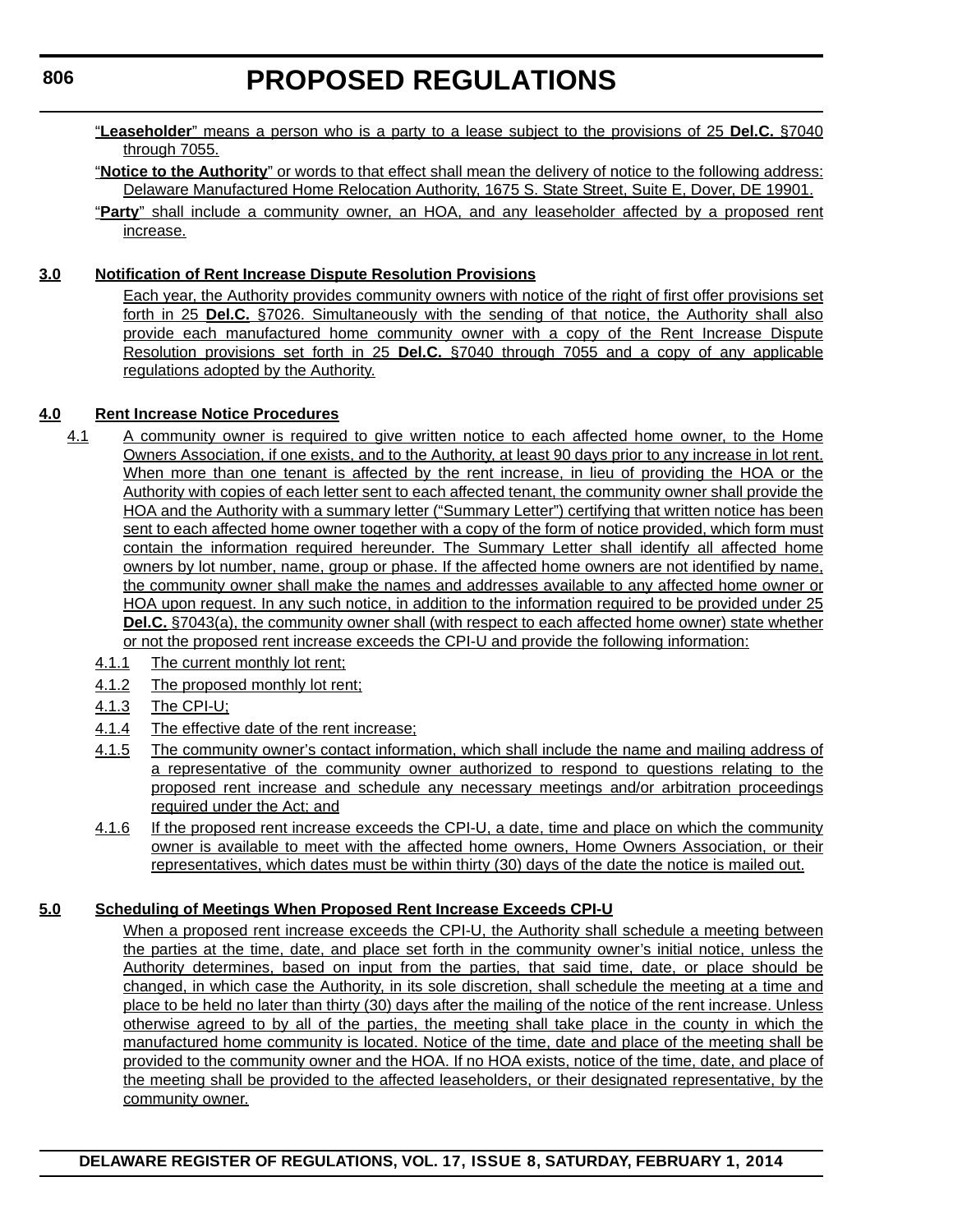#### **6.0 Meeting Procedures**

- 6.1 At any meeting held pursuant to 25 **Del.C.** §7043(b), the community's HOA, if any, shall be the designated representative of those leaseholders who are members of the HOA. Any leaseholders that are not members of the HOA may designate the HOA to represent his or her interest at the meeting and any subsequent arbitration proceeding. Any such designation shall be in writing, shall be signed by the applicable leaseholder, and, if applicable, shall be provided to any arbitrator appointed pursuant to Section 7.0 below. In all other cases, where the number of affected leaseholders exceed five (5), the leaseholders shall designate in writing at least one representative to act on behalf of the affected leaseholders. Any tenant affected by the proposed increase in rent shall have the right to attend the meeting. In all cases the community owner shall designate a representative to act on behalf of the community owner. At each meeting, a "sign-in" sheet shall be available and any person attending the meeting shall be required to sign the sign-in sheet confirming said person's attendance at the meeting. The community owner shall maintain a copy of the sign-in sheet for each meeting and provide the Authority with a copy of the sign-in sheet upon request.
- 6.2 At the meeting, the community owner shall, upon request of any affected home owner or his or her representative, disclose all of the material factors resulting in the decision to increase the rent, including the financial and other pertinent documents and information supporting the reasons for the rent increase.
- 6.3 If the parties are unable to resolve any dispute during the initial meeting, the parties may agree to extend or continue the meeting to a mutually agreeable time and place.
- 6.4 If the parties are able to resolve all disputes relating to the proposed rent increase, the community owner shall so inform the Authority in writing. Any resolution of the rent dispute shall be documented by a writing signed by all of the parties and/or their duly authorized representatives.
- 6.5 If all of the affected parties are unable to resolve the dispute at the final meeting, or are unable to agree on extending or continuing the meeting, any party who has not agreed to a resolution of the issues may, within thirty (30) days from the conclusion of the last meeting, file a petition, together with the \$250.00 arbitration fee, requesting the Authority to appoint a qualified arbitrator to conduct nonbinding arbitration proceedings pursuant to 25 **Del.C.** §7043(c). In order to be considered timely, both the petition and the arbitration fee must be filed and paid to the Authority within the aforesaid thirty (30) day period.
- 6.6 If none of the parties pay the \$250.00 arbitration fee and petition the Authority to appoint a qualified arbitrator within the aforesaid thirty (30) day period, the community owner shall be authorized to implement the proposed rent increase as set forth in the initial notice, or if applicable, the rent otherwise agreed to by the community owner and affected leaseholders.
- 6.7 Any party is entitled to be represented by legal counsel at any meeting provided that said legal counsel is authorized to practice law in the state of Delaware.

#### **7.0 Arbitration Procedures**

7.1 Upon receipt of a petition to appoint a qualified arbitrator pursuant to 25 **Del.C.** §7043(c) and the initial \$250.00 arbitration fee from the party filing the petition, the Authority shall prepare a caption setting forth the names of the parties and shall select an arbitrator to serve as the arbitrator and to conduct the non-binding arbitration proceeding. Each arbitration petition shall be assigned a docket number by the Authority. Thereafter, any paper filed with the Authority or appointed arbitrator shall include on the first page the caption and docket number assigned to the case. The initial petition shall include the name, mail and email addresses, telephone and fax numbers of the person filing the petition and the name, address, telephone and fax numbers of the person representing the person filing the petition. The initial \$250.00 arbitration fee shall be paid by the party filing the petition at the time the petition is filed. An original and one copy of the petition shall be provided to the Authority. If the petition is filed by the community owner, a copy of the petition shall be mailed to each affected home owner, and if applicable, to the Home Owners Association (or their respective designated representative) on the same day that the petition is filed. If the petition is filed by an affected home owner, or if applicable, the Home Owners Association, a copy of the petition shall be mailed to the community owner (or the

#### **DELAWARE REGISTER OF REGULATIONS, VOL. 17, ISSUE 8, SATURDAY, FEBRUARY 1, 2014**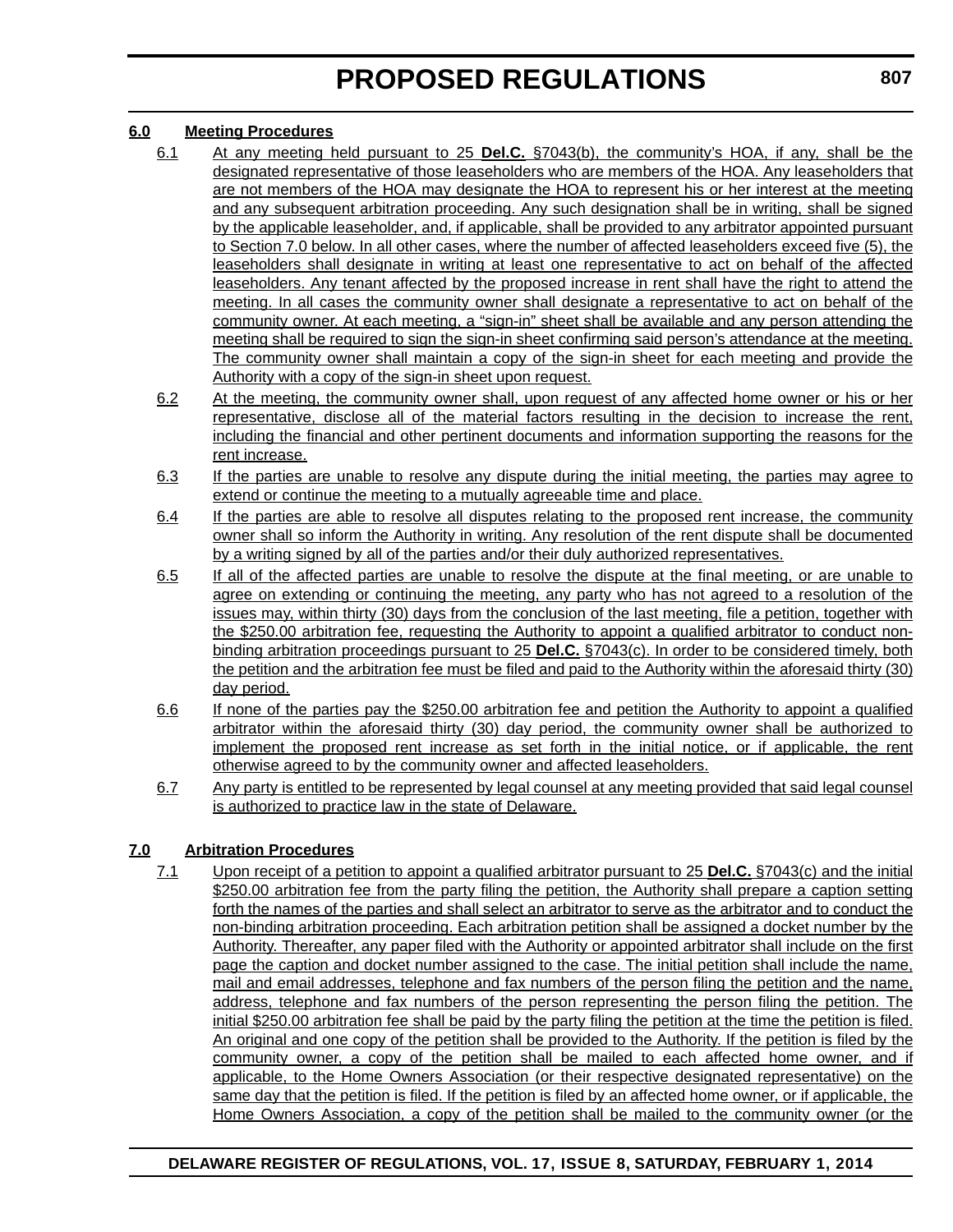community owner's designated representative) on the same day the petition is filed. In the arbitration petition, the party filing the petition should provide a concise statement of the issues to be determined by the arbitrator and certify that a copy of the petition has been delivered to the opposing party or parties or their respective representative(s). The party filing the petition shall also include the names of all home owners affected by the proposed rent increase. Any document required to be mailed shall be mailed by United States mail, first class, with postage prepaid.

- 7.2 The Authority shall endeavor to create a list of members of the Delaware Bar who are both qualified and willing to act as arbitrators.
- 7.3 Any arbitrator appointed by the Authority shall be a member of the Delaware Bar who has provided the Authority with satisfactory evidence of his or her training in alternative dispute resolution.
- 7.4 If all of the parties have agreed in writing to the appointment of a specific Delaware attorney to act as arbitrator, the Authority shall appoint the agreed upon attorney as arbitrator.
- 7.5 Upon receipt of written notice from the Authority of his or her appointment, the appointed arbitrator shall determine whether or not there is any conflict of interest or other matter that would otherwise affect his or her ability to render an impartial decision, in which case the appointed arbitrator shall decline the appointment and the Authority shall appoint another arbitrator. Notwithstanding the foregoing, if all of the parties agree in writing to waive any conflict of interest and the arbitrator is willing to accept the appointment, the appointed arbitrator may accept the appointment. Upon appointment of an arbitrator, the parties shall provide the arbitrator with a list of witnesses who are expected to testify as quickly as possible so that the arbitrator may run a conflict of interest check on all names supplied by the parties.
- 7.6 Where a community owner has proposed rent increases in excess of the CPI-U that would affect leaseholders at different time periods, with the consent of all the parties, the Arbitrator is authorized to consolidate the cases for purposes of the arbitration hearing. Under such circumstances, only one payment of \$250.00 each shall be required from the community owner and leaseholders.
- 7.7 Simultaneously with the filing of a petition to arbitrate, the party filing the petition shall pay to the Authority the \$250.00 arbitration fee set forth in 25 **Del.C.** §7043(c). The other party or parties shall pay their \$250.00 arbitration fee within fifteen (15) calendar days after the filing of the petition. Where multiple leaseholders are affected by a proposed rent increase, only one payment of \$250.00 shall be required on behalf of all such leaseholders whose rent increase has the same effective date. All such fees collected by the Authority shall be deposited into the Authority's general operating account and shall not be considered a part of the Trust Fund administered by the Authority pursuant to 25 **Del.C.** §7012. If any party or parties fail to timely pay the required \$250.00 arbitration fee, the arbitrator is authorized to enter judgment against the party or parties failing to pay the arbitration fee.
- 7.8 Unless agreed to in writing by all of the parties, all arbitration hearings must be held within sixty (60) days from the date of the filing of the petition to arbitrate. Where multiple petitions relating to the same matter have been filed, the date of the filing of the first petition shall govern.
- 7.9 As quickly as practicable after an arbitrator is selected, the arbitrator shall contact the parties (or their representatives and by teleconferences, whenever possible) to schedule the hearing at a mutually convenient time and place. Hearings may be held in the evenings or on weekends. Once an arbitrator has been appointed, no *ex parte* communications with the arbitrator are permitted. Prior to the hearing, the arbitrator shall notify the Authority in writing of the time, date, and place of the hearing.
- 7.10 The arbitrator is authorized to schedule an informal preliminary conference with the parties (in person or by telephone) as the arbitrator deems appropriate in order to narrow the issues and minimize the expense of the arbitration process. The arbitrator is authorized to require the parties to exchange or provide to the other parties documents relevant to the rent increase at issue, including documents related to the standards set forth in 25 **Del.C.** §7042.
- 7.11 At any arbitration hearing:
	- 7.11.1 The Delaware Uniform Rules of Evidence shall be used as a guide by the arbitrator for admissibility of evidence submitted at the arbitration hearing;
	- 7.11.2 All testimony will be under oath or affirmation administered by the arbitrator, unless waived by all parties;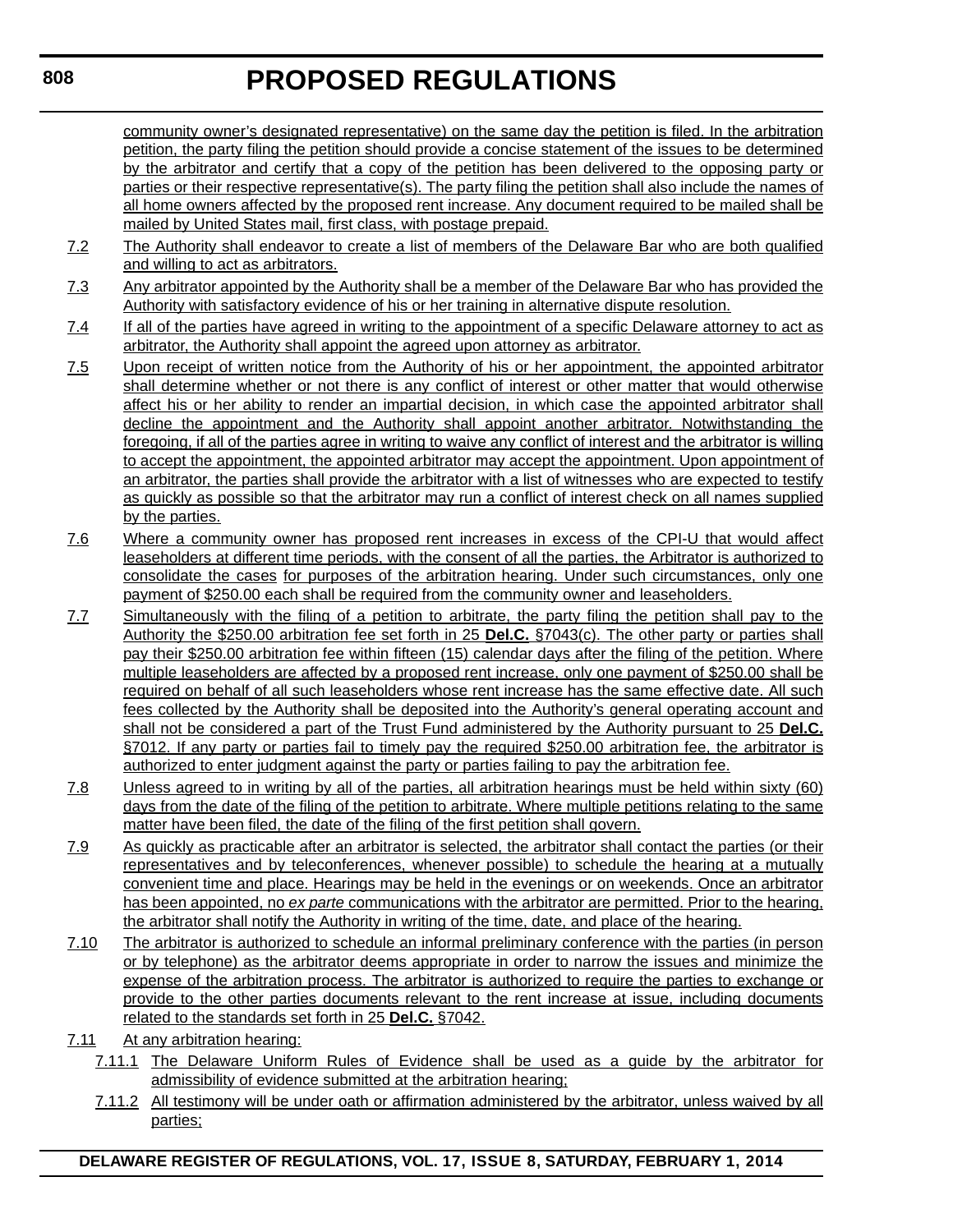- 7.11.3 Testimony shall be transcribed and shall be considered a written record;
- 7.11.4 Each witness shall be subject to reasonable cross examination by the opposing party; and
- 7.11.5 The Arbitrator is authorized to limit the number of witnesses to avoid duplication, and where multiple leaseholders are affected by the proposed rate increase, require the affected leaseholders to designate a representative to act on and testify on behalf of all affected leaseholders.
- 7.12 The parties are encouraged to stipulate to undisputed facts and to the admissibility of evidence in order to narrow the issues and minimize the expense of the arbitration process.
- 7.13 Subject to the terms and conditions of any confidentiality designation pursuant to subsection 7.17 below, any exhibit that a party intends to rely upon at the hearing must be provided to the arbitrator and opposing parties at least five (5) business days prior to the hearing, except for good cause shown.
- 7.14 At the hearing, the community owner shall open and close the presentation of evidence. The burden of proof shall be on the community owner.
- 7.15 If a party fails to appear at a scheduled hearing, the arbitrator may enter an order ruling against the party who failed to appear.
- 7.16 All parties to hearings, their counsel, and witnesses shall conduct themselves in a proper manner. Disruptive demonstrations of any kind at hearings shall not be permitted. Any disregard by parties, attorneys or other persons of the rulings of the arbitrator on matters of order or procedure may be noted on the record. The arbitrator may, in his or her discretion, recess or continue any hearing when the conduct of witnesses or other persons unduly disrupts or interferes with the proper conduct of the hearing.
- 7.17 Any party may request that the arbitrator accord confidential treatment to some or all of the information contained in a document. If the claim of confidentiality is challenged by any party, then the party claiming confidential treatment must demonstrate to the arbitrator that the designated information is confidential as recognized by state law. Notwithstanding any claim of confidentiality, any party to the proceeding shall be allowed to inspect a copy of the confidential document upon the signing of a confidentiality agreement in a form approved by the arbitrator.
- 7.18 While a court reporter shall be present at all arbitration hearings, unless specifically requested by the arbitrator, a paper or electronic transcript of the hearing shall not be required. In the absence of a specific request by the arbitrator, any party may, at said parties sole cost and expense, order a paper or electronic transcript of the hearing.
- 7.19 Arbitration hearings conducted pursuant to 25 **Del.C.** §7043 are deemed private proceedings. Unless otherwise authorized by the arbitrator for good cause shown, attendance at any hearing shall be limited to the following:
	- 7.19.1 the arbitrator;
	- 7.19.2 the court reporter;
	- 7.19.3 the parties and their respective legal counsel;
	- 7.19.4 witnesses who are not parties, while testifying; and
	- 7.19.5 at the option of the Authority, representative(s) of the Authority.
- 7.20 Settlements are to be encouraged. If the case settles before a hearing or before the arbitrator issues a decision, the arbitrator, after being informed of any settlement, shall arrange a teleconference with all parties (or their authorized representatives) to confirm the settlement, unless the parties have done so in a writing signed by all of the parties (or their authorized representatives). Upon confirmation of any settlement, the arbitrator shall notify the Authority that a settlement has been agreed to by the parties.
- 7.21 The decision of the arbitrator shall be based solely on the evidence presented at the hearing and based on the standards set forth in 25 **Del.C.** §7042. The arbitrator shall render his or her decision within fifteen (15) days of the conclusion of the arbitration hearing. Decisions by the arbitrator shall be in writing, shall clearly set forth the date of the issuance of the decision, and shall inform the parties of the right to appeal the decision to the Superior Court by filing, within thirty (30) days of the date of the issuance of the arbitrator's decision, a notice of appeal with the office of the Prothonotary of the county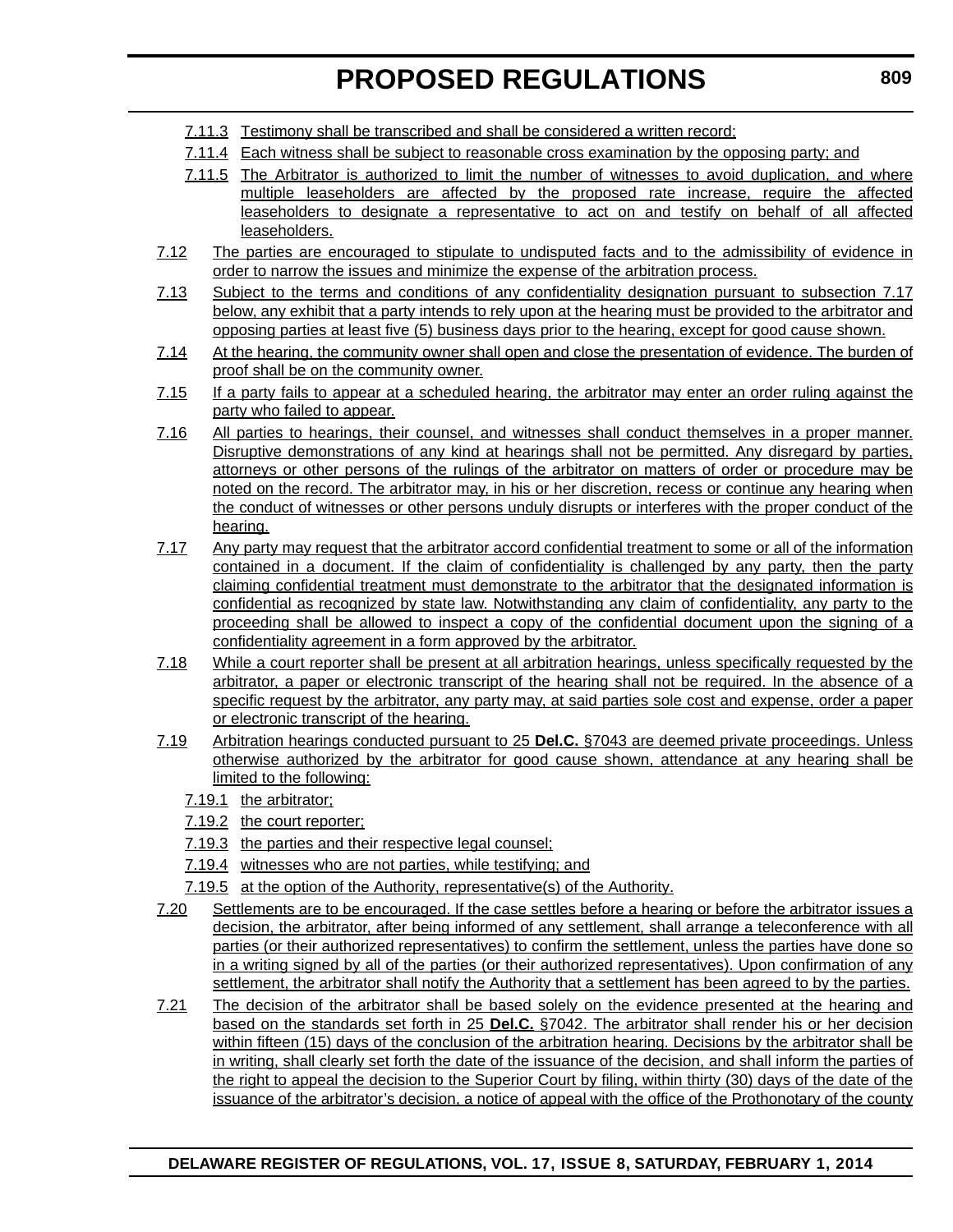<span id="page-18-0"></span>within which the affected manufactured home community is located. A copy of the decision shall be provided to the Authority.

#### **8.0 Appeals**

- 8.1 As provided for in 25 **Del.C.** §7044, in any arbitration proceeding, the community owner, home owners association, or any affected home owner may appeal the decision of the arbitrator within thirty (30) days of the issuance of the arbitrator's decision. Any such appeal shall be to the Superior Court in the county of the affected community. If a community is located in more than one county, the appeal may be filed in the Superior Court of either county.
- 8.2 Appeals to the Superior Court by law shall be on the record without a trial de novo.
- 8.3 Promptly after the filing of any appeal, the party appealing from the arbitrator's decision shall, at the appealing party's expense, order a copy of the transcript of the arbitration hearing.
- 8.4 Appeals to the Superior Court shall be prosecuted in accordance with Rule 72 of the Delaware Superior Court Rules of Civil Procedure.
- 8.5 The party filing the appeal shall provide a copy of the notice of appeal to the Authority, for informational purposes.

#### **9.0 Computing Time**

In computing any time period under these rules, the first day of the designated period of time shall commence on the next day after the event requiring the computation of the time period. The last day of the time period shall be included.

### **[DEPARTMENT OF AGRICULTURE](http://dda.delaware.gov/harness/index.shtml)**

### **HARNESS RACING COMMISSION**

Statutory Authority: 3 Delaware Code, Section 10005 (3 **Del.C.** §10005) 3 **DE Admin. Code** 501

#### **PUBLIC NOTICE**

#### **[501 Harness Racing Rules and Regulations](#page-3-0)**

The Delaware Harness Racing Commission, pursuant to 3 **Del.C.** §10005, proposes to change its Rules in Section 6.0- 6.1.2.2, 6.1.2.3, 6.1.2.4 in Section 7.0- 7.3.5, 7.6.13.14.1.1, 7.6.13.14.1.1.1, 7.6.13.14.1.3, 7.6.13.14.1.4, 7.6.13.14.2.6, 7.6.13.14.2.7 and 7.6.13.14.2.7.1 The Commission will hold a public hearing on the proposed rule changes at Dover Downs on March 11, 2014 at 10:15 am. Written comments should be sent to Mark Davis, Racing Administrator of the Delaware Harness Racing Commission, Department of Agriculture, 2320 South DuPont Highway, Dover, DE 19901. Written comments will be accepted for thirty (30) days from the date of publication in the *Register of Regulations* on February 1, 2014.

The proposed changes are for the purpose of updating the Rules to reflect current policies, practices and procedures. Copies are published online at the *Register of Regulations* website: [http://regulations.delaware.gov/](http://regulations.delaware.gov/services/current_issue.html) [services/current\\_issue.html](http://regulations.delaware.gov/services/current_issue.html) A copy is also available for inspection at the Harness Racing Commission office.

#### **501 Harness Racing Rules and Regulations** *(Break in Continuity of Sections)*

#### **6.0 Types of Races**

6.1 Types of Races Permitted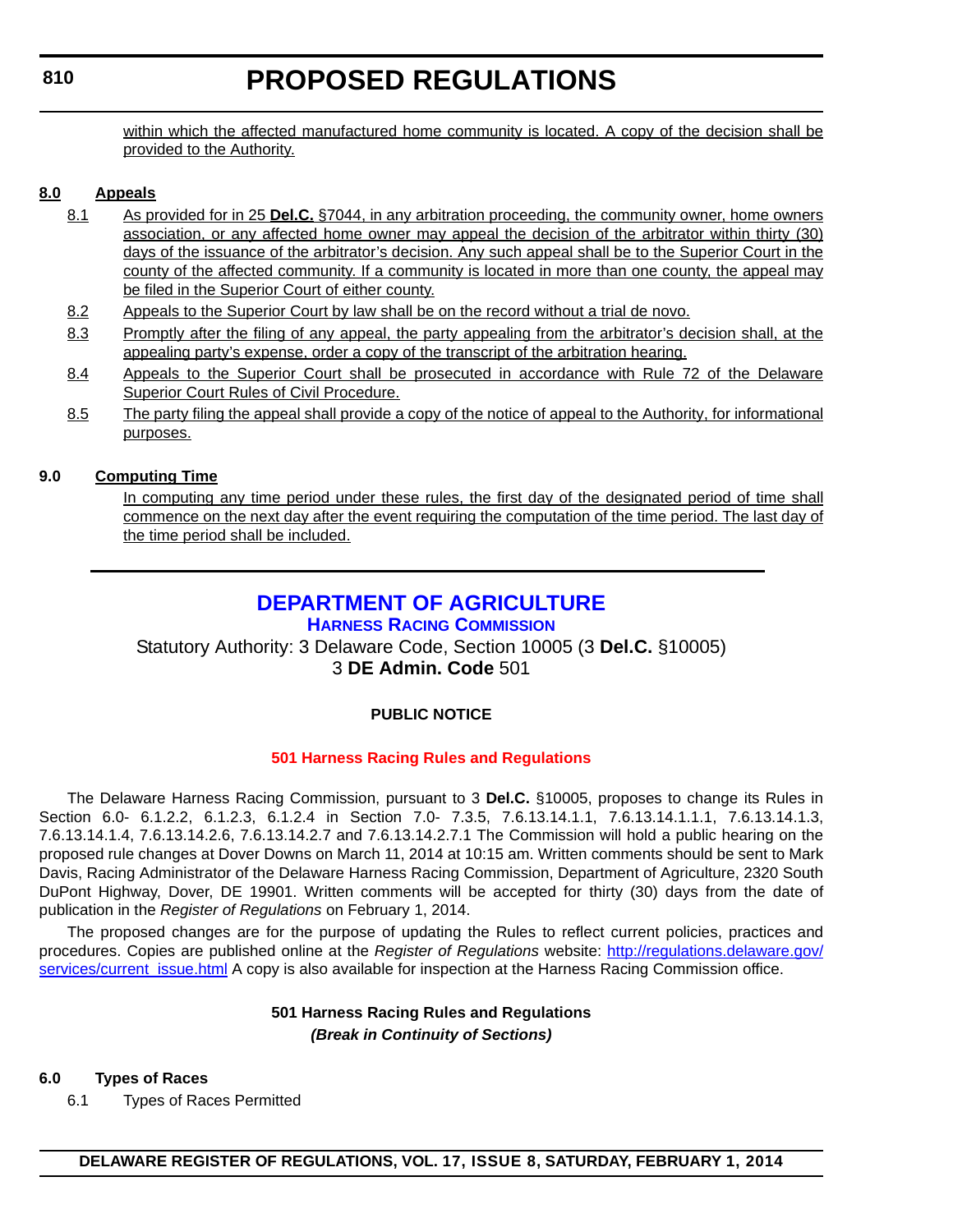In presenting a program of racing, the racing secretary shall use exclusively the following types of races:

#### *(Break in Continuity Within Section)*

- 6.1.2 Added money events which include:
	- 6.1.2.1 Stakes;
	- 6.1.2.2 Futurities;
	- 6.1.2.32 Early closing events; and
	- 6.1.2.43 Late closing events

#### *(Break in Continuity Within Section)*

#### **7.0 Rules of the Race**

#### *(Break in Continuity Within Section)*

7.3 Postponement and Cancellation

#### *(Break in Continuity Within Section)*

7.3.5 Stakes and futurities should be raced where advertised and the meeting may be extended to accomplish this. Any stake or futurity that has been started, but which remains unfinished on the last day of the scheduled meeting shall be declared ended and the full purse divided according to the summary, except where the Association elects to extend the meeting to complete the race. Horses that are scratched after a heat and before the race is declared finished shall not participate in purse distributions for subsequent heats in the event the race is called off and declared finished.

#### *(Break in Continuity Within Section)*

7.6 Racing Rules

#### *(Break in Continuity Within Section)*

7.6.13 Conduct of the Race

#### *(Break in Continuity Within Section)*

- 7.6.13.14 Impelling of a Horse
	- 7.6.13.14.1 Whips: Drivers will be allowed whips not to exceed 4 feet, plus a snapper not longer than 6 inches. Modification of a whip is prohibited.
		- 7.6.13.14.1.1 Use: At all times, the use of a whip shall be confined to the areas above and between the sulky shafts and the outside wheel disks. Drivers are prohibited from using the whip in a one handed striking motion from the start of the race until the horse reaches the 1/4 mile pole. The one handed use of the whip shall be limited to the striking of the shafts of the sulky or the saddlepad.
			- 7.6.13.14.1.1.1 The terms "striking" or "one handed striking motion" shall **not** be construed to mean a light tapping with the whip, at any point in the race, while maintaining a line in each hand.
		- 7.6.13.14.1.2 Drivers shall keep a line in each hand from the start of the race until the quarter pole.
		- 7.6.13.14.1.3 From the quarter pole to the 7/8th pole, a driver may only use the whip once for a maximum of three strokes. Once the lead horse is at the 7/8th pole, these restrictions do not apply.
		- 7.6.13.14.1.4 Once the lead horse has reached the 7/8 mile pole, the driver may, in a one handed motion, strike the shaft of the sulky or the saddlepad in a reasonable and responsible manner.
	- 7.6.13.14.2 Violations:
		- 7.6.13.14.2.1 Whipping under the arch or shafts of the sulky
		- 7.6.13.14.2.2 Whipping a horse after the race
		- 7.6.13.14.2.3 Causing injury (visible or not) with a whip
		- 7.6.13.14.2.4 Striking or jabbing a horse with the butt end of a whip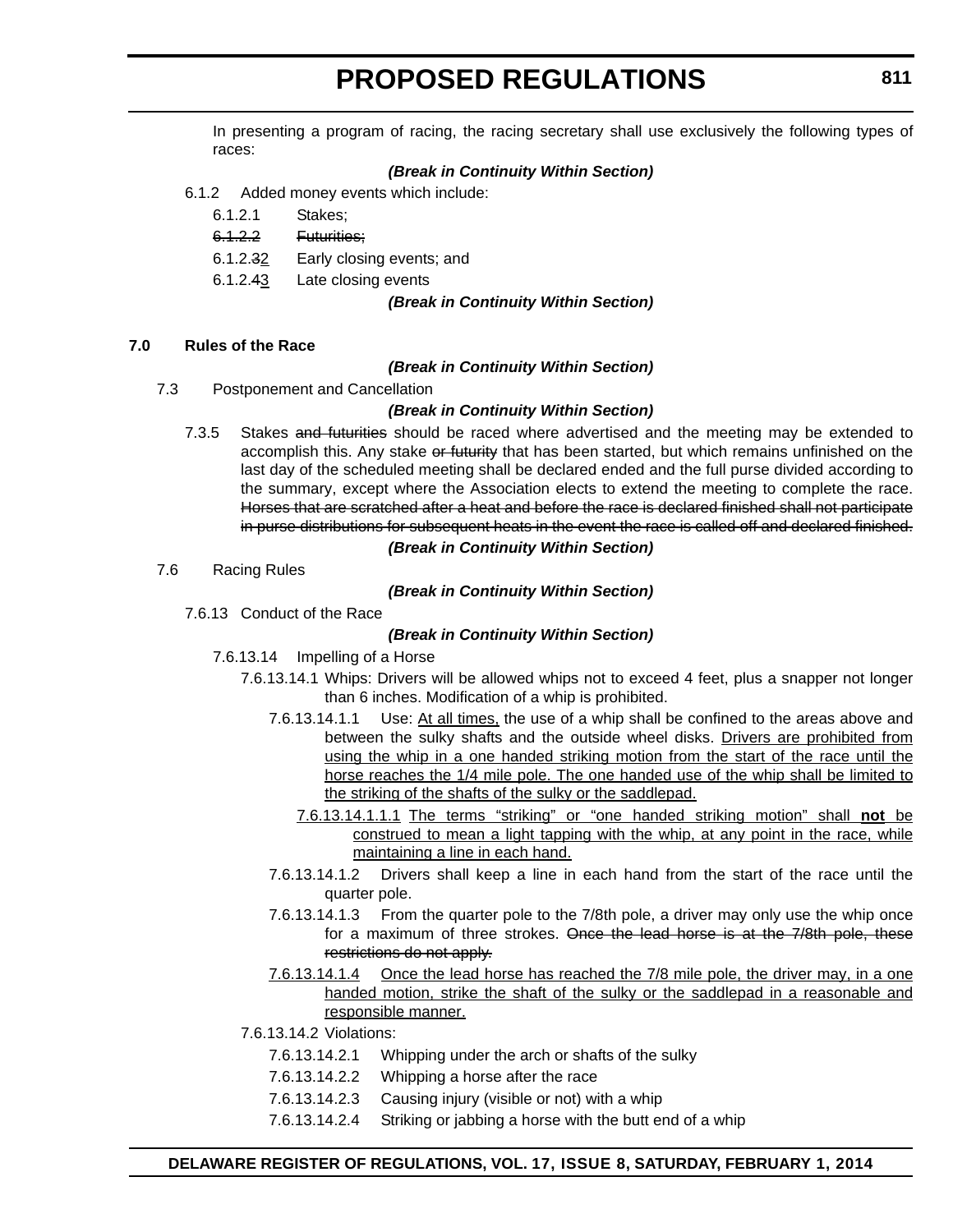- <span id="page-20-0"></span>7.6.13.14.2.5 Whipping a horse that is out of contention
- 7.6.13.14.2.6 Any blatant or exaggerated movements of the whipping arm which will result from raising the elbow above the driver's shoulder height or allowing the hand holding the whip to reach behind the driver while striking with the whip.
- 7.6.13.14.2.67 Brutal, excessive, and or indiscriminate use of a whip.
	- 7.6.13.14.2.67.1 Inspections: At extended pari-mutuel meetings, under the supervision of the judges, there may be a mandatory inspection of each horse following each race for evidence of excessive or brutal use of the whip. At all other meetings, the judges shall have the authority to order and/or conduct such inspections at their discretion.

#### *(Break in Continuity Within Section)*

**\*Please Note: As the rest of the sections were not amended they are not being published. A copy of the regulation is available at:**

#### **[501 Harness Racing Rules and Regulations](http://regulations.delaware.gov/register/february2014/proposed/17 DE Reg 810 02-01-14.htm)**

## **[DEPARTMENT OF HEALTH AND SOCIAL SERVICES](http://www.dhss.delaware.gov/dhss/dmma/) DIVISION OF MEDICAID AND MEDICAL ASSISTANCE**

Statutory Authority: 31 Delaware Code, Section 512 (31 **Del.C.** §512)

#### **PUBLIC NOTICE**

#### **[Title XIX Medicaid State Plan - Reimbursement Methodology for Inpatient Hospital Outlier Services](#page-3-0)**

In compliance with the State's Administrative Procedures Act (APA - Title 29, Chapter 101 of the **Delaware Code**) with 42 CFR §447.205, and under the authority of Title 31 of the **Delaware Code**, Chapter 5, Section 512, Delaware Health and Social Services (DHSS) / Division of Medicaid and Medical Assistance (DMMA) is amending the Title XIX Medicaid State Plan regarding inpatient hospital services, specifically, *Medicaid Inpatient Hospital Outlier Payments*.

Any person who wishes to make written suggestions, compilations of data, testimony, briefs or other written materials concerning the proposed new regulations must submit same to Sharon L. Summers, Planning & Policy Development Unit, Division of Medicaid and Medical Assistance, 1901 North DuPont Highway, P.O. Box 906, New Castle, Delaware 19720-0906 or by fax to (302) 255-4454 by March 3, 2014.

The action concerning the determination of whether to adopt the proposed regulation will be based upon the results of Department and Division staff analysis and the consideration of the comments and written materials filed by other interested persons.

#### **SUMMARY OF PROPOSAL**

The proposed provides notice to the public that Delaware Health and Social Services (DHSS)/Division of Medicaid and Medical Services (DMMA) intends to submit a state plan amendment (SPA) to the Centers for Medicare and Medicaid Services (CMS) regarding Medicaid Inpatient Hospital Outlier Payments.

#### **Statutory Authority**

- 42 CFR §447.205*, Public Notice of Changes in Statewide Methods and Standards for Setting Payment Rates*
- 42 CFR §447, Subpart C *Payment for Inpatient Hospital and Long-Term Care Facility Services*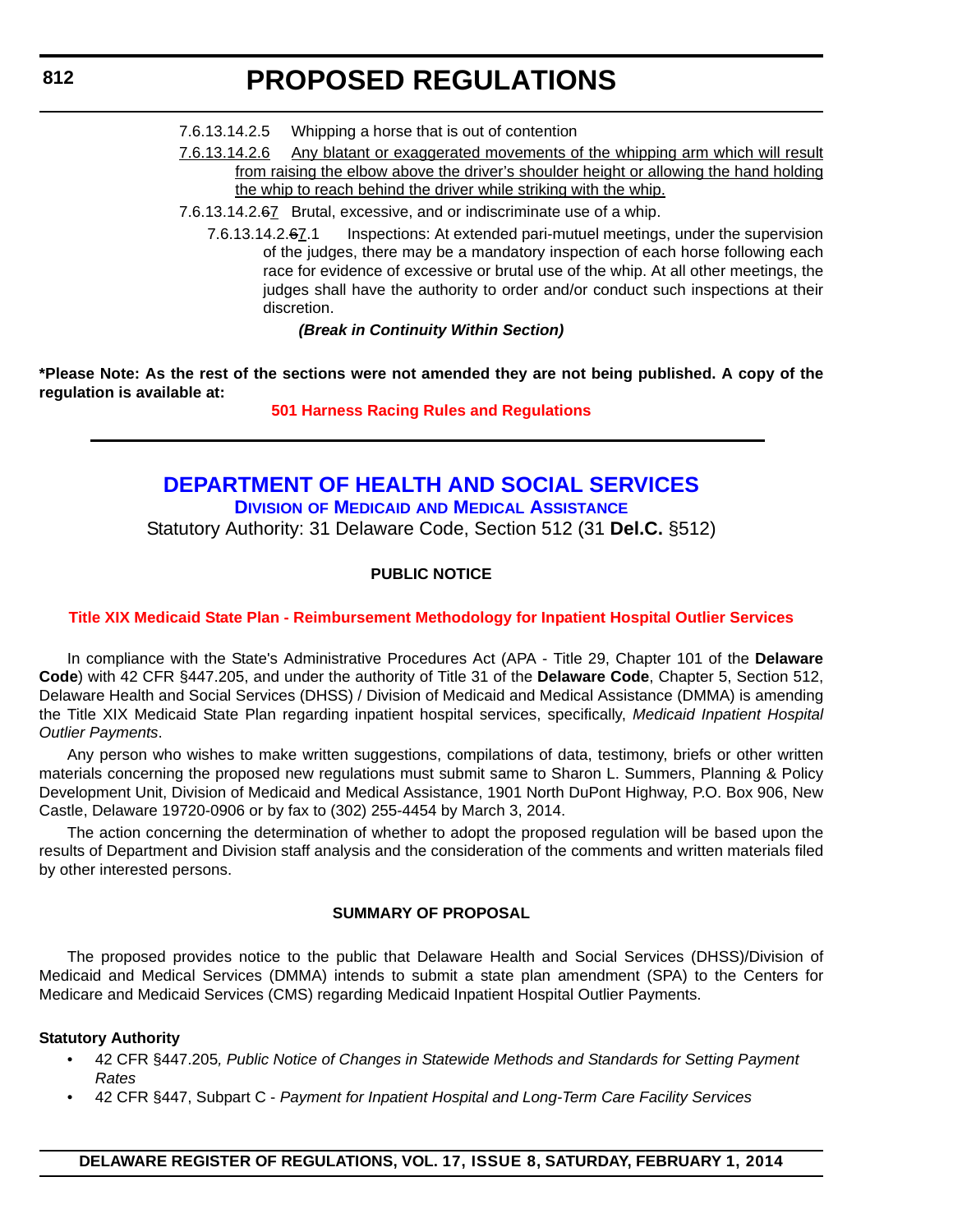#### **Background**

The State of Delaware reimburses enrolled providers for services provided to Medical Assistance recipients, including hospitals, under the authority of Title XIX of the Social Security Act. Federal statutes and regulations require that a state plan be developed that provides the methods and standards for reimbursement of covered services.

#### *Medicaid Inpatient Hospital Outlier Payments*

State Medicaid agencies may pay hospitals for Medicaid inpatient stays using a prospective payment system. To protect hospitals against large financial losses from extraordinarily high-cost cases, State agencies may supplement base payments with an additional payment referred to as a Medicaid inpatient hospital cost outlier payment (Medicaid outlier payment). Medicaid outlier payments are calculated using formulas that vary by State. Because hospitals cannot identify actual costs for specific patients, the formulas apply cost-to-charge ratios to current charges to convert those charges to estimated costs. The formulas include State-determined threshold amounts used to evaluate each claim for outlier status. (The threshold amount is the dollar amount by which the hospital's estimated costs for an inpatient case must exceed its prospective payments for that hospital to qualify for a Medicaid outlier payment.)

#### **Summary of Proposed Amendment**

In accordance with public notice requirements of Section 1902(a)(13)(A) of the Social Security Act and 42 CFR 447.205, the Division of Medicaid and Medical Assistance publishes this notice of proposed changes to the reimbursement methodology for inpatient hospital services, specifically, Medicaid Inpatient Hospital Outlier Payments.

Specifically, DMMA proposes to increase the threshold used to qualify claims. Currently, high cost outliers will be identified when the cost of the discharge exceeds the threshold of four (4) times the hospital operating rate per discharge. Effective for dates of services on and after March 1, 2014, the proposal changes the threshold to five (5) times the hospital operating rate per discharge. Outlier cases will be reimbursed at the discharge rate plus sixtyfive (65) percent of the difference between the outlier threshold and the total cost of the case. Costs of the case are determined by applying the hospital-specific cost to charge ratio to the allowed charges reported on the claim for discharge.

The agency's proposal involves no change in the definition of those eligible to receive benefits under Medicaid, and the benefits available to eligible recipients remains the same.

**NOTE:** Previous notice to the public, published in the December 24, 2013 issue of the *News Journal* and the December 25, 2013 issue of the *Delaware State News*, originally posted the effective date as January 1, 2014. Please note that the effective date for the proposed change in reimbursement methodology is now March 1, 2014.

The payment adjustment state plan amendment is subject to the approval of the Centers for Medicare and Medicaid Services (CMS).

#### **Fiscal Impact Statement**

The estimates are based on a March 1, 2014 start date. The Federal match rates used were 55.31% for State Fiscal Year (SFY) 2014 and 53.63% for SFY 2015. SFY 2014 and SFY 2015 estimated savings for the outlier payments was \$2,784,202 each of those years.

The projected fiscal impact for this SPA for Federal Fiscal Years 2014 and 2015 is as follows:

|                       | Federal Fiscal Year<br>2014 | <b>Federal Fiscal Year</b><br>2015 |
|-----------------------|-----------------------------|------------------------------------|
| General (State) Funds | (\$725,818)                 | (\$1,291,034)                      |
| lFederal Funds        | (\$898,300)                 | (\$1,493,168)                      |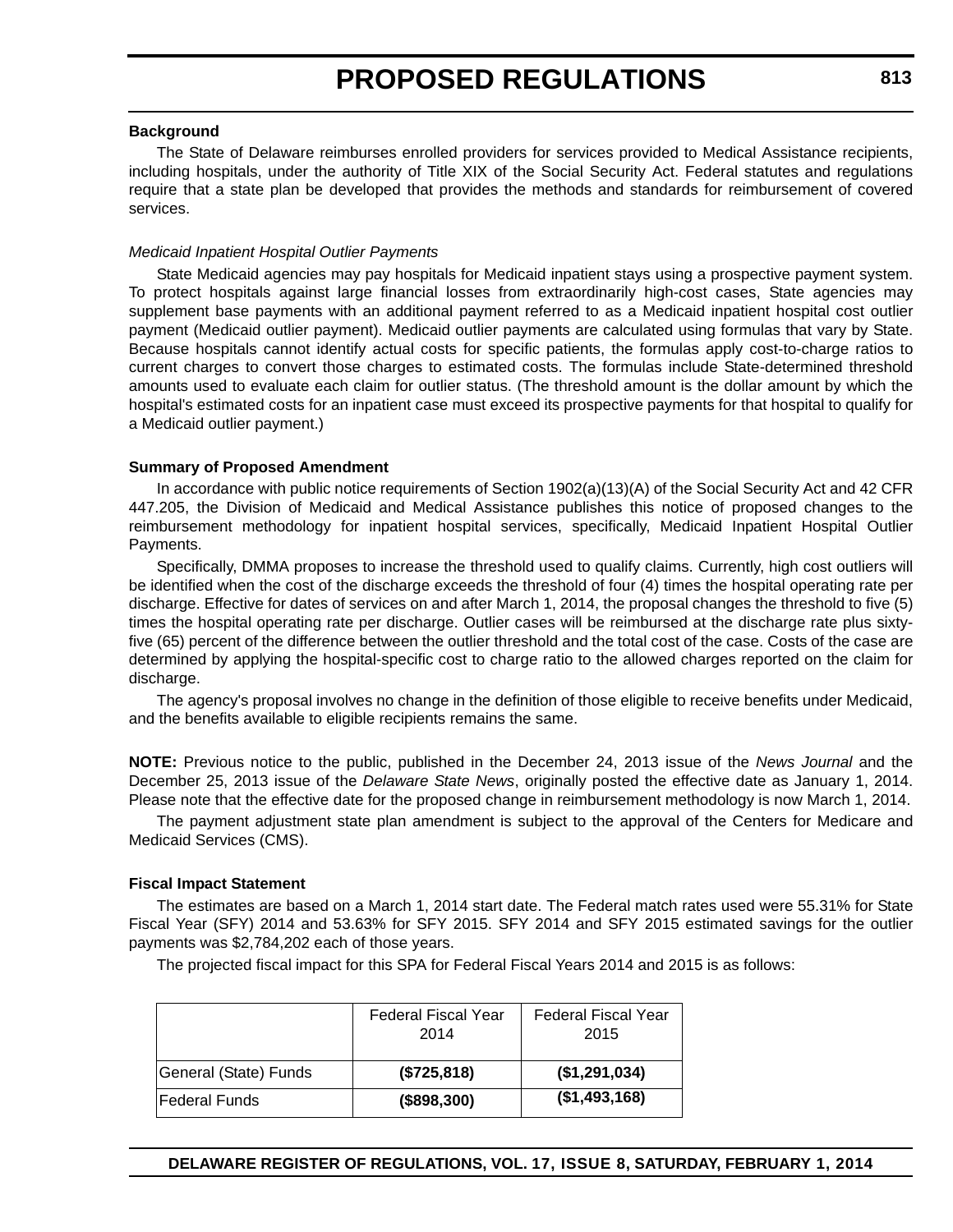#### <span id="page-22-0"></span>**814**

# **PROPOSED REGULATIONS**

Increasing the hospital payment outlier for discharged claims will reduce the amount paid for those claims. Medicaid cost will be lowered for those claims that meet the outlier requirements.

### **DMMA PROPOSED REGULATION #14-03 REVISION:**

ATTACHMENT 4.19-A Page 3

#### STATE PLAN UNDER TITLE XIX OF THE SOCIAL SECURITY ACT STATE: DELAWARE METHODS AND STANDARDS FOR ESTABLISHING PAYMENT RATES INPATIENT HOSPITAL CARE

METHODS AND STANDARDS FOR ESTABLISHING PAYMENT RATES - INPATIENT HOSPITAL CARE (Continued)

Rate Setting Methods - Development of Implementation Year Operating Rates, Updates and Rebasing (Continued)

Other Related Inpatient Reimbursement Policies

Outliers - Effective for dates of services on and after March 1, 2014. High high cost outliers will be identified when the cost of the discharge exceeds the threshold of four five (5) times the hospital operating rate per discharge. Outlier cases will be reimbursed at the discharge rate plus 70 sixty-five (65) percent of the difference between the outlier threshold and the total cost of the case. Costs of the case will be determined by applying the hospitalspecific cost to charge ratio to the allowed charges reported on the claim for discharge.

Effective for dates of service on and after January 1, 2006, any provider with a high cost client case (outlier) will receive an interim payment; that is, a payment prior to the discharge of that patient when the charge amount reaches the designated level. An interim payment will be made for that inpatient stay when the client's charges have reached twenty-five (25) times the general discharge rate of that facility, or when the client's stay is greater than sixty (60) days. Additional interim payments will be made when either of the outlier conditions for an interim payment is met again. The interim payment amount is based on the current reimbursement methodology used to pay outliers. Upon the discharge of the client, the facility will receive the balance of the payment that would have been paid if the case were paid in full at the time of discharge.

#### **DIVISION OF PUBLIC HEALTH AUTHORITY [ON RADIATION PROTECTION](http://www.dhss.delaware.gov/dhss/dph/index.html)** Statutory Authority: 16 Delaware Code, §7405 (16 **Del.C.** § 7405)

#### **PUBLIC NOTICE**

#### **Delaware Radiation Control Regulations: 4465 Part A General Provisions [4465 Part B Registration of Radiation Source Facilities and Services](#page-3-0) 4466 Radiation Technologists/Technicians (Certification)**

The Office of Radiation Control, Health Systems Protection Section, Division of Public Health, Department of Health and Social Services, is proposing revisions to three State of Delaware Radiation Control Regulations. Due

**DELAWARE REGISTER OF REGULATIONS, VOL. 17, ISSUE 8, SATURDAY, FEBRUARY 1, 2014**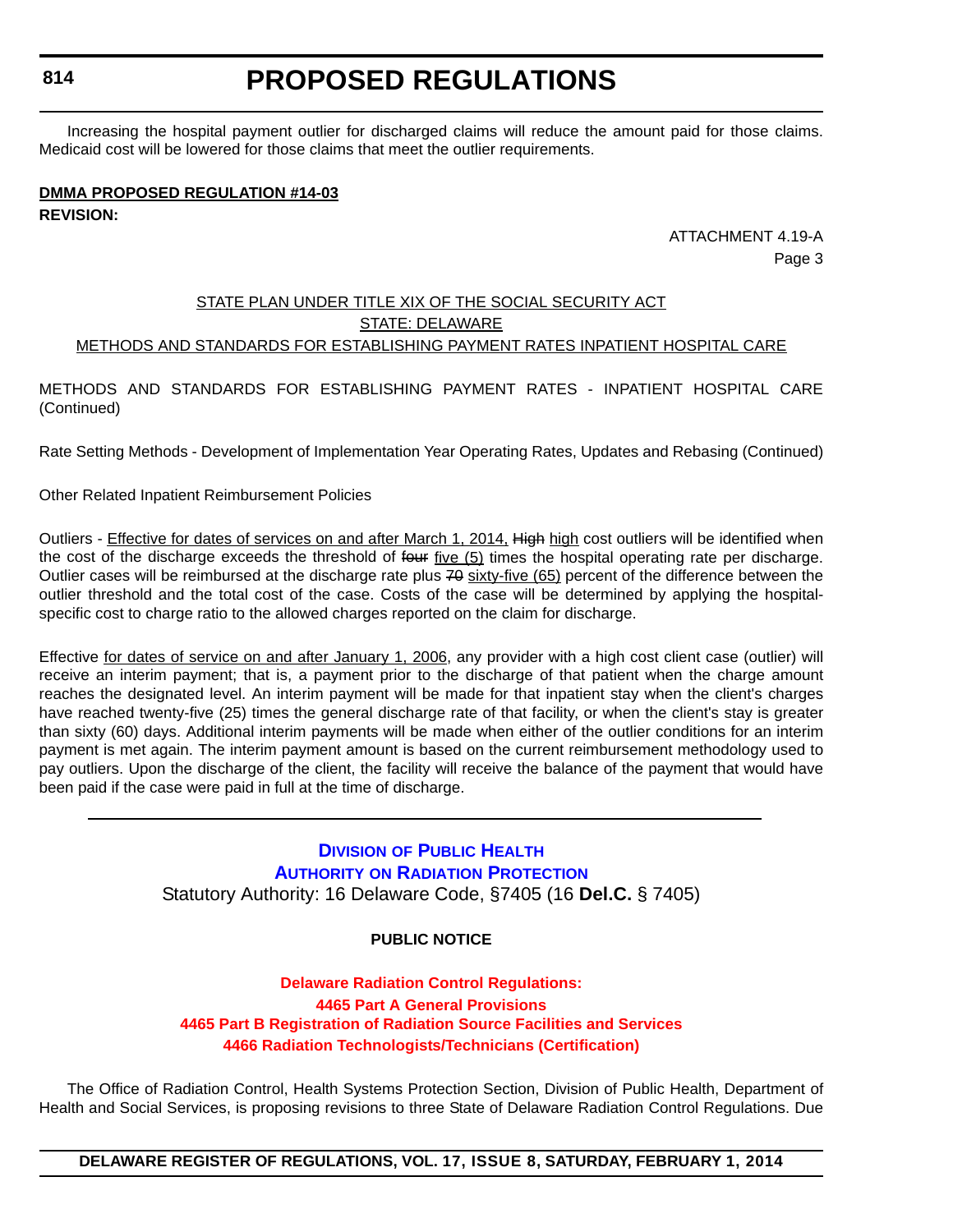<span id="page-23-0"></span>to the extensive number of amendments the Division has concluded that this set of three current regulations should be repealed and replaced in their entirety with the proposed regulations being published. The purpose of the amendments is to update the requirements so that they are in concert with current healthcare standards and to align them more closely with current state administrative code and federal requirements. On February 1, 2014, the Division plans to publish as proposed the amended regulations specified below, and hold them out for public comment per Delaware law.

| <b>DE Admin</b> | Current         | Title                                                                      |
|-----------------|-----------------|----------------------------------------------------------------------------|
| Code No.        | <b>Delaware</b> |                                                                            |
|                 | <b>Citation</b> |                                                                            |
| 4465            | Part A          | <b>General Provisions</b>                                                  |
| 4465            | Part B          | <b>Registration of Radiation Source Facilities &amp; Service Providers</b> |
| 4466            |                 | Radiation Technologists/Technicians (Certification)                        |

#### **NOTICE OF PUBLIC HEARING**

A public hearing will be held on February 24, 2014 at 3:00 p.m. in the First Floor Conference Room, located in the Jesse Cooper Building, 417 Federal Street, Dover, Delaware.

Copies of the proposed regulations are available for review in the February 1, 2014 edition of the Delaware *Register of Regulations*, accessible online at: http://regulations.delaware.gov or by calling the Office of Radiation Control at (302) 744-4546.

Any person who wishes to make written suggestions, testimony, briefs or other written materials concerning the proposed regulations must submit same to Deborah Harvey by Friday, March 7, 2014 at:

Deborah Harvey Division of Public Health 417 Federal Street Dover, DE 19901 Email: Deborah.Harvey@state.de.us Phone: (302) 744-4700

**\*Please Note: Due to the size of the proposed regulation, it is not being published here. A copy of the regulation is available at:**

**[Delaware Radiation Control Regulations](http://regulations.delaware.gov/register/february2014/proposed/17 DE Reg 814 02-01-14.htm)**

### **[DEPARTMENT OF NATURAL RESOURCES AND ENVIRONMENTAL](http://www.dnrec.delaware.gov/swc/Pages/default.aspx)  CONTROL**

**DIVISION OF WATERSHED STEWARDSHIP**

Statutory Authority: 7 Delaware Code, Chapter 60; (7 **Del.C.**, Ch. 60) 7 **DE Admin. Code** 7408

**[7408 TMDLs for Nutrients for the Murderkill River Watershed](#page-3-0)**

**REGISTER NOTICE**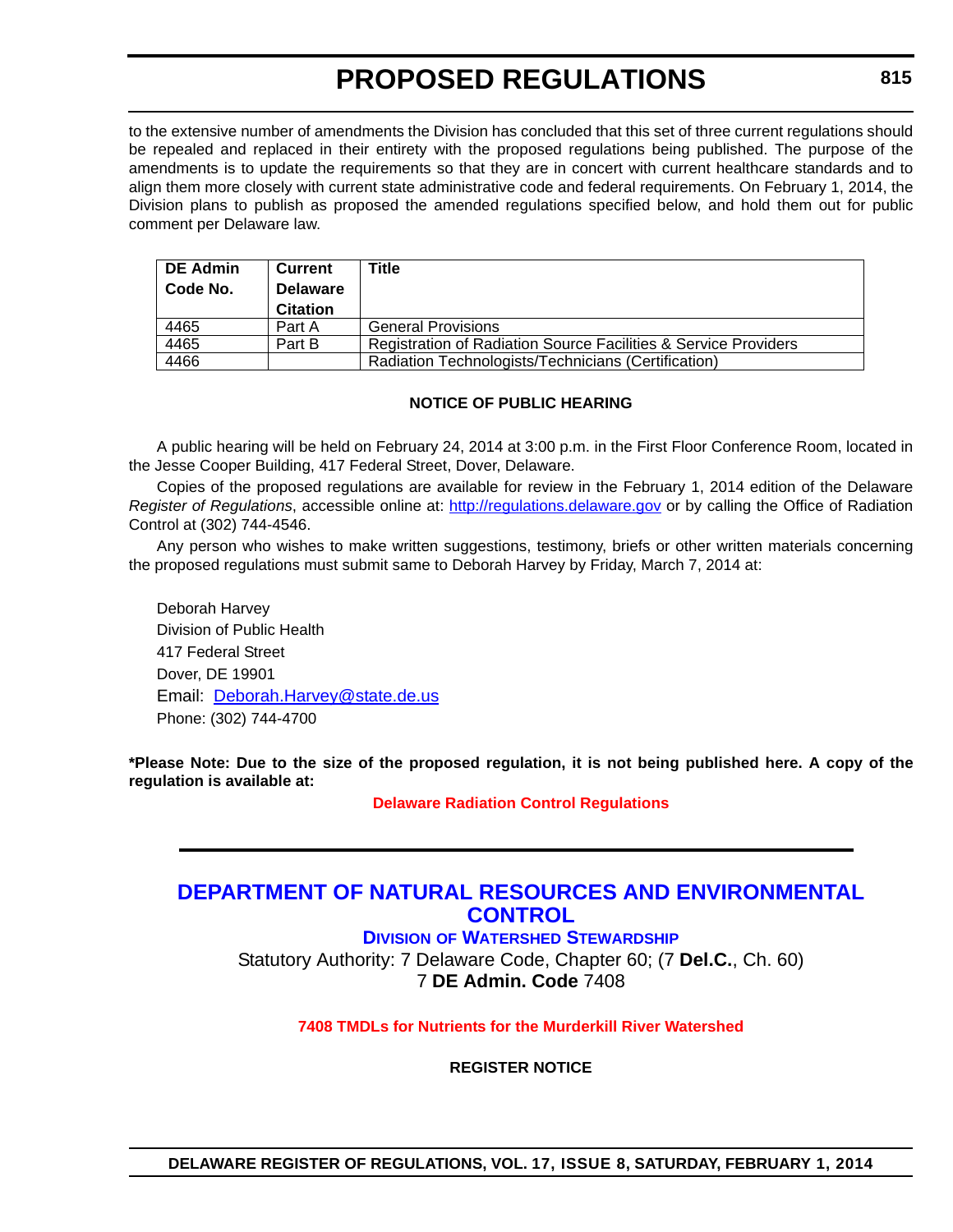### **Brief Synopsis of the Subject, Substance, and Issues**

The Department of Natural Resources and Environmental Control (DNREC) plans to conduct a Public Hearing regarding proposed amendments to the Total Maximum Daily Loads (TMDLs) Regulation for nutrients and oxygen consuming materials for the Murderkill River Watershed, which was promulgated in June of 2005. A TMDL sets a limit on the amount of a pollutant that can be discharged into a waterbody and still meet water quality standards. TMDLs are composed of Waste Load Allocations (WLAs) for point source discharges, Load Allocations (LAs) for nonpoint sources, and a Margin of Safety (MOS) to account for uncertainties.

Since promulgation of the 2005 Murderkill River TMDLs, a multi-year monitoring, research, and modeling study of Murderkill River Watershed by DNREC and other cooperating agencies and institutions resulted in proposing scientifically-based, site-specific dissolved oxygen and nutrient criteria for the tidal Murderkill River. This proposed amendment of the WLA component of the 2005 TMDLs is to comply with these new site-specific dissolved oxygen and nutrient criteria for the tidal Murderkill River.

### **Possible Terms of the Agency Action**

This proposed action will amend the Waste Load Allocation component of the 2005 Murderkill River TMDLs Regulation. DNREC will work with Kent County Government to implement the requirements of the amended Waste Load Allocation.

### **Statutory Basis or Legal Authority to Act**

The authority to develop a TMDL is provided by Title 7 of the **Delaware Code**, Chapter 60, and Section 303(d) of the Federal Clean Water Act, 33 U.S.C. 1251 et. seq., as amended.

### **Other Legislation That May be Impacted**

None

### **Notice of Public Hearings and Comment Period**

The Public Hearing on proposed amendments to the 2005 Murderkill River Watershed TMDLs Regulation will be held at 5:00 p.m., Thursday, February 27, 2014, in the DNREC Auditorium, 89 Kings Highway, Dover, Delaware.

Please send written comments to Hassan Mirsajadi, Watershed Assessment and Management Section, Division of Watershed Stewardship, Department of Natural Resources and Environmental Control, 820 Silver Lake Boulevard, Suite 220, Dover, DE 19904-2464, (302) 739-9939, facsimile: (302) 739-6140, email: (Hassan.Mirsajadi@state.de.us). All written comments must be received by March 14, 2014. Electronic submission is preferred.

Copies of the Proposed amendments to the 2005 Murderkill River Watershed TMDL Regulation and technical support documents are available on the Department's website at [http://www.dnrec.delaware.gov/swc/wa/Pages/](http://www.dnrec.delaware.gov/swc/wa/Pages/WatershedAssessmentTMDLs.aspx) [WatershedAssessmentTMDLs.aspx](http://www.dnrec.delaware.gov/swc/wa/Pages/WatershedAssessmentTMDLs.aspx) or by contacting Hassan Mirsajadi, Watershed Assessment and Management Section, Division of Watershed Stewardship, Department of Natural Resources and Environmental Control, 820 Silver Lake Boulevard, Suite 220, Dover, DE 19904-2464, (302) 739-9939, facsimile: (302) 739-6140.

### **Prepared By:**

John Schneider, Watershed Assessment and Management Section, (302) 739-9939.

### **7408 TMDLs for Nutrients for the Murderkill River Watershed**

### **1.0 Introduction and Background**

1.1 Intensive water quality monitoring performed by Delaware Department of Natural Resources and Environmental Control (DNREC) has shown that the waters of the Murderkill River and several of its tributaries and ponds are impaired as the result of low dissolved oxygen and high nutrients. Low concentrations of dissolved oxygen are harmful to fish, shellfish, and other aquatic life. With regard to nutrients (nitrogen and phosphorus), although they are essential elements for both plants and animals,

### **DELAWARE REGISTER OF REGULATIONS, VOL. 17, ISSUE 8, SATURDAY, FEBRUARY 1, 2014**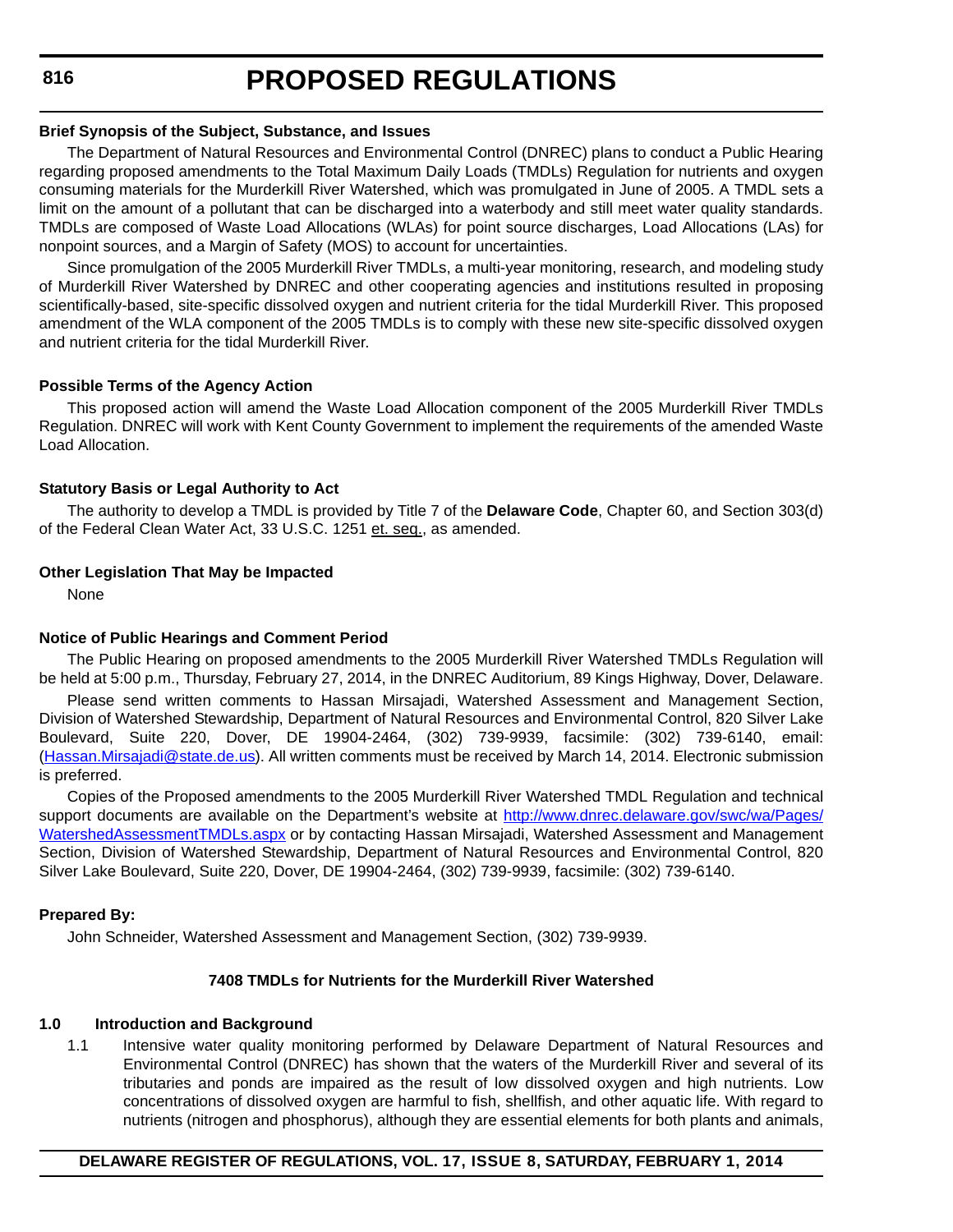their presence in excessive amounts causes undesirable conditions. Symptoms of nutrient overenrichment include frequent phytoplankton blooms, decreased water clarity, dissolved oxygen deficiency, alteration of composition and diversity of economically important native species of plants and animals, and possible human health effects.

- 1.2 A reduction in the amount of nutrients and oxygen consuming pollutants reaching the waters of the Murderkill River and its tributaries and ponds is necessary to reverse these undesirable impacts. These pollutants and nutrients enter the waters of the Murderkill River from point sources and nonpoint sources. Point sources are end-of-pipe discharges from municipal or industrial wastewater treatment plants. Nonpoint sources include runoff from agricultural and urban areas, septic tank effluent, and ground water discharges.
- 1.3 Section 303(d) of the Federal Clean Water Act (CWA) requires states to develop a list (303(d) List) of waterbodies for which existing pollution control activities are not sufficient to attain applicable water quality criteria and to develop Total Maximum Daily Loads (TMDLs) for pollutants of concern. A TMDL sets a limit on the amount of a pollutant that can be discharged into a waterbody and still protect water quality. TMDLs are composed of three components, including Waste Load Allocations (WLAs) for point source discharges, Load Allocations (LAs) for nonpoint sources, and a Margin of Safety (MOS) to account for uncertainties and future growth.
- 1.4 DNREC listed the Murderkill River and several of its tributaries and ponds on the Delaware's 1996, 1998, and 2000 303(d) Lists and proposes the following developed and promulgated a Total Maximum Daily Load regulation for nitrogen, phosphorous, and  $5$ -day Carbonaceous Biochemical Oxygen Demand (CBOD<sub>5</sub>) in 2005.
- 1.5 Since the promulgation of the 2005 TMDLs, a multi-year monitoring, research, and modeling study of Murderkill River Watershed by DNREC and other cooperating agencies and institutions concluded that new scientifically-based, site-specific dissolved oxygen and nutrient criteria should be adopted for the tidal Murderkill River. This amendment of the WLA component of the 2005 TMDLs is to comply with these new site-specific dissolved oxygen and nutrient criteria for the tidal Murderkill River.

#### **2.0 The Amended Total Maximum Daily Loads (TMDLs) Regulation for the Murderkill River Watershed, Delaware**

- **Article 1.** The total nitrogen waste load from the Kent County Facility and Canterbury Crossing Mobile Home Park shall be limited to 755.3 pounds per day. The waste load allocation for the Kent County Facility will be 751 pounds per day and for Canterbury Crossing Mobile Home Park will be 4.3 pounds per day.
- **Article 2**. The total phosphorus waste load from the Kent County Facility and Canterbury Crossing Mobile Home Park shall be limited to 62.7 pounds per day. The waste load allocation for the Kent County Facility will be 62.5 pounds per day and for Canterbury Crossing Mobile Home Park will be 0.2 pounds per day.
- **Article 3.** The CBOD5 (5-day Carbonaceous Biochemical Oxygen Demand) waste load from the Kent County Facility and Canterbury Crossing Mobile Home Park shall be limited to 1010.6 pounds per day. The waste load allocation for Kent County Facility will be 1001 pounds per day and for Canterbury Crossing Mobile Home Park will be 9.6 pounds per day.
- **Article 4.** Treated wastewater from the City of Harrington wastewater treatment facility shall be used for spray irrigation. However, during the winter season, as well as during wet weather periods, when spray irrigation of treated wastewater is not practical, the effluent may be discharged into Browns Branch. During periods of surface discharge, the maximum discharge flow rate shall not exceed 750,000 gallons per day and daily waste loads shall not exceed 140 pounds per day for total nitrogen, 0.75 pounds per day for total phosphorus, and 37.5 pounds per day for CBOD5. Furthermore, the total annual waste load discharged from the City of Harrington wastewater treatment facility to the surface waters of Browns Branch shall not exceed 9125 pounds per year for total nitrogen, 55 pounds per year for total phosphorus, and 3000 pounds per year for CBOD5.
- Article 1. The Kent County Facility shall be the only point source discharge in the Murderkill River Watershed.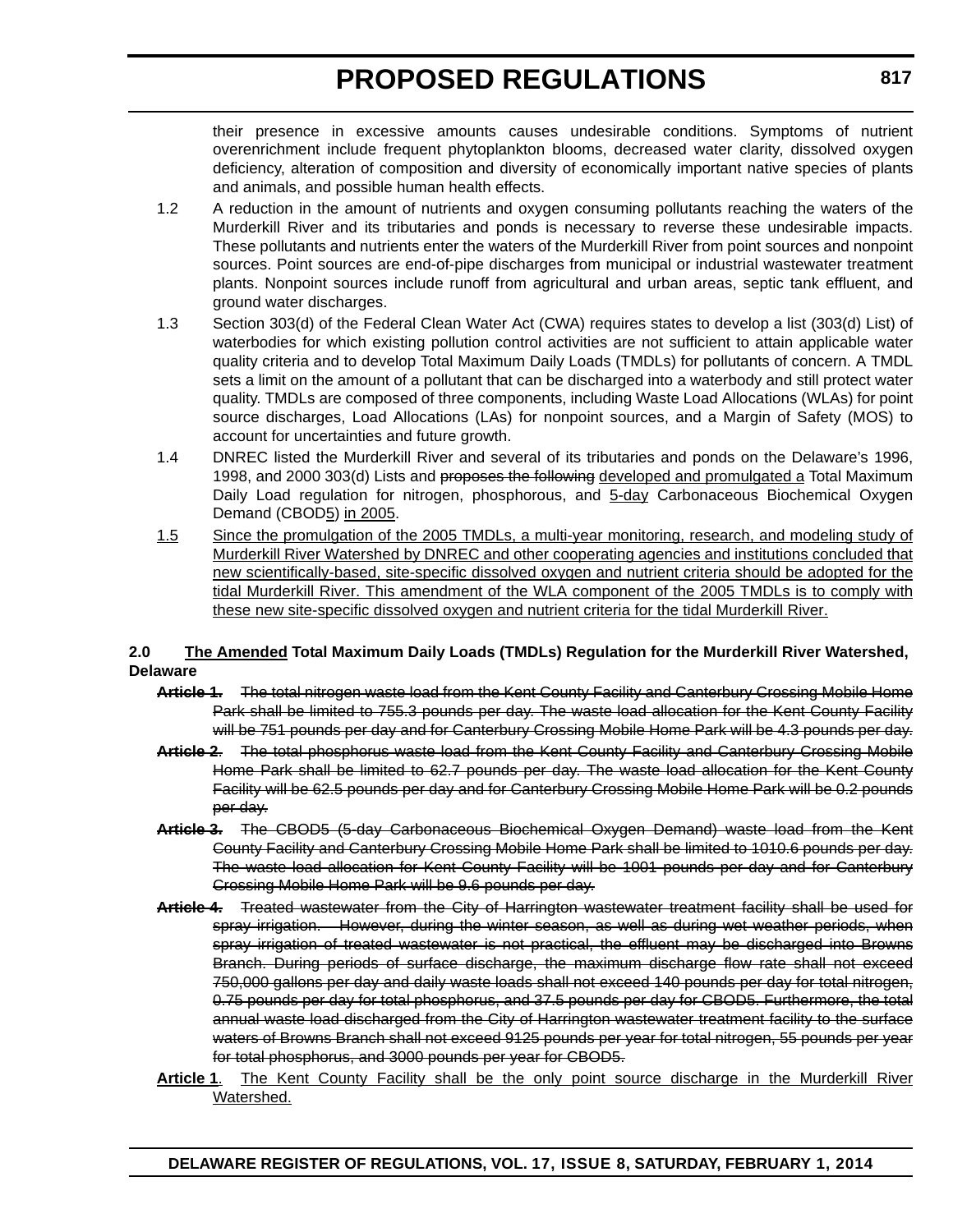- <span id="page-26-0"></span>**Article 2.** The total nitrogen waste load from the Kent County Facility shall be limited to 897 pounds per day. This load shall be expressed as annual average load in the National Pollutant Discharge Elimination System (NPDES) Permit for this facility.
- **Article 3.** The total phosphorus waste load from the Kent County Facility shall be limited to 51 pounds per day. This load shall be expressed as annual average load in the NPDES Permit for this facility.
- **Article 4.** The CBOD5 (5-day Carbonaceous Biochemical Oxygen Demand) waste load from the Kent County Facility shall be limited to 544 pounds per day.
- **Article 5**. The nonpoint source nitrogen load in the entire watershed shall be reduced by 30 percent (from the 1997 base-line). This shall result in a yearly-average total nitrogen load of 560 pounds per day.
- **Article 6**. The nonpoint source phosphorus load in the entire watershed shall be reduced by 50 percent (from the 1997 base-line). This shall result in a yearly-average total phosphorous load of 96 pounds per day.
- **Article 7.** Based upon hydrodynamic and water quality model runs and assuming implementation of reductions identified by Articles 1 through 6, DNREC has determined that, with an adequate margin of safety, water quality standards and nutrient targets will be met in the Murderkill River and its tributaries and ponds.
- **Article 8.** Implementation of this TMDL Regulation shall be achieved through development and implementation of a Pollution Control Strategy. The Strategy will be developed by DNREC in concert with the Murderkill River Tributary Action Team, other stakeholders, and the public.

### **[DEPARTMENT OF STATE](http://dpr.delaware.gov/)**

**DIVISION OF PROFESSIONAL REGULATION**

Statutory Authority: 24 Delaware Code, Section 105(a)(1) (24 **Del.C.** §105(a)(1)) 24 **DE Admin. Code** 100

#### **PUBLIC NOTICE**

#### **[100 Board of Accountancy](#page-3-0)**

The Delaware Board of Accountancy, pursuant to 24 **Del.C.** §105(a)(1), proposes to revise its rules and regulations. The proposed addition to the regulation seeks to clarify the regulation to address unintended consequences resulting from the existing language.

The Board will hold a public hearing on the proposed rule change on April 23, 2014 at 9:30 AM, Second Floor Conference Room B, Cannon Building, 861 Silver Lake Blvd., Dover, DE 19904. Written comments should be sent to LaTonya Brown, Administrator for the Delaware Board of Accountancy, Cannon Building, 861 Silver Lake Blvd., Dover, DE 19904. Written comments will be accepted until May 8, 2014.

#### **100 Board of Accountancy**

#### *(Break in Continuity of Sections)*

#### **4.0 Requirements for a Certificate and Permit to Practice Certified Public Accountancy (Effective August 1, 2012)**

4.1 Each applicant for a certificate and permit to practice certified public accountancy must provide the Board with the following:

#### *(Break in Continuity Within Section)*

4.1.4 Evidence in a form satisfactory to the Board that the applicant has completed at least 150 semester hours of college education, including a Baccalaureate Degree or a higher degree or met

#### **DELAWARE REGISTER OF REGULATIONS, VOL. 17, ISSUE 8, SATURDAY, FEBRUARY 1, 2014**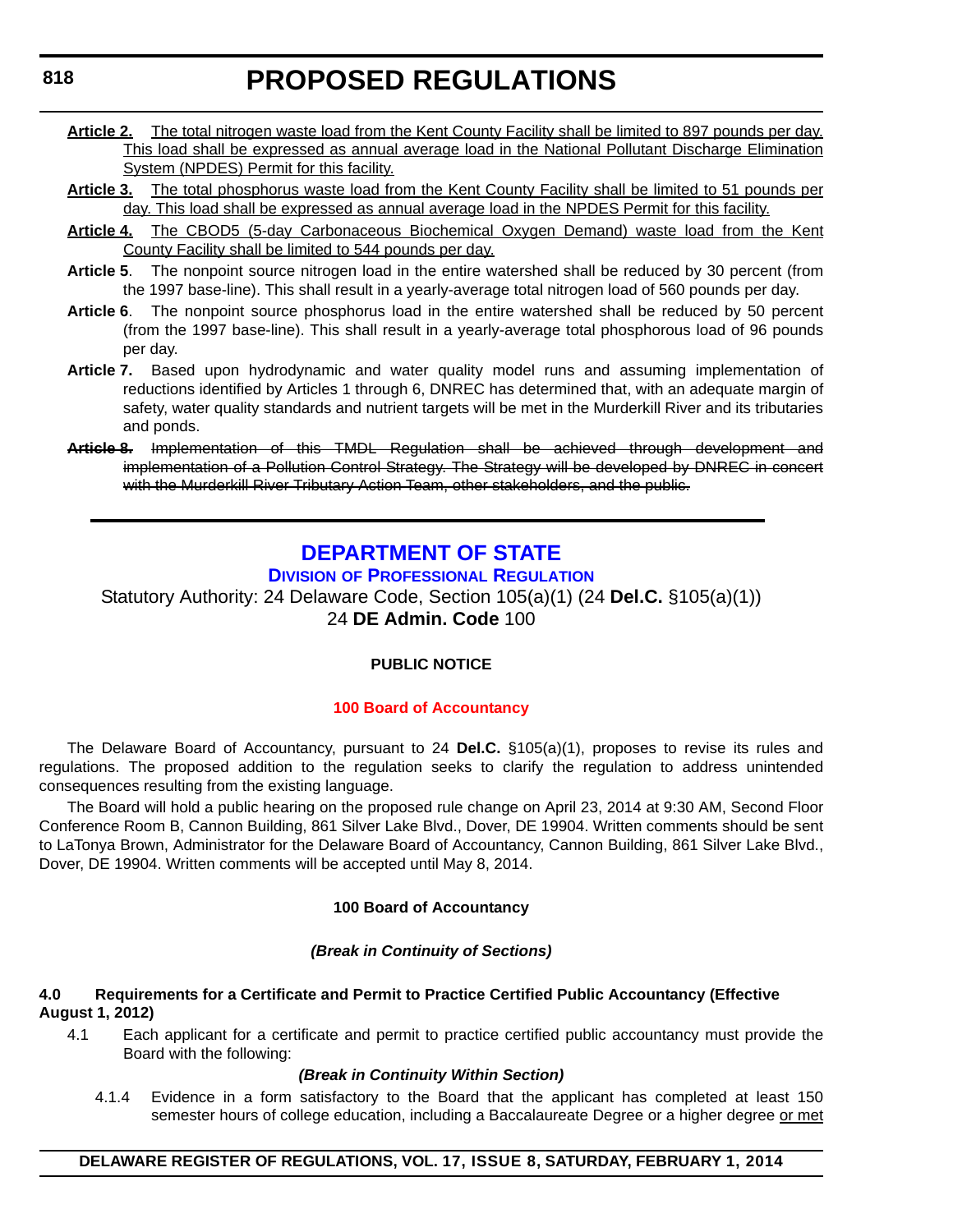<span id="page-27-0"></span>the educational requirements of a state that was deemed to be substantially equivalent as of January 1, 2009 and in which the applicant was a CPA examination candidate and passed said exam. The total educational program shall include a concentration in accounting.

*(Break in Continuity Within Section)*

**\*Please Note: As the rest of the sections were not amended they are not being published. A copy of the regulation is available at:**

**[100 Board of Accountancy](http://regulations.delaware.gov/register/february2014/proposed/17 DE Reg 818 02-01-14.htm)**

### **DIVISION [OF PROFESSIONAL REGULATION](http://dpr.delaware.gov/)** Statutory Authority: 24 Delaware Code, Section 1904(c) (24 **Del.C.** §1904(c)) 24 **DE Admin. Code** 1900

#### **PUBLIC NOTICE**

#### **[1900 Board of Nursing](#page-3-0)**

The Delaware Board of Nursing, pursuant to 24 **Del.C.** §1904(c), proposes to revise regulations 6.6.1.5, 6.8.5, 6.9.2, 8.11.4, 9.6.1, and 2.4.1.5. The proposed changes clarify the process for renewing licenses in light of the sole option for renewal, the on-line renewal, and eradication of the paper renewal. The changes to 2.4.1.5 are nonsubstantive and are merely an attempt to clarify a prior change that did not include appropriate renumbering and retitling of the regulations.

The Board will hold a public hearing on the proposed regulation change on March 12, 2014 at 1:00 p.m., Second Floor Conference Room A, Cannon Building, 861 Silver Lake Blvd., Dover, DE 19904. Written comments should be sent to Dr. Pamela Zickafoose, Executive Director of the Delaware Board of Nursing, Cannon Building, 861 Silver Lake Blvd., Dover, DE 19904. Written comments will be accepted until March 27, 2014 pursuant to 29 **Del.C.** §10118(a).

#### **1900 Board of Nursing** *(Break in Continuity of Sections)*

#### **2.0 Nursing Education Programs**

*(Break in Continuity Within Section)*

2.4 Nursing Education Standards

#### *(Break in Continuity Within Section)*

2.4.1 Required Criteria for Nursing Education Programs – The organization and administration of the nursing education shall be consistent with the law governing the practice of nursing. The nursing education program shall be an integral part of a governing institution with appropriate accreditation. The following minimum criteria serve to support the implementation of the Nursing Education Standards:

#### *(Break in Continuity Within Section)*

2.4.1.5 Administrator and Faculty Qualifications

*(Break in Continuity of Sections)*

#### **6.0 Requirements and Procedures for Licensure**

*(Break in Continuity Within Section)*

6.6 Licensure: Biennial Renewal and Reinstatement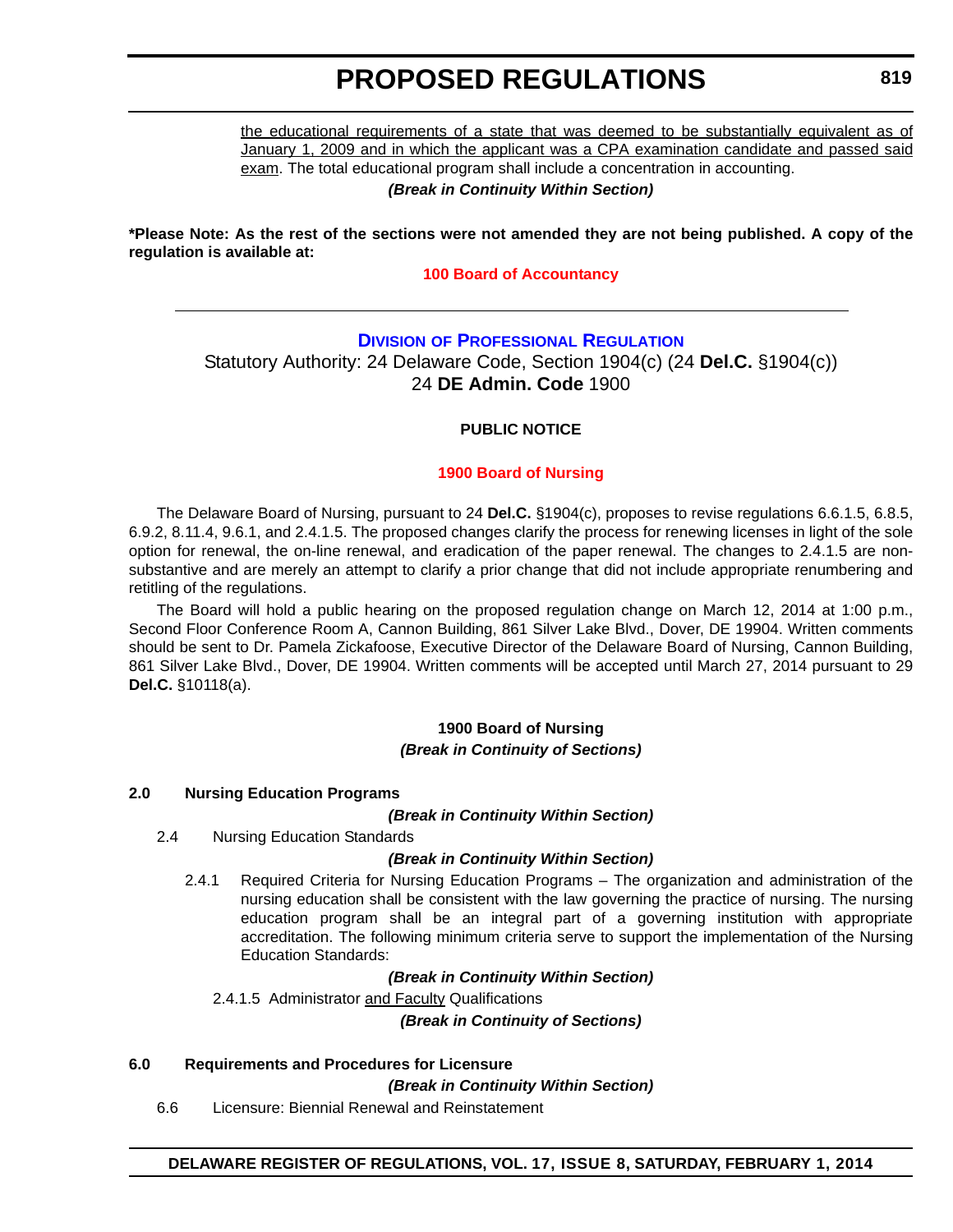#### *(Break in Continuity Within Section)*

6.6.1 Biennial Renewal of Licensure

#### *(Break in Continuity Within Section)*

6.6.1.5 Renewal application, along with the required non-refundable fee, shall be completed online by midnight of the last day of the month before the month of expiration renewal period, or a penalty fee will be assessed.

#### *(Break in Continuity Within Section)*

6.8 Inactive Status

#### *(Break in Continuity Within Section)*

6.8.5 A notice of to renew inactive status shall be sent to all persons on the in inactive list status at renewal time. To receive a certificate of inactive status, the licensee shall return the renewal notice with the fee. Renewal shall be completed by online application and payment of the renewal fee. An inactive license not renewed shall become lapsed and is eligible for reinstatement.

#### *(Break in Continuity Within Section)*

- 6.9 Change of Name/address
	- 6.9.1 Licensees who legally change their names and wish to change the name on the license, shall provide notarized copies of evidence, such as marriage licenses or court actions. The maiden name will be retained on the license.
	- 6.9.2 Notice of change of address shall be submitted in writing online within 30 days of the change. All notices from the Board will be sent to the last address provided by the licensee or applicant to the Board.

#### *(Break in Continuity of Sections)*

#### **8.0 Rules and Regulations Governing the Practice of Nursing as an Advanced Practice Nurse in the State of Delaware**

#### *(Break in Continuity Within Section)*

8.11 Maintenance of Licensure Status: Reinstatement

#### *(Break in Continuity Within Section)*

- 8.11.4 Advanced Practice Nurses who fail to renew their licenses by February 28, May 31, or September 30 of the renewal period shall be considered to have lapsed licenses. After February 28, May 31, or September 30 of the current licensing period, any requests for reinstatement of a lapsed license shall be presented to the Board for action.
- 8.11.54 To reinstate licensure status as an Advanced Practice Nurse, the requirements for recertification and 1500 hours of practice in the past five years or no less than 600 hours in the past two years in the specialty area must be met or the process described in 8.11.4 followed.
- 8.11.65 An application for reinstatement of licensure must be filed and the appropriate fee paid.

#### *(Break in Continuity Within Section)*

### **9.0 Rules and Regulations Pertaining to Mandatory Continuing Education** *(Break of Continuity Within Section)*

#### 9.6 Audit of Licensees

9.6.1 The Board will randomly and on an individual basis select licensees for audit within six (6) months following the license renewal date deadline. The Board shall notify the licensees within four (4) weeks of being selected that their records are to be audited for compliance with the continuing education requirements.

#### *(Break in Continuity Within Section)*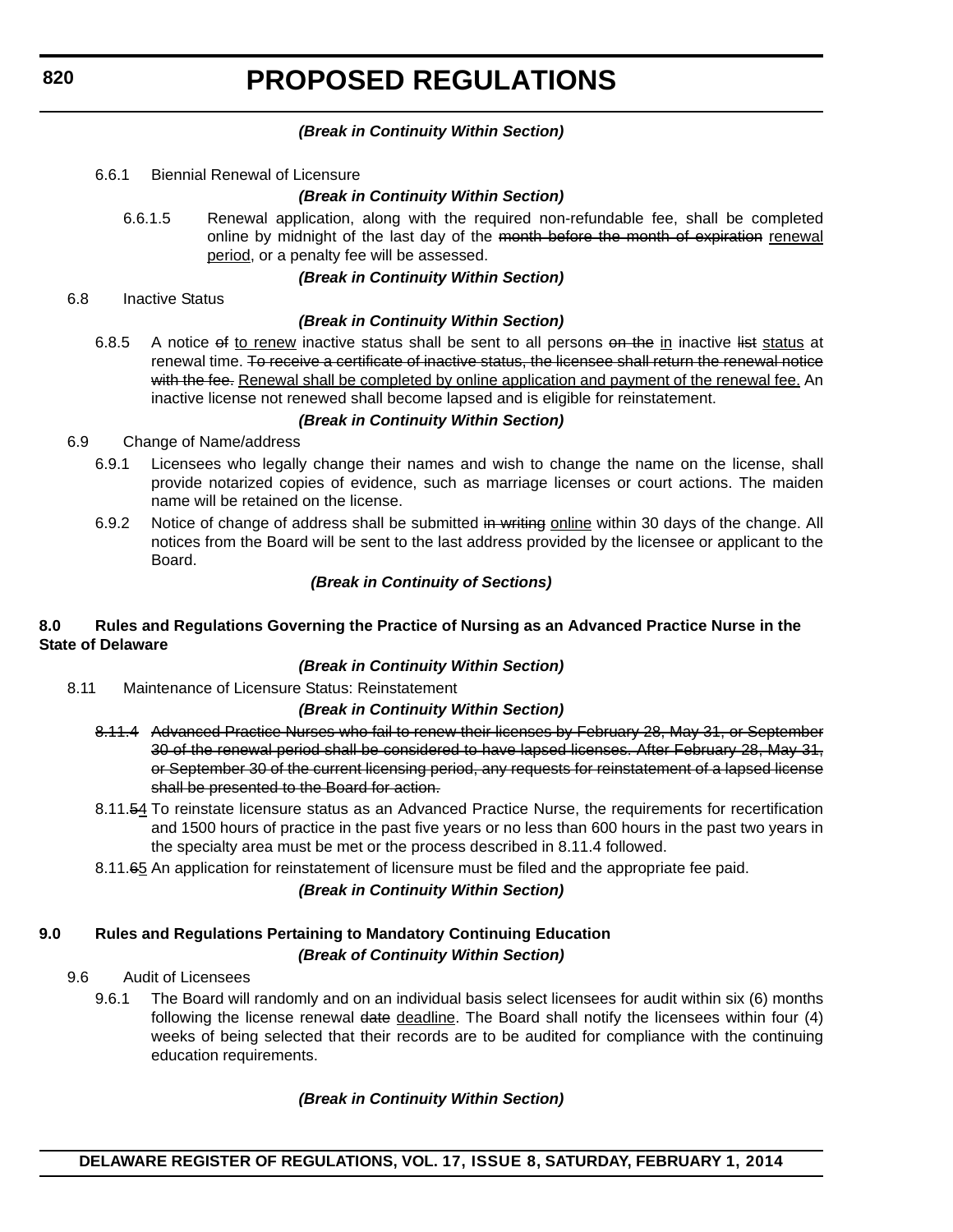<span id="page-29-0"></span>**\*Please Note: As the rest of the sections were not amended they are not being published. A copy of the regulation is available at:**

#### **[1900 Board of Nursing](http://regulations.delaware.gov/register/february2014/proposed/17 DE Reg 819 02-01-14.htm)**

### **DIVISION [OF PROFESSIONAL REGULATION](http://dpr.delaware.gov/)** Statutory Authority: 24 Delaware Code, Section 2706(a)(1) (24 **Del.C.** §2706(a)(1)) 24 **DE Admin. Code** 2700

### **PUBLIC NOTICE**

#### **[2700 Board of Registration for Professional Land Surveyors](#page-3-0)**

The Delaware Board of Professional Land Surveyors, in accordance with 24 **Del.C.** §2706(a)(1), has proposed revisions to its rules and regulations. The proposed revisions to the Rules and Regulations are intended to allow professional development hours to be obtained by online courses. The additional changes are of an administrative nature.

The Board will hold a public hearing on the proposed rule changes on March 20, 2014 at 8:30 a.m., Second Floor Conference Room A, Cannon Building, 861 Silver Lake Blvd., Dover, DE 19904. Written comments should be sent to Amanda McAtee, Administrator of the Delaware Board of Professional Land Surveyors, Cannon Building, 861 Silver Lake Blvd., Dover, DE 19904. Written comments will be accepted until April 3, 2014.

#### **2700 Board of Registration for Professional Land Surveyors**

#### *(Break in Continuity of Sections)*

#### **9.0 Procedure for Granting Licenses and License Renewals Issuance and Renewal of License**

- 9.1 When an applicant is approved for licensure, the Division of Professional Regulation will send a letter to the applicant advising that person of the prorated license fee. Once the license fee is received by the Division, a license number is issued and mailed to the applicant by the Board for licensure, the Division of Professional Regulation will issue a license number and mail a license to the applicant.
	- 9.1.1 Lost, destroyed, or mutilated licenses may be replaced by payment of the appropriate fee to the Division of Professional Regulation. 24 **Del.C.** §2716(c).
	- 9.1.2 All license and certificate holders shall notify the Board in writing of each change of business address, residence address, e-mail address, telephone number, business telephone number, or trade name within ten (10) days of said change. The information provided shall be sufficiently descriptive to enable the Board to correspond with and locate the licensee or certificate holder.
- 9.2 The Division of Professional Regulation will send a renewal notice to the last known address for each licensee at least 30 days prior to renewal. Even if a licensee does not receive a renewal, it is his/her responsibility to renew their license. Each professional land surveyor license and certificate of authorization shall be renewed biennially. The failure of the Board to notify a licensee or certificate holder of his/her expiration date and subsequent renewals does not, in any way, relieve the licensee or certificate holder of the requirement to renew his/her license or certificate pursuant to the Board's regulations and 24 **Del.C.** Ch. 27.
- 9.3 Failure of a licensee or certificate holder to renew his/her license or certificate by the license or certificate expiration date shall cause his/her license or certificate to lapse. A professional land surveyor or certificate of authorization holder whose license or certificate has lapsed may renew his/ her license/certificate within six (6) months after the license/certificate expiration date by paying the renewal fee plus a late fee as determined by the Division of Professional Regulation. In addition to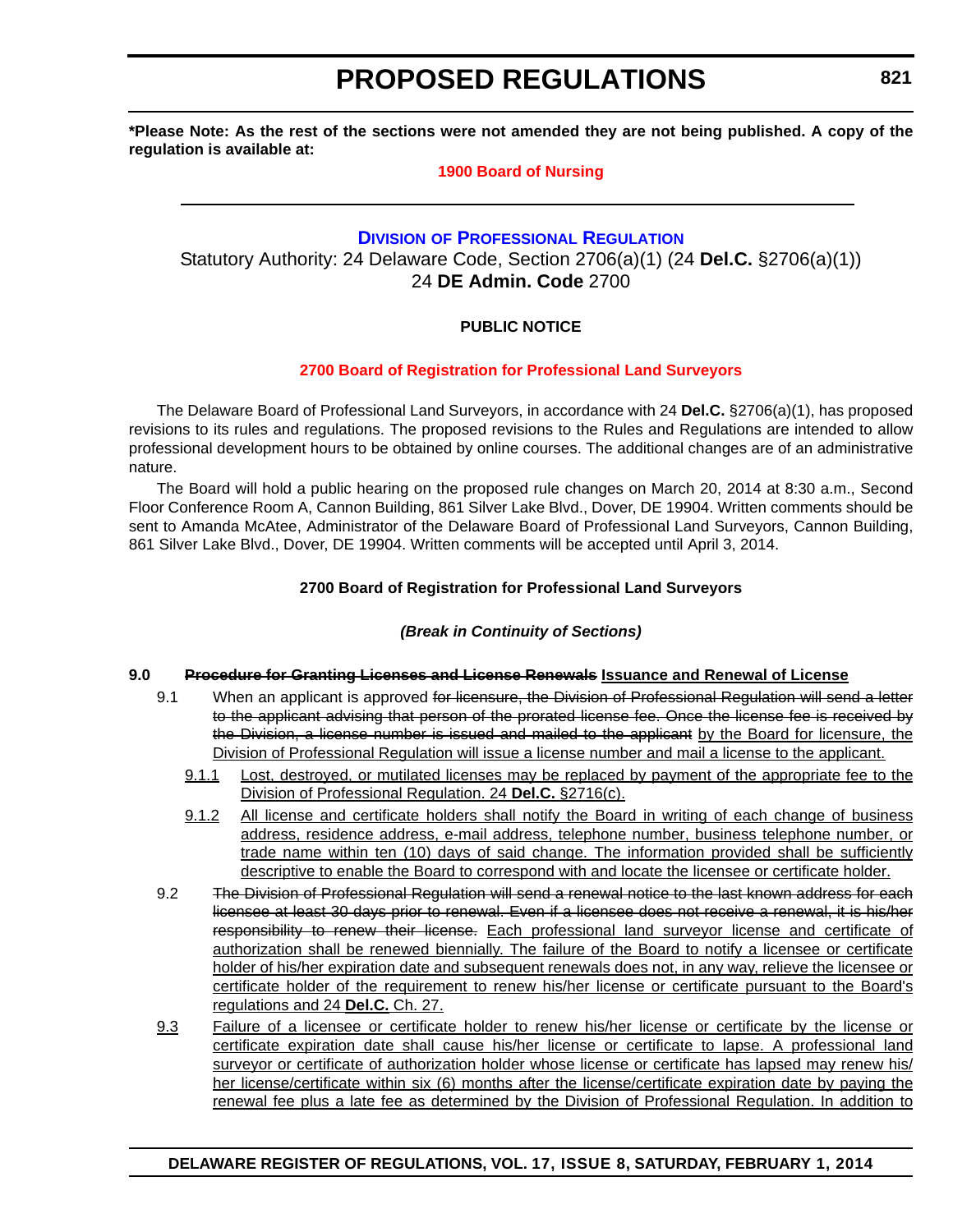paying the fees, a professional land surveyor must also attest to the completion of the required PDHs to the Division of Professional Regulation, 24 **Del.C.** §2711.

- 9.4 Late or lapsed license renewals shall be audited for satisfactory completion of the Board's continuing education requirements.
- 9.5 No professional land surveyor shall practice land surveying in the State of Delaware during the period of time that his/her license is lapsed.
- 9.6 A professional land surveying corporation or partnership must have a certificate of authorization in order to practice, or offer to practice, land surveying as defined in 24 **Del.C.** §2722 and cannot perform activities defined in 24 **Del.C.** §2722 while a certificate is lapsed.

#### **10.0 Continuing Education**

- 10.1 Biennium Requirements. Effective each biennium, as a condition for renewal of a license for the practice of land surveying, a Professional Land Surveyor shall be required to successfully complete 24 hours of professional development within the preceding biennium. Any licensee who completes in excess of 24 hours of professional development within the preceding biennium may NOT have the excess applied to the requirements for the next biennium.
	- 10.1.1 No more than 8 PDHs of the required 24 PDHs for any renewal period may be obtained by an online course.
	- 10.1.2 Retired Licensees. Licensees 62 years old and over who are retired (working less than 20 hours weekly) shall need only twelve (12) PDHs, including one ethics and professionalism PDH, each biennium to satisfy the professional development requirements outlined herein. A total of four (4) PDHs may be obtained by online courses each biennium. The required one ethics and professionalism PDH must be obtained by attending a live seminar and cannot be taken online.
	- 10.1.3 Multiple State Licensees. Any licensee, who is not a Delaware resident and resides in another state or commonwealth, and is licensed in that state or commonwealth having a comparable continuing education requirement, shall not be required to satisfy these requirements in addition to those of his/her home state, but will satisfy these requirements as a minimum. Any questions regarding compliance with this Section shall be resolved by the Board.
- 10.2 A licensee shall complete at least two (2) hours on ethics and professionalism for each renewal period with no carry-over credit for any biennium renewal period. The required 2 hours on ethics and professionalism must be obtained by attending a live seminar and cannot be taken online.
- 10.3 Sources of Credit. In reviewing and approving applications for PDHs, the Board shall take into consideration:
	- 10.3.1 Program Content: Courses must cover land surveying topics and must directly contribute to accomplishment of the primary purpose of continuing education, which is to help assure that licensees possess the knowledge, skills and competence necessary to function in a manner that protects and serves the public interest. The knowledge or skills taught must enable licensees to better serve surveying clients and the subject matter must be directly related to the land surveying practice. All educational courses and their instructors, both live and online, must be approved by the Board.
	- 10.3.2 Instruction: The course must be one that will be conducted by a qualified instructor. who will be able to interact directly either in person or by interactive television with all students at all times during the course. The course may be conducted through the use of interactive television or other media which permits continuous mutual communication between the instructor and all students, continuous observation of the instructor by all students, and continuous observation of all students by the instructor. Distance education courses may be acceptable when the sponsor gives the licensee a final exam and sends verification to the Board that the licensee has completed the course with a passing grade. Instructors must submit a complete resume with the PDH course approval request.
		- 10.3.2.1 Distance education courses are defined as programs whereby instruction does not take place in a traditional classroom setting but rather through other media where teacher and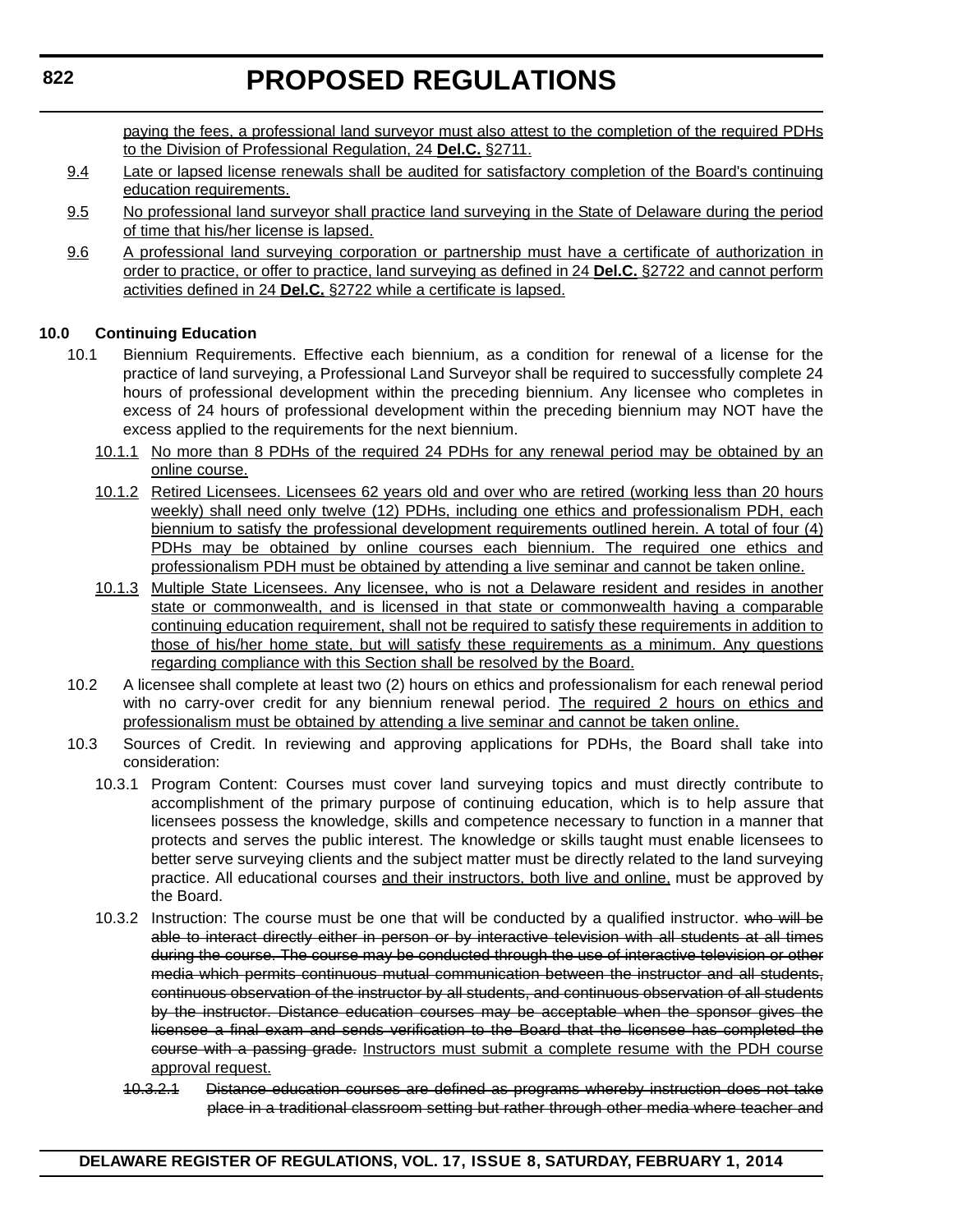student are apart. Distance education may not be utilized with the exceptions of interactive television and verified courses described above. 10.3.3 Examples of acceptable topics that are acceptable, include but are not limited to: ALTA/ACSM land title surveys GPS (survey related) GIS (survey related) Delaware land use laws Case law Boundary laws and regulations Research **Evidence** Boundary determination Unwritten rights Conflict resolution; i.e. boundary line agreements Adverse possession Highway surveys Railroad surveys Easements and rights of way Geodesy Highway design/Highway safety Surveyor in court/Expert testimony State and international boundaries Water boundaries Technical writing related to deed descriptions and survey reports Mathematics and computer applications of land surveying Measurement and analysis Photogrammetry and aerial photo interpretation Survey standards Survey instrumentation Business management and professional development related to the land surveying practice; i.e. surveying contracts, communicating with clients, good business planning and management, quality assurance Ethics and professionalism Liability for land surveyors Drainage design Sediment and erosion control First aid/CPR Subdivision Plans and planning Land Development Plans and planning **Grading and Grading Development Plans** Condominium Plans Roadway and Street Design and Planning **Storm Water Drainage Plans Utility Plans and Easements** *(Break in Continuity Within Section)*

10.5 Pro-Rated Credits for Renewal. A licensee for renewal shall follow the following schedule of reporting PDH credits: if, at the time of renewal, you have been licensed for less than one year, NO continuing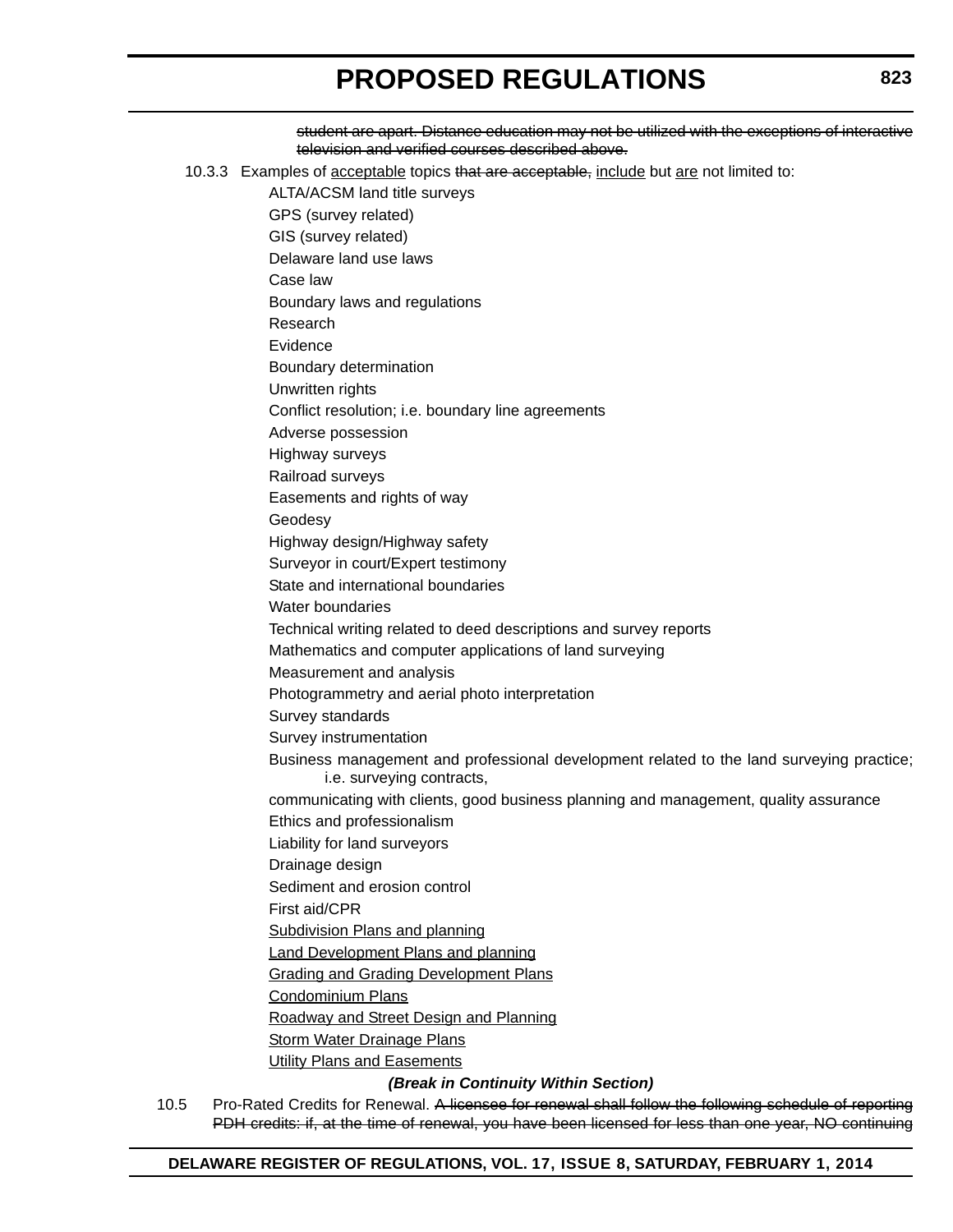education is required; licensed for more than one year, but less than two years, half (12 PDHs) is required; licensed for two or more years, the full amount (24 PDHs) is required. A licensee for renewal shall follow the following schedule of reporting PDH credits:

- 10.5.1 If, at the time of renewal, you have been licensed for less than one year, NO continuing education is required.
- 10.5.2 If, at the time of renewal, you have been licensed for more than one year, but less than two years, half (12 PDHs) is required, including one ethics and professionalism PDH. A total of four (4) PDHs may be obtained by online courses. The required one ethics and professionalism PDH must be obtained by attending a live seminar and cannot be taken online.
- 10.5.3 If, at the time of renewal, you have been licensed for two or more years, the full amount (24 PDHs) is required, including two ethics and professionalism PDHs. A total of eight (8) PDHs may be obtained by online courses. The required two ethics and professionalism PDHs must be obtained by attending a live seminar and cannot be taken online.
- 10.6 Renewal. Any licensee who has submitted a correctly completed paper or an electronic renewal form as required in Section 10.4.1 and has met all other requirements shall be granted renewal.
- 10.7 Audit. Each biennium, the Division of Professional Regulation shall select from the list of potential renewal renewed licensees a percentage, determined by the Board, which shall be selected by random method. The Board may also audit based on complaints or charges against an individual license, relative to compliance with continuing education requirements.

#### *(Break in Continuity Within Section)*

- 10.10 Noncompliance Extenuating Circumstances. A licensee applying for renewal may request an extension and be given up to an additional twelve (12) months to make up all outstanding required PDHs providing he/she can show good cause why he/she was unable to comply with such requirements at the same time he/she applies for renewal and provided the statement is received and reviewed by the Board prior to the licensee renewing their license. The licensee must state the reason for such extension along with whatever documentation he/she feels is relevant. The Board shall consider requests such as extensive travel outside the United States, military service, extended illness of the licensee or his/her immediate family, or a death in the immediate family of the licensee. The written request for extension must accompany the renewal application be received and reviewed by the Board prior to the licensee renewing their license. The Board shall issue an extension when it determines that one or more of these criteria have been met or if circumstances beyond the control of the licensee have rendered it impossible for the licensee to obtain the required PDHs. A licensee who has successfully applied and received Board approval for an extension under this paragraph shall make up all outstanding hours of professional development within the extension period approved by the Board.
- 10.11 Appeal. Any licensee denied renewal pursuant to these rules and regulations may contest such ruling by filing an appeal pursuant to the Administrative Procedures Act.
- 10.12 Retired Licensees. Licensees 62 years old and over who are retired (working less than 20 hours weekly) shall need only twelve (12) PDHs, including one ethics PDH, each biennium to satisfy the professional development requirements outlined herein.
- 10.13 Multiple State Licensees. Any licensee, who is not a Delaware resident and resides in another state or commonwealth, and is licensed in that state or commonwealth having a comparable continuing education requirement, shall not be required to satisfy these requirements in addition to those of his/ her home state, but will satisfy these requirements as a minimum. Any questions regarding compliance with this Section shall be resolved by the Board.

#### *(Break in Continuity of Sections)*

#### **16.0 Renewal of Lapsed Licenses**

A licensee may renew a license that has lapsed after the renewal date, by payment of the late fee penalty and proof of the required PDHs to the Division of Professional Regulation, if the licensee files for renewal within six (6) months of the most recent renewal date. Section 2711.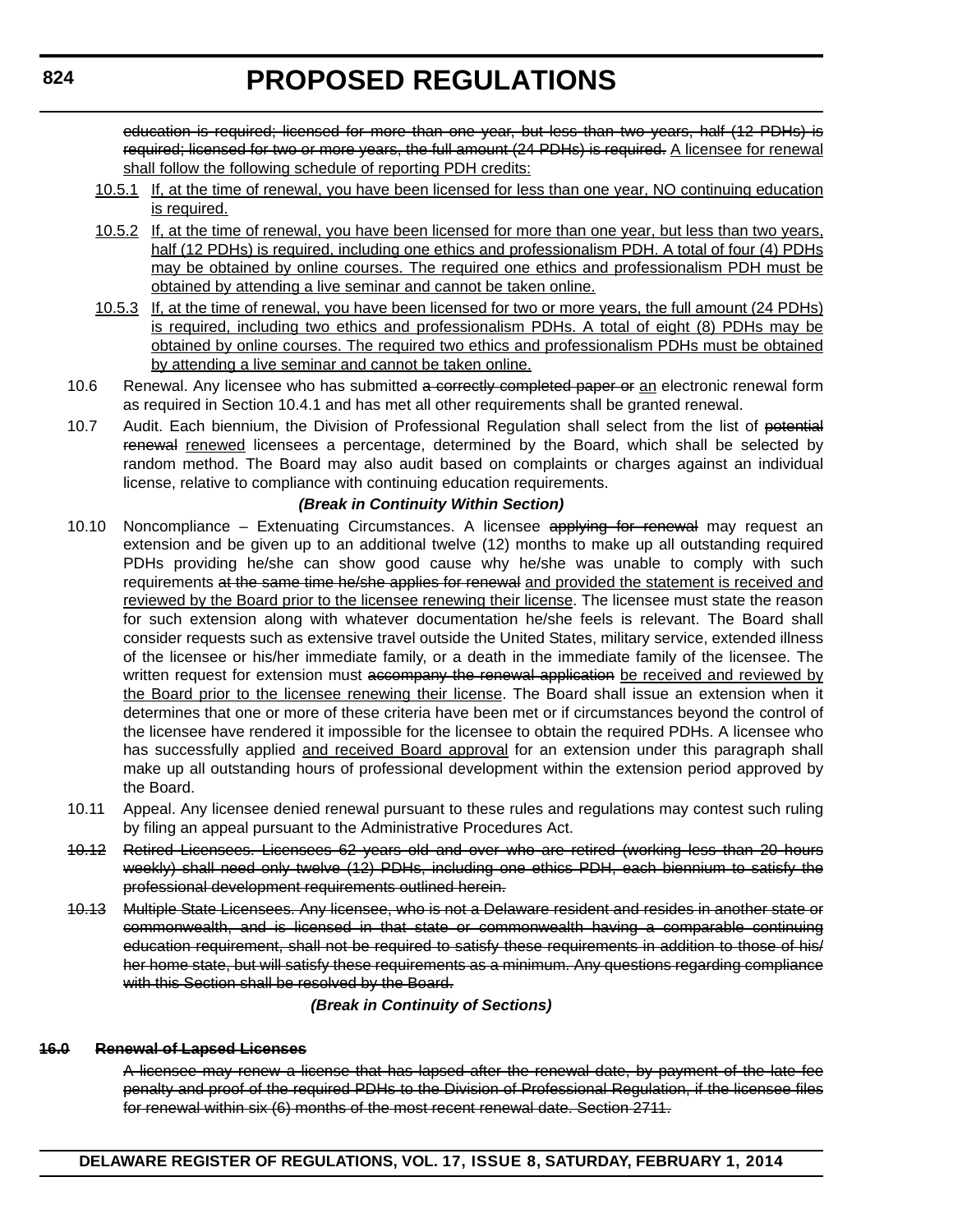#### **17.0 Replacement of Lost, Destroyed or Mutilated Licenses**

Lost, destroyed, or mutilated licenses may be replaced by payment of the appropriate fee to the Division of Professional Regulation. Section 2716(c).

#### **186.0 Professional Seals, Rubber Stamps and Signatures**

- 186.1 A raised seal shall be used wherever possible.
- 186.2 When a raised seal cannot be used, a rubber seal may be used, but only with red ink so that the lettering will stand out.
- 186.3 The signature must be originally hand written.
- 186.4 The seal to be used by a Delaware licensee shall conform to the above regulation and have two concentric circles. The inner circle shall contain only the words "REGISTERED," "NO.," and "DELAWARE." The area between the two circles shall contain, at the bottom, the words "PROFESSIONAL LAND SURVEYOR" reading counterclockwise and at the top, the name of the licensee as written below, reading clockwise.
- 186.5 The seal acceptable to the Board is the one recognized in the trade as the No. 1 official pocket size, which has an inner circle 1" in diameter and an outer circle 1  $\frac{1}{2}$ " in diameter. A sample is below. Replace JOHN DOE AND No. 123 with your name and number.



186.6 All new licensees shall provide to the Board a copy of both the raised and rubber seal within 30 days of issuance of their license.

#### **197.0 Crimes substantially related to practice of land surveyors**

- 197.1 Conviction of any of the following crimes, or of the attempt to commit or of a conspiracy to commit or conceal or of solicitation to commit the following crimes, is deemed to be a crime substantially related to the practice of land surveyor in the State of Delaware without regard to the place of conviction:
	- 197.1.1 Menacing. 11 **Del.C.** §602
	- 197.1.2 Reckless endangering in the second degree. 11 **Del.C.** §603
	- 197.1.3 Reckless endangering in the first degree. 11 **Del.C.** §604
	- 197.1.4 Abuse of a pregnant female in the second degree. 11 **Del.C.** §605
	- 197.1.5 Abuse of a pregnant female in the first degree. 11 **Del.C.** §606
	- 197.1.6 Assault in the second degree. 11 **Del.C.** §612
	- 197.1.7 Assault in the first degree. 11 **Del.C.** §613
	- 197.1.8 Assault by abuse or neglect. 11 **Del.C.** §615
	- 197.1.9 Terroristic threatening. 11 **Del.C.** §621(a)(b)
	- 197.1.10Unlawful administering drugs. 11 **Del.C.** §625
	- 197.1.11Unlawful administering controlled substance or counterfeit substance or narcotic drugs. 11 **Del.C.** §626
	- 197.1.12Prohibited acts as to substances releasing vapors or fumes. 11 **Del.C.** §627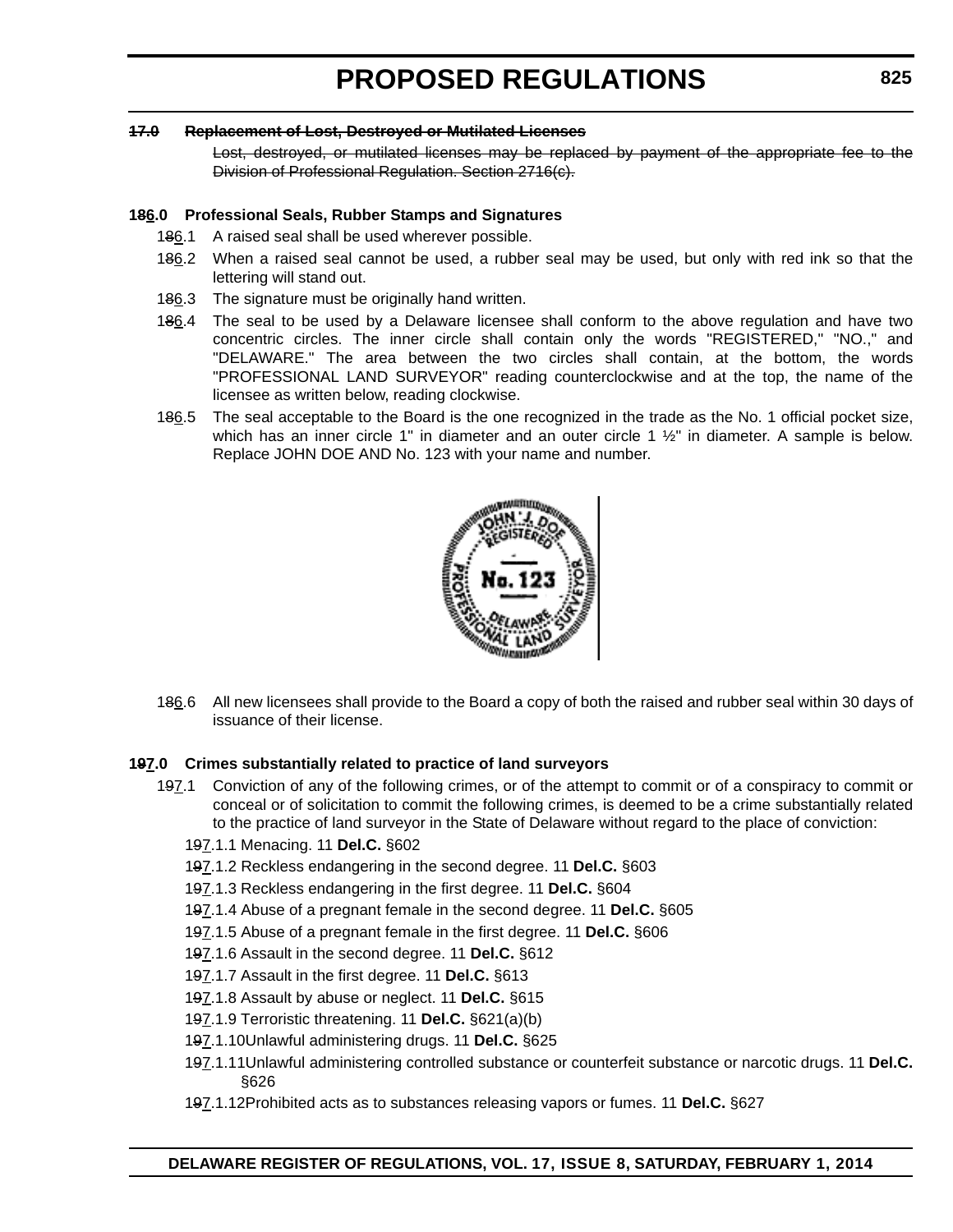197.1.13Vehicular assault in the second degree. 11 **Del.C.** §628 197.1.14Vehicular assault in the first degree.11 **Del.C.** §629 197.1.15Vehicular homicide in the second degree. 11 **Del.C.** §630 197.1.16Vehicular homicide in the first degree. 11 **Del.C.** §630A 197.1.17Criminally negligent homicide. 11 **Del.C.** §631 197.1.18Manslaughter. 11 **Del.C.** §632 197.1.19Murder by abuse or neglect in the second degree. 11 **Del.C.** §633 197.1.20Murder by abuse or neglect in the first degree. 11 **Del.C.** §634 197.1.21Murder in the second degree. 11 **Del.C.** §635 197.1.22Murder in the first degree. 11 **Del.C.** §636 197.1.23Unlawful sexual contact in the second degree. 11 **Del.C.** §768 197.1.24Unlawful sexual contact in the first degree. 11 **Del.C.** §769 197.1.25Rape in the fourth degree. 11 **Del.C.** §770 197.1.26Rape in the third degree. 11 **Del.C.** §771 197.1.27Rape in the second degree. 11 **Del.C.** §772 197.1.28Rape in the first degree. 11 **Del.C.** §773 197.1.29Sexual extortion. 11 **Del.C.** §776 197.1.30Continuous sexual abuse of a child. 11 **Del.C.** §778 197.1.31Female genital mutilation. 11 **Del.C.** §780 197.1.32Unlawful imprisonment in the first degree. 11 **Del.C.** §782 197.1.33Kidnapping in the second degree. 11 **Del.C.** §783 197.1.34Kidnapping in the first degree. 11 **Del.C.** §783A 197.1.35Arson in the first degree. 11 **Del.C.** §803 197.1.36Burglary in the third degree. 11 **Del.C.** §824 197.1.37Burglary in the second degree. 11 **Del.C.** §825 197.1.38Burglary in the first degree. 11 **Del.C.** §826 197.1.39Multiple Offenses. 11 **Del.C.** §827 197.1.40Possession of burglar's tools or instruments facilitating theft. 11 **Del.C.** §828 197.1.41Robbery in the second degree.11 **Del.C.** §831 197.1.42Robbery in the first degree. 11 **Del.C.** §832 197.1.43Carjacking in the second degree. 11 **Del.C.** §835 197.1.44Carjacking in the first degree. 11 **Del.C.** §836 197.1.45Shoplifting. 11 **Del.C.** § 840 197.1.46Theft. 11 **Del.C.** §841 197.1.47Theft of Services. 11 **Del.C.** §845 197.1.48Extortion.11 **Del.C.** §846 197.1.49Misapplication of property. 11 **Del.C.** §848 197.1.50Theft of rented property. 11 **Del.C.** §849 197.1.51Receiving stolen property. 11 **Del.C.** §851 197.1.52Identity theft. 11 **Del.C.** §854 197.1.53Forgery. 11 **Del.C.** §861 197.1.54Falsifying business records. 11 **Del.C.** §871 197.1.55Tampering with public records in the second degree. 11 **Del.C.** §873 197.1.56Tampering with public records in the first degree. 11 **Del.C.** §876 197.1.57Offering a false instrument for filing. 11 **Del.C.** §877

197.1.58Issuing a false certificate. 11 **Del.C.** §878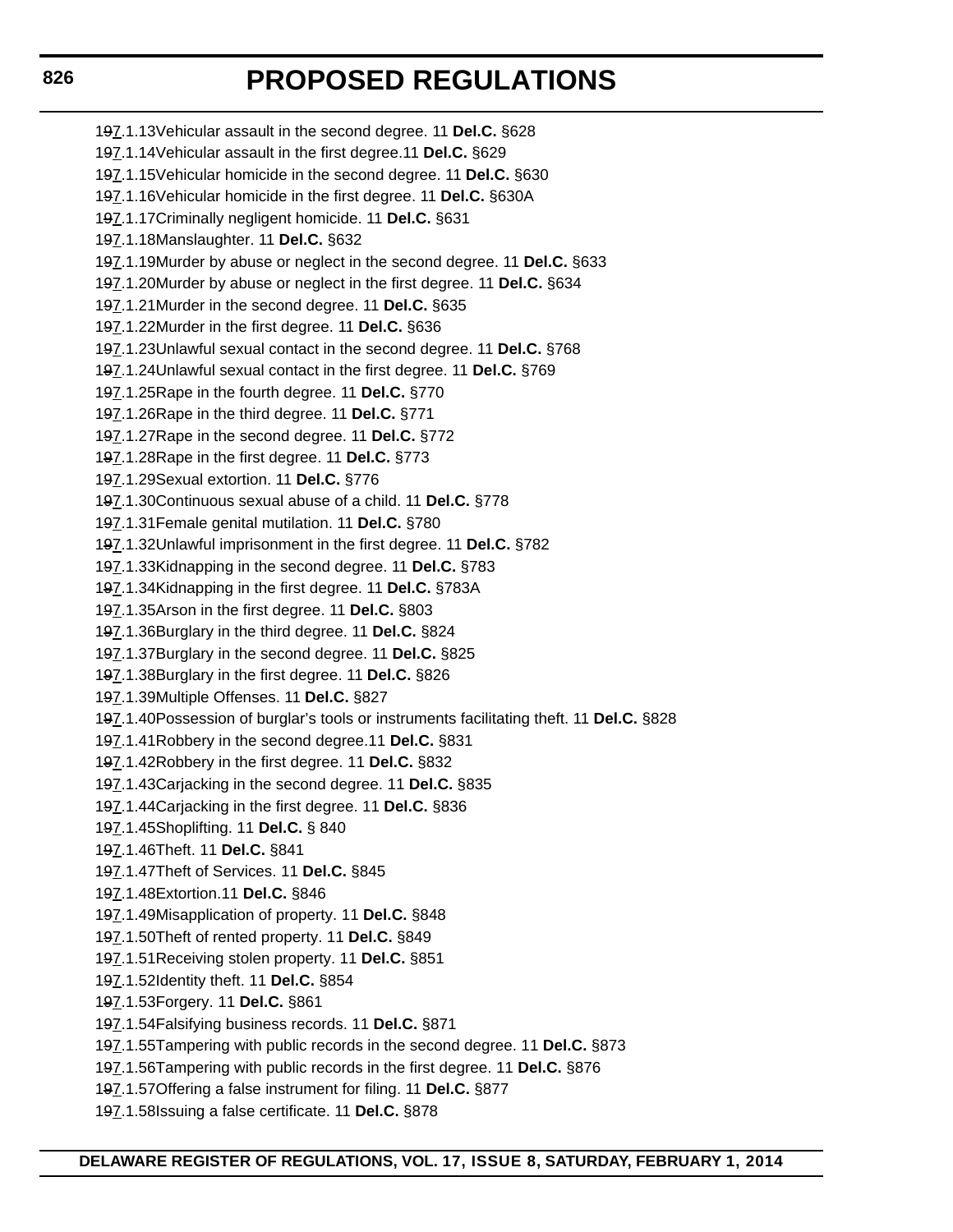197.1.59Bribery. 11 **Del.C.** §881 197.1.60Bribe receiving. 11 **Del.C.** §882 197.1.61Issuing a bad check. 11 **Del.C.** §900 197.1.62Criminal impersonation of a police officer. 11 **Del.C.** §907B 197.1.63Unlawfully concealing a will. 11 **Del.C.** §908 197.1.64Fraudulent conveyance of public lands. 11 **Del.C.** §911 197.1.65Fraudulent receipt of public lands. 11 **Del.C.** §912 197.1.66Insurance fraud. 11 **Del.C.** §913 197.1.67Health care fraud. 11 **Del.C.** §913A 197.1.68New home construction fraud. 11 **Del.C.** §917 197.1.69Unauthorized access. 11 **Del.C.** §932 197.1.70Theft of computer services. 11 **Del.C.** §933 197.1.71Interruption of computer services. 11 **Del.C.** §934 197.1.72Misuse of computer system information. 11 **Del.C.** §935 197.1.73Destruction of computer equipment. 11 **Del.C.** §936 197.1.74Dealing in children. 11 **Del.C.** §1100 197.1.75Abandonment of a child. 11 **Del.C.** §1101 197.1.76Endangering the welfare of a child. 11 **Del.C.** §1102 197.1.77Sexual exploitation of a child. 11 **Del.C.** §1108 197.1.78Unlawful dealing in child pornography. 11 **Del.C.** §1109 197.1.79Possession of child pornography. 11 **Del.C.** §1111 197.1.80Sexual solicitation of a child. 11 **Del.C.** §1112A 197.1.81Bribery. 11 **Del.C.** §1201 197.1.82Receiving a bribe. 11 **Del.C.** §1203 197.1.83Giving unlawful gratuities. 11 **Del.C.** §1205 197.1.84Receiving unlawful gratuities. 11 **Del.C.** §1206 197.1.85Perjury in the third degree. 11 **Del.C.** §1221 197.1.86Perjury in the second degree. 11 **Del.C.** §1222 197.1.87Perjury in the first degree. 11 **Del.C.** §1223 197.1.88Making a false written statement. 11 **Del.C.** §1233 197.1.89Threats to public officials. 11 **Del.C.** §1240 197.1.90Assault in a detention facility. 11 **Del.C.** §1254 197.1.91Bribing a witness. 11 **Del.C.** §1261 197.1.92Bribe receiving by a witness. 11 **Del.C.** §1262 197.1.93Tampering with a witness. 11 **Del.C.** §1263 197.1.94Interfering with child witness. 11 **Del.C.** §1263A 197.1.95Bribing a juror. 11 **Del.C.** §1264 197.1.96Bribe receiving by a juror. 11 **Del.C.** §1265 197.1.97Tampering with physical evidence. 11 **Del.C.** §1269 197.1.98Disorderly conduct. 11 **Del.C.** §1301 197.1.99Felony hate crimes. 11 **Del.C.** §1304 197.1.100 Harassment. 11 **Del.C.** §1311 197.1.101 Aggravated harassment. 11 **Del.C.** §1312 197.1.102 Felony stalking. 11 **Del.C.** §1312A 197.1.103 Trading in human remains and associated funerary objects. 11 **Del.C.** §1333 197.1.104 Adulteration.11 **Del.C.** §1339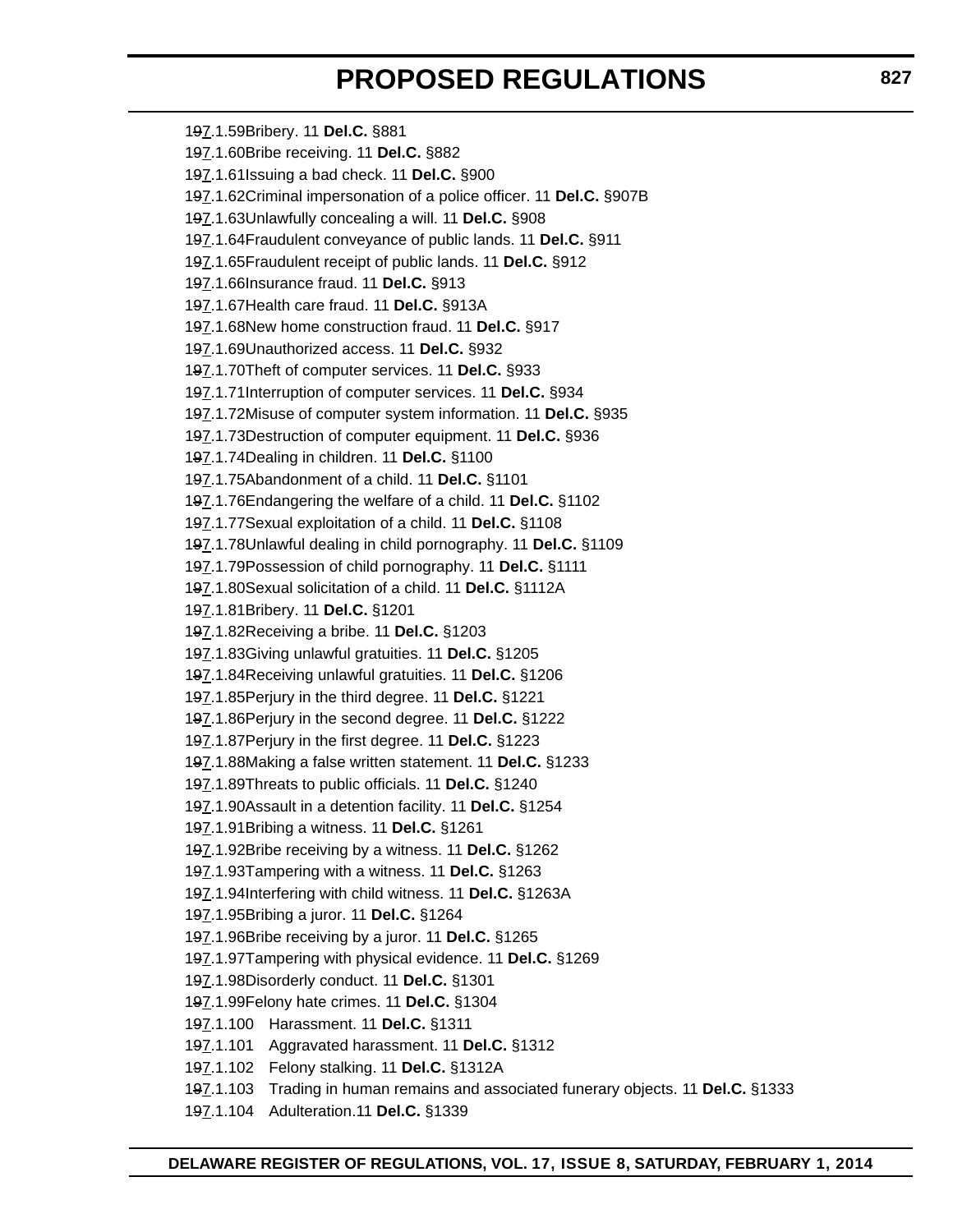# **PROPOSED REGULATIONS**

- 197.1.105 Carrying a concealed deadly weapon. 11 **Del.C.** §1442
- 197.1.106 Possessing a destructive weapon. 11 **Del.C.** §1444
- 197.1.107 Felony possession of a deadly weapon during the commission of a felony. 11 **Del.C.** §1447
- 197.1.108 Possession of a firearm during commission of a felony. 11 **Del.C.** §1447A
- 197.1.109 Possession and purchase of deadly weapons by persons prohibited. 11 **Del.C.** §1448
- 197.1.110 Theft of a firearm. 11 **Del.C.** §1451
- 197.1.111 Engaging in a firearms transaction on behalf of another. 11 **Del.C.** §1455
- 197.1.112 Removing a firearm from the possession of a law enforcement officer. 11 **Del.C.** §1458
- 197.1.113 Act of intimidation. 11 **Del.C.** §3532
- 197.1.114 Aggravated act of intimidation. 11 **Del.C.** §3533
- 197.1.115 Prohibited drug offenses A. 16 **Del.C.** §4751
- 197.1.116 Prohibited drug offenses B. 16 **Del.C.** §4752
- 197.1.117 Unlawful delivery of noncontrolled substances. 16 **Del.C.** §4752A
- 197.1.118 Prohibition against transfer, sale and purchase. 7 **Del.C.** §5306
- 197.1.119 Alteration, theft or destruction of will. 12 **Del.C.** §210
- 197.1.120 Receiving or transferring stolen vehicle. 21 **Del.C.** §6704
- 197.2 Crimes substantially related to the practice of professional land surveyors shall be deemed to include any crimes under any federal law, state law, or valid town, city or county ordinance, that are substantially similar to the crimes identified in this rule.

## **ATTACHMENT A**

| <b>CONDITION</b>                                                                            | <b>MARSH</b>           | <b>RURAL</b>            | <b>SUBURBAN</b>         | <b>URBAN</b>           | <b>REMARKS</b><br><b>AND FORMULA</b>                                                       |
|---------------------------------------------------------------------------------------------|------------------------|-------------------------|-------------------------|------------------------|--------------------------------------------------------------------------------------------|
| Unadjusted closure<br>(minimum)                                                             | 1:5,000                | 1:7,500                 | 1:10,000                | 1:15,000               | Loop or between<br>monuments                                                               |
| Angular closure (mini-<br>mum)                                                              | 30" N                  | 20" N                   | 15" N                   | $10"$ N                | $N =$ number of<br>angles in traverse                                                      |
| Accuracy of distances                                                                       | $0.10$ ft<br>+ 200 ppm | $0.07$ ft<br>$+150$ ppm | $0.05$ ft<br>$+100$ ppm | $0.03$ ft<br>$+50$ ppm | 100 ppm = $1:10,000$                                                                       |
| Elevations for boundar-<br>ies controlled by tides,<br>contours, etc. accurate<br>to:       | $+$ or $-.50$ ft       | $+$ or $-.50$ ft        | $+$ or $-.50$ ft        | $+$ or $-.50$ ft       | Based on NGVD<br>(1929) or NAVD 88                                                         |
| Location of subject<br>property or pertinent<br>improvements, struc-<br>tures, paving, etc. | $+$ or $-$ 2 ft        | $+$ or $-1$ ft          | $+$ or $-$ 0.1 ft       | $+$ or $-$ .10 ft      | Any shown improve-<br>ment within 75 feet<br>of property must<br>use these toler-<br>ances |
| Positional error in map<br>plotting not to exceed:<br>(applies to original map<br>only)     | 1/10                   | 1/20                    | 1/20                    | 1/40                   | National Map accu-<br>racy calls for 1/.50th<br>inch                                       |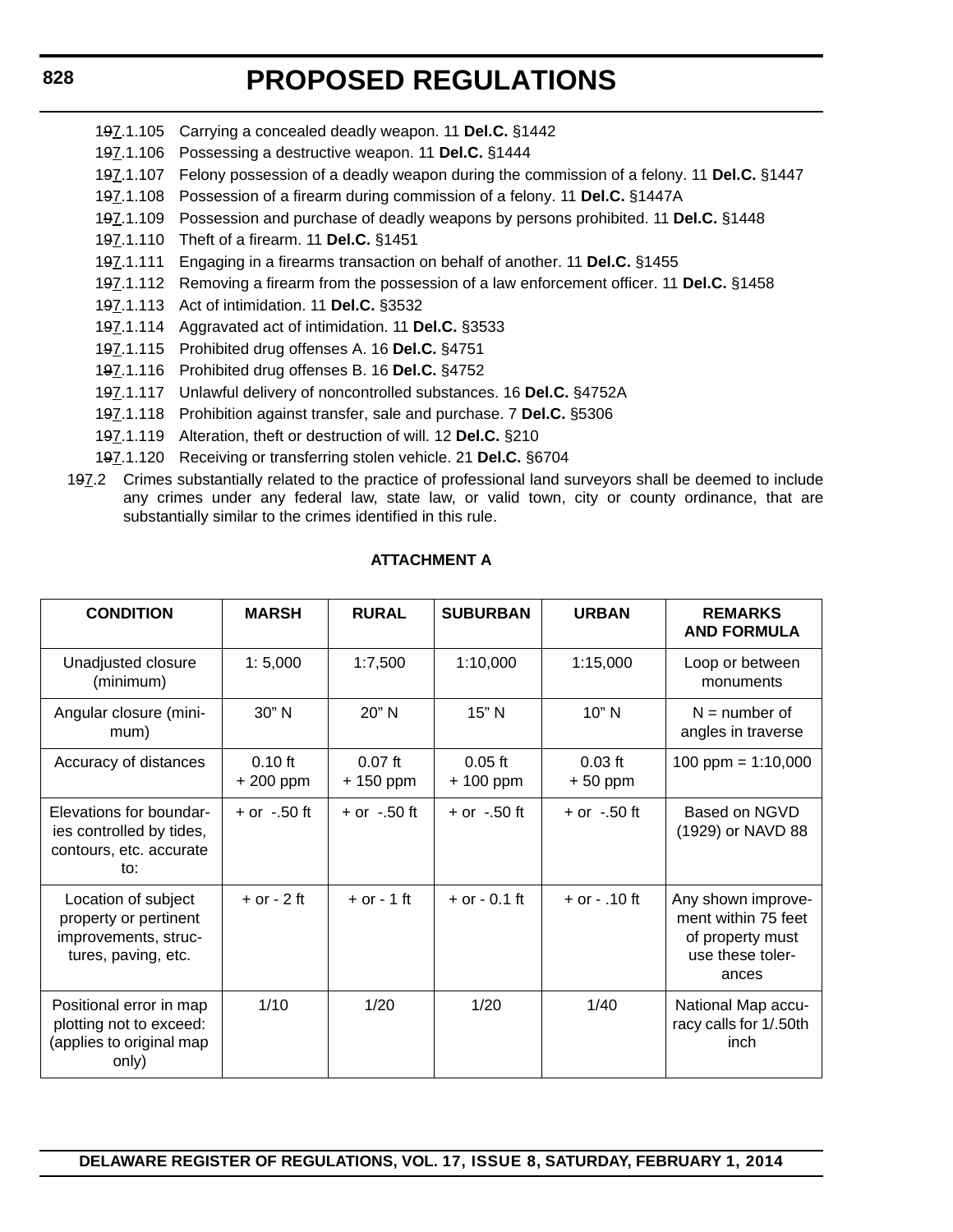| Area | $0.1$ acre | $0.1$ acre | 0.001 acre | + or - nearest<br>square foot $=$<br>less than 1<br>acre; $0.0001 =$<br>greater than 1<br>acre | Areas involving<br>water boundary, Left<br>to discretion of prac-<br>titioner |
|------|------------|------------|------------|------------------------------------------------------------------------------------------------|-------------------------------------------------------------------------------|
|      |            |            |            |                                                                                                |                                                                               |

**\*Please Note: As the rest of the sections were not amended they are not being published. A copy of the regulation is available at:**

**[2700 Board of Registration for Professional Land Surveyors](http://regulations.delaware.gov/register/february2014/proposed/17 DE Reg 821 02-01-14.htm)**

## **DIVISION [OF PROFESSIONAL REGULATION](http://dpr.delaware.gov/) Board of Veterinary Medicine**

Statutory Authority: 24 Delaware Code, Section 3306(a)(1) (24 **Del.C.** §3306(a)(1)) 24 **DE Admin. Code** 3300

## **PUBLIC NOTICE**

## **[3300 Board of Veterinary Medicine](#page-3-0)**

Pursuant to 24 **Del.C.** §3306(a)(1), the Board of Veterinary Medicine has proposed revisions to its rules and regulations.

A public hearing will be held on March 11, 2014 at 1:15 p.m. in the second floor conference room A of the Cannon Building, 861 Silver Lake Boulevard, Dover, Delaware, where members of the public can offer comments. Anyone wishing to receive a copy of the proposed rules and regulations may obtain a copy from the Board of Veterinary Medicine, 861 Silver Lake Boulevard, Dover, Delaware 19904. Persons wishing to submit written comments may forward these to the Board at the above address. Pursuant to 29 **Del.C.** §10118(a), the final date to receive written comments will be March 26, 2014, which is 15 days following the public hearing. The Board will deliberate on all of the public comments at its regularly scheduled meeting on April 8, 2014 at 1:15 p.m., at which time the Board will decide whether to adopt the revisions as proposed.

The Board proposes amendments to Rule 11.0, addressing licensure of veterinary technicians. The revisions strike all references to licensure by educational and/or experiential alternatives. Pursuant to 24 **Del.C.** §3319(a)(1), these alternative methods of licensure expired effective October 1, 2013. As of October 1, 2013, all applicants for licensure as a veterinary technician must show a degree from a veterinary technician program accredited by the AVMA or from a foreign veterinary program approved by the AVMA. Other changes are needed to be consistent with Division of Professional Regulation procedures. Specifically, license renewal is accomplished online and the licensee attests to completion of the required continuing education.

## **3300 Board of Veterinary Medicine** *(Break in Continuity of Sections)*

## **8.0 Licensure - Renewal**

## (**24 Del.C. §3309**)

8.1 All licenses are renewed biennially (every 2 years). A licensee may have his/her license renewed by submitting a renewal application to the Board by the renewal license expiration date and upon payment of the renewal fee prescribed by the Division of Professional Regulation along with evidence attestation of completion of continuing education requirements. Continuing education requirements for renewal are specified in Section 9.0 for veterinarians and Section 14 for veterinary technicians. The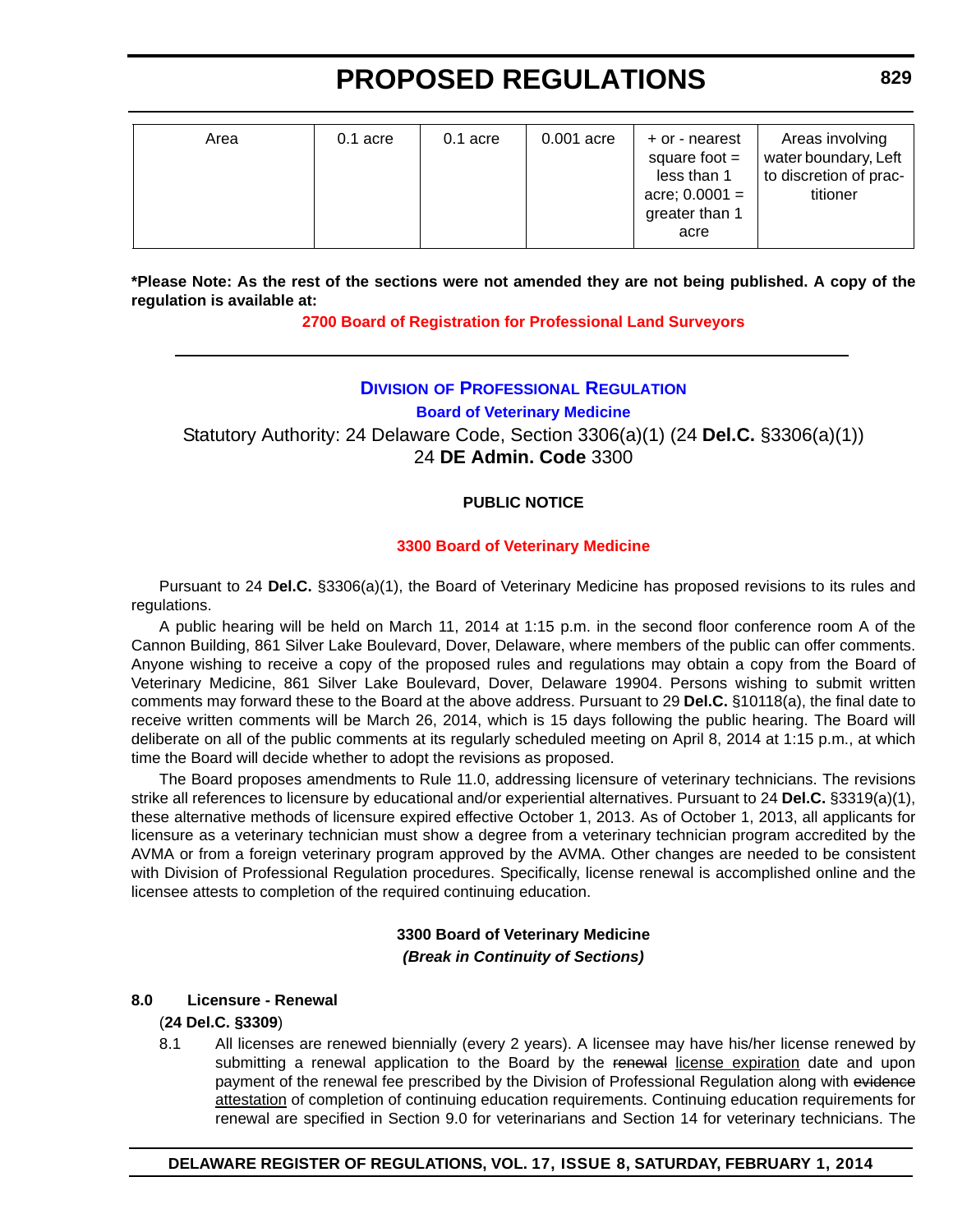failure of the Board to give, or the failure of the licensee to receive, notice of the expiration date of a license shall not prevent the license from becoming invalid after its expiration date.

8.2 Any licensee who fails to renew his/her license by the renewal license expiration date may still renew his/her license during the one (1) year period immediately following the renewal license expiration date provided the licensee pay a late fee established by the Division of Professional Regulation in addition to the established renewal fee, and submit the renewal application and attest to completing the continuing education requirements for renewal as specified in Section 9.0 for veterinarians and Section 14 for veterinary technicians.

## **9.0 Continuing Education for Veterinarians**

## (**24 Del.C. §3309(b)**)

- 9.1 Any veterinarian actively licensed to practice in the State of Delaware shall meet the following continuing education requirements to the satisfaction of the Board.
	- 9.1.1 Twenty-four (24) hours of approved certified continuing education credits must be completed for the immediate two year period preceding each biennial license renewal date.
	- 9.1.2 The number of credit hours shall be submitted to the Board with each biennial license renewal application.
		- 9.1.2.1 Proof of continuing education is satisfied with an attestation by the licensee that he or she has satisfied the requirements of Section 9.1.1.
		- 9.1.2.2 Attestation may shall be completed electronically if the renewal is accomplished online. In the alternative, paper renewal documents that contain the attestation of completion can be submitted;

## *(Break in Continuity Within Section)*

- 9.1.4 A veterinarian may apply to the Board in writing for an extension of the period of time needed to complete the continuing education requirement for good cause such as illness, extended absence from the country, or unique personal hardship which is not the result of professional negligence. Application for extension shall be made in writing to the Board by the applicant for renewal and must be received by the Board no later than 60 days prior to the biennial license renewal expiration date.
- 9.1.5 The Board has the power to waive any part of the entire continuing education requirement. Exemptions to the continuing education requirement may be granted due to prolonged illness or other incapacity. Application for exemption shall be made in writing to the Board by the applicant for renewal and must be received by the Board no later than 60 days prior to the biennial license renewal expiration date.

## *(Break in Continuity of Sections)*

## **11.0 Qualification for Licensure by Examination as a Veterinary Technician** (**24 Del.C. §3319**)

- 11.1 The applicant shall file the following documents:
	- 11.1.1 Completed application form obtained from the Board office. The application fee shall be set by the Division of Professional Regulation. The check for the application fee should be made payable to the State of Delaware.
	- 11.1.2 Official transcript from an AVMA-accredited veterinary technician program or from a foreign veterinary program approved by the AVMA. or documentation of completion of acceptable educational and/or experiential alternatives. The following educational and/or experience qualifications shall be considered acceptable alternatives to licensure only if the applicant's application has been approved by the Board no later than October 1, 2013. If an applicant does not pass the examination set forth in Section 11.1.4 within one year after the date of approval of the application, in order to pursue licensure, the applicant shall re-apply for licensure and submit the application fee. Any applicant who re-applies after October 1, 2013 shall have received a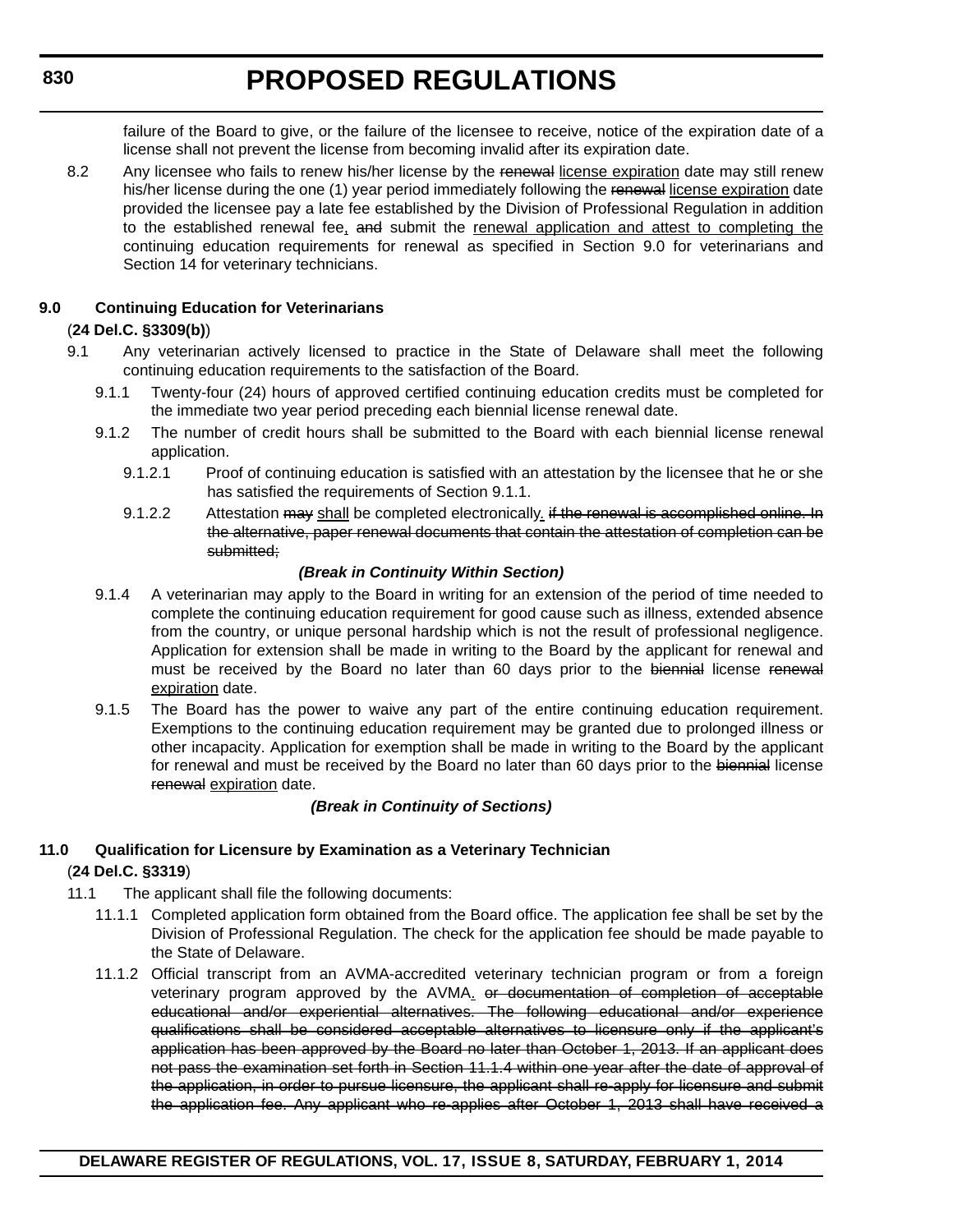degree from a veterinary technician program accredited by the AVMA or from a foreign veterinary program approved by the AVMA.

- 11.1.2.1 a baccalaureate degree in animal science-related field as approved by the Board and 2625 hours of practical experience related to animal care and handling under the direct supervision of a licensed veterinarian(s),
- 11.1.2.2 a degree from a veterinary technician program that is not accredited by the American Veterinary Medical Association, as approved by the Board, and 2625 hours of practical experience related to animal care and handling under the direct supervision of a licensed veterinarian,
- 11.1.2.3 a baccalaureate degree in biology, chemistry, psychology, physics, or similar scientific field of study as approved by the Board and 3500 hours of practical experience related to animal care and handling under the direct supervision of a licensed veterinarian(s),
- 11.1.2.4 completion of 60 credit hours of coursework in biology, chemistry, psychology, physics, or similar scientific field of study at the postsecondary educational level, as approved by the Board, and 5250 hours of practical experience related to animal care and handling under the direct supervision of a licensed veterinarian(s),
- 11.1.2.5 or a period of 7000 hours of practical experience related to animal care and handling under the direct supervision of a licensed veterinarian(s).
- 11.1.3 Letters of good standing from any other jurisdictions in which the applicant is/or has been licensed, certified or registered.
- 11.1.4 Veterinary Technician National Examination (VTNE) or its successor.
- 11.1.5 Check or money order for the license fee. The license fee shall by set by the Division of Professional Regulation. Fees should be made payable to the "State of Delaware."
- 11.2 Proof of education shall consist of a transcript sent directly from school to the Board.
- 11.3 Proof of practical experience in animal care and handling shall consist of a notarized letter of endorsement from the supervising veterinarian(s).
- 11.43 Only completed application forms will be accepted. Any information provided to the Board is subject to verification.
- 11.54 Applications for any licensure submitted by final year veterinary technician students enrolled in an AVMA-accredited program for the purpose of taking the VTNE exam will be considered complete only upon proof of the applicant's graduation. Such applicants must demonstrate probability of graduation and will not be considered for any licensure until proof of graduation is submitted to the Board.

## *(Break in Continuity of Sections)*

## **14.0 Continuing Education for Veterinary Technicians**

## (**24 Del.C. §3309(b)**)

- 14.1 Any veterinary technician actively licensed to practice in the State of Delaware shall meet the following continuing education requirements to the satisfaction of the Board.
	- 14.1.1 Twelve (12) hours of approved certified continuing education credits must be completed for the immediate two-year period preceding each biennial license renewal date.
	- 14.1.2 The number of credit hours shall be submitted to the Board with each biennial license renewal application.
		- 14.1.2.1 Proof of continuing education is satisfied with an attestation by the licensee that he or she has satisfied the requirements of Rule 14.1.1.
		- 14.1.2.2 Attestation may shall be completed electronically. if the renewal is accomplished online. In the alternative, paper renewal documents that contain the attestation of completion can be submitted:

## *(Break in Continuity Within Section)*

14.1.4 A veterinary technician may apply to the Board in writing for an extension of the period of time needed to complete the continuing education requirement for good cause such as illness,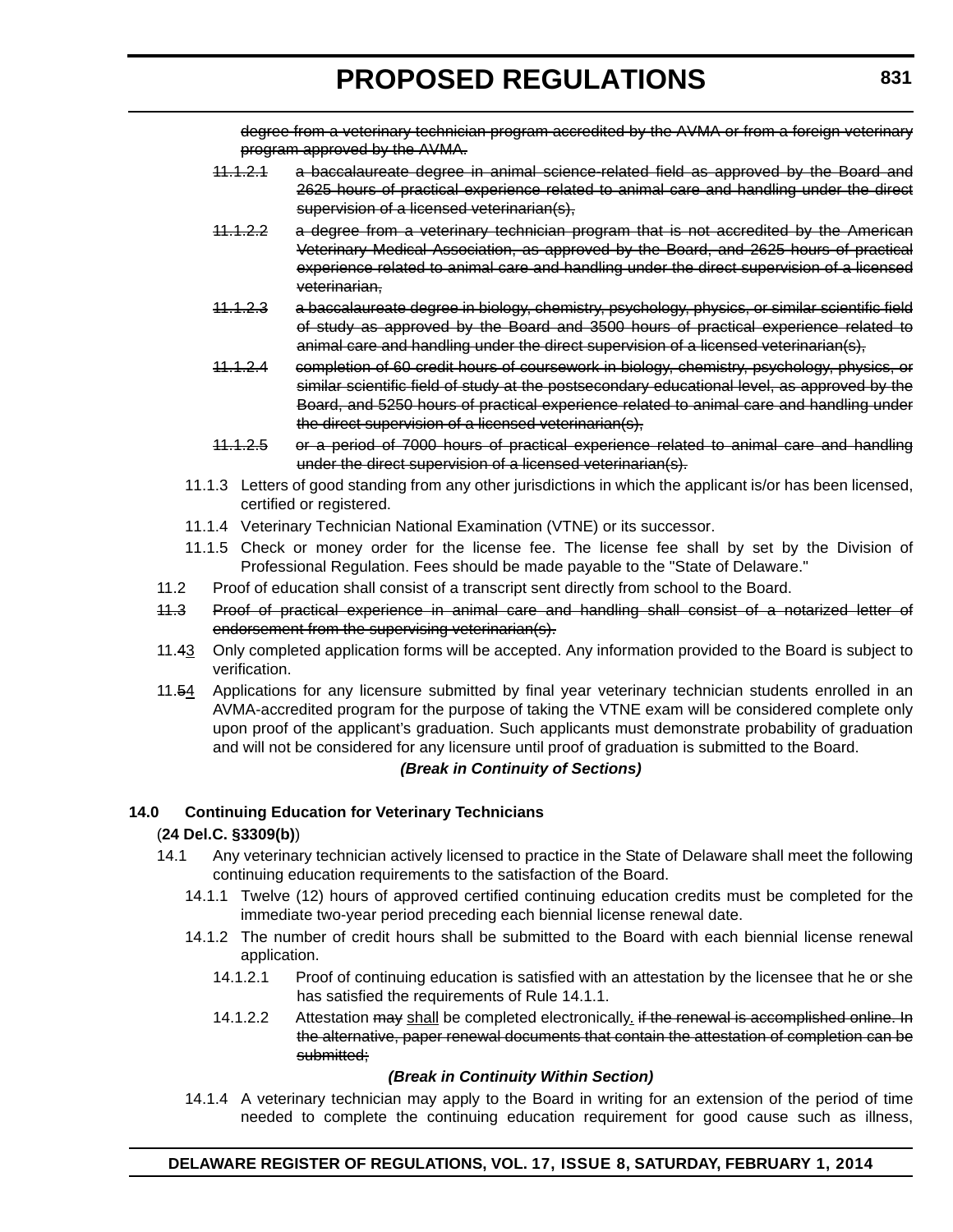extended absence from the country, or unique personal hardship which is not the result of professional negligence. Application for extension shall be made in writing to the Board by the applicant for renewal and must be received by the Board no later than 60 days prior to the biennial license renewal expiration date.

14.1.5 The Board has the power to waive any part of the entire continuing education requirement. Exemptions to the continuing education requirement may be granted due to prolonged illness or other incapacity. Application for exemption shall be made in writing to the Board by the applicant for renewal and must be received by the Board no later than 60 days prior to the biennial license renewal expiration date.

## *(Break in Continuity of Sections)*

**\*Please Note: As the rest of the sections were not amended they are not being published. A copy of the regulation is available at:**

**[3300 Board of Veterinary Medicine](http://regulations.delaware.gov/register/february2014/proposed/17 DE Reg 829 02-01-14.htm)**

## **OFFICE OF [THE STATE BANK COMMISSIONER](http://banking.delaware.gov/)**

Statutory Authority: 5 Delaware Code, Sections 121(b), 2112, 2210(e), and 2906(e); 29 Delaware Code, Section 10113(a) (5 **Del.C.** §§121(b), 2112, 2210(e), and 2906(e); 29 **Del.C.** §10113(a)) 5 **DE Admin. Code** 2101, 2102, 2103, 2104, 2105, 2106, 2201, 2202, 2203, 2204, 2205, 2206, 2901, 2902, 2903, and 2904

## **PUBLIC NOTICE**

## **[Notice of Proposed Amendments to Regulations of the State Bank Commissioner](#page-3-0)**

## **Summary**

The State Bank Commissioner proposes to amend 16 Regulations adopted in accordance with Title 5, Chapter 21 (Mortgage Loan Brokers), Chapter 22 (Licensed Lenders) and Chapter 29 (Financing the Sale of Motor Vehicles). Regarding Title 5, Chapter 21 (Mortgage Loan Brokers), the proposed amended Regulations are 2101 (Operating Regulation), 2102 (Minimum Records), 2103 (Schedule of Charges), 2104 (Minimum Disclosure and Agreement Requirements), 2105 (Report of Delaware Loan Volume), and 2106 (Report of Delaware Assets). Regarding Title 5, Chapter 22 (Licensed Lenders), the proposed amended Regulations are 2201 (Operating Regulation), 2202 (Minimum Records), 2203 (Schedule of Charges), 2204 (Surety Bond or Irrevocable Letter of Credit), 2205 (Report of Delaware Loan Volume), and 2206 (Report of Delaware Assets). Regarding Title 5, Chapter 29 (Financing the Sale of Motor Vehicles), the proposed amended Regulations are 2901 (Operating Regulation), 2902 (Minimum Records), 2903 (Report of Delaware Loan Volume), and 2904 (Report of Delaware Assets). The purpose of the amended regulations is to clarify, streamline, and update the existing regulations for ease of understanding and increased relevance to current licensee operations. Other regulations issued by the State Bank Commissioner are not affected by this proposal. The State Bank Commissioner is issuing these proposed regulations in accordance with Title 5 of the Delaware Code. This notice is issued pursuant to the requirements of Subchapter III of Chapter 11 and Chapter 101 of Title 29 of the Delaware Code.

## **Comments**

A copy of the proposed regulations is being published in the February 1, 2014 edition of the Delaware *Register of Regulations*. A copy is also on file in the Office of the State Bank Commissioner, 555 E. Loockerman Street, Suite 210, Dover, DE 19901 and is available for inspection during regular office hours. Copies are available upon request.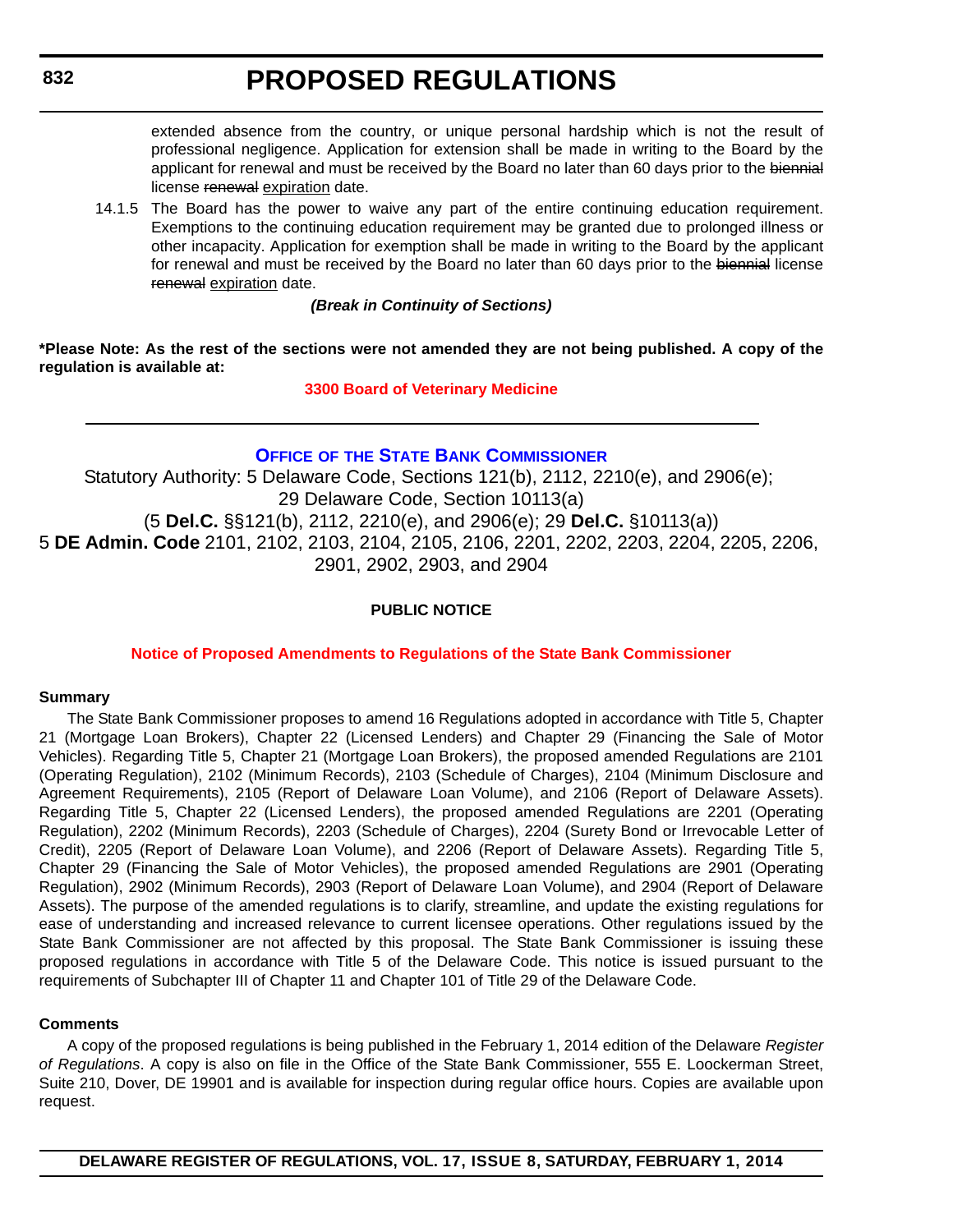Interested parties may offer comments on the proposed regulations or submit written suggestions, data, briefs or other materials to the Office of the State Bank Commissioner at the above address as to whether these proposed regulations should be adopted, rejected or modified. Pursuant to 29 **Del.C.** §10118(a), public comments must be received on or before March 5, 2014, Written materials submitted will be available for inspection at the above address.

#### **Adoption of Proposed Regulation**

On or after March 5, 2014, following review of the public comment, the State Bank Commissioner will determine whether to adopt the proposed amended Regulations 2101, 2102, 2103, 2104, 2105, 2106, 2201, 2202, 2203, 2204, 2205, 2206, 2901, 2902, 2903, and 2904 or make additional changes because of the public comments received.

**\*Please Note: Due to the size of the proposed regulation, it is not being published here. A copy of the regulation is available at:**

**[Proposed Amendments to Regulations of the State Bank Commissioner](http://regulations.delaware.gov/register/february2014/proposed/17 DE Reg 832 02-01-14.htm)**

## **[DEPARTMENT OF TRANSPORTATION](http://www.deldot.gov/index.shtml)**

**DIVISION OF TECHNOLOGY AND SUPPORT SERVICES**

Statutory Authority: 17 Delaware Code, Section 132(e) and 29 Delaware Code, Section 8404(8) (17 **Del.C.** §132(e) and 29 **Del.C.** §8404(8)) 2 **DE Admin. Code** 2501

## **PUBLIC NOTICE**

## **[2501 External Equal Opportunity Complaint Procedure](#page-3-0)**

#### **Background**

As authorized under 17 **Delaware Code** Section 132(e) and 29 **Delaware Code**, Section 8404(8), the Delaware Department of Transportation, ("DelDOT"), through its Division of Technology and Support Services, seeks to adopt amendments to its existing regulations regarding procedures for addressing, investigating and responding to complaints of discrimination on the grounds of race, color, religion, sex, age, national origin or disability with respect to its External EEO Programs.

DelDOT previously submitted a version of these regulations for public comment in September of 2012. Those regulations were never finalized, however. The draft submitted here is a complete revision of the existing regulations, first adopted in 2008.

## **Public Comment Period**

DelDOT will take written comments on these proposed revisions to its External Equal Opportunity Complaint Procedures from February 1, 2014 through March 7, 2014. The proposed Regulations appear below.

Any questions or comments regarding this document should be directed to:

John R. McNeal, ADA Title II/Section 504 and Title VI Coordinator Delaware Department of Transportation P.O. Box 778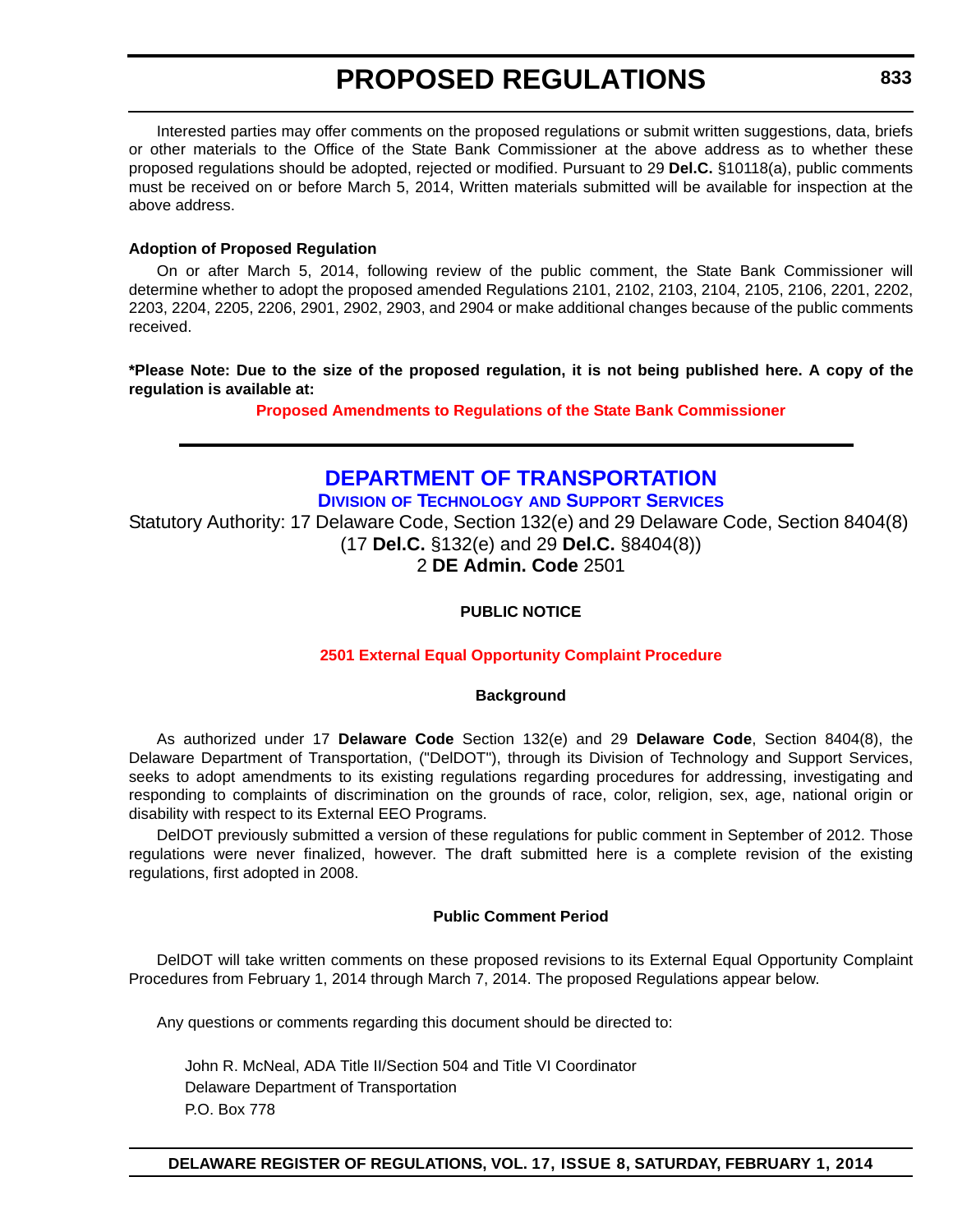Dover, DE 19903 (302) 760 - 2467 (phone) (302) 739 - 2254 (fax) john.mcneal@state.de.us

**\*Please Note: Due to the size of the proposed regulation, it is not being published here. A copy of the regulation is available at:**

**[2501 External Equal Opportunity Complaint Procedure](http://regulations.delaware.gov/register/february2014/proposed/17 DE Reg 833 02-01-14.htm)**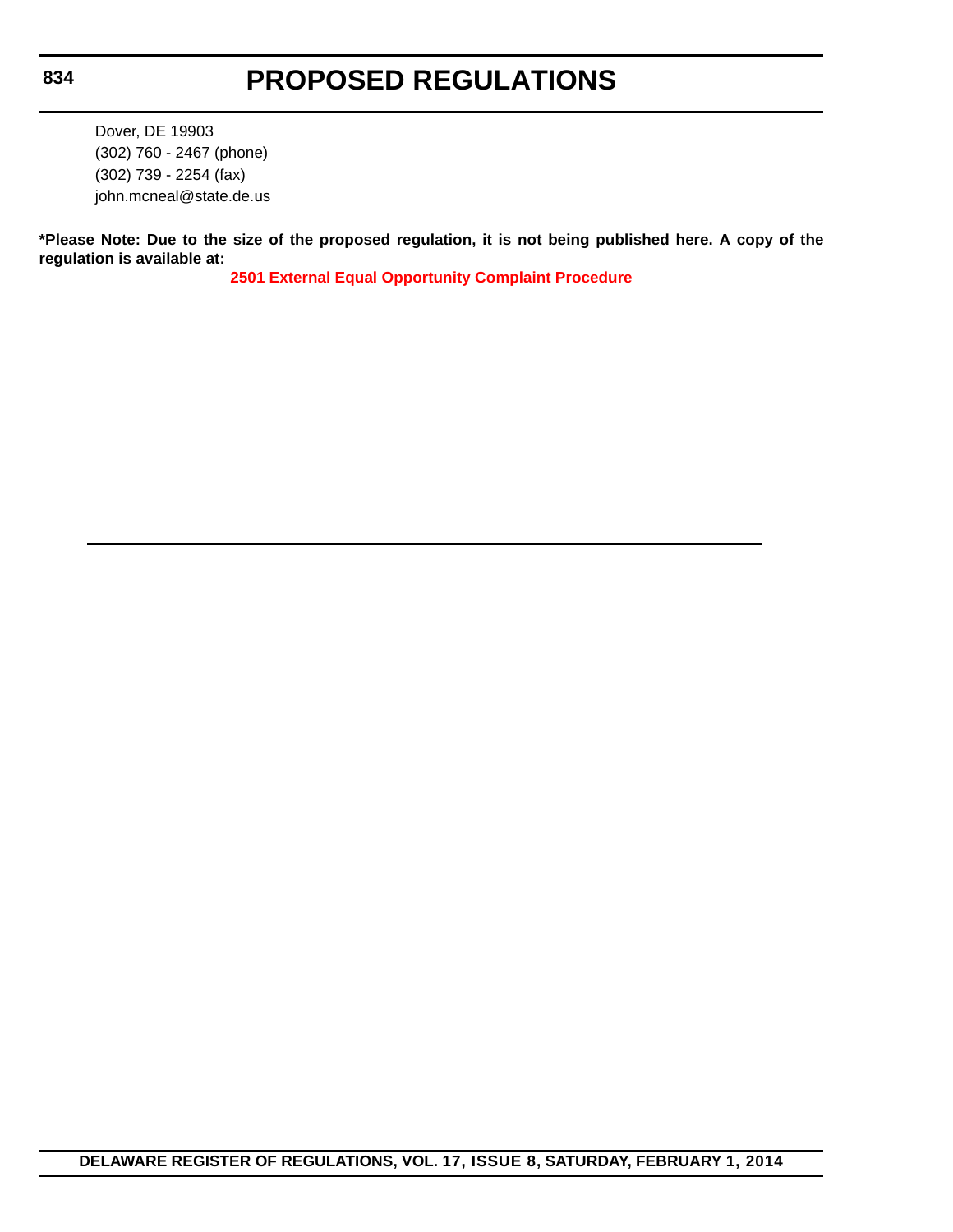## **Symbol Key**

Arial type indicates the text existing prior to the regulation being promulgated. Underlined text indicates new text added at the time of the proposed action. Language which is stricken through indicates text being deleted. **[Bracketed Bold language]** indicates text added at the time the final order was issued. **[Bracketed bold stricken through]** indicates language deleted at the time the final order was issued.

## **Final Regulations**

The opportunity for public comment shall be held open for a minimum of 30 days after the proposal is published in the *Register of Regulations*. At the conclusion of all hearings and after receipt within the time allowed of all written materials, upon all the testimonial and written evidence and information submitted, together with summaries of the evidence and information by subordinates, the agency shall determine whether a regulation should be adopted, amended or repealed and shall issue its conclusion in an order which shall include: (1) A brief summary of the evidence and information submitted; (2) A brief summary of its findings of fact with respect to the evidence and information, except where a rule of procedure is being adopted or amended; (3) A decision to adopt, amend or repeal a regulation or to take no action and the decision shall be supported by its findings on the evidence and information received; (4) The exact text and citation of such regulation adopted, amended or repealed; (5) The effective date of the order; (6) Any other findings or conclusions required by the law under which the agency has authority to act; and (7) The signature of at least a quorum of the agency members.

The effective date of an order which adopts, amends or repeals a regulation shall be not less than 10 days from the date the order adopting, amending or repealing a regulation has been published in its final form in the *Register of Regulations*, unless such adoption, amendment or repeal qualifies as an emergency under §10119.

## **[DEPARTMENT OF EDUCATION](http://www.doe.k12.de.us/)**

## **OFFICE OF THE SECRETARY**

Statutory Authority: 14 Delaware Code, Section 122(b) (14 **Del.C.** §122(b))

## **REGULATORY IMPLEMENTING ORDER**

#### **[614 Uniform Definitions for Student Conduct Which May Result in Alternative Placement or Expulsion](#page-3-0)**

## **I. Summary of the Evidence and Information Submitted**

The Secretary of Education intends to amend Title 14 of the Administrative Code by adding a new regulation 14 **DE Admin. Code** 614 Uniform Definitions for Student Conduct Which May Result in Alternative Placement or Expulsion. The regulation is required by House Bill 42 of the 146<sup>th</sup> General Assembly and intended for "Establishing, for purposes of student discipline, uniform definitions for student conduct which may result in alternative placement or expulsion."

Notice of the proposed regulation was published in the *News Journal* and the *Delaware State News* on **October 5, 2013,** in the form hereto attached as *Exhibit "A"*. Comments were received from Governor's Advisory Council for Exceptional Citizens, State Council for Persons with Disabilities, and the American Civil Liberties Union of Delaware. The Department considered all comments and made changes as determined appropriate. A letter to each of the entities related to their comments will be forthcoming.

#### **II. Findings of Facts**

The Secretary finds that it is appropriate to amend Title 14 of the Administrative Code by adding a new regulation 614 Uniform Definitions for Student Conduct Which May Result in Alternative Placement or Expulsion as required by House Bill 42 of the 146<sup>th</sup> General Assembly.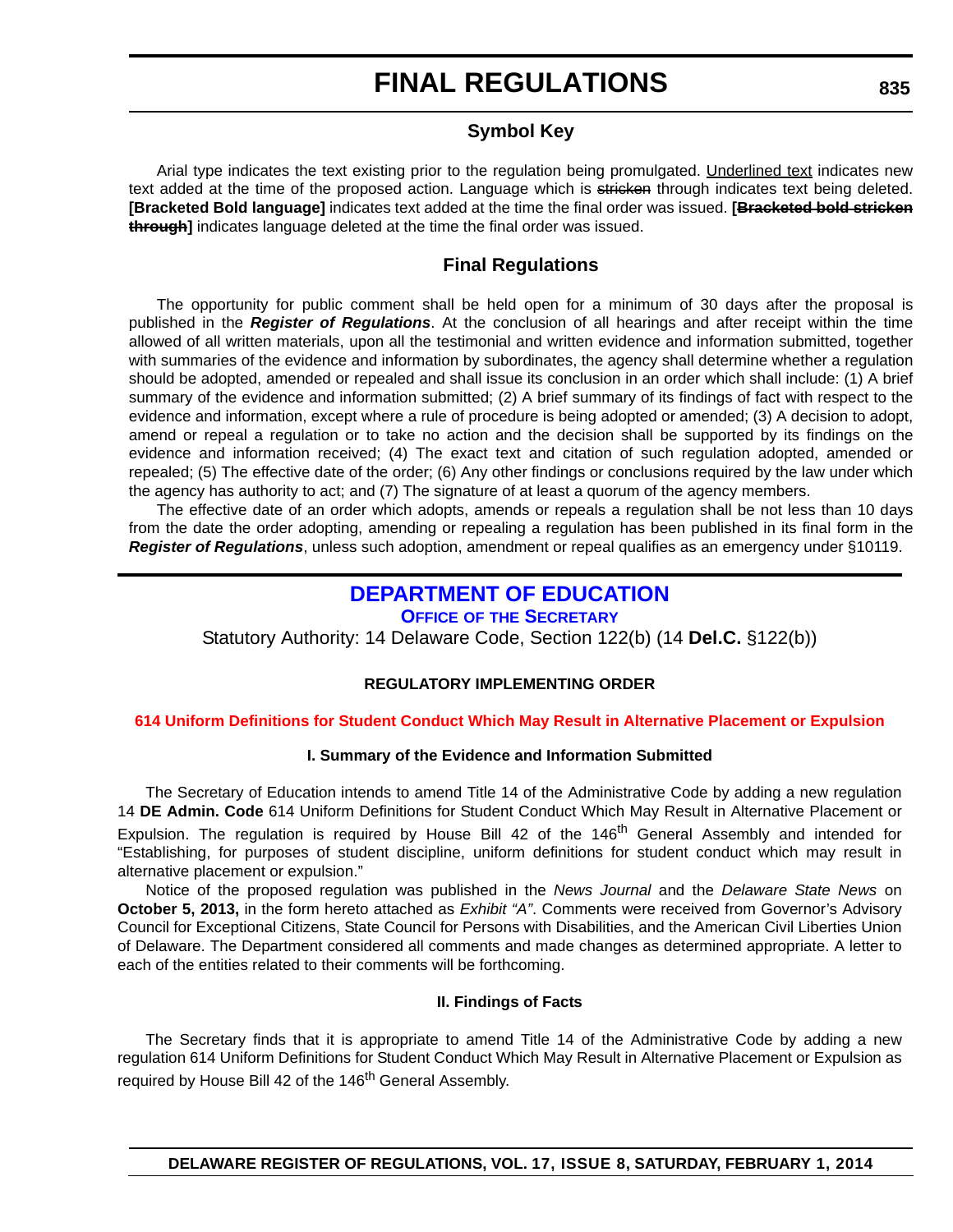# **FINAL REGULATIONS**

#### **III. Decision to Amend the Regulation**

For the foregoing reasons, the Secretary concludes that it is appropriate to amend Title 14 of the Administrative Code by adding a new regulation 614 Uniform Definitions for Student Conduct Which May Result in Alternative Placement or Expulsion. Therefore, pursuant to 14 **Del.C.** §122, 14 **DE Admin. Code** 614 Uniform Definitions for Student Conduct Which May Result in Alternative Placement or Expulsion attached hereto as *Exhibit "B"* is hereby added to Title 14 of the Administrative Code. Pursuant to the provision of 14 **Del.C.** §122(e), 14 **DE Admin. Code** 614 Uniform Definitions for Student Conduct Which May Result in Alternative Placement or Expulsion hereby added shall be in effect for a period of five years from the effective date of this order as set forth in Section V. below.

## **IV. Text and Citation**

The text of 14 **DE Admin. Code** 614 Uniform Definitions for Student Conduct Which May Result in Alternative Placement or Expulsion hereby shall be in the form attached hereto as *Exhibit "B"*, and said regulation shall be cited as 14 **DE Admin. Code** 614 Uniform Definitions for Student Conduct Which May Result in Alternative Placement or Expulsion in the *Administrative Code of Regulations* for the Department of Education.

## **V. Effective Date of Order**

The actions hereinabove referred to were taken by the Secretary pursuant to 14 **Del.C.** §122 on **January 16, 2014**. The effective date of this Order shall be ten (10) days from the date this Order is published in the *Delaware Register of Regulations.*

**IT IS SO ORDERED** the 16<sup>th</sup> day of January 2014.

## **Department of Education**

Mark T. Murphy, Secretary of Education

Approved this 16<sup>th</sup> day of January 2014

## **614 Uniform Definitions for Student Conduct Which May Result in Alternative Placement or Expulsion**

## **1.0 Purpose**

Pursuant to 14 **Del.C.** §122(b) (26), this regulation provides uniform definitions for student conduct which may result in alternative placement or expulsion. This regulation shall apply to all school districts and charter schools. Nothing contained here shall be interpreted to require the alternative placement or expulsion of a student, nor shall this regulation be interpreted to restrict the ability of school districts and charter schools to determine which student conduct shall result in expulsion or an alternative placement.

## **2.0 Definitions**

**[Since some definitions of section 2.0 may not be age appropriate, this section shall not be required to be published in a district or charter school's Student Code of Conduct. The district/ charter school shall publish an internet link to this entire regulation in the Student Code of Conduct and provide a paper copy of the regulation upon request of a member of the public.]** In this regulation, the following terms shall have the meanings indicated below:

**"Alcohol"** shall have the same definition as provided in 4 **Del.C.** §101(1).

**"Alcohol Liquor"** shall have the same definition as provided in 4 **Del.C.** §101(2).

**"Crime"** shall have the same meaning as provided in 14 **Del.C.** §4112.

**"Charter School"** means a charter school board established pursuant to Chapter 5 of Title 14 of the **Delaware Code**.

**DELAWARE REGISTER OF REGULATIONS, VOL. 17, ISSUE 8, SATURDAY, FEBRUARY 1, 2014**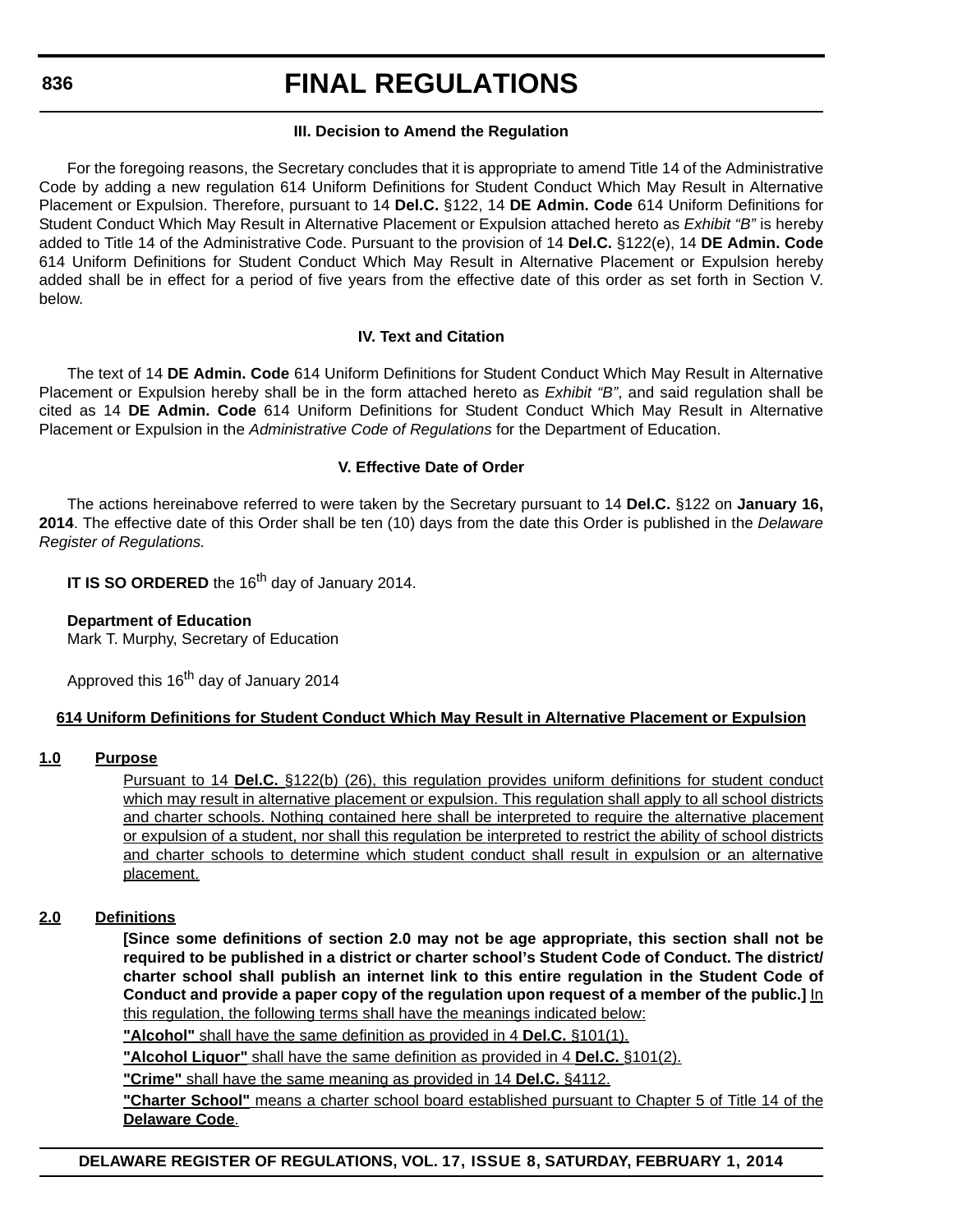**"Commission by a student"** means that a student has engaged in behavior equivalent to that which is prohibited by law regardless of whether the student has been criminally convicted of the same.

**"Dangerous Instrument"** shall have the same meaning as provided in 11 **Del.C.** §222(4).

**"Deadly Weapon"** shall have the same meaning as provided in 11 **Del.C.** §222(5).

**"Distribute" "Distributing"** or **"Distribution"** means the transfer or attempted transfer of Alcohol, a Drug, a Look Alike Substance, a Drug Like Substance, or Drug Paraphernalia to any other person with or without the exchange of money or other valuable consideration.

**"District"** means a reorganized school district or vocational technical school district established pursuant to Chapter 10 of Title 14 of the **Delaware Code**.

**"Drug"** means any "controlled substance" or "counterfeit controlled substance" as defined in 16 **Del.C.** §4701 (6) and (7).

**"Drug Like Substance"** means any noncontrolled and nonprescription substance capable of producing a change in behavior or altering a state of mind or feeling, including, for example, some over the counter cough medicines, certain types of glue, caffeine pills and diet pills. The definition of Drug Like Substance does not include tobacco or tobacco products which are governed by 14 **DE Admin. Code** 877 Tobacco Policy.

**"Drug Paraphernalia"** shall have the same meaning as provided in 16 **Del.C.** §4701 (17).

**"Expulsion"** means, for purposes of this regulation, the exclusion from the regular school setting for a period determined by the local District board or Charter School board.

**"Firearm"** means handgun, rifle, shotgun, or other type of firearm as that term is defined in the federal Gun Free Schools Zone Act at 18 U.S.C.A. §921.

**"Look Alike Substance"** means any noncontrolled substance which is packaged so as to appear to be, or about which a student makes an express or implied representation that the substance is, a Drug or a noncontrolled substance capable of producing a change in behavior or altering a state of mind or feeling.

**"Nonprescription Medication"** means any over the counter medication; some of these medications may be a "Drug Like Substance."

**"Possess"**, **"Possessing"**, or **"Possession"** means that a student has on the student's person, in the student's belongings, or under the student's reasonable control prohibited items or substances.

**"Prescription Drugs"** means any substance obtained directly from or pursuant to a valid prescription or order of a practitioner, as defined in 16 **Del.C.** §4701(31), while acting in the course of his or her professional practice, and which is specifically intended for the student in whose Possession it is found.

**"Sexual Act"** means (1) contact between the penis and the vulva or the penis and the anus, and for purposes of this definition contact involving the penis occurs upon penetration, however slight; (2) contact between the mouth and the penis, the mouth and the vulva, or the mouth and the anus; or (3) the penetration, however slight, of the anal or genital opening of another by a hand or finger or by any object, with an intent to arouse or gratify the sexual desire of any person.

**"School Environment"** means within or on school property, and at school sponsored or supervised activities, including, for example, on school grounds, on school buses, at functions held on school grounds, at school sponsored extracurricular activities held on and off school grounds, on field trips and at functions held at the school in the evening.

**"Sexual Intercourse"** shall have the same meaning as provided in 11 **Del.C.** §761(g).

**"Sexual Offense"** means any offense defined by 11 **Del.C.** §§763-780 and §§1108-1112A, 1352(2) and 1353**[(2)]**.

**"Student Code of Conduct"** means the District/Charter School approved document which specifies the rights and responsibilities of students, defines conduct that disrupts/threatens a positive/safe school environment, standardizes procedures for consequences, disciplinary action, and defines due process and grievance procedures.

**"Theft"** means those acts described in 11 **Del.C.** §§ 841 through 846 inclusive.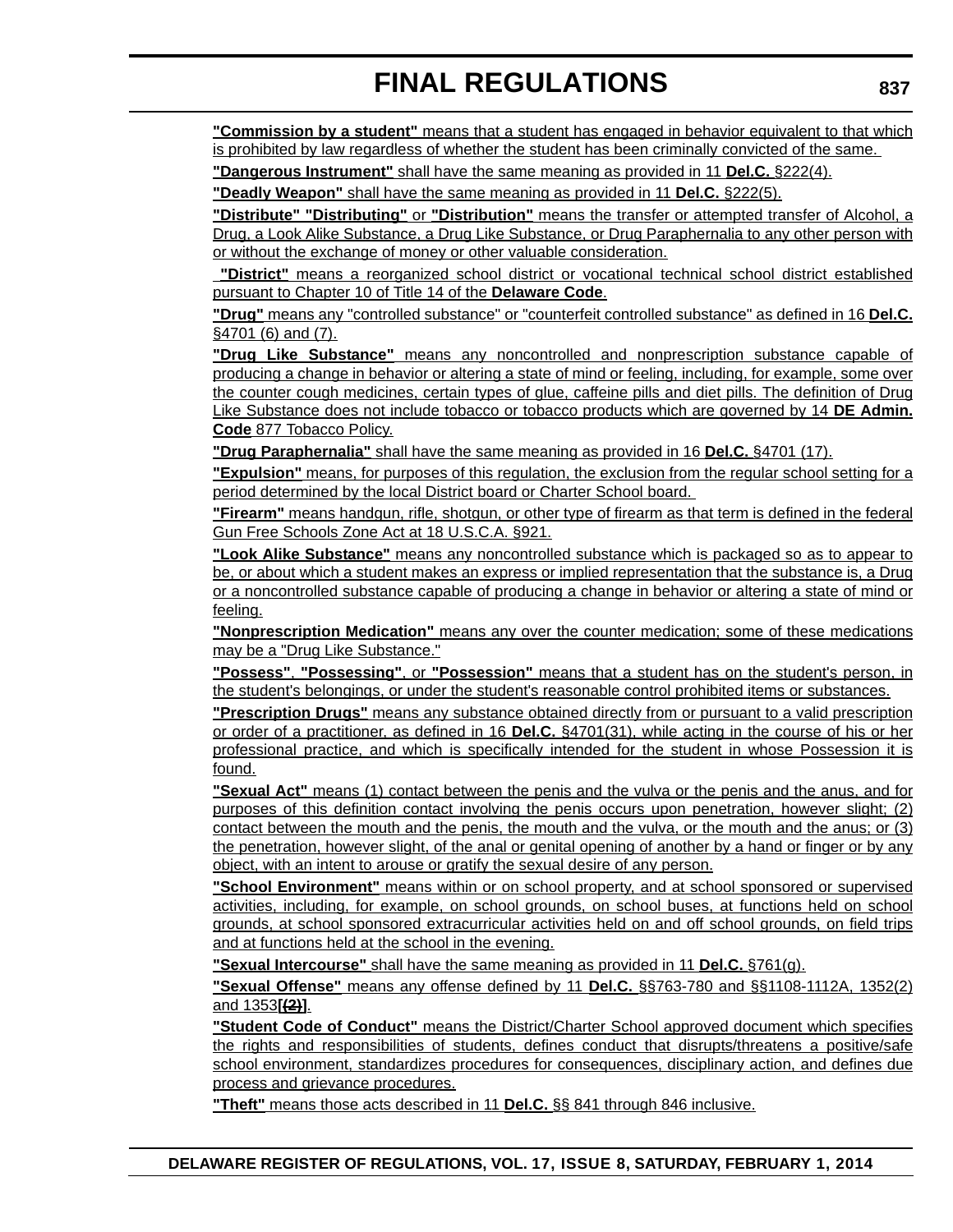**"Use"** means that a student is reasonably known to have voluntarily ingested, smoked or otherwise assimilated Alcohol, a Drug or a Drug Like Substance, or is reasonably found to be under the influence of such a substance.

## **3.0 Uniform Definitions for Student Conduct**

The following definitions shall be used whenever a school district or charter school uses such conduct as a basis for alternative placement or expulsion of a student:

**"Arson"** shall mean **[any act utilizing fire, smoke, or explosives which cause alarm or danger to life; including but not limited to willful or malicious burning of school property, its contents, or the property of others a person recklessly or intentionally damages a building by intentionally starting a fire or causing an explosion]**.

**"Assault III"** shall mean: (1) A person intentionally or recklessly causes physical injury to another person; or (2) With criminal negligence the person causes physical injury to another person by means of a Deadly Weapon or a Dangerous Instrument.

**"Attorney General's Report (Juvenile Arrest Warrant and Complaint)"** shall mean the Department of Justice's report of out-of-school criminal conduct, regardless of jurisdiction, which shows disregard for the health, safety and welfare of others, including, but not limited to acts of violence, weapons offenses, and Drug offenses.

**"Breaking and Entering"** shall mean unauthorized entry of any locked area of the school environment during or after school; including, but not limited to, rooms, classrooms, auditorium, gym, shops, offices, lockers, cabinets and vehicles.

**"Bullying"** shall mean any intentional written, electronic, verbal or physical act or actions against another student, school volunteer or school employee that a reasonable person under the circumstances should know will have the effect of: (1) Placing a student, school volunteer or school employee in reasonable fear of substantial harm to his or her emotional or physical well-being or substantial damage to his or her property; or (2) Creating a hostile, threatening, humiliating or abusive educational environment due to the pervasiveness or persistence of actions or due to a power differential between the bully and the target; or (3) Interfering with a student having a safe school environment that is necessary to facilitate educational performance, opportunities or benefits; or (4) Perpetuating bullying by inciting, soliciting or coercing an individual or group to demean, dehumanize, embarrass or cause emotional, psychological or physical harm to another student, school volunteer or school employee.

**"Criminal Drug Offense, Commission of"** shall mean the Commission by a student of the unlawful Possession, Distribution, or use of Alcohol, a Drug, a Drug-Like Substance, and/or Drug Paraphernalia.

**"Criminal Deadly Weapons/Dangerous Instrument Offense, Commission of"** shall mean the Commission by a student of an offense prohibited by 11 **Del.C.** §§1442 through 1458 inclusive.

**"Criminal Mischief (Vandalism)"** shall mean a student**[, in the School Environment,]** intentionally or recklessly: (1) Damages tangible property of another person or entity; or (2) Tampers with tangible property of another person so as to endanger person or property.

**"Criminal Sexual Offense, Commission of"** shall mean the Commission by a student of an offense prohibited by 11 **Del.C.** §§763 through780, inclusive, or §§1108 through1112A, inclusive, or §1352(2) or §1353**[(2)]**.

**"Criminal Violent Felony Offense, Commission of"** shall mean the Commission by a student of any violent felony as specified in 11 **Del.C.** §4201(c).

**"Cyberbullying"** shall mean the use of uninvited and unwelcome electronic communication directed at an identifiable student or group of students, through means other than face-to-face interaction, which (1) interferes with a student's physical well-being; or (2) is threatening or intimidating; or (3) is so severe, persistent, or pervasive that it is reasonably likely to limit a student's ability to participate in or benefit from the educational programs of the school district or charter school. Communication shall be considered to be directed at an identifiable student or group of students if it is sent directly to that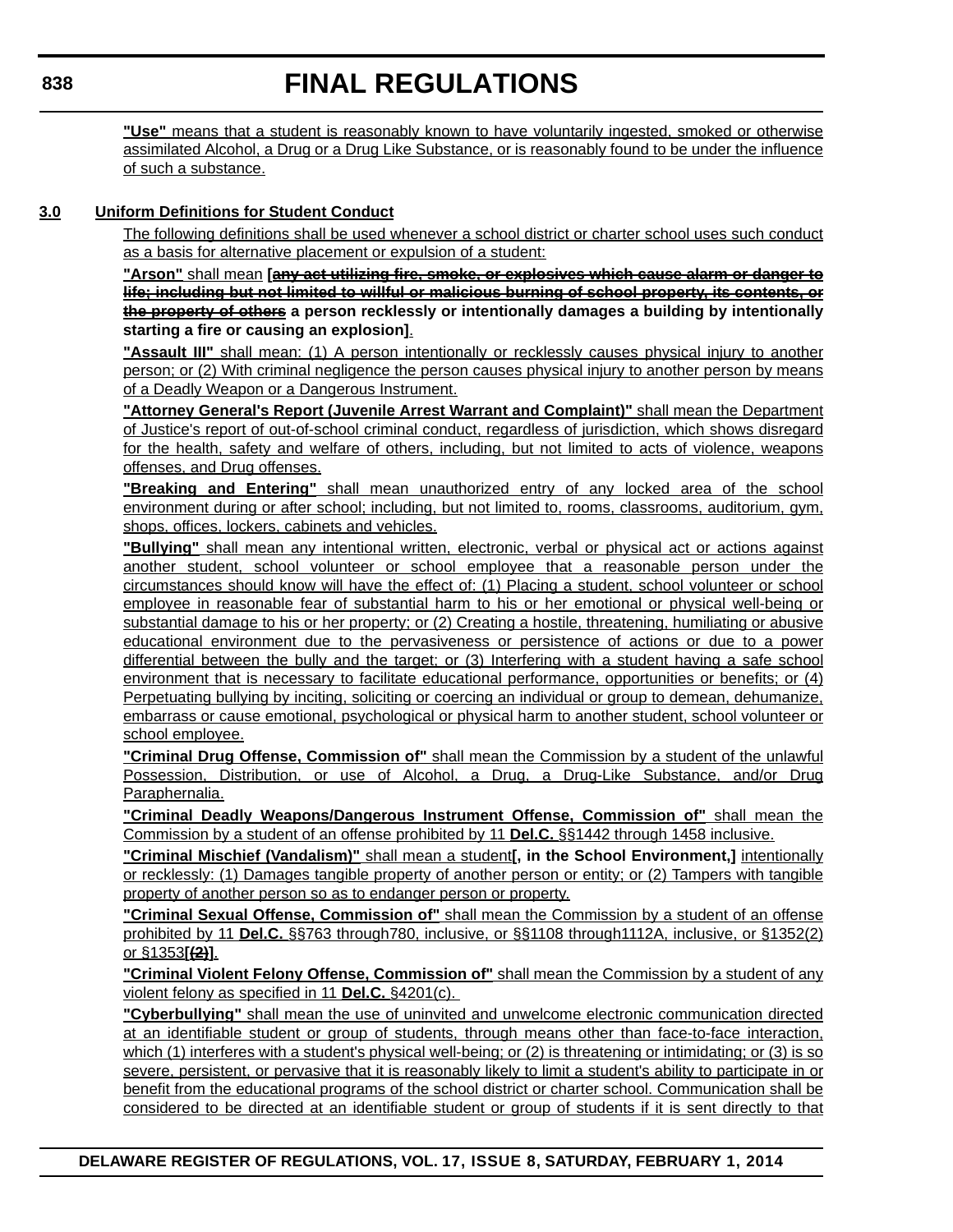student or group, or posted in a medium that the speaker knows is likely to be available to a broad audience within the school community.

**"Dangerous Instrument(s) Possession/Concealment/Sale"** shall mean the unauthorized Possession/concealment/sale by a student **[in the School Environment]** of any instrument, article or substance which is readily capable of causing serious physical injury or death.

**"Deadly Weapon(s) Possession/Concealment/Sale"** shall mean the Possession, concealment, or sale of a Deadly Weapon **[in the School Environment]**.

**"Defiance of School Authority"** shall mean: (1) A verbal or non-verbal refusal to immediately comply with a reasonable request from school personnel, or refusal to identify oneself at the request of school personnel, and/or refusal to comply with disciplinary action; or (2) A verbal or non-verbal display of disrespect and/or uncivil behavior toward school personnel which either causes a substantial disruption or material interference with school activities.

**"Disorderly Conduct"** shall mean conduct **[in the School Environment]** which causes public inconvenience, annoyance or alarm or creates a risk thereof by: engaging in fighting or violent tumultuous or threatening behavior or making an unreasonable noise or an offensively coarse utterance or gesture or display or addressing, abusive language to any person present.

**["Disruption of the Educational Process" shall mean behavior, which causes a substantial disruption or material interference with school activities.]**

**"Distribution of Drugs and/or Alcohol and/or Drug Paraphernalia"** shall mean the sale, transfer, or Distribution in school, on school property, or on school field trip of Drugs or Alcohol.

**"Extortion"** shall mean to obtain or attempt to obtain money, goods, services, or information from another by force or the threat of force.

**"Felony Theft (\$1500 or more)"** shall mean: (a) When a person takes, exercises control over or obtains property of another person intending to deprive that person of it or appropriate it; or (b) When a person, in any capacity, legally receives, takes, exercises control over or obtains property of another which is the subject of Theft, and fraudulently converts the property to the person's own use. The Theft is considered a felony when the value of the property received, retained, or disposed of is \$1500 or more or the victim is 62 years of age or older, or an "adult who is impaired" as defined in § 3902(2) of Title 31, or a "person with a disability" as defined in § 3901(a)(2) of Title 12.

**"Fighting"** shall mean any aggressive physical altercation between two or more individuals.

**"Gambling"** shall mean participation in games of chance for money or other things of value.

**"Gun Free School's Violation"** shall mean the prohibited bringing to school, or Possession while in school of a Firearm by a student.

**"Harassment"** shall mean any actions or statements **[that intimidate, offend, or defame the dignity or self-esteem of individuals or groups. Harassment may include, but is not limited to verbal harassment or abuse, repeated remarks or jokes with demeaning implications or other offensive behavior. Harassment also includes intimidating, offensive or defaming behavior or materials directed at an individual because of that individual's race, national origin, disability, sexual orientation or religion made with the intent to harass, annoy, or alarm another person which: A) insults, taunts, or challenges the other person or; B) is a cause of alarming or distressing conduct which serves no legitimate purpose and is done in a manner which the actor knows is likely to provoke a violent or disorderly response or cause a reasonable person to suffer fear, alarm, or distress]**.

**"Inhalant Abuse"** shall mean chemical vapors that are inhaled for their mind-altering effects.

**"Medications: Inappropriate Use or Possession"** shall mean Possessing or using Nonprescription Medication or Prescription Drugs of any type in the School Environment in violation of **[a charter school or school District's Drug and Alcohol policy 14 DE Admin. Code 612]**.

**"Misuse of Technology"** shall mean:

The use of school technology equipment in:

Soliciting, using, receiving or sending pornographic or obscene material; or Accessing unauthorized email; or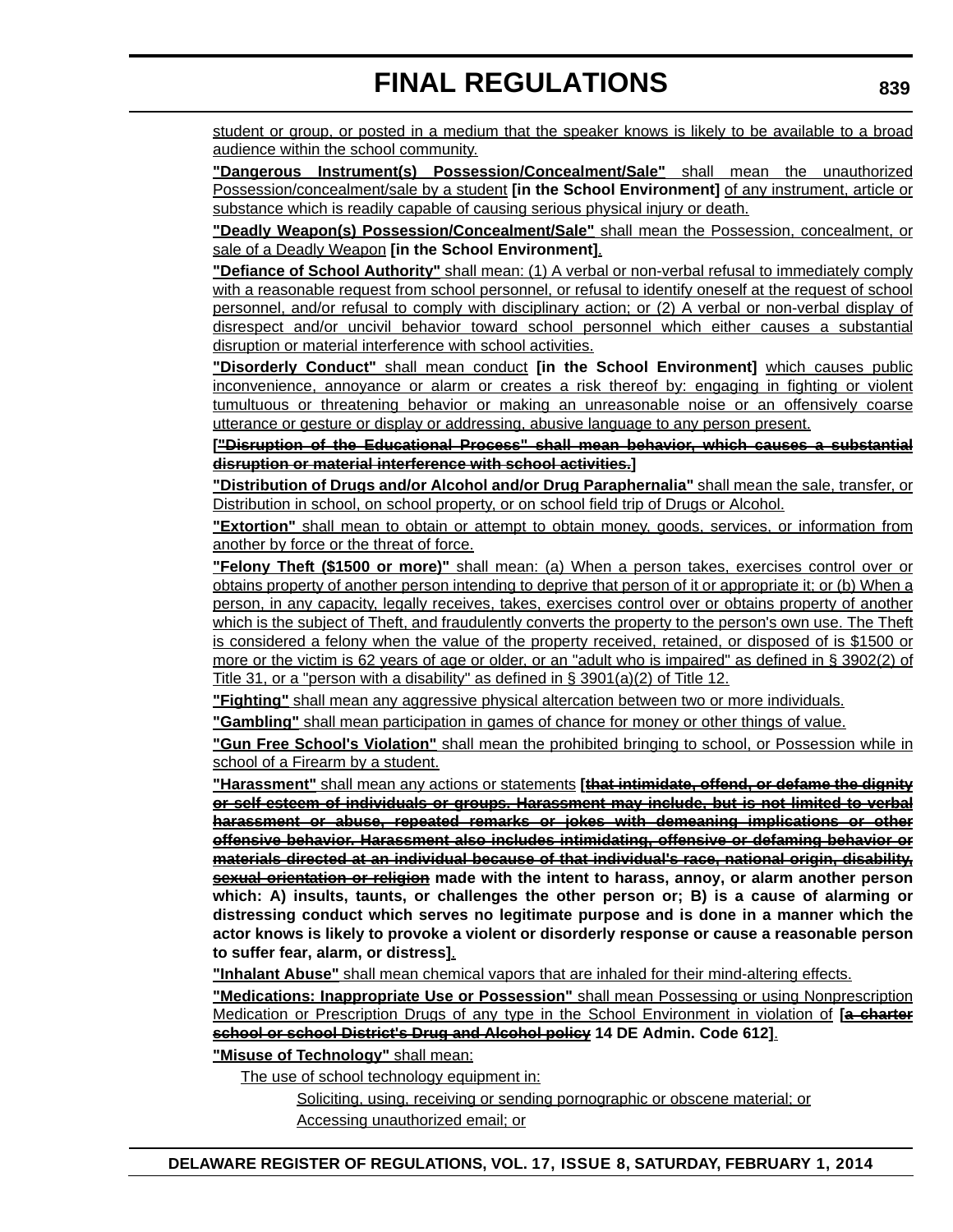The unauthorized downloading and/or installing of files; or

Intentionally damaging technology equipment **[with]**in the School Environment; or

A situation in which a student deliberately:

Tampers with, damages, alters, accesses, crashes, or corrupts the computer/ communications system **[with]**in the School Environment resulting in the loss or corruption of information or the ability of the system to operate; or

In any way disrupts or degrades the school or District's technology infrastructure.

**"Offensive Touching"** shall mean intentionally touching another person either with a member of his or her body or with any instrument, knowing that the person is thereby likely to cause offense or alarm to such other person; or Intentionally striking another person with saliva, urine, feces or any other bodily fluid, knowing that the person is thereby likely to cause offense or alarm to such other person.

**"Pornography"** shall mean the Possession, sharing, or production of any known obscene material **[with]**in the School Environment.

**"Rape or Attempted Rape"** shall respectively mean sexual intercourse and attempted Sexual Intercourse without consent of the victim in both cases.

**"Reckless Burning"** shall mean when a person intentionally or recklessly starts a fire or causes an explosion and recklessly places a building or property in danger of destruction or damage or places another person in danger of physical injury.

**"Repeated Violations of Student Code of Conduct"** shall mean**[: (1) Ff]**ive or more violations of the school's Code of Conduct within a school year, excluding chronic infractions for tardiness or unexcused absences to school/class**[; or (2) Violation by a student of any behavior contract between the student, his/her legal guardian, and the school]**.

**"Sexual Assault"** shall mean any unwanted sexual behavior committed by a perpetrator who is a stranger to the victim or by a perpetrator who is known by the victim or related to the victim by blood, marriage or civil union. Behaviors that fall under this definition include but are not limited to: sexual harassment as defined in §763 of Title 11; sexual contact as defined in §761(f) of Title 11; Sexual Intercourse as defined in §761(g) of Title 11; sexual penetration as defined in §761(i) of Title 11; and child sexual abuse as defined in §901 of Title 10.

**"Sexual Misconduct"** shall mean a consensual sexual act(s) between two individuals within the School Environment.

**"Stealing"** means taking, exercising control over or obtaining property of another person intending to deprive that person of it or appropriate it.

**"Steroids Possession and/or Use"** shall mean the unlawful Use or Possession of steroids.

**"Tampering with Public Records"** shall mean a person knowingly without valid authorization removes, mutilates, destroys, conceals, makes a false entry in or falsely alters any original record or other written material filed with, deposited in or otherwise constituting a record of a public office or public servant.

**"Teen Dating Violence"** shall mean assaultive, threatening or controlling behavior, including stalking as defined in 11 **Del.C.** §1312, that one person uses against another person in order to gain or maintain power or control in a current or past relationship. The behavior can occur in both heterosexual and same sex relationships, and in serious or casual relationships.

**"Terroristic Threatening"** shall mean when: (1) A person threatens to commit any Crime likely to result in death or in serious injury to person or property; or (2) A person commits an act with intent of causing an individual to believe that the individual has been exposed to a substance that will cause the individual death or serious injury.

**"Terroristic Threatening - Security Threat"** shall mean when a person makes a false statement or statements: (1) Knowing that the statement or statements are likely to cause evacuation **[of a building, place of assembly, or facility of public transportation** in the School Environment]; (2) Knowing that the statement or statements are likely to cause serious inconvenience **[in the School Environment]**; or (3) In reckless disregard of the risk of causing terror or serious inconvenience **[in the School Environment]**.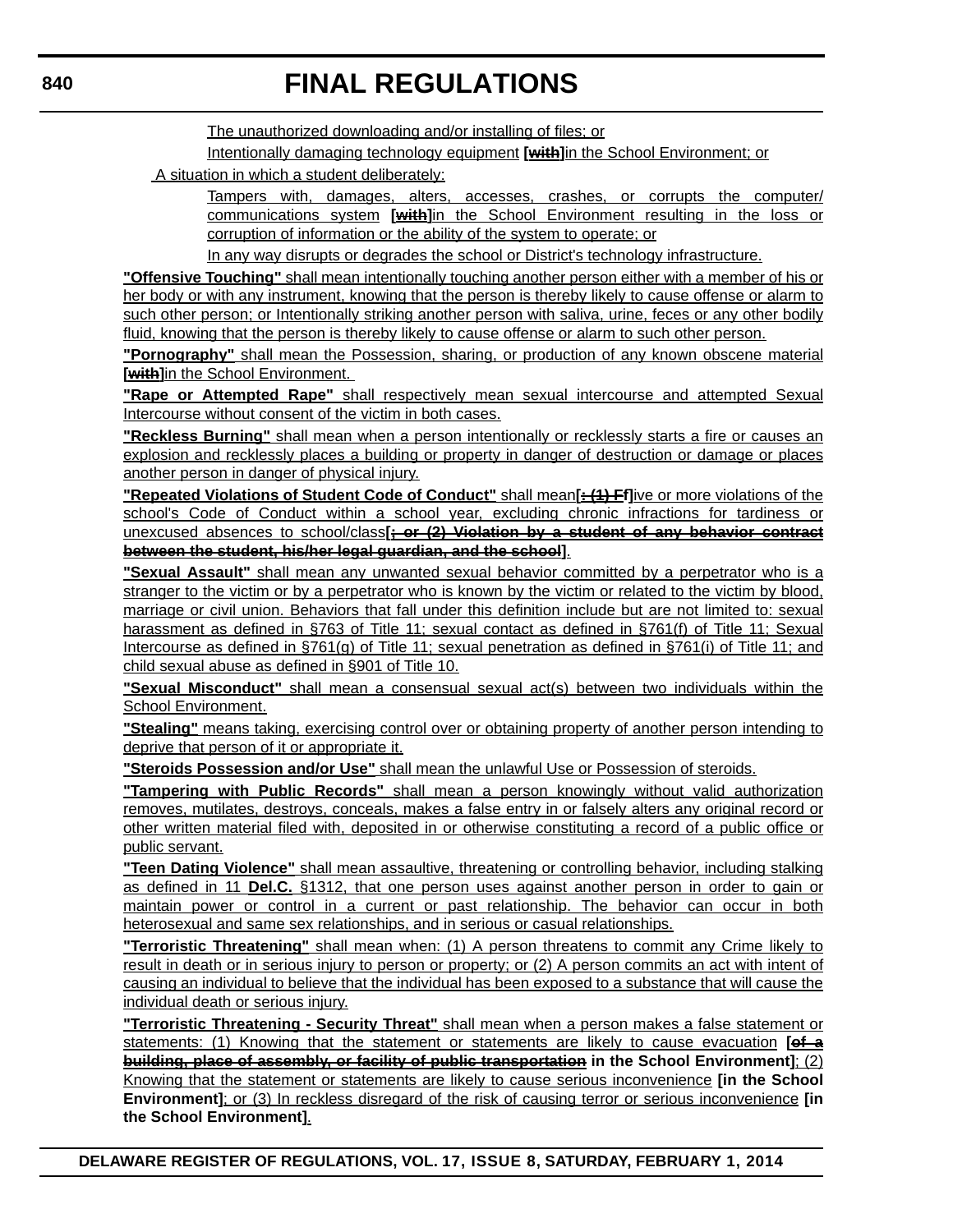**"Unlawful Sexual Contact III"** shall mean when a student has sexual contact with another person or causes the victim to have sexual contact with the student or a third person and the student knows that the contact is either offensive to the victim or occurs without the victim's consent.

**"Use and/or Possession of [drugs a Drug] and/or Alcohol and/or Drug Paraphernalia"** shall mean**[, that in the School Environment,]** a student unlawfully Possesses, Uses or is under the influence of**[, in the School Environment,]** Alcohol, **[Drugs or any prohibited substance a Drug, Drug Paraphernalia, or any substance or paraphernalia consistent with the definitions of these substances or paraphernalia]**.

**["Violation of Behavior Contract" shall mean the failure of a student to comply with the provisions of any behavior contract between the student, his/her legal guardian, and the school.]**

## **4.0 Effective Date**

This regulation shall become effective for School Codes of Conduct in the 2014-15 school year.

## **[DEPARTMENT OF HEALTH AND SOCIAL SERVICES](http://www.dhss.delaware.gov/dhss/dmma/)**

**DIVISION OF MEDICAID AND MEDICAL ASSISTANCE**

Statutory Authority: 31 Delaware Code, Section 512 (31 **Del.C.** §512)

## **ORDER**

#### **[Medicaid Expansion under the Affordable Care Act 2014 – Delaware Medicaid Program – Alternative](#page-4-0)  Benefit Plan**

## **NATURE OF THE PROCEEDINGS:**

Delaware Health and Social Services ("Department") / Division of Medicaid and Medical Assistance (DMMA) initiated proceedings to provide notice to the public of its intent to file a state plan amendment with the Centers for Medicare and Medicaid Services (CMS) to establish an Alternative Benefit Plan (ABP) for the eligibility category created pursuant to section 1902(a)(10)(A)(i)(VIII) of the Social Security Act, effective January 1, 2014. The Department's proceedings to amend its regulations were initiated pursuant to 29 **Delaware Code** Section 10114 and its authority as prescribed by 31 **Delaware Code** Section 512.

The Department published its notice of proposed regulation changes pursuant to 29 **Delaware Code** Section 10115 in the December 2013 Delaware *Register of Regulations*, requiring written materials and suggestions from the public concerning the proposed regulations to be produced by December 31, 2013 at which time the Department would receive information, factual evidence and public comment to the said proposed changes to the regulations.

#### **SUMMARY OF PROPOSAL**

The purpose of this notice is to advise the public that the Division of Medicaid and Medical Assistance (DMMA) intends to file a state plan amendment with the Centers for Medicare and Medicaid Services (CMS) to establish an *Alternative Benefit Plan (ABP)* for the eligibility category created pursuant to section 1902(a)(10)(A)(i)(VIII) of the Social Security Act, effective January 1, 2014.

## **Statutory Authority**

- Patient Protection and Affordable Care Act (Pub. L. No. 111-148 as amended by the Health Care and Education Reconciliation Act of 2010 (Pub. L. No. 111-152)), together known as the *Affordable Care Act*
- Section 1937 of the Social Security Act, *State Flexibility in Benefit Packages*
- 45 CFR 156.110, *Essential Health Benefits-Benchmark Plan Standards*
- 42 CFR 440.305(d), *Advance Public Notice*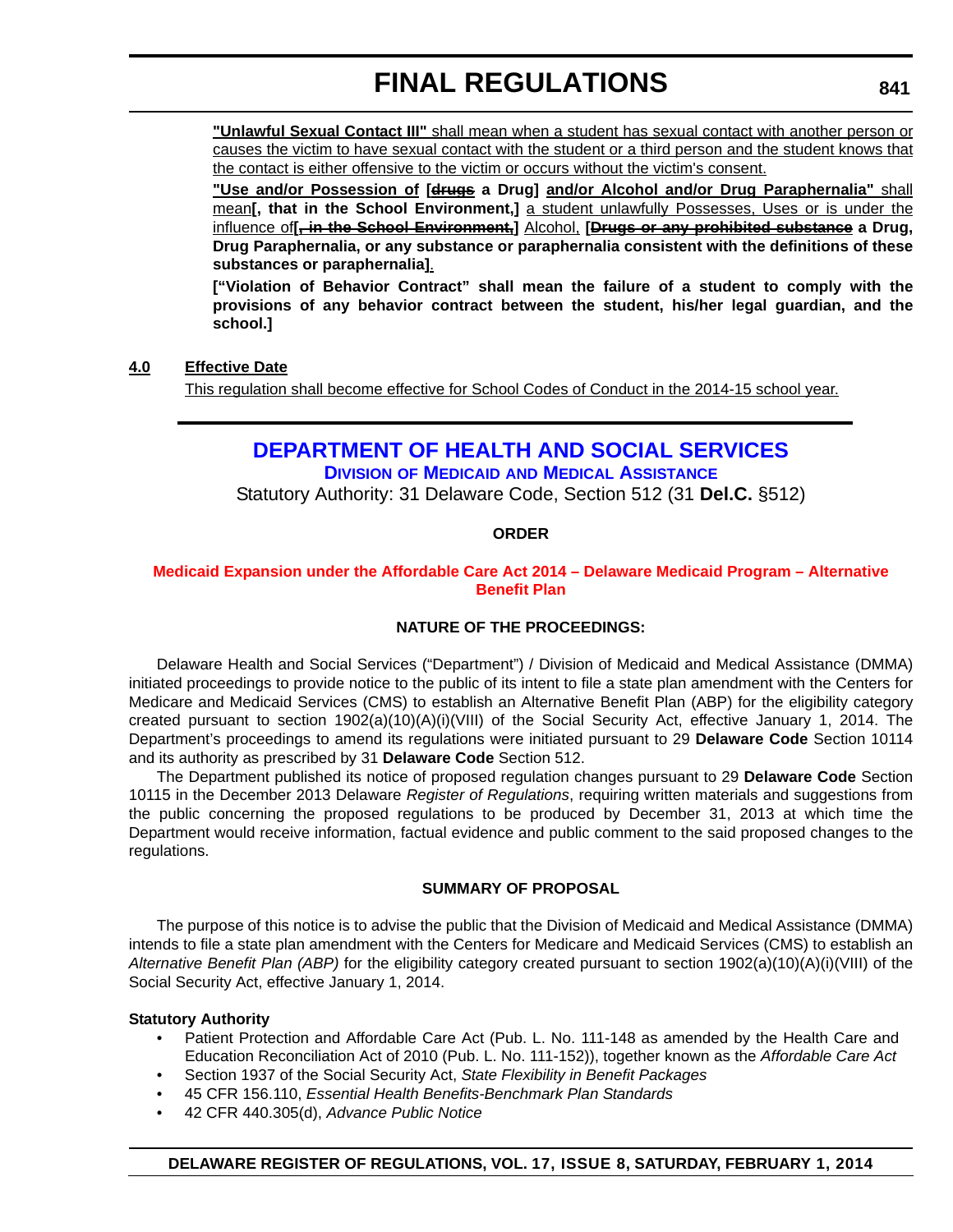#### **Background**

Enacted as part of the Deficit Reduction Act of 2005, section 1937 of the Social Security Act (hereafter referred to as the Act) provides states with significant flexibility to design Medicaid benefit packages under the State plan. There are many options in selecting an Alternative Benefit Plan, including the option to offer the Medicaid state plan adult benefit package, and states may offer different Alternative Benefit Plans to targeted populations to appropriately meet their needs.

Through section 1937 Alternative Benefit Plans, State Medicaid programs have the option to provide certain groups of Medicaid enrollees with "benchmark" or "benchmark-equivalent" coverage based on one of three commercial insurance products, or a fourth, "Secretary-approved" coverage option. "Benchmark" means that the benefits are at least equal to one the statutorily specified benchmark plans, and "benchmark-equivalent" means that the benefits include certain specified services, and the overall benefits are at least actuarially equivalent to one of the statutorily specified benchmark coverage packages. The four benchmarks are:

1) The Standard Blue Cross/Blue Shield Preferred Provider Option offered through the Federal Employees Health Benefit program (hereafter referred to as "FEHBP");

2) State employee coverage that is offered and generally available to state employees (hereafter referred to as "State Employee Coverage");

3) The commercial HMO with the largest insured commercial, non-Medicaid enrollment in the state (hereafter referred to as "Commercial HMO") and

4) Secretary-approved coverage, which, as noted above, can include the Medicaid state plan - benefit package offered in that state.

These section 1937 benchmark options are minimum standards and states can augment coverage with additional benefits as described below. In addition, for children under age 21, states must ensure Early and Periodic Screening, Diagnostic, and Treatment (EPSDT) services are included either as part of the benefit package itself or through a combination of the benefit package and additional services. Services provided to individuals age 21 or older will be deemed to meet Medicaid amount, duration and scope requirements when provided in accordance with the parameters of the commercial market product selected by the state, as reflected in items (1)- (3) above.

Certain populations such as people who are blind and disabled are exempt from mandatory enrollment in an Alternative Benefit Plan, as identified at section 1937(a)(2)(B) of the Act and 42 CFR 440.315. States are, however, permitted to offer voluntary enrollment in an Alternative Benefit Plan to those exempt groups. 42 CFR 440.320 outlines the procedures that apply when such voluntary enrollment is offered.

The Affordable Care Act made a number of changes related to section 1937 that are effective on January 1, 2014. These changes include:

- Any Alternative Benefit Plan must cover Essential Health Benefits (EHBs) as described in section 1302(b) of the Affordable Care Act and applicable regulations;
	- EHBs include the following ten benefit categories, recognizing that some of the benefit categories include more than one type of benefit: (1) ambulatory patient services, (2) emergency services, (3) hospitalization, (4) maternity and newborn care, (5) mental health and substance use disorder services, including behavioral health treatment, (6) prescription drugs, (7) rehabilitative and habilitative services and devices, (8) laboratory services, (9) preventive and wellness services and chronic disease management, and (10) pediatric services, including oral and vision care.
- The Mental Health Parity and Addiction Equity Act (MHPAEA) applies to Alternative Benefit.

#### *Administrative Procedures Pertaining to the Alternative Benefit Plan*

Medicaid State Plan Amendments (SPAs) describing section 1937 Alternative Benefit Plans must be submitted to CMS for individuals in the new adult group effective January 1, 2014. Three major sections pertaining to e*ligibility* for the program, *benefits/services* covered by the program, and *fee-for-service reimbursement methodology* must be submitted together as a package and approved by CMS through the SPA process.

States implementing Alternative Benefit Plans in a managed care delivery system will also need to submit for CMS review any contracts with health plans, consistent with current practice. The vehicle for submitting these 2014-related SPAs are a set of "fillable" preprint documents. CMS has asked states to submit these plan amendments together in order to provide a more comprehensive picture of the state's proposed benefit/services framework.

**DELAWARE REGISTER OF REGULATIONS, VOL. 17, ISSUE 8, SATURDAY, FEBRUARY 1, 2014**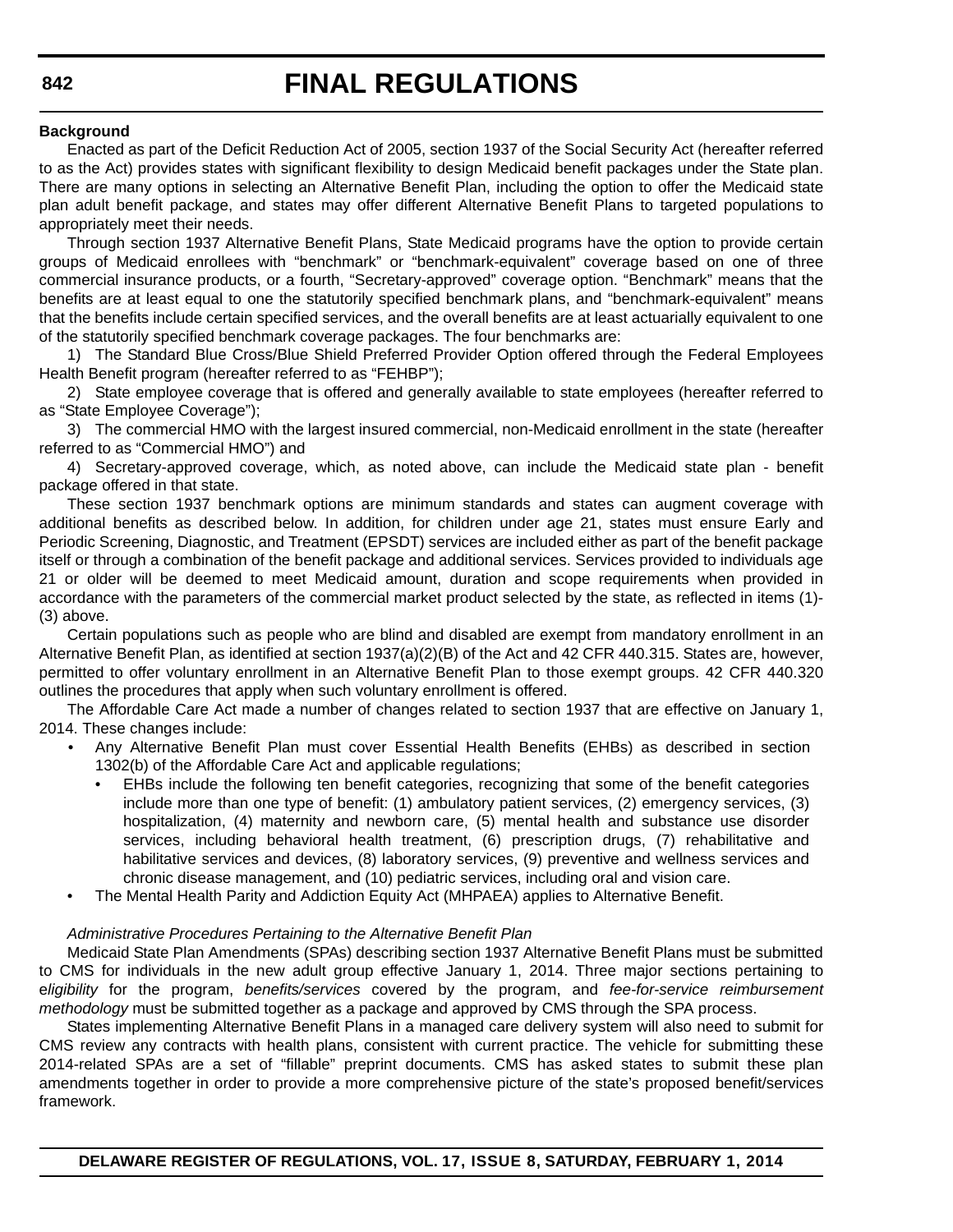#### **Summary of Proposal**

Section 2001 of the Affordable Care Act requires State Medicaid agencies to design and implement an Alternative Benefit Plan (ABP). The proposed amendments to the State Plan effective January 1, 2014 will establish an alternative benefit plan (ABP) for the new adult group in accordance with section 1902(a)(10)(A)(i)(VIII) of the Social Security Act in compliance with the Affordable Care Act (ACA).

The ABP intends to cover the ten (10) essential health benefits as described in 42 C.F.R. 440.347 to include family planning services, early periodic screening, diagnostic and treatment services for individuals under age 21 years; mental health or substance use disorder benefits in accordance with the Mental Health Parity and Addiction Equity Act; and, a compliance statement regarding section 5006(e) of the American Recovery and Reinvestment Act. In fact, the alternative benefit plan will be an identical plan with the Delaware Medicaid State Plan in effect on January 1, 2014 and will include all of the same Medicaid benefits and services provided to current Medicaid beneficiaries.

#### *Cost Sharing*

Cost sharing in the Alternative Benefit Plan (ABP) is the same as in the Medicaid State plan. Delaware's ABP will have cost sharing obligations consistent with both the State Plan and with the cost-sharing rules of 42 CFR §§447.51 through 447.59.

DMMA is in the process of completing a draft version of the corresponding ABP State Plan Amendment (SPA) incorporating continuing guidance from the Center for Medicaid Services (CMS).

The provisions of the ABP state plan amendment are subject to approval by CMS.

#### **Fiscal Impact**

As these eligible populations are to be covered with 100% federal funding through September 2016, there is no immediate State fiscal impact as a result of the establishment of the alternative benefit package.

#### **SUMMARY OF COMMENTS RECEIVED WITH AGENCY RESPONSE**

DMMA received no public comments regarding this state plan amendment.

#### **FINDINGS OF FACT:**

The Department finds that the proposed changes as set forth in the December 2013 *Register of Regulations* should be adopted.

THEREFORE, IT IS ORDERED, that the proposed regulation to establish and implement Delaware Medicaid Program Alternative Benefit Plan (ABP), is adopted and shall be final effective February 10, 2014.

Rita M. Landgraf, Secretary, DHSS

#### **DMMA FINAL ORDER REGULATION #14-01**

#### **ALTERNATIVE BENEFIT PLAN**

The Patient Protection and Affordable Care Act (ACA) defines a new, mandatory eligibility group of nonpregnant adults, between ages 19 and 65, with modified adjusted gross income up to 138 percent of the federal poverty level. Section 2001 of the ACA requires State Medicaid agencies to design and implement a plan that offers this population an alternative benefits package that covers the essential health benefits described under section 1937 of the Social Security Act, and modified by the ACA, including early periodic screening, diagnostic and treatment services for individuals under age 21 years and mental health or substance use disorder benefits in accordance with the Mental Health Parity and Addiction Equity Act.

To satisfy the requirements of 42 CFR 440.305(d) and all other federal notice requirements, Delaware Health and Social Services (DHSS)/Division of Medicaid and Medical Assistance (DMMA) announces its intent to file a federally required state plan amendment with the Centers for Medicare and Medicaid Services (CMS) to define and implement the Delaware Medicaid Program's Alternative Benefit Plan (ABP), cost sharing and enrollment assurances to conform to the requirements under the Affordable Care Act (ACA).

Effective January 1, 2014, Delaware's Alternative Benefit Plan (ABP) intends to cover the required ten (10)

#### **DELAWARE REGISTER OF REGULATIONS, VOL. 17, ISSUE 8, SATURDAY, FEBRUARY 1, 2014**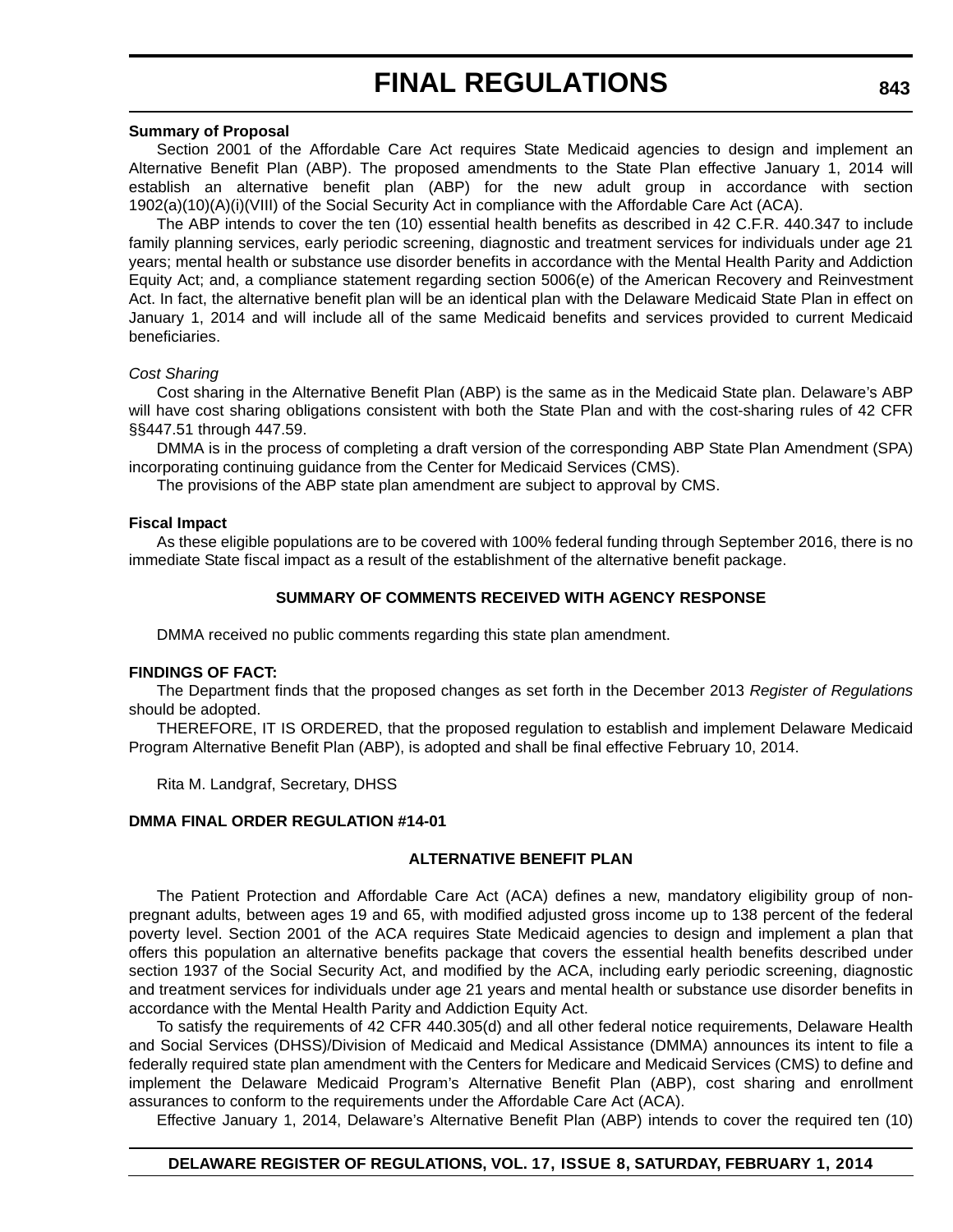## **FINAL REGULATIONS**

Essential Health Benefits (EHB) as described in section 1302(b) of the ACA and in 42 CFR 440.347. The ABP will be an identical plan with the Delaware Medicaid State Plan in effect on January 1, 2014 and will include all of the same Medicaid benefits and services provided to current Medicaid beneficiaries.

To assure compliance with the provisions of 42 CFR 440.345 and in accordance with section 5006(e) of the American Recovery and Reinvestment Act of 2009, DHSS/DMMA provides the following assurances:

#### *Early and Periodic Screening, Diagnosis and Treatment Program (EPSDT) Assurance (42 CFR 440.345)*

The State assures that there will be full access to EPSDT services (42 CFR 440.345) for individuals under 21 years of age through the adoption of a benchmark plan which will mirror the State's current Medicaid State Plan benefits, including the provision of the EPSDT benefit. EPSDT services include all medically necessary, federally allowed services for individuals under age 21 regardless of their avenue of Medicaid eligibility. As such, newly eligible adults under age 21 will automatically be covered for EPSDT services. These services are covered both as fee-for-service benefits and through the State's Managed Care delivery system. EPSDT services are described in the managed care organization (MCO) member handbooks. The State's Diamond State Health Plan 1115 Demonstration Waiver and MCO contracts require coverage of EPSDT medical services. Dental services are covered as FFS. The State will alert providers about the continuity of EPSDT services for qualifying newly eligible individuals through its periodic provider alerts and newsletters.

#### *Compliance with Section 5006(e) of the American Recovery and Reinvestment Act*

The Division of Medicaid and Medical Assistance (DMMA) did not seek advice regarding its alternative benefit plan from an Indian Health Program or Urban Indian Organization as no Indian Health Program or Urban Indian Organization exists in Delaware.

#### *Cost Sharing*

Cost sharing in the Alternative Benefit Plan (ABP) is the same as in the Medicaid State plan. Delaware's ABP will have cost sharing obligations consistent with both the State Plan and with the cost-sharing rules of 42 CFR 447.51 through 447.59.

#### *State Plan Amendment*

DMMA is in the process of completing a draft version of the corresponding ABP State Plan Amendment (SPA), incorporating continuing guidance from the Center for Medicaid Services (CMS).

The provisions of this state plan amendment are subject to approval by CMS.

#### *Public Comments*

The public is invited to comment on the State's proposed Alternative Benefit Plan amendment request. Written comments may be sent to: Sharon L. Summers, Planning & Policy Development Unit, Division of Medicaid and Medical Assistance, 1901 North DuPont Highway, P.O. Box 906, New Castle, Delaware 19720-0906 or via fax to 302-255-4425. For consideration, written comments must be received by 4:30 p.m. on December 31, 2013. Please identify in the subject line: Proposed Delaware Medicaid Program Alternative Benefit Plan Amendment.

#### **Fiscal Impact Statement**

As these eligible populations are to be covered with 100% federal funding through September 2016, there is no immediate State fiscal impact as a result of the establishment of the alternative benefit plan package.

Stephen M. Groff 11/5/13 Director, Division of Medicaid and Medical Assistance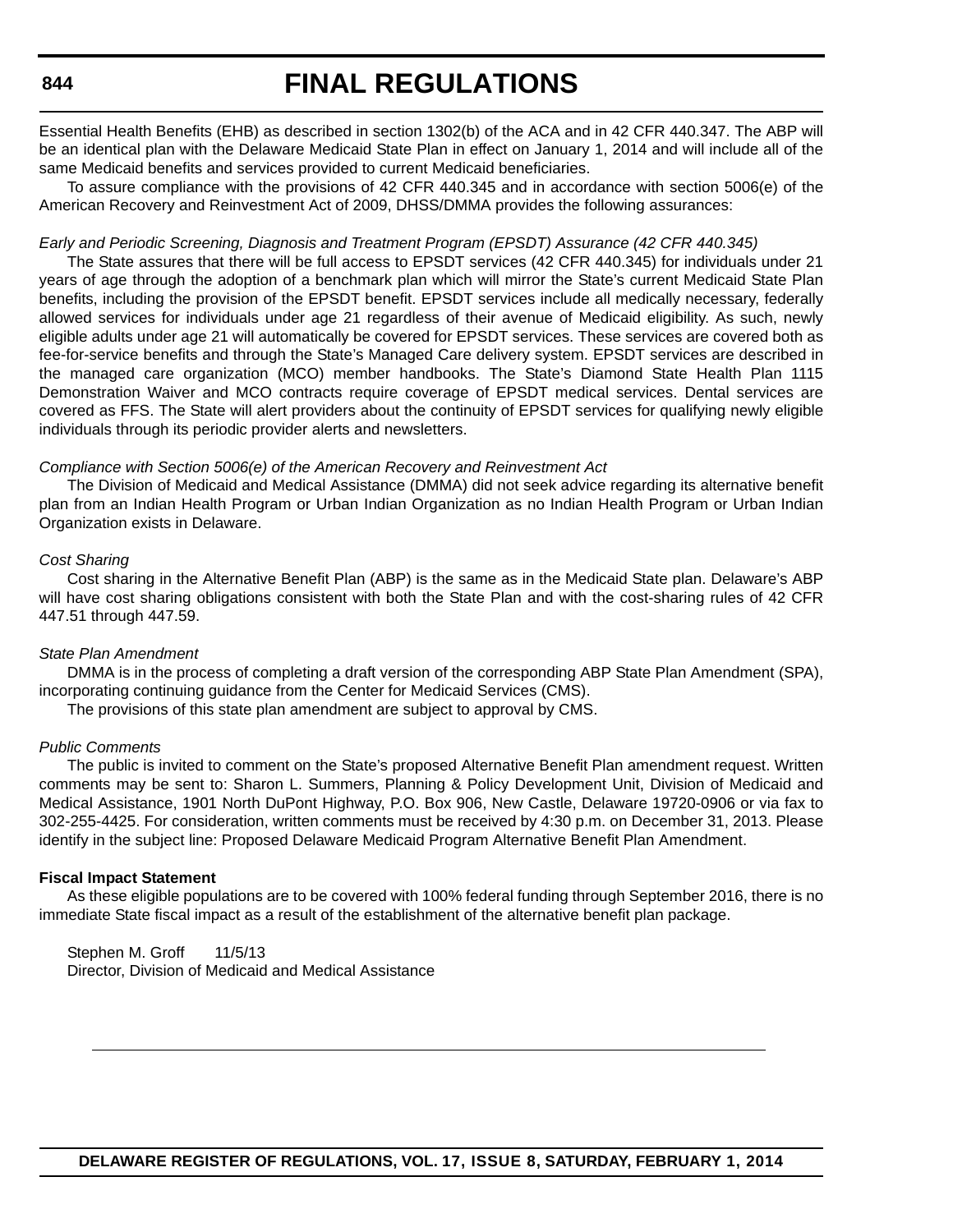## **DIVISION OF MEDICAID [AND MEDICAL ASSISTANCE](http://www.dhss.delaware.gov/dhss/dmma/)** Statutory Authority: 31 Delaware Code, Section 512 (31 **Del.C.** §512)

#### **ORDER**

#### **[Pregnant Women and Infants Under Age 1 – 212% of the Federal Poverty Level](#page-4-0)**

#### **NATURE OF THE PROCEEDINGS:**

Delaware Health and Social Services ("Department") / Division of Medicaid and Medical Assistance (DMMA) initiated proceedings to amend existing rules in the Delaware Title XIX Medicaid State Plan and the Division of Social Services Manual (DSSM) *to update the earned income disregard percentage used for the treatment of income for poverty level pregnant women and infants under age one (1)*. The Department's proceedings to amend its regulations were initiated pursuant to 29 **Delaware Code** Section 10114 and its authority as prescribed by 31 **Delaware Code** Section 512.

The Department published its notice of proposed regulation changes pursuant to 29 **Delaware Code** Section 10115 in the December 2013 Delaware *Register of Regulations*, requiring written materials and suggestions from the public concerning the proposed regulations to be produced by December 31, 2013 at which time the Department would receive information, factual evidence and public comment to the said proposed changes to the regulations.

#### **SUMMARY OF PROPOSAL**

The proposed provides notice to the public that the Division of Medicaid and Medical Assistance (DMMA) intends to amend the Title XIX Medicaid State Plan and the Division of Social Services Manual (DSSM) to increase the Federal Poverty Level (FPL) for pregnant women and infants under age one (1) in Medicaid to 212% of the FPL.

#### **Statutory Authority**

- Patient Protection and Affordable Care Act (Pub. L. No. 111-148 as amended by the Health Care and Education Reconciliation Act of 2010 (Pub. L. No. 111-152)), together known as the Affordable Care Act
- Section 1902(r)(2) of the Social Security Act, *More Liberal Methods of Treating Income*

#### **Background**

In determining eligibility for Medicaid, the Agency's rules and regulations are governed by the Social Security Act, applicable sections of the Code of Federal Regulations and, the Title XIX Medicaid State Plan.

Section 1902(r)(2) of the Social Security Act permits states to have more liberal policies than those of the old AFDC program for resources and income allowances. Under the more liberal policies permitted by section 1902(r)(2), states may modify their Medicaid eligibility process to make more liberal the review of certain resource and income elements in determining financial eligibility.

#### *Modified Adjusted Gross Income (MAGI) Conversion Plan*

Under the Affordable Care Act, to complete the transition to the MAGI-based methodology, states developed MAGI-based income eligibility standards for the applicable eligibility groups that "are not less than the effective income levels" that were used to determine Medicaid and CHIP income eligibility as of the enactment of the Affordable Care Act. The conversion of current income eligibility standards to equivalent MAGI-based income eligibility standards account for any income disregards now used. Finally, under section 1902(e)(14)(E) of the Act, each state must submit to the Secretary for approval its proposed MAGI-equivalent income eligibility standards and the methodologies and procedures that support those proposed standards, for each applicable eligibility group. This submission is referred to as the state's "MAGI Conversion Plan". Delaware's conversion plan was approved on September 17, 2013.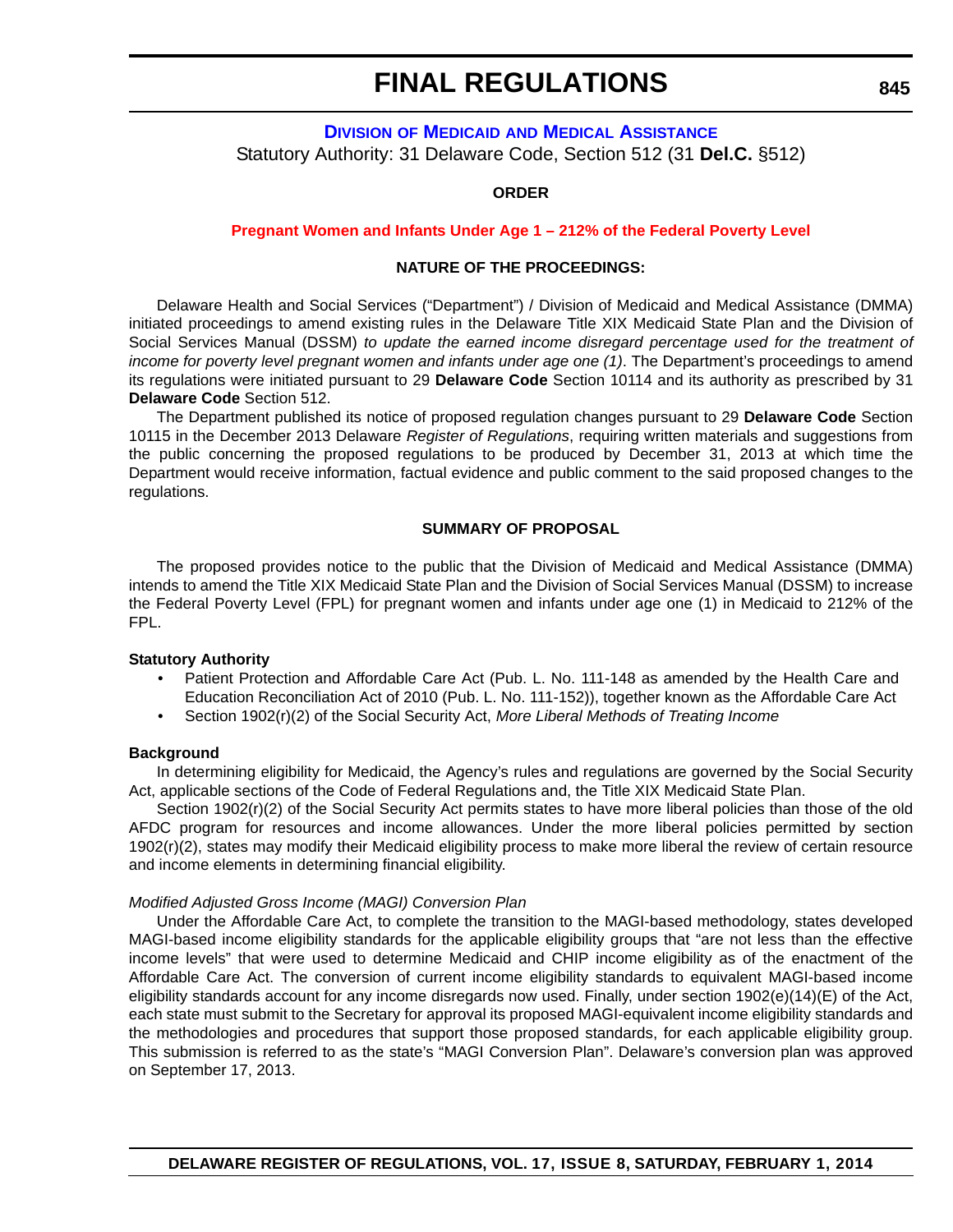#### **Summary of Proposal**

The Division of Medicaid and Medical Assistance (DMMA) intends to submit a Medicaid state plan amendment to the Centers for Medicare and Medicaid Services (CMS) to change the percentage of earned income disregard applied to poverty level pregnant women and infants under age one (1).

Currently, in Delaware, pregnant women and infants under age one (1) under Medicaid and children ages 1 through 18 under CHIP are both covered at 200% of the Federal Poverty Level (FPL). However, the conversion of net income standards to Modified Adjusted Gross Income (MAGI) equivalent income standards resulted in 209% FPL for the Medicaid pregnant women and infants under age one (1) but 212% FPL for CHIP children ages 1 through 18. Delaware wants to cover both Medicaid and CHIP at the same income standard in 2014.

To align both Medicaid and CHIP, CMS recently advised Delaware that it needs to amend the Medicaid state plan and its eligibility rules immediately in order to bring the Medicaid pregnant women and infants under age one (1) up to the CHIP converted limit of 212% FPL for children aged 1 through 18. DMMA would use the authority under section 1902(r)(2) of the Social Security Act to disregard a block of income between the current net income standard of 200% FPL and a gross income standard of 212% FPL for Medicaid pregnant women and infants under age one (1) under section 1902(a)(10)(A)(ii)(IX) of the Act. Then, that gross income standard in effect on December 31, 2013 under the Medicaid state plan, would be the state's maximum income limit for that group which the state may continue to use in 2014.

Effective December 31, 2013, the levels for determining income eligibility for optional groups of pregnant women and infants under age one (1) under the provisions of sections of  $1902(a)(10)(A)(ii)(IX)$  and  $1902(r)(2)$  of the Social Security Act are as follows on state plan page Supplement 8c to Attachment 2-6-A:

"For pregnant women and infants under age one (1) in the optional poverty-level related eligibility group under section 1902(a)(10)(A)(ii)(IX) of the Act, the State of Delaware will disregard an equal amount to the difference between a net income standard of 200% and a gross income standard of 212% of the Federal Poverty Level for the same family size as updated annually in the Federal Register."

DSSM Sections 15200.4 and 15300.3 of the Division of Social Services Manual (DSSM) will also be amended to reflect the above-referenced change.

The provisions of this state plan amendment are subject to approval by CMS.

#### **Fiscal Impact Statement**

The proposed regulation changes impose no increase in costs on the General Fund as the income conversion takes into account current disregards so the net effect is zero.

#### **SUMMARY OF COMMENTS RECEIVED WITH AGENCY RESPONSE**

The State Council for Persons with Disabilities (SCPD) offered the following observations and recommendations summarized below. The Division of Medicaid and Medical Assistance (DMMA) has considered each comment and responds as follows.

As background, based on changes in federal law, DMMA was prompted to modify its calculation of the Medicaid countable income cap for pregnant women and infants under age 1. This resulted in an anomaly, i.e., pregnant women and infants under age 1 would be eligible with countable income up to 209% of the federal poverty level (FPL) but children between 1 and 18 would be eligible with countable income up to 212% of the FPL. DMMA would like to have the same standard so it is proposing to adopt the 212% FPL standard for both groups. CMS recommended that DMMA effect the revisions "immediately" (p. 598) so DMMA is issuing both an emergency and proposed regulation. DMMA indicates there is no negative financial impact on the State resulting from the proposed change. At p. 599.

Since the proposal would increase access to the Medicaid program with no negative financial impact, SCPD endorses the proposed regulation subject to consideration of a potential amendment. Both the emergency and proposed regulations recite that "Delaware will disregard an equal amount to the difference...". SCPD suspects that DMMA may have intended to recite that "Delaware will disregard an amount equal to the difference..."

*Agency Response*: Please be advised that the language used in the proposal reflects CMS guidance. DMMA thanks the Council for the endorsement. No change to the regulation was made as a result of this comment.

#### **FINDINGS OF FACT:**

The Department finds that the proposed changes as set forth in the December 2013 *Register of Regulations*

#### **DELAWARE REGISTER OF REGULATIONS, VOL. 17, ISSUE 8, SATURDAY, FEBRUARY 1, 2014**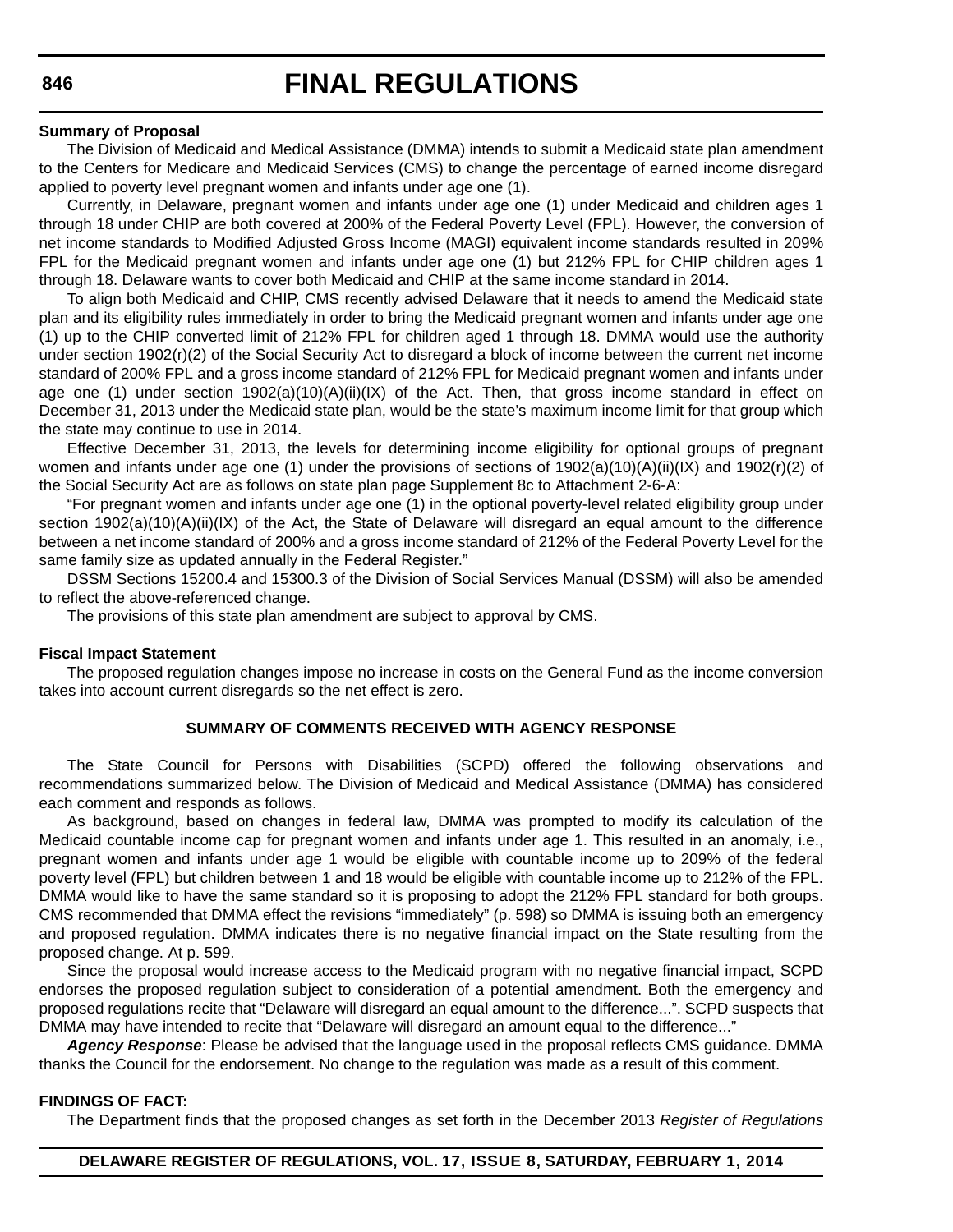should be adopted.

THEREFORE, IT IS ORDERED, that the proposed regulation to amend the Delaware Title XIX Medicaid State Plan and the Division of Social Services Manual (DSSM) *to update the earned income disregard percentage used for the treatment of income for poverty level pregnant women and infants under age one (1) to 212% of the Federal Poverty Level (FPL)* is adopted and shall be final effective February 10, 2014.

Rita M. Landgraf, Secretary, DHSS

## **DMMA FINAL ORDER REGULATION #14-02a REVISION:**

## **Supplement 8c to ATTACHMENT 2.6-A**

## **STATE PLAN UNDER TITLE XIX OF THE SOCIAL SECURITY ACT**

#### **State: DELAWARE**

### **MORE LIBERAL METHODS OF TREATING INCOME FOR PREGNANT WOMEN AND INFANTS UNDER AGE 1 UNDER SECTION 1902 (r) (2) OF THE ACT**

For Pregnant Women and Infants Under Age 1, the State of Delaware will disregard an equal amount to the difference between 185% and 200% of the Federal Poverty Level for the same family size as updated annually in the Federal Register.

For pregnant women and infants under age one (1) in the optional poverty-level related eligibility group under section  $1902(a)(10)(A)(ii)(IX)$  of the Act, the State of Delaware will disregard an equal amount to the difference between a net income standard of 200% and a gross income standard of 212% of the Federal Poverty Level for the same family size as updated annually in the Federal Register.

#### **DMMA FINAL ORDER REGULATION #14-02b REVISION:**

## **15200.4 Financial Eligibility**

Financial eligibility is determined using the modified adjusted gross income (MAGI) methodologies described in Section 16000. The pregnant woman counts as at least two family members for the financial eligibility determination. If a pregnant woman is diagnosed with a multiple pregnancy, the unborn fetus count is increased accordingly.

Household income must not exceed 209% 212% of the Federal Poverty Level (FPL).

#### **15300.3 Financial Eligibility**

Financial eligibility is determined using the modified adjusted gross income (MAGI) methodologies described in Section 16000.

Household income for children under age 1 must not exceed 209% 212% of the Federal Poverty Level (FPL).

Household income for children age 1 through age 5 must not exceed 142% of the Federal Poverty Level (FPL). Household income for children age 6 through age 18 must not exceed 133% of the Federal Poverty Level

(FPL).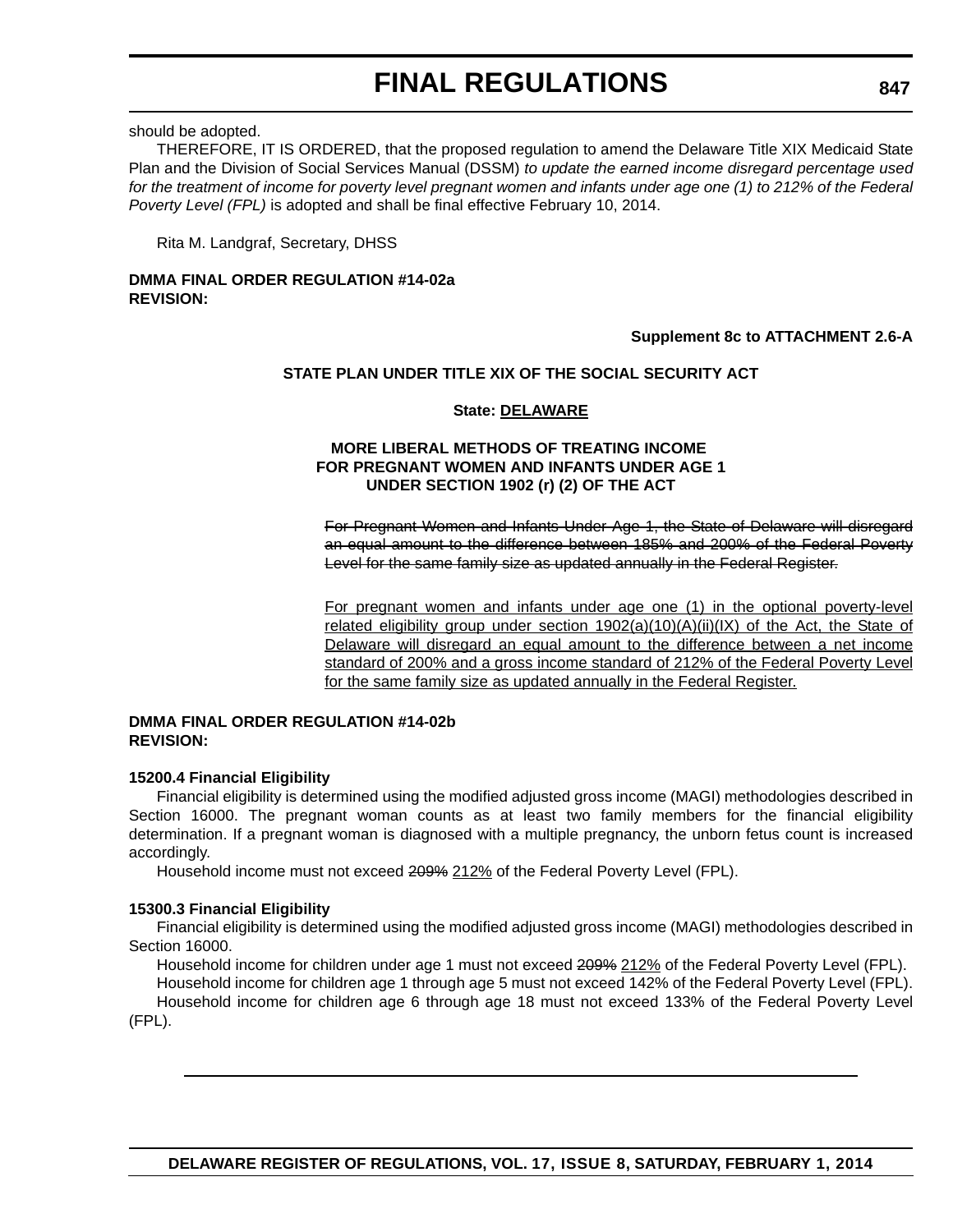## **FINAL REGULATIONS**

## **DIVISION [OF PUBLIC HEALTH](http://www.dhss.delaware.gov/dhss/dph/index.html)**

Statutory Authority: 16 Delaware Code, Section 122(3)y and z (16 **Del.C.** §122(3)y and z)

#### **ORDER**

#### **[4408 Facilities that Perform Invasive Medical Procedures](#page-4-0)**

## **NATURE OF THE PROCEEDINGS:**

The Delaware Department of Health and Social Services ("DHSS") initiated proceedings to adopt the State of Delaware Regulations Governing Facilities that Perform Invasive Medical Procedures. The DHSS proceedings to adopt regulations were initiated pursuant to 29 **Delaware Code** Chapter 101 and authority as prescribed by 16 **Del.C.** § 122(3)y and z.

On October 1, 2013 (Volume 17, Issue 4), DHSS published in the Delaware *Register of Regulations* its notice of proposed regulations, pursuant to 29 **Del.C.** §10115. It requested that written materials and suggestions from the public concerning the proposed regulations be delivered to DHSS by October 31, 2013, after which time the DHSS would review information, factual evidence and public comment to the said proposed regulations.

Written comments were received during the public comment period and evaluated. The results of that evaluation are summarized in the accompanying "Summary of Evidence."

## **SUMMARY OF EVIDENCE**

In accordance with Delaware Law, public notices regarding proposed Department of Health and Social Services (DHSS) Regulations Governing Facilities that Perform Invasive Medical Procedures were published in the *Delaware State News*, the *News Journal* and the Delaware *Register of Regulations*.

Entities offering written comments include:

- Medical Society of Delaware, Stephen J. Kushner, D.O., President
- State Council for Persons with Disabilities, Denise McMullin-Powell, Chairperson
- Governor's Advisory Council for Exceptional Citizens, Terri A. Hancharick, Chairperson
- Anesthesia Advisory Consultants, Lawrence S. Giordano, DDS (Recent Former Consultant); and, Raymond Petrunich, DMD (Current Consultant)
- Public comments and the DHSS (Agency) responses are as follows:

#### **Medical Society of Delaware, Stephen J. Kushner, D.O., President:**

On behalf of the Medical Society of Delaware, thank you for your diligent work in the crafting of these proposed regulations and for the opportunity to provide comments. In this letter we offer a number of technical amendments and suggestions. We also would like to restate an overarching concern we submitted in April, 2013. However, we appreciate your efforts and care in the process.

While we recognize the statutory requirements as to the scope of these regulations, we would like to briefly reiterate our letter sent in response to the April version of these regulations. That is, the Medical Society is concerned that these regulations improperly intermingle facility specifications and practitioner conduct. The statutory and regulatory combination of these separate concerns confuses the facility standards with the practice of medicine in reporting "adverse events." Incidents in the practice of medicine should be left to the purview of the Board of Medical Licensure and Discipline and such changes should be included in their regulations.

*Agency Response:* The Agency appreciates and acknowledges these comments. The Agency disagrees that the reporting of adverse events will improperly intermingle facility specifications and practitioner conduct. The reporting of adverse events will facilitate the monitoring of the safe and sanitary environment within facilities that perform invasive medical procedures. The regulations do not regulate physician licenses or practice; only the safety of the care provided in the facilities that perform invasive medical procedures. Issues related to physician licensure will continue under the oversight of the Division of Professional Regulation.

Additionally, we suggest the following technical amendments:

• 2.0 Definitions – The definition "Anxiolysis" references the definition of "Minimal Sedation" which "means a drug-induced state during which: (1) patients respond normally to verbal commands, (2) cognitive and physical coordination may be impaired but airway reflexes and ventilatory and cardiovascular functions are unaffected." Clinically, anxiolysis is broad and anything that relieves

#### **DELAWARE REGISTER OF REGULATIONS, VOL. 17, ISSUE 8, SATURDAY, FEBRUARY 1, 2014**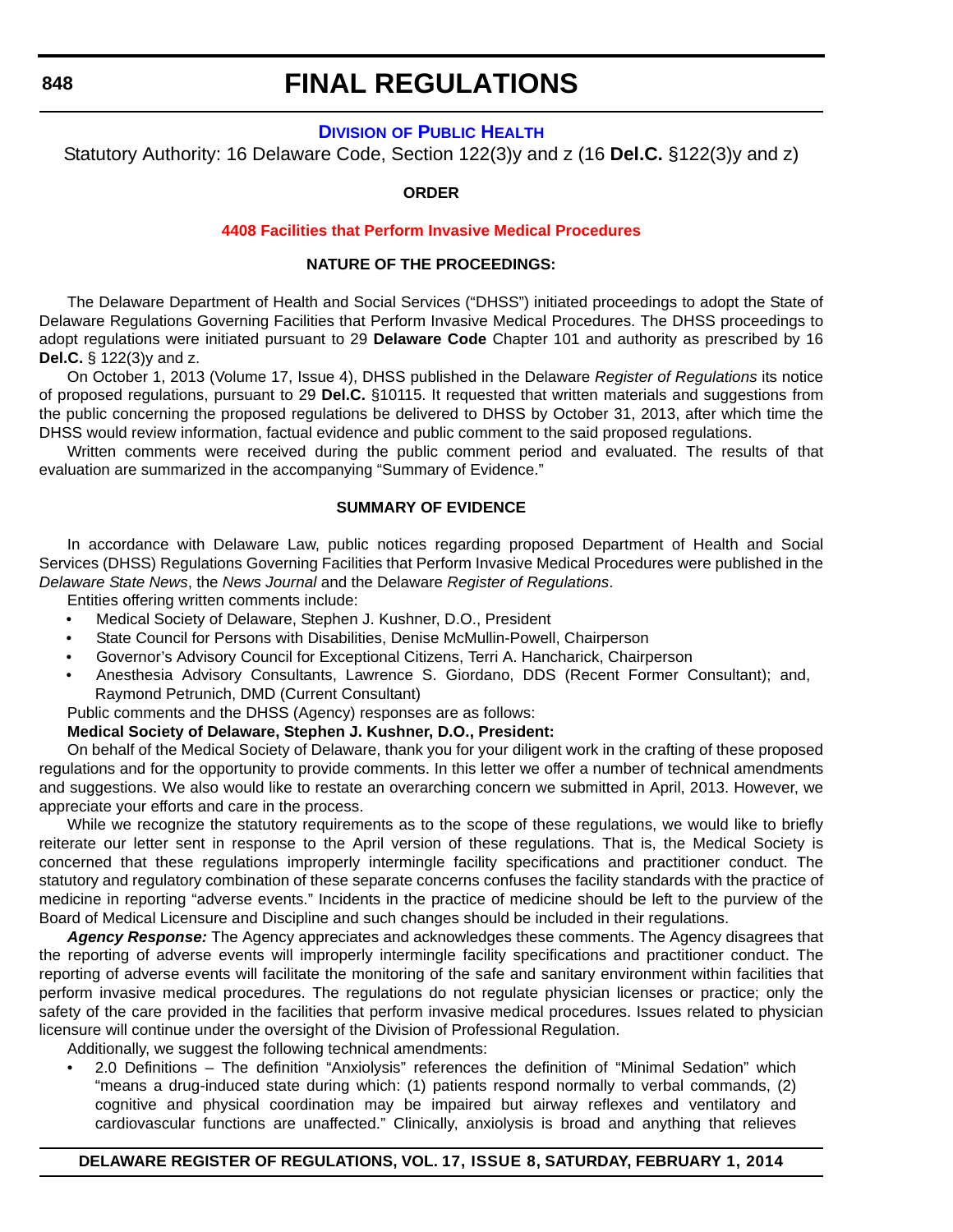anxiety falls under the definition. Thus use of common anxiety medications such as any of the range of oral benzodiazepines would trigger "minimal sedation" and "Anesthesia" which is likely not the intent. We would suggest a curbed definition of Anxiolysis which would read: "means minimal sedation, as defined below, delivered intravenously" or by similar narrowing language.

*Agency Response:* The Agency appreciates and acknowledges these comments. Upon consideration of the comment and review of current literature, the Agency will further clarify the definition of anesthesia to exclude (1) the administration of less than 50% nitrous oxide in oxygen with no other sedative or analgesic medications by any route or (2) a single, oral sedative or analgesic medication administration in doses appropriate for the unsupervised treatment of insomnia, anxiety, or pain.

• 3.8 could be worded more clearly. Does the qualification of requiring "post-anesthesia care experience and certification in [ACLS]" apply to all in that list or only to a registered nurse? We believe the intent is the latter, but it is ambiguous.

*Agency Response:* The Agency appreciates and acknowledges these comments. The language referencing the post-anesthesia care experience and certification in advanced cardiac life support requirement in 3.8 is specific to the registered nurse. The regulation wording will be re-ordered to clearly reflect this requirement.

• 3.9 under Patient Care is overreaching. Requiring a physician/dentist/podiatrist to be on-site at all times until medical discharge does not take into account the role of other medical staff in facilities and the relationship facilities have with emergency providers. We suggest either expanding the list, requiring a formal relationship with emergency services, or striking this provision.

*Agency Response:* The Agency appreciates and acknowledges these comments. The standards of practice require the practitioner that performed that invasive medical procedure be onsite and immediately available until the patient is discharged from the facility; therefore, the regulation will remain as written.

• 4.3.3 states that "[t]he facility must forward a complete investigative report to the Department within 30 calendar days of the event." Will a template or parameters be provided by the Department?

*Agency Response:* The Agency appreciates and acknowledges these comments. The Agency will not have a template to complete investigative reports. However, in the event of an adverse event, the facility will be expected to complete a root cause analysis of the incident and provide the Department with a thorough investigative report including details of the incident, the root cause analysis, follow-up that was completed as a result of the incident/ investigation and any other pertinent information.

• 4.7.1 states "[t]he facility shall develop and maintain policies and procedures based upon accepted standards of practice." This is a broad requirement. Facilities follow standards of practice developed by professional and regional organizations and are not in the position to develop them. Striking "develop and" may be sufficient.

Agency Response: The Agency appreciates and acknowledges these comments. The Agency agrees and will revise the regulation to state, "The facility shall maintain policies and procedures based upon accepted standards of practice."

• 4.11 requires that a facility that chooses to stop performing invasive medical procedures and voluntarily surrenders accreditation must notify the Department in writing 30 days prior to the voluntary surrender of accreditation or cessation of invasive medical procedures. Why is this time requirement necessary? While closures do happen, a checklist to ensure a facility closes without harming patients may help avoid unnecessary financial hardships that are inadvertently possible in a 30 day requirement.

*Agency Response:* The Agency appreciates and acknowledges these comments. The Agency disagrees and the regulation will remain as written. The intent of this regulation is to ensure patients receive safe care in the event that a facility chooses to voluntarily surrender accreditation and stop performing invasive medical procedures.

As to Section 8.0 Disciplinary Actions, the Medical Society has concerns both at the broad discretion granted the Department as well as the time frames during which a facility may be closed. In the rare occasion that facilities have to close to address concerns, the goal should be to re-open these facilities as quickly as possible, not only to ensure their viability as small businesses, but to make sure Delawareans continue to receive necessary care.

• Under 8.2.1.1, the standard of "immediate and substantial risk to the health or safety of any person" is undefined and overbroad. While we appreciate the need for the Department to have flexibility to address health concerns, baseline criteria would help guide all stakeholders and set a standard for any administrative hearings.

*Agency Response:* The Agency appreciates and acknowledges these comments. The goal of the Department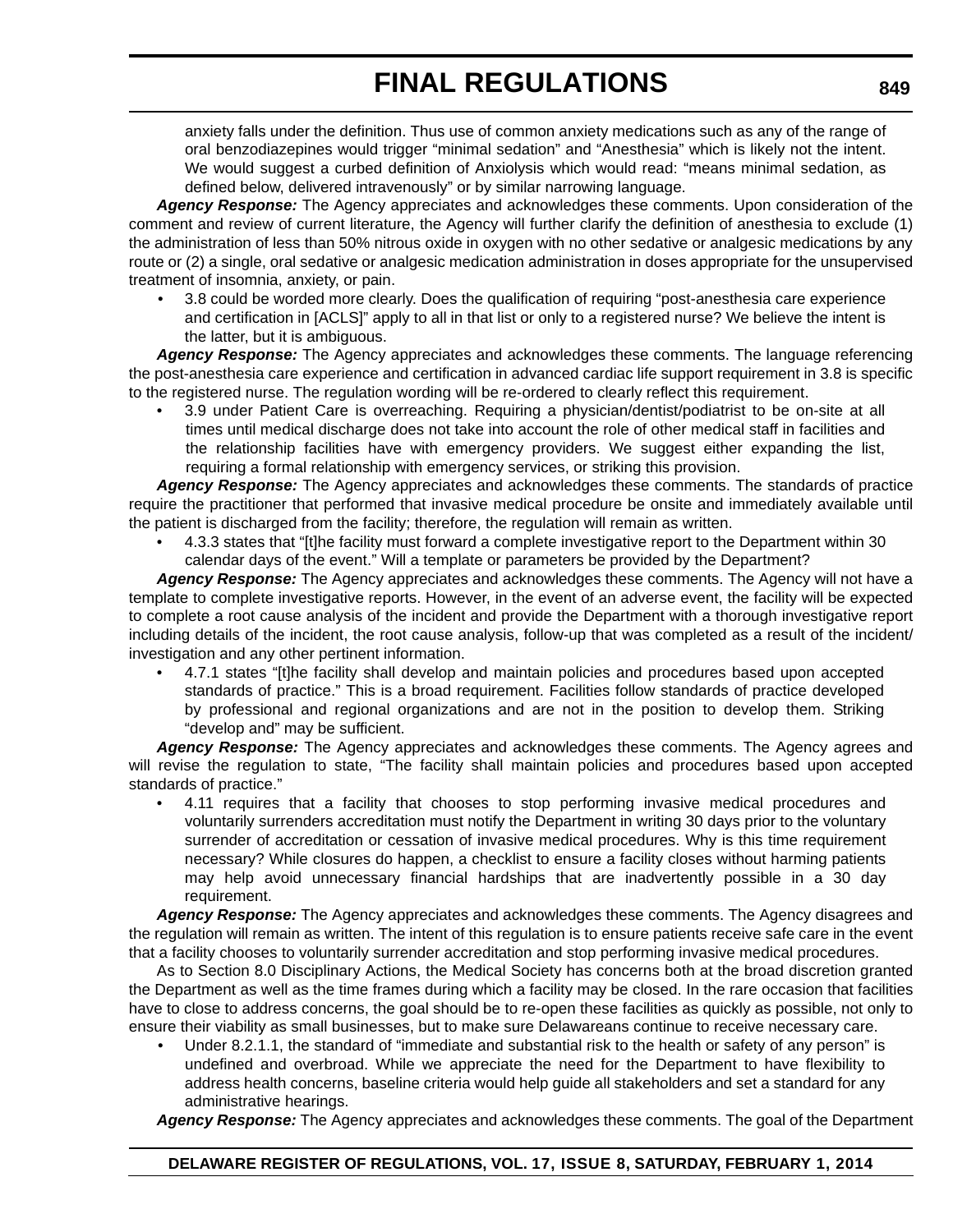# **FINAL REGULATIONS**

is to ensure the safety of those Delawareans receiving services in facilities that perform invasive medical procedures. Because of the broad range of invasive medical procedures that are performed in these facilities, this regulation, as written, provides the appropriate latitude to determine compliance with a multitude of standards. The Department agrees with the Medical Society and the goal will be to re-open these facilities as quickly as possible, not only to ensure their viability as small businesses, but to make sure Delawareans continue to receive necessary care.

Under 8.2.1.1.1, we appreciate a cap of 90 days for a closure and a mechanism for continuance if requested, but the time frames within the 90 days are far too long. An expedited hearing under 8.3.3.3.2 is a useful mechanism, but 15 days for action upon receipt and then another 30 days—the starting point of which is unclear, we suggest starting the time at the time of the order—for a decision are both also too long. We would like to point out that food establishments closed for imminent health hazards receive faster regulatory hearings. Under Delaware Food Code 8-602.10(B)(2), a permit holder "shall not be suspended for a period longer than ten (10) government business days without a hearing. Failure to hold a hearing within the ten (10) government business day period shall automatically terminate the suspension." The Medical Society suggests that keeping medical facilities open and serving the public is as important as keeping our food establishments open and would request similar or faster time frames as well as an extinguishing cap that would allow facilities to reopen if no timely action is taken.

*Agency Response:* The Agency appreciates and acknowledges these comments. The timeframes included within these regulations are in compliance within the Administrative Procedures Act within Delaware Code.

• Related, we appreciate and value the mechanism that allows a plan to be submitted to correct unsafe practices, but we suggest both 8.3.3.2.2 and 8.3.3.2.3 have a faster required response rate. Perhaps a new 8.3.3.2.4 which states "The Department shall evaluate a plan and revisit a closed facility within 48 hours or 72 hours if including non-government business days" to ensure that facilities are able to resume treating those in need as soon as possible.

*Agency Response:* The Agency appreciates and acknowledges these comments. The Department will review the plan of correction immediately upon receipt and a revisit will be conducted expeditiously upon the receipt of an acceptable plan of correction.

Lastly, 8.3.1.2 allows for closing an entire facility and not just the performance of medical procedures. While situations may arise, although hopefully not, where this is required, there should be a mechanism to allow a facility to be able to quickly and reliably resume practice if the problem is contained.

*Agency Response:* The Agency appreciates and acknowledges these comments. The mechanism for a facility to resume practice already exists through the submission and implementation of an acceptable plan of correction as outlined in the regulations.

## **State Council for Persons with Disabilities, Denise McMullin-Powell, Chairperson:**

The State Council for Persons with Disabilities (SCPD) has reviewed the Department of Health and Social Services/Division of Public Health's (DPH's) proposal to adopt a new regulation regarding facilities that perform invasive procedures using anesthesia. The proposed regulation was published as 17 **DE Reg.** 397 in the October 1, 2013 issue of the Register of Regulations. SCPD provided commentary on the initial set of proposed regulations in April 2013 and has the following observations on the revised version.

## **Governor's Advisory Council for Exceptional Citizens, Terri A. Hancharick, Chairperson:**

The Governor's Advisory Council for Exceptional Citizens (GACEC) has reviewed the Division of public Health (DPH) proposal to adopt new regulations regarding facilities that perform invasive procedures using anesthesia. The GACEC provided commentary on the initial set of proposed regulations in April 2013 and would like to share the following observations on the revised version.

#### **The State Council for Persons with Disabilities and The Governor's Advisory Council for Exceptional Citizens submitted the following comments:**

1. In §2.0, definition of "accredited facility", second sentence, SCPD, GACEC recommends insertion of "the" between "from" and "facility".

*Agency Response:* The Agency appreciates and acknowledges these comments. The Agency will insert the word "the" between "from" and "facility".

2. In §2.0, definition of "accredited organization", second sentence, SCPD, GACEC recommends the following revision - "...organization requires facilities to complete self-assessments and expert surveyors to conduct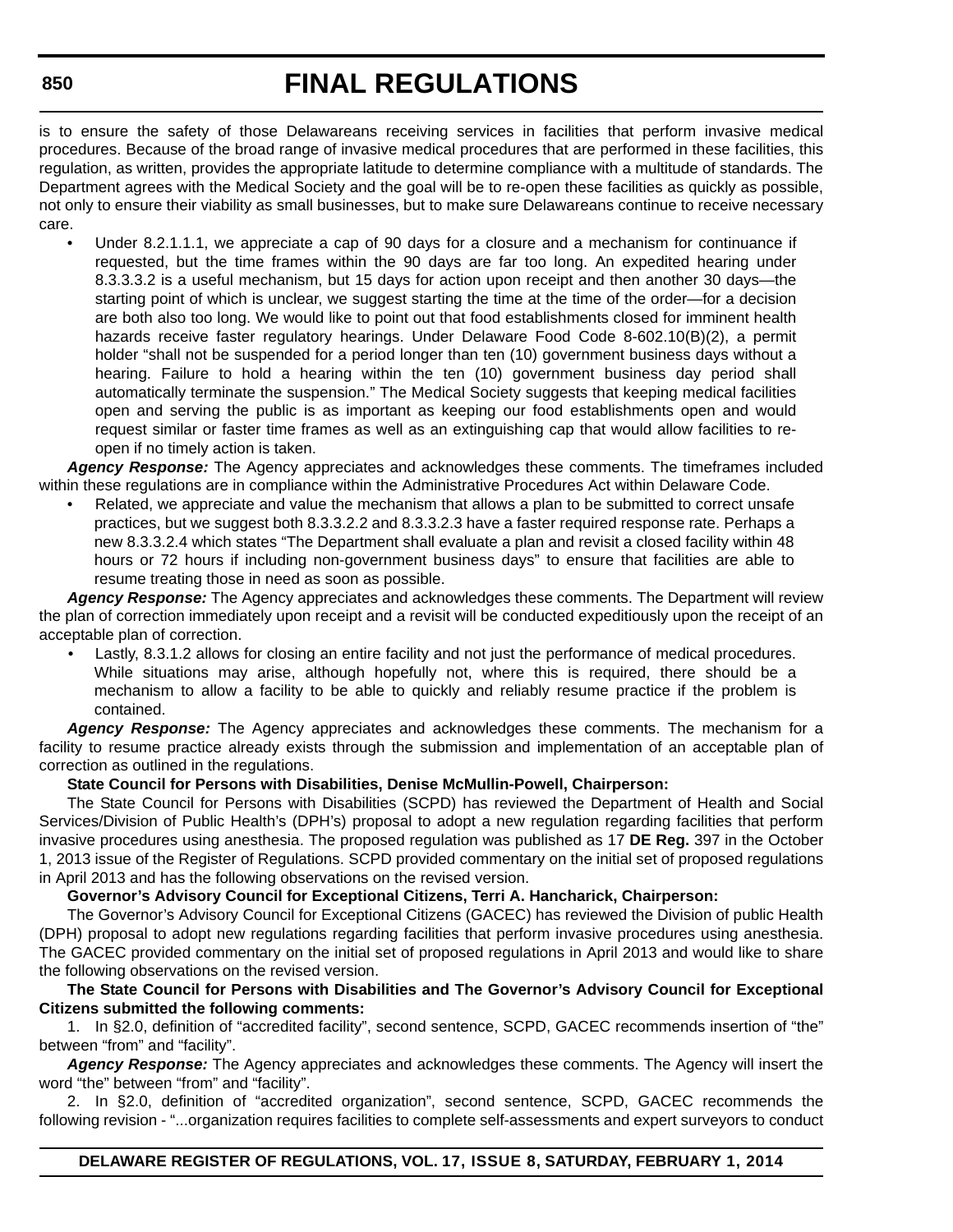thorough reviews."

*Agency Response:* The Agency appreciates and acknowledges these comments. The Agency acknowledges the lack of a preposition and will change the definition of "accrediting organization" to "...organization requires facilities to complete self-assessments and expert surveyors to conduct thorough reviews."

3. In §2.0, the definition of "certified registered nurse anesthetist" is simply "an individual currently licensed under 24 **Del.C.** Ch. 19." This definition is problematic since it would literally mean anyone licensed under that chapter (LPN; RN; APN) qualifies as a nurse anesthetist under the regulations. There is no separate license or certification of a nurse anesthetist mentioned in Chapter 19, only a passing reference in §1902(b)(1).

*Agency Response:* The Agency appreciates and acknowledges these comments. The Agency will clarify the definition of "certified registered nurse anesthetist" to read, "an individual currently licensed as an advanced practice nurse currently licensed under 24 **Del.C.** Ch. 19."

4. In §2.0, definition of "general anesthesia", SCPD, GACEC recommends not capitalizing "(t)he in Par. (2) and inserting "and" before "(4)".

*Agency Response:* The Agency appreciates and acknowledges these comments. The Agency will not capitalize "(t)he" in Par. (2) and insert "and" before "(4)".

5. In §2.0, definition of "invasive medical procedure', the reference to "major conduction anesthesia or sedation" is surplusage since the terms are included in the definition of "anesthesia.

*Agency Response:* The Agency appreciates and acknowledges these comments. The definition of "invasive medical procedure" reflects the statutory definition and will remain as written.

6. In §2.0, definition of "minimal sedation, SCPD, GACEC recommends inserting "and" before "(2)".

*Agency Response:* The Agency appreciates and acknowledges these comments. The Agency will insert the word "and" before "(2)".

7. In §2.0, the definitions of "physician" and "physician assistant" are identical. Consider the following revisions:

"**Physician**" means an individual currently licensed as a physician under 24 **Del.C.** Ch. 17.

**"Physician Assistant"** means an individual currently licensed as a physician assistant under 24 **Del.C.** Ch. 17.

*Agency Response:* The Agency appreciates and acknowledges these comments. The Agency will clarify the definitions of "physician" and "physician assistant" to read "**Physician** means an individual currently licensed as a physician under 24 **Del.C.** Ch. 17" and **"Physician Assistant** means an individual currently licensed as a physician assistant under 24 **Del.C.** Ch. 17".

8. In §2.0, definition of "time-out", the reference to "site" is not intuitive. It suggests that the team does not know its location.

*Agency Response:* The Agency appreciates and acknowledges these comments. The standard requirements of a "time-out" include correctly identifying the patient, the procedure and the site; therefore, the definition of "timeout" will remain as written.

9. In §3.2, insert a comma after "anesthetist".

*Agency Response:* The Agency appreciates and acknowledges these comments. The Agency will insert a comma after "anesthetist".

10. In §3.5.1.11, delete "and".

*Agency Response:* The Agency appreciates and acknowledges these comments. The Agency will delete "and" at the end of §3.5.1.11.

11. In §3.5.1.12, substitute a semicolon for the period.

*Agency Response:* The Agency appreciates and acknowledges these comments. The Agency will substitute a semicolon for the period after the word "monitor" in §3.5.1.12.

12. In §3.5.1.13, insert "which" between "cart" and "include".

*Agency Response:* The Agency appreciates and acknowledges these comments. The Agency will insert the word "which" between "cart" and "include" in §3.5.1.13.

13. In §3.5.1.13.2, substitute a semicolon for the period. Compare §6.2.2.2.

*Agency Response:* The Agency appreciates and acknowledges these comments. The Agency will substitute a semicolon for the period in §3.5.1.13.2.

14. In §3.5.2, substitute "; and" for the period.

*Agency Response:* The Agency appreciates and acknowledges these comments. The Agency will substitute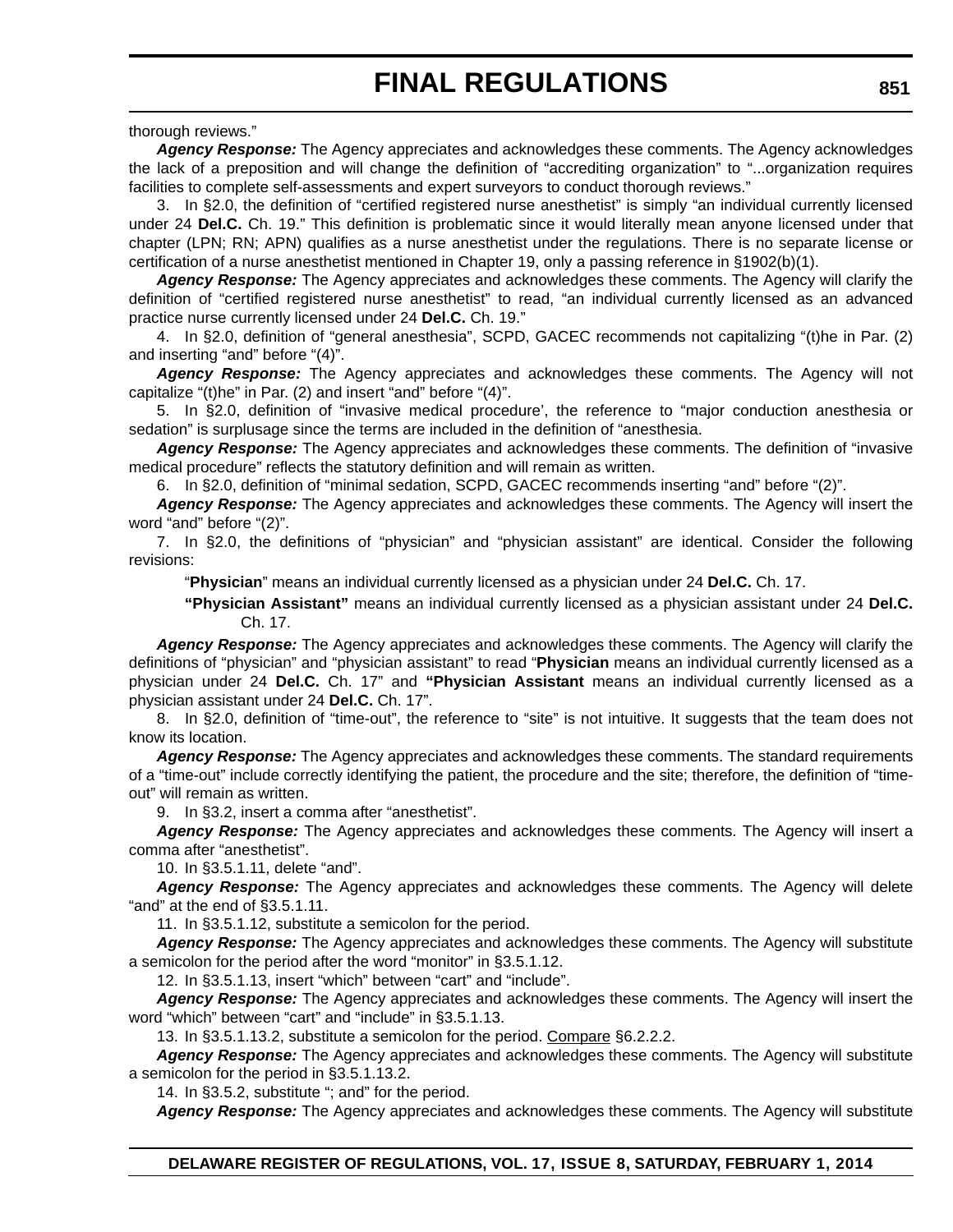# **FINAL REGULATIONS**

"; and" for the period at the end of §3.5.2.

15. In §4.6, substitute "prohibit licensed individuals" for "prohibit a licensed individual" since there is otherwise a plural pronoun ("their") which refers back to a singular noun ("individual").

*Agency Response:* The Agency appreciates and acknowledges these comments. The Agency will replace the word "their" with "his/her" to resolve conflict between a plural pronoun and a singular noun.

16. In §4.11, delete the comma after "accreditation".

*Agency Response:* The Agency appreciates and acknowledges these comments. The Agency will delete the comma after the word "accreditation" in §4.11.

17. In §5.1, delete the comma after "environment".

*Agency Response:* The Agency appreciates and acknowledges these comments. The Agency will delete the comma after the word "environment" in §5.1.

18. In §6.2.7, add a semicolon.

*Agency Response:* The Agency appreciates and acknowledges these comments. The Agency will add a semicolon at the end of §6.2.7.

19. In §6.2.8, delete "and".

*Agency Response:* The Agency appreciates and acknowledges these comments. The Agency will delete the word "and" at the end of §6.2.8.

20. In §6.2.9, insert a semicolon.

*Agency Response:* The Agency appreciates and acknowledges these comments. The Agency will insert a semicolon at the end of §6.2.9.

21. Delete §§6.2.10.1 and 6.2.10.2 while amending §6.2.10 to read as follows: "A separate anesthesia record for each administration of anesthesia which must include:"

*Agency Response:* The Agency appreciates and acknowledges these comments. The Agency recognizes the similarity of the requirements and will amend §6.2.10 to read "A separate anesthesia record for each administration of anesthesia which must include:" Therefore, §§6.2.10.1 and 6.2.10.2 will be deleted as the requirements will be contained in §6.2.10.

22. Renumber §§6.2.10.2.1 through 6.2.10.2.9 as 6.2.10.1 through 6.2.10.9. Substitute "; and" for the period after the renumbered 6.2.10.9.

*Agency Response:* The Agency appreciates and acknowledges these comments. The Agency will renumber §§6.2.10.2.1 through 6.2.10.2.9 as 6.2.10.1 through 6.2.10.9; however, the period after the renumbered 6.2.10.9 will remain.

23. Delete the comma after "near".

*Agency Response:* The Agency appreciates and acknowledges these comments. The Agency will delete the comma after "near" in §7.1.

24. Section 8.2.1.1.1 categorically caps the duration of an order of closure to 90 days in the absence of a request for continuance of the date of a Departmental hearing. This is problematic.

A. Under §§8.3.3.3.1 and 8.3.3.3.1.1, a hearing could routinely occur on the 80<sup>th</sup> day after issuance of the closure order and §8.3.3.3.1.3 suggests that the hearing decision could be issued on the 110<sup>th</sup> day. During days 91-109, the closure order would no longer be in effect and the facility could reopen. If a continuance were granted per 8.2.1.1.1, this time period would be extended and the facility could reopen for an even longer period.

B. Under §8.3.3.1, if the facility takes no action on an order of closure, the order of closure remains in effect. It is not capped at 90 days per §8.2.1.1.1.

*Agency Response:* The Agency appreciates and acknowledges these comments. If a facility requests a hearing, the request must be received by the Department within 20 calendar days from the date on which the order to close was issued and the hearing must be held within 60 days from the date on which the order to close was issued; therefore, completing the entire process within the 90 day timeframe. The 90 day timeframe is to ensure the timely resolution for those facilities requesting an administrative hearing and those facilities choosing to address and correct the issues leading to an order to close. If a facility takes no action to correct the issues that led to the order to close, the facility must remain closed. The regulation will remain as written.

25. Section 9.3.1 addresses unannounced inspections. SCPD, GACEC recognizes that §9.3.1.1 mirrors the statute. However, the Department's licensing authority might also authorize unannounced inspections at any time. As written, §9.3 would arguably bar the Department from initiating an unannounced inspection in the absence of a complaint or DPR referral. The Division may wish to add a catch-all provision (§9.3.1.3) to read as follows: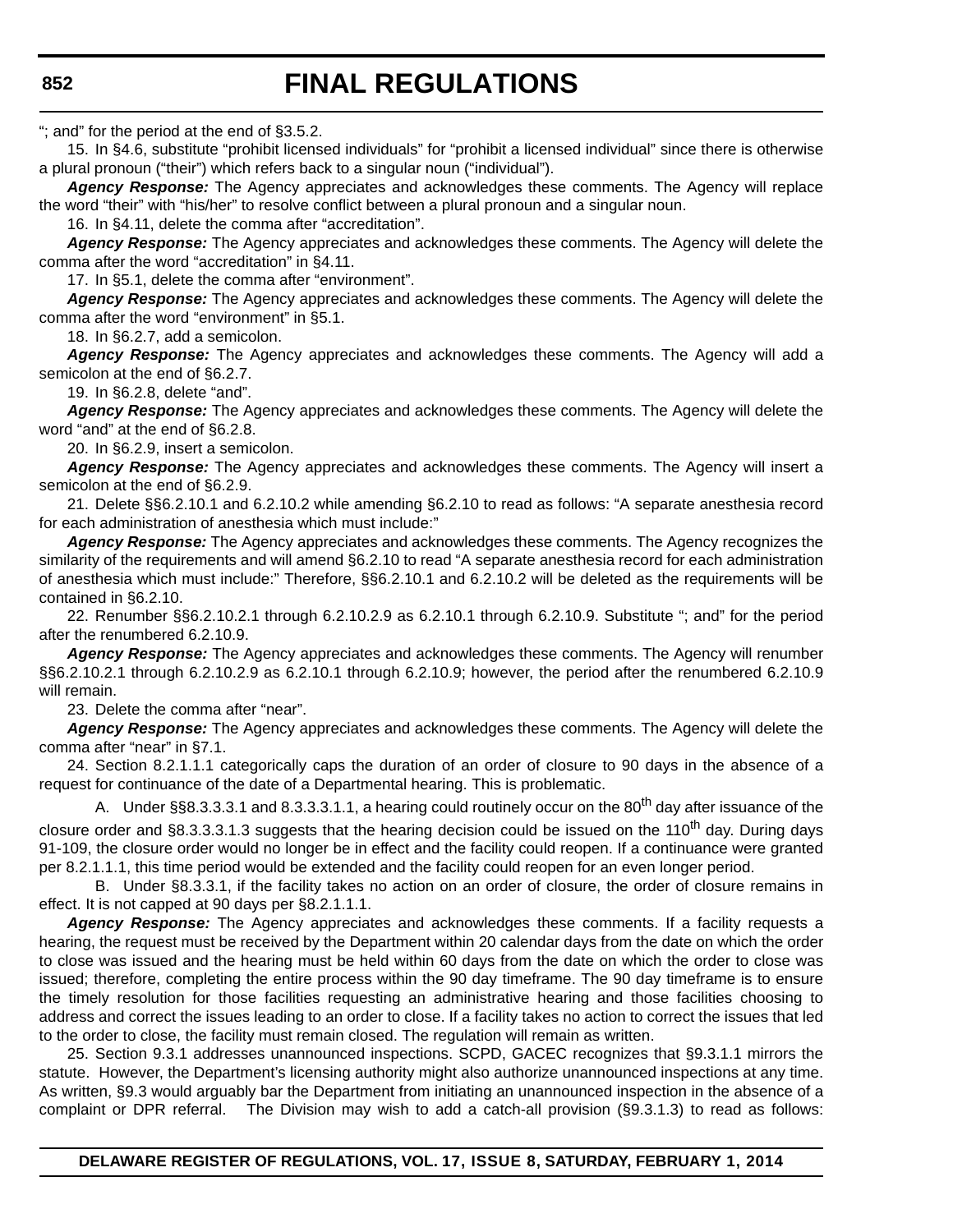"Anytime as otherwise authorized by law or applicable regulation."

*Agency Response:* The Agency appreciates and acknowledges these comments. The regulation will remain as written.

26. The exclusion in §9.5.1.1 is contrary to the statutory definition of "facility". See Title 16 Del.C. §122(3)y.3.C. If the Stockley Center, Mary Campbell Center, or other long-term care facility engaged in invasive procedures (including dental and podiatry procedures), they should be required to comply with the regulation.

*Agency Response:* The Agency appreciates and acknowledges these comments. The Stockley Center, Mary Campbell Center and other long-term care facilities, and the healthcare services provided within these facilities, are regulated by Title 16 Chapter 11.

#### **Anesthesia Advisory Consultants, Lawrence S. Giordano, DDS (Recent Former Consultant); and, Raymond Petrunich, DMD (Current Consultant):**

We have been Anesthesia Advisory Consultants to the Board of Dentistry for many years. We have been administering the regulations concerning dentists (under Title 24, 1100 Board of Dentistry, 7.0 to 7.6.3. for at least 25 years.

As we read the proposed regulations of "4408 Facilities that Perform Invasive Medical Procedures", we note the definitions of the various types of anesthesia and sedations, which includes the definition of Anxiolysis or (more recently called) Minimal sedation. While this is a quite logical inclusion when defining types of sedation, it creates an unnecessary problem for dentists. That problem is that this inclusion would now require all dentists who utilize minimal sedation to be inspected.

As you may also know, the regulations concerning anesthesia for dentists can issue three different types of Permits. Each dentist must qualify for the specific Permit he/she is applying for, and then must fulfill that Permits requirements. The Permit for Minimal sedation (only) is called a Restricted II Permit, and requires the dentist to have taken a specific course of at least 14 hours, and it must include actual patient administration, under personal supervision by an instructor. This is better understood as nitrous oxide inhalation sedation, unfortunately sometimes called "laughing gas".

Most dentists will meet this requirement in Dental School, and if they submit official documentation of the course, we (the AAC, Anesthesia Advisory Consultants) recommend to the Board that they be granted a Restricted II Permit. Inspection of their facility is not required by our regulations because we believe this technique is particularly safe, the equipment is not complicated, they have been adequately trained to administer this technique, and the equipment has "fail safety" built into it.

For example, the machines limits how high a concentration one could use, and if somehow oxygen is lost, then no nitrous oxide will flow, etc.

So that you fully appreciate the Anesthesia regulations, the other two Permits do require an initial inspection, and a re-inspection every five years. These inspections are delineated in the regulations and are very comprehensive, especially as it relates to the Unrestricted Permit.

The AAC must use the criteria developed by the American Association of Oral and Maxillofacial Surgeons when it does the inspections. These criteria have been developed in liaison with the American Society of Anesthesiologists, American Dental Association (and many other pertinent organizations).

While we have no documentation to prove it, we think there is no other medical specialty who would use "Minimal sedation", as we use it in dentistry (which in practicality, means the use of Nirous Oxide Inhalation as the sedative agent and technique). Thus, dentists would be the only ones affected by this inclusion, and the AAC does not think this is necessary.

Obviously, none of these comments relate to other requirements of the law, but only as it relates to anesthesia and sedation by dentists.

We therefore ask that an exemption be given to dentists who have a Restricted II Permit, from the requirement of inspection of their facility, as it relates to anesthesia/sedation.

*Agency Response:* The Agency appreciates and acknowledges these comments. Upon consideration of the comment and review of current literature, the Agency will further clarify the definition of anesthesia to exclude (1) the administration of less than 50% nitrous oxide in oxygen with no other sedative or analgesic medications by any route or (2) a single, oral sedative or analgesic medication administration in doses appropriate for the unsupervised treatment of insomnia, anxiety, or pain.

The public comment period was open from October 1, 2013 through October 31, 2013.

Based on comments received during the public comment period, only non-substantive changes have been made to the proposed regulations. The regulations have been approved by the Delaware Attorney General's office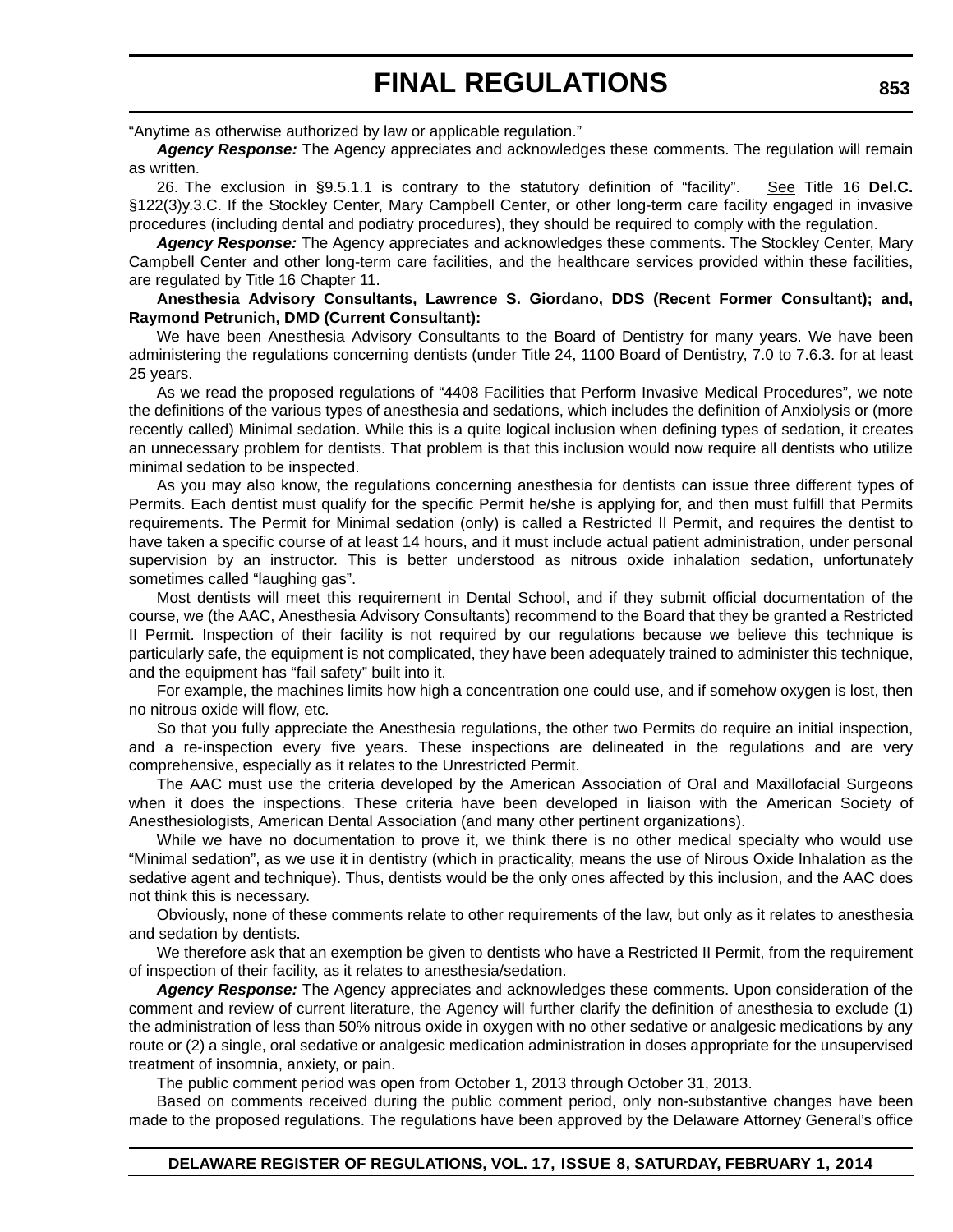# **FINAL REGULATIONS**

and the Cabinet Secretary of DHSS.

#### **FINDINGS OF FACT:**

Based on public comments received, non-substantive changes were made to the proposed regulations. The Department finds that the proposed regulations, as set forth in the attached copy should be adopted in the best interest of the general public of the State of Delaware.

THEREFORE, IT IS ORDERED, that the proposed State of Delaware Regulations Governing Facilities that Perform Invasive Medical Procedures are adopted and shall become effective February 11, 2014, after publication of the final regulation in the Delaware *Register of Regulations*.

Rita M. Landgraf, Secretary

## **4408 Facilities that Perform Invasive Medical Procedures**

## *(Break in Continuity of Sections)*

#### **2.0 Definitions**

The following words and terms, when used in this regulation, should have the following meaning unless the context clearly indicates otherwise:

> **"Accredited Facility"** means a facility that is accredited by an accrediting organization approved by the Department. Approval requires an accrediting organization to be independent from **[the]** facility.

> **"Accrediting Organization"** means an organization able to measure the quality of facility's services and performance against nationally-recognized and evidenced-based standards that focus on (1) ensuring quality health care and provider competence, (2) reducing risks, (3) monitoring standards of practice (4) promoting continuous quality improvement, and (5) demonstrating accountability. The organization requires facilities **[to]** complete self-assessments and expert surveyors **[to]** conduct thorough reviews.

> **"Adverse Event"** means the death or serious injury of any patient at a facility; a reasonable determination by the Department that death or serious injury may result from any unsafe or unsanitary condition at a facility; or the initiation of any criminal investigation arising out of or relating to any diagnosis, treatment or other medical care at a facility.

> **"Anesthesia"** means anxiolysis, conscious sedation, deep sedation, major conduction anesthesia, minimal sedation, moderate sedation or general anesthesia. **[Local anesthesia is not included in this definition This definition excludes: (1) local anesthesia, (2) the administration of less than 50% nitrous oxide in oxygen with no other sedative or analgesic medications by any route, or (3) a single, oral sedative or analgesic medication administration in doses appropriate for the unsupervised treatment of insomnia, anxiety, or pain]**.

**"Anxiolysis"** means minimal sedation.

**"ASA Classification"** means the American Society of Anesthesiologists's physical status classification of preoperative patients for anesthetic risk assessment.

**"Certified Registered Nurse Anesthetist"** means an individual currently licensed **[as an advanced practice nurse]** under 24 **Del.C.** Ch.19.

**"Complaint"** means a complaint filed by a patient or current facility employee in writing, in such format as the Department requires.

**"Conscious Sedation"** means moderate sedation

**"Deep Sedation"** means a drug-induced depression of consciousness during which: (1) patients cannot be easily aroused but respond purposefully following repeated or painful stimulation, (2) the ability to independently maintain ventilatory function may be impaired, (3) patients may require assistance in maintaining a patent airway, and spontaneous ventilation may be inadequate, and (4) cardiovascular function is usually maintained.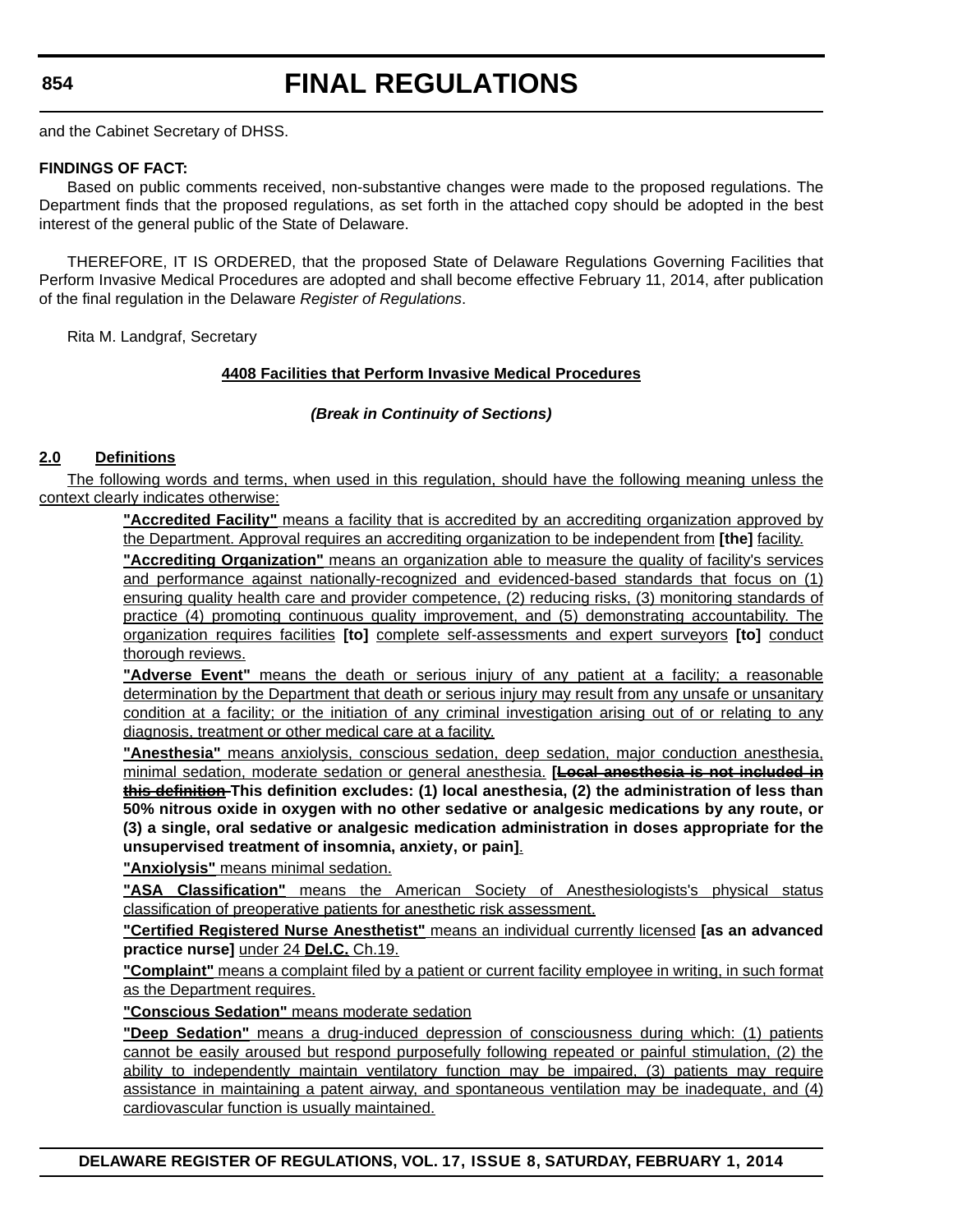**"Dentist"** means an individual currently licensed **[as a dentist]** under 24 **Del.C.** Ch. 11.

**"Department"** means the Delaware Department of Health and Social Services or its designee.

**"Facility"** means a location at which any invasive medical procedure is performed, but shall not include any hospital, as defined in 16 **Del.C.** §1001(2), or any freestanding birthing center, freestanding surgical center or freestanding emergency center as such terms are defined in defined in 16 **Del.C.** §122 (3)p.

**"General Anesthesia"** means a drug-induced loss of consciousness during which: (1) patients are not arousable, even by painful stimulation, (2) **[Tt]**he ability to independently maintain ventilatory function is often impaired, (3) patients often require assistance in maintaining a patent airway, and positive pressure ventilation may be required because of depressed spontaneous ventilation or drug-induced depression of neuromuscular function, **[and]** (4) cardiovascular function may be impaired.

#### *(Break in Continuity Within Section)*

**"Minimal Sedation"** means a drug-induced state during which: (1) patients respond normally to verbal commands, **[and]** (2) cognitive and physical coordination may be impaired but airway reflexes and ventilatory and cardiovascular functions are unaffected.

#### *(Break in Continuity Within Section)*

**"Physician"** means an individual currently licensed **[as a physician]** under 24 **Del.C.** Ch. 17.

**"Physician Assistant"** means an individual currently licensed **[as a physician assistant]** under 24 **Del.C.** Ch. 17.

**"Plan of Correction"** means a facility's written response to findings of regulatory non-compliance. Plans must adhere to the format specified by the Department, include acceptable timeframes in which deficiencies will be corrected and must be approved by the Department.

**"Podiatrist"** means an individual currently licensed **[as a podiatrist]** under 24 **Del.C.** Ch. 5.

**"Procedure"** means invasive medical procedure.

**"Registered Nurse"** means an individual currently licensed **[as a registered nurse]** under 24 **Del.C.** Ch.19.

**"Serious Injury"** means physical injury that creates a substantial risk of death, or that causes serious disfigurement, prolonged impairment of health or prolonged loss or impairment of the function of any bodily organ or which causes the termination of a pregnancy without the consent of the pregnant female.

**"Time-out"** means a pause in action conducted in the procedure room immediately before the procedure is to begin. The time-out (1) involves the entire operative team, including the patient, (2) uses active communication and (3) includes correctly identifying: the patient, the procedure, and the site.

## **3.0 Patient Care**

- 3.1 The physician/dentist/podiatrist must determine that the facility is an appropriate forum for the particular procedure(s) to be performed on the particular patient.
- 3.2 The physician/dentist/podiatrist and/or when involved, the certified registered nurse anesthetist**[,]** must determine whether the patient is an appropriate candidate for the anesthesia to be provided in the facility using the ASA classification system.

#### *(Break in Continuity Within Section)*

- 3.5 The facility must maintain equipment and supplies, unless precluded or invalidated by the nature of the patient, procedure, or equipment, including but not limited to:
	- 3.5.1 Age-appropriate and size-appropriate monitors, resuscitative equipment, supplies and medication in accordance with the scope of the procedures and the anesthesia services provided, including, but not limited to:

#### *(Break in Continuity Within Section)*

3.5.1.11 Temperature monitoring device;**[and]**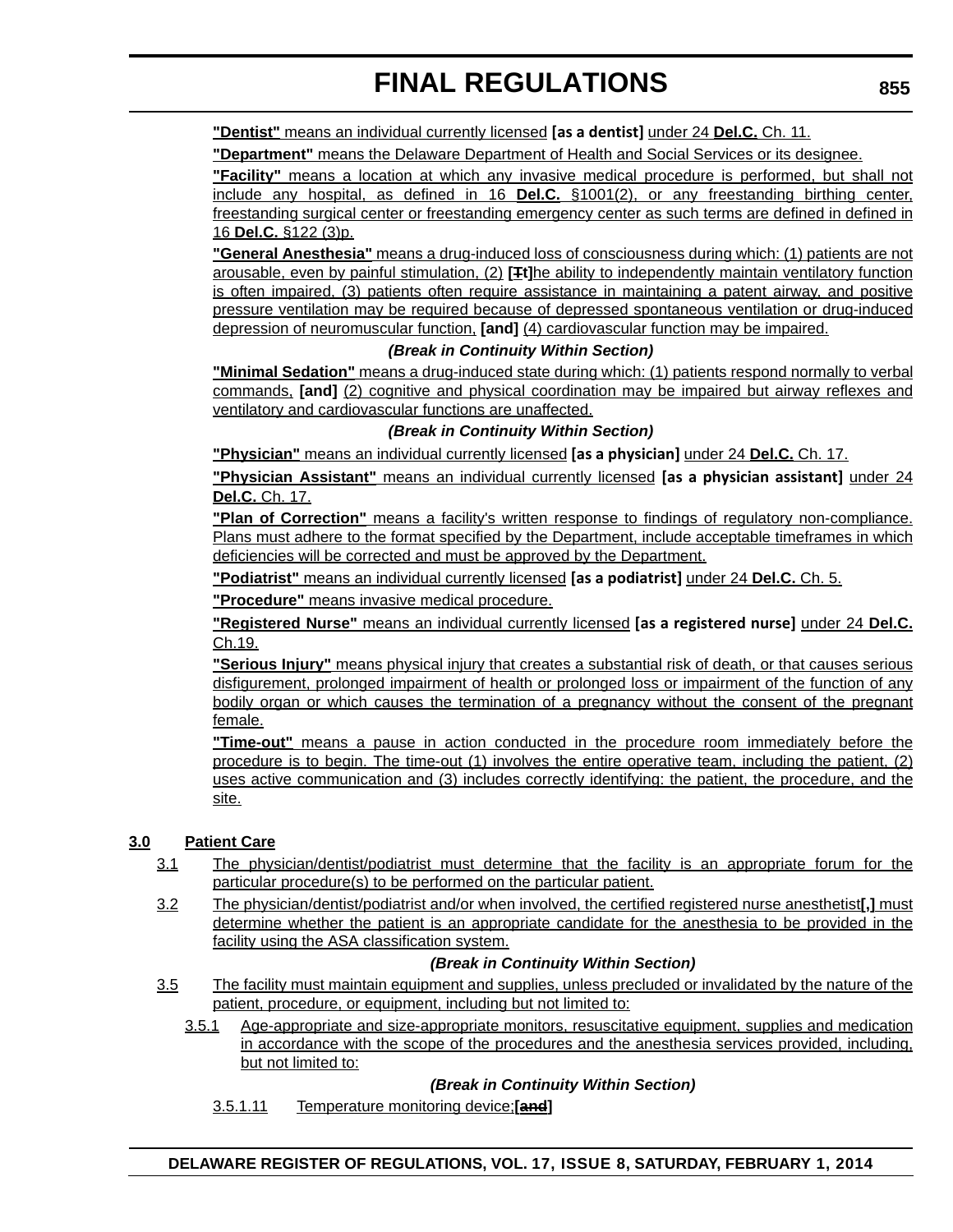- 3.5.1.12 End tidal CO2 monitor**[.;]**
- 3.5.1.13 Crash cart **[which]** shall include:
	- 3.5.1.13.1 Appropriate resuscitative equipment; and
	- 3.5.1.13.2 Medications for surgical, procedural or anesthetic complications**[.;]**
- 3.5.2 Appropriate sterilization equipment**[.; and]**
- 3.5.3 Adequate procedure room lighting.
- 3.6 Written informed consent is required prior to the procedure reflecting:
	- 3.6.1 The patient's knowledge of the identified risks of the procedure (including anesthesia);
	- 3.6.2 The consent to the procedure;
	- 3.6.3 The licensed individual performing the procedure;
	- 3.6.4 The type of anesthesia to be administered; and
	- 3.6.5 The anesthesia provider.
- 3.7 The facility must maintain a policy/procedure for a time-out to ensure the risk of medical error is minimized.
- 3.8 A **[registered nurse with post-anesthesia care experience and certification in Advanced Cardiac** Life Support or a] physician/dentist/podiatrist/physician assistant/certified registered nurse anesthetist **[or registered nurse with post-anesthesia care experience and certification in Advanced Cardiac Life Support]** must monitor the patient until the patient has met the facility's criteria for discharge.
- 3.9 A physician/dentist/podiatrist must be available onsite during patient treatment and until the patients are medically discharged.

## **4.0 General Requirements**

## *(Break in Continuity Within Section)*

- 4.6 All personnel who provide clinical care in a facility must be qualified to perform services commensurate with appropriate levels of education, training and experience and in keeping with practice standards. Nothing in these regulations shall prohibit a licensed individual from performing procedures within [their his/her] **scope of practice**.
- 4.7 All services shall be provided in a safe and effective manner in accordance with accepted standards of practice.
	- 4.7.1 The facility shall **[develop and]** maintain policies and procedures based upon accepted standards of practice.
- 4.8 Back-up power sufficient to ensure patient protection in the event of an emergency shall be immediately available.
- 4.9 There must be sufficient space in the room in which the procedure is being performed.
	- 4.9.1 The room shall accommodate all necessary equipment and personnel allowing for expeditious access to the patient and all resuscitation and monitoring equipment.
- 4.10 All equipment shall be maintained and functional to ensure patient safety.
- 4.11 A facility that chooses to stop performing invasive medical procedures and voluntarily surrenders accreditation**[,]** must notify the Department in writing, 30 days prior to the voluntary surrender of accreditation or cessation of invasive medical procedures.

## **5.0 Infection Control**

5.1 The facility must provide and maintain a functional and sanitary environment**[,]** to avoid sources and transmission of infections and communicable diseases.

## *(Break in Continuity of Sections)*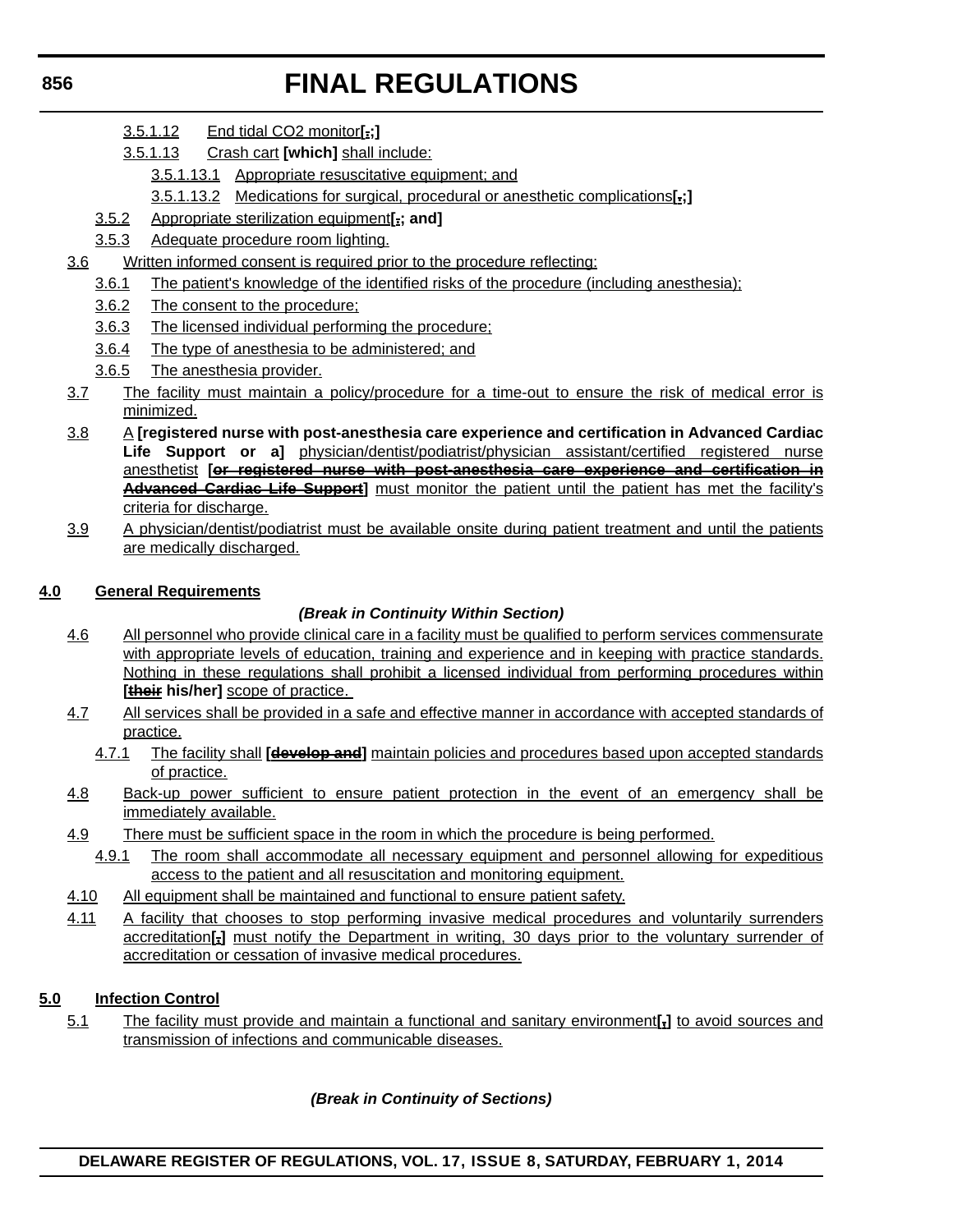## **6.0 Medical Record**

- 6.1 A legible, comprehensive and accurate medical record must be maintained for each patient evaluated or treated.
- 6.2 The medical record must include:
	- 6.2.1 Patient identifying information;
	- 6.2.2 Patient's medical history and a physical examination:
		- 6.2.2.1 Inclusive of the cardiorespiratory system and other systems related to the diagnosis;
		- 6.2.2.2 Completed within 30 days prior to the procedure:
	- 6.2.3 Diagnosis and plan of care;
	- 6.2.4 Appropriate diagnostic reports;
	- 6.2.5 Informed consent;
	- 6.2.6 Documentation of the time-out;
	- 6.2.7 Operative/procedure report**[;]**
	- 6.2.8 Pathology reports, if applicable; **[and]**
	- 6.2.9 Outcome and follow-up plans**[;]**
	- 6.2.10 **[Documentation of anesthesia used: A separate anesthesia record for each administration of anesthesia which must include:]**
		- **[6.2.10.1 A separate anesthesia record must be kept for all anesthesia/sedation;**

## **6.2.10.2 Documentation must include:]**

- 6.2.10.**[2.]**1 Type of anesthesia;
- 6.2.10.**[2.]**2 Drug type, dose and route;
- 6.2.10.**[2.]**3 Time of administration;
- 6.2.10.**[2.]**4 Fluids administered;
- 6.2.10.**[2.]**5 Patient weight;
- 6.2.10.**[2.]**6 Vital signs monitoring;
- 6.2.10.**[2.]**7 Estimated blood loss;
- 6.2.10.**[2.]**8 Duration of procedure; and
- 6.2.10.**[2.]**9 Any complication or unusual event related to the procedure or anesthesia.
- 6.2.11 Intra-procedure and post-procedure monitoring.
- 6.3 The facility must ensure the security and confidentiality of the medical record in accordance with state and federal laws.

## **7.0 Patient Rights**

7.1 The facility must post written notice of patient rights in a conspicuous place, at or near**[,]** the entrance in a manner which is plainly visible and easily read by the patients (or their representatives, if applicable) waiting for treatment.

## *(Break in Continuity of Sections)*

**\*Please note that no additional changes were made to the regulation as originally proposed and published in the October 2013 issue of the** *Register* **at page 397 (17 DE Reg. 397). Therefore, the final regulation is not being republished here in its entirety. A copy of the final regulation is available at: [4408 Facilities that Perform Invasive Medical Procedures](http://regulations.delaware.gov/register/february2014/final/17 DE Reg 848 02-01-14.htm)**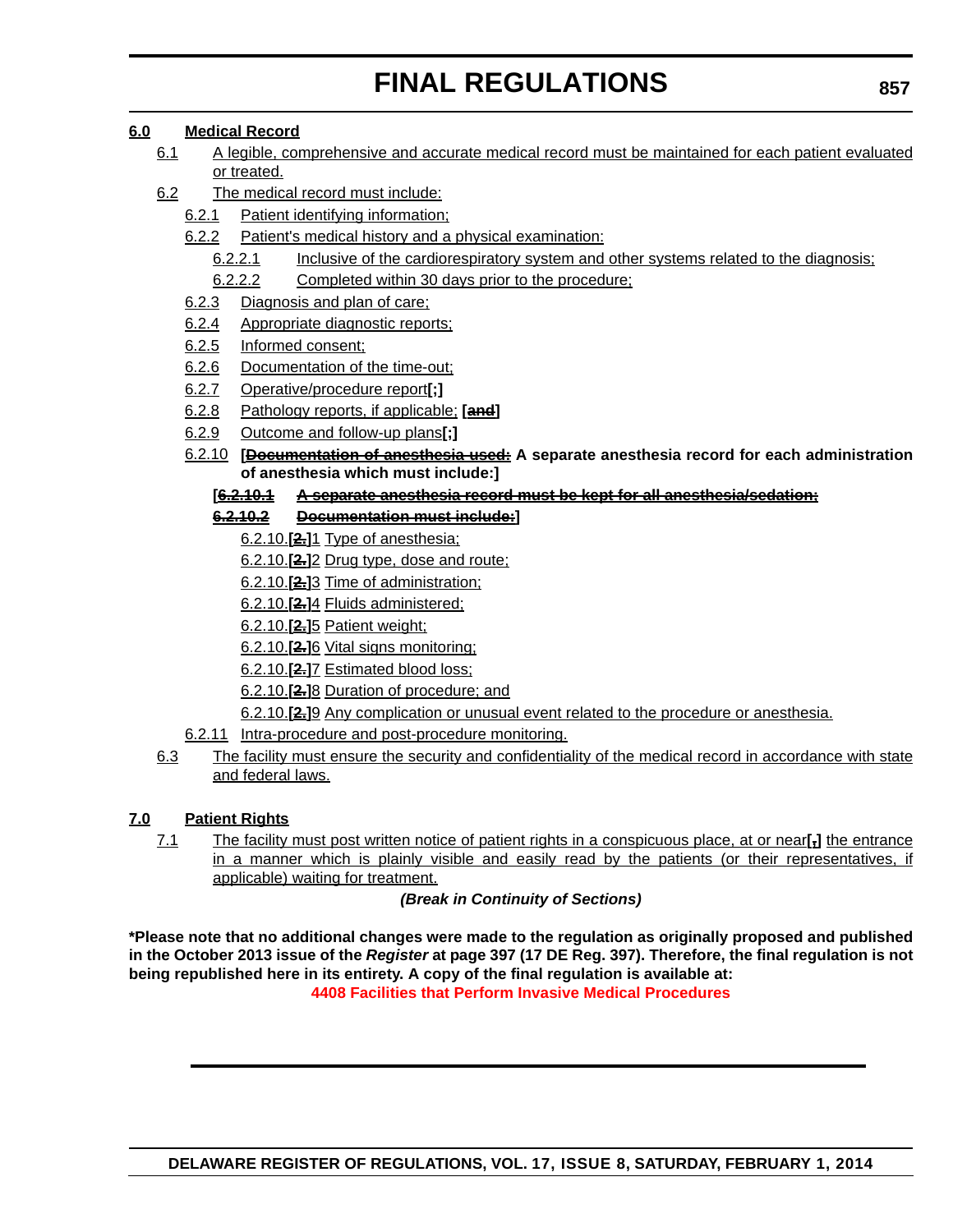## **FINAL REGULATIONS**

## **[DEPARTMENT OF LABOR](http://dia.delawareworks.com/workers-comp/)**

**DIVISION OF INDUSTRIAL AFFAIRS**

**Office of Workers' Compensation**

Statutory Authority: 19 Delaware Code, Section 2322 F(j) (19 **Del.C.** §§2322F(j))

19 **DE Admin. Code** 1341

## **ORDER**

#### **[1341 Workers' Compensation Regulations](#page-4-0)**

A public meeting was held on December 2, 2013, by the Department of Labor to receive public comments relating to revised sections of the Fee Schedule Instructions and Guidelines ("Fee Schedule Instructions'') to make Medi-Span the sole source for the average wholesale price (AWP) used to calculate pharmacy fees and reduce the fees for hot/cold packs (19 **DE Admin. Code** 1341, sections 4.13.2.1 and 4.28.1.7). The members of the Health Care Advisory Panel ("HCAP"), signed below, recommend that the Secretary of Labor adopt this proposal as it was published in the Register of Regulations, Volume 17, Issue 5 (November 2013).

## **SUMMARY OF THE EVIDENCE AND INFORMATION SUBMITTED**

Exhibits Admitted Prior to and During the Public Meeting:

Exhibit 1 -*Delaware State News,* Affidavit of publication of notice of public meeting.

Exhibit *2 -News Journal,* Affidavit of publication of notice of public meeting.

Exhibit 3 -State of Delaware Public Meeting Calendar electronic posting of today's meeting.

Exhibit 4 -Healthcare Solutions Written Public Comments

After the Panel concluded with their introductions, the public was invited to share their comments.

No members of the public attended the meeting and no additional comments were received during the public meeting.

The HCAP agreed to submit and recommend for adoption by the Delaware Department of Labor the revisions to the Fee Schedule Instructions and Guidelines ("Fee Schedule Instructions").

## **RECOMMENDED FINDINGS OF FACT WITH RESPECT TO THE EVIDENCE AND INFORMATION**

The HCAP is persuaded that the proposals are consistent with administrating the statutory directives in the workers' compensation law. In 2013, the Administrative Procedures Act changed to extend the public comment period 15 days past the date of the public meeting, which is December 17, 2013. Any further public comment received between December 2, 2013 and December 17, 2013, is included in the attached addendum, along with an e-mail reaffirmation from each Panel member present at the December 2, 2013, public meeting. If no further public comment was received, no addendum will exist.

#### **RECOMMENDATION**

The proposals are respectfully submitted to the Secretary of Labor for consideration with a recommendation for adoption this 2<sup>nd</sup> day of December, 2013.

#### **HEALTH CARE ADVISORY PANEL**

Joseph J. Rhoades, Esq., Chair James Downing, M.D. Bruce Rudin, M.D., Vice Chair Matthew Eppley, M.D. Barry Bakst, D.O. **Harry Gravell** Theodore W. Becker, Jr. A. Richard Heffron Douglas Briggs, D.C. Theresa Smith Glenn Brown, MMSC, PT Joseph J. Straight, M.D.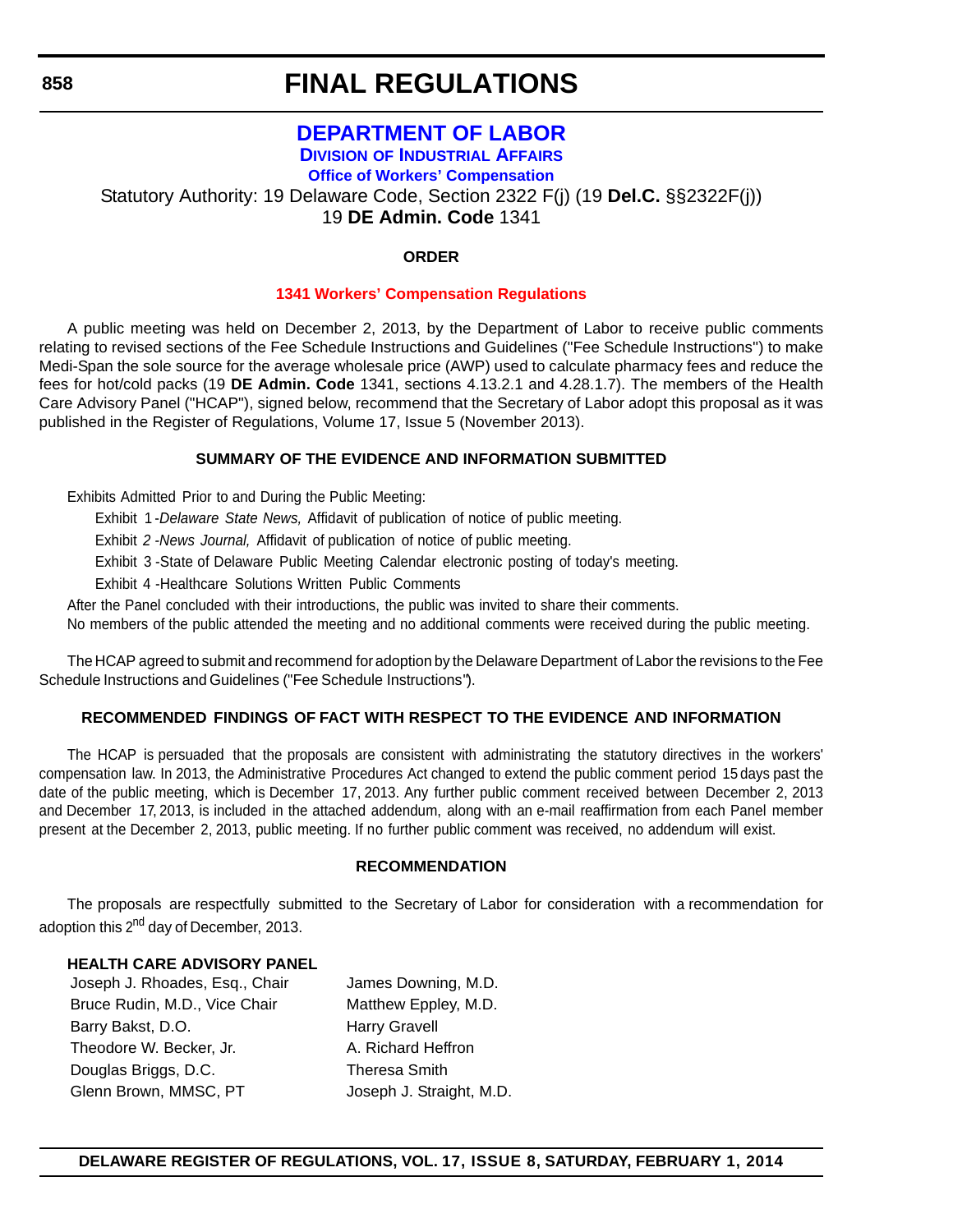#### **ADDENDUM TO DECEMBER 3, 2013, RECOMMENDATION**

A public meeting was held on December 2, 2013, by the Department of Labor to receive public comments relating to revised sections of the Fee Schedule Instructions and Guidelines ("Fee Schedule Instructions") to make Medi-Span the sole source for the average wholesale price (AWP) used to calculate pharmacy fees and reduce the fees for hot/cold packs (19 **DE Admin. Code** 1341, sections 4.13.2.1 and 4.28. 1.7). Pursuant to 29 **Del.C.** §10118(a), December 17, 2013, marked the deadline (15 days after the public meeting) to receive written public comments on the above revisions. This addendum lists the additional public comments received. The members of the Health Care Advisory Panel (HCAP) members present at the December 2, 2013, public meeting and whose electronic signatures appear below, reaffirm their recommendation that the Secretary of Labor adopt this proposal as it was published in the *Register of Regulations*, Volume 17, Issue *5* (November 2013).

#### **SUMMARY OF THE ADDITIONAL EVIDENCE AND INFORMATION SUBMITTED**

Additional Exhibits Admitted:

Exhibit 5 - Written comments submitted by Brian Allen, Vice President Government Affairs, Progressive Medical. Exhibit 6 - Written comments submitted by Kevin Tribout, Executive Director, Government Affairs, PMSI.

#### **ADDITIONAL RECOMMENDED FINDINGS OF FACT WITH RESPECT TO THE EVIDENCE AND INFORMATION**

The HCAP received electronic copies of the Exhibits 5 and 6, which were submitted after December 2, 2013, and before the December 17, 2013, deadline to receive public comments. For both exhibits, a majority of the Panel reaffirmed their yes vote in favor of moving forward with the regulation changes. In light of the additional written public comments, the HCAP is still persuaded that these additional proposals are consistent with administrating the statutory directives in the workers' compensation law.

#### **DECISION AND EFFECTIVE DATE**

Having reviewed and considered the record and recommendations of members of the Health Care Advisory Panel to adopt revisions of the Fee Schedule Instructions and Guidelines ("Fee Schedule Instructions"), the revisions are hereby adopted by the Delaware Department of Labor and made effective **February 11, 2014**.

#### **TEXT AND CITATION**

The proposed Fee Schedule Instructions and Guidelines notice appeared in the *Register of Regulations*, Volume 17, Issue *5* (November 1, 2013). The Fee Schedule Instructions and [Guidelines \("Fee Schedule Instructions"\) are available from](http://www.delawareworks.com/) the Department of Labor, Division [of Industrial Affairs, Office of Workers' Compensation or on the department's website:](http://www.delawareworks.com/) www.delawareworks.com.

#### **DEPARTMENT OF LABOR**

John McMahon, Secretary of Labor

**\*Please note that no changes were made to the regulation as originally proposed and published in the November 2013 issue of the** *Register* **at page 488 (17 DE Reg. 488). Therefore, the final regulation is not being republished. A copy of the final regulation is available at:**

**[1341 Workers' Compensation Regulations](http://regulations.delaware.gov/register/february2014/final/17 DE Reg 858 02-01-14.htm)**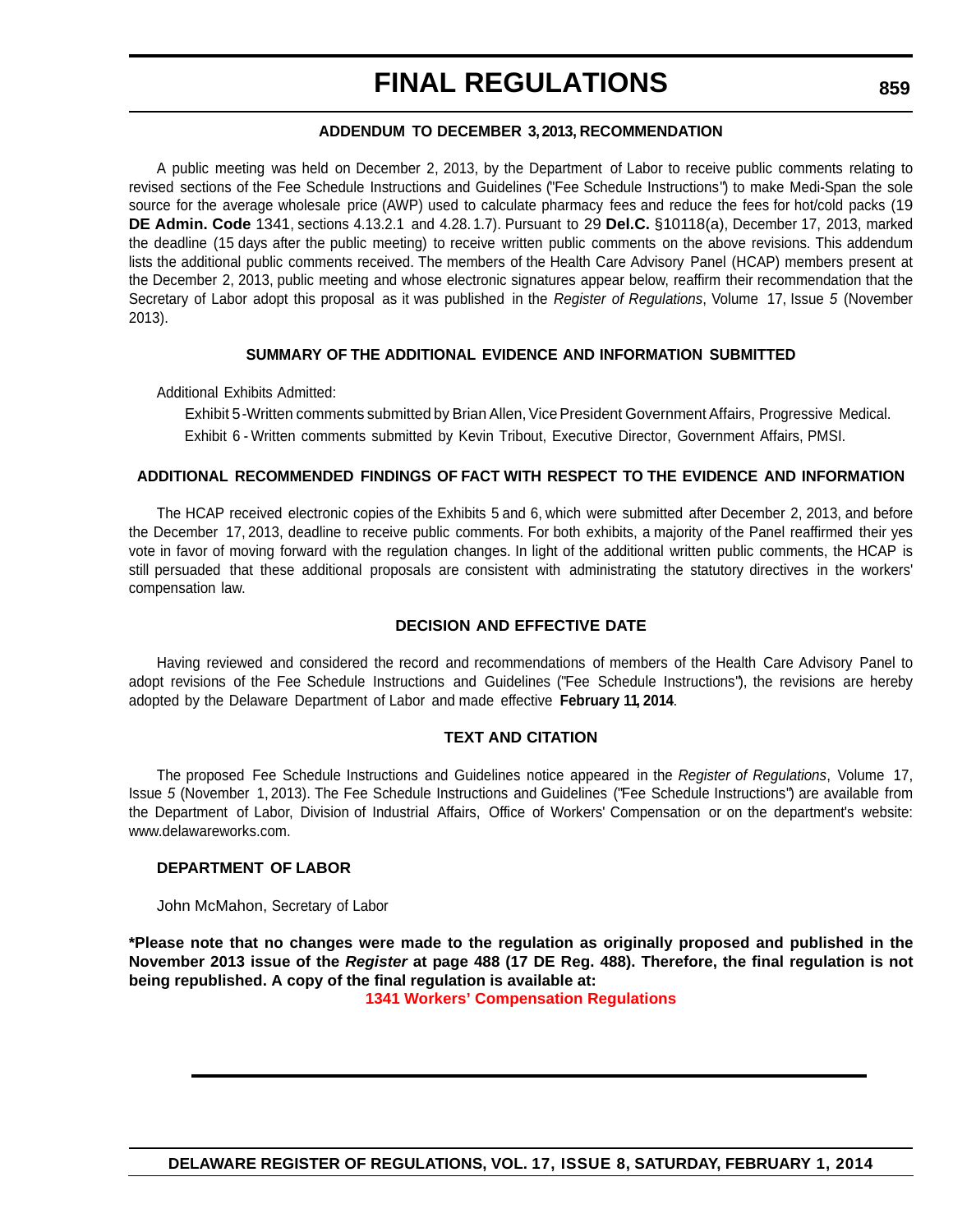# **FINAL REGULATIONS**

## **[DEPARTMENT OF SAFETY AND HOMELAND SECURITY](http://dsp.delaware.gov/) DIVISION OF STATE POLICE**

Statutory Authority: 24 Delaware Code, Section 1304 (24 **Del.C.** §1304) 24 **DE Admin. Code** 1300

## **ORDER**

## **[1300 Board of Examiners of Private Investigators & Private Security Agencies](#page-4-0)**

Pursuant to the Guidelines in 29 **Del.C.** §10118(a)(1)-(7), the Board of Examiners of Private Investigators and Private Security Agencies ("Board") hereby issues this Order. Following notice and a public hearing on the proposed adoption of amendments to rule 4.0 – Training Requirements, the Board makes the following Findings and Conclusions:

## **Summary of Evidence and Information Submitted**

- 1. The Board did not receive written evidence or information pertaining to the proposed adoption.
- 2. The Board expressed its desire to adopt the amendments to require mandatory testing upon completion of the sixteen (16) hours of training.

## **Findings of Fact**

- 3. The public was given notice and the opportunity to provide the Board with comments, in writing and by oral testimony, on proposed amendments. The written comments and oral testimony received are described in paragraph 1.
- 4. The Board finds that the adoption of these rules will require mandatory testing upon completion of the sixteen (16) hours of training.
- 5. The Board finds that the adoption will have no adverse impact on the public.
- 6. The Board finds that the amendment/adoption is well written and describes its intent to adopt the rules to require mandatory testing upon completion of the sixteen (16) hours of training.

## **Conclusion**

- 7. The proposed rule adoption was published by the Board in accord with the statutory duties and authority as set forth in 24 **Del.C.** §1304 et seq. and, in particular, 24 **Del.C.** §1304(b)(3).
- 8. The Board deems this adoption necessary and expedient to the full and official performance of its duties under 24 **Del.C.** §1304 et. seq.
- 9. The Board concludes that the adoption of this rule will be in the best interests of the citizens of the State of Delaware.
- 10. The Board therefore adopts the amendment pursuant to 24 **Del.C.** §1304(b)(3) and guidelines of 29 **Del.C.** §10118 of the Administrative Procedures Act. See, Strauss v. Silverman, Del. Supr., 399 A.2d 192 (1979).
- 11. This adopted rule replaces in its entirety any former rule or regulation heretofore promulgated by the Board.
- 12. The effective date of this Order shall be February 11, 2014.
- 13. Attached hereto and incorporated herein this order is the amended rule marked as exhibit A and executed simultaneously on the  $30<sup>th</sup>$  day of January, 2014.
- Lt. Colonel James Page, Chairman Timothy P. Mullaney, Sr., Esquire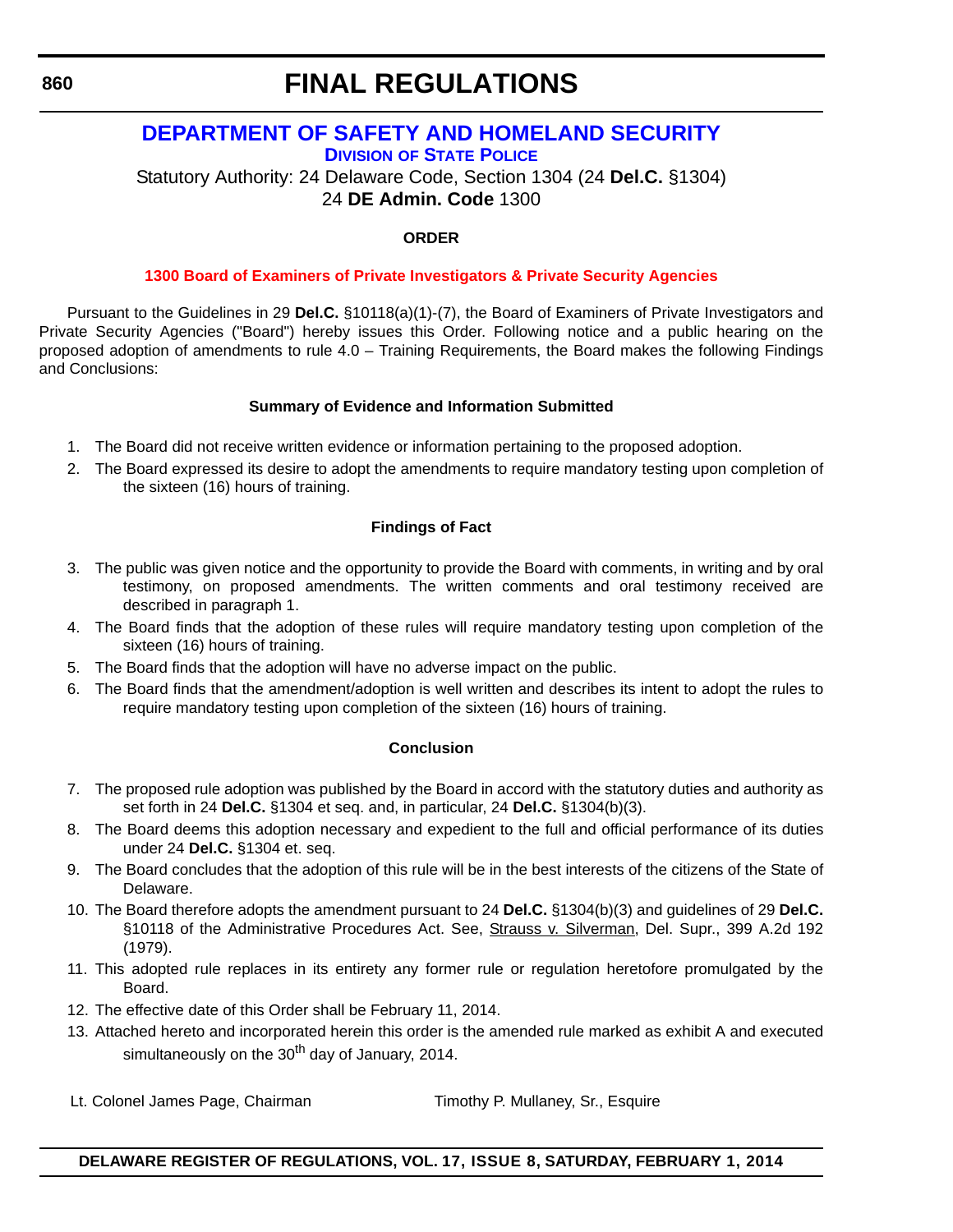William G. Bush, IV, Esquire Mrs. Heather M. Shupe Mr. Michael D. Connelly Mrs. Sandra C. Taylor Ms. Kelly R. Jansen Mr. Harvey A. Woods, III Mr. Wayne A. Keller

**\*Please note that no changes were made to the regulation as originally proposed and published in the December 2013 issue of the** *Register* **at page 607 (17 DE Reg. 607). Therefore, the final regulation is not being republished. A copy of the final regulation is available at:**

**[1300 Board of Examiners of Private Investigators & Private Security Agencies](http://regulations.delaware.gov/register/february2014/final/17 DE Reg 860 02-01-14.htm)**

## **[DEPARTMENT OF STATE](http://dpr.delaware.gov/)**

**DIVISION OF PROFESSIONAL REGULATION Board of Landscape Architecture** Statutory Authority: 24 Delaware Code, Section 205 (24 **Del.C.**, §205) 24 **DE Admin. Code** 200

#### **ORDER**

#### **[200 Board of Landscape Architecture](#page-4-0)**

#### **NATURE AND STAGE OF THE PROCEEDINGS**

On June 1, 2013, the Delaware Board of Landscape Architects published proposed changes to its regulations in the Delaware *Register of Regulations*, Volume 16, Issue 12. This notice further indicated that written comments would be accepted by the Board for thirty days, a public hearing would be held, and written comments would be accepted for fifteen days thereafter. After due notice in the *Register of Regulations* and two Delaware newspapers, a public hearing was held on August 8, 2013 at a regularly scheduled meeting of the Delaware Board of Landscape Architects to receive verbal comments regarding the Board's proposed amendments to its regulations.

#### **SUMMARY OF THE EVIDENCE AND INFORMATION SUBMITTED**

At the time of the deliberations, the Board considered the following documents:

**Board Exhibit** 1 - Affidavit of publication of the public hearing notice in the *News Journal*; and

**Board Exhibit** 2 - Affidavit of publication of the public hearing notice in the *Delaware State News*.

There was no verbal testimony given at the public hearing on August 8, 2013. No written comments were received by the Board during the initial thirty day public comment period; nor were any written comments received after the public hearing during the fifteen day 29 **Del.C.** §10118(a) second public comment period.

## **FINDINGS OF FACT AND CONCLUSIONS**

1. The public was given notice and an opportunity to provide the Board with comments in writing and by testimony at the public hearing on the proposed amendments to the Board's regulations.

2. There were no public comments provided to the Board during the two written public comment periods, or the public hearing.

3. Pursuant to 24 **Del.C.** §3506(a)(1), the Board has statutory authority to promulgate rules and regulations clarifying specific statutory sections of its statute.

4. The proposed revisions to Rules 3.0, 6.1, 6.3.1, 7.9 and 8.3 seek to remove references to paper licensure renewal forms, clarify that license renewal is conducted on-line, make non-substantive verbiage changes to ensure continuity across the Division of Professional Regulation, and clarify that audits are now

#### **DELAWARE REGISTER OF REGULATIONS, VOL. 17, ISSUE 8, SATURDAY, FEBRUARY 1, 2014**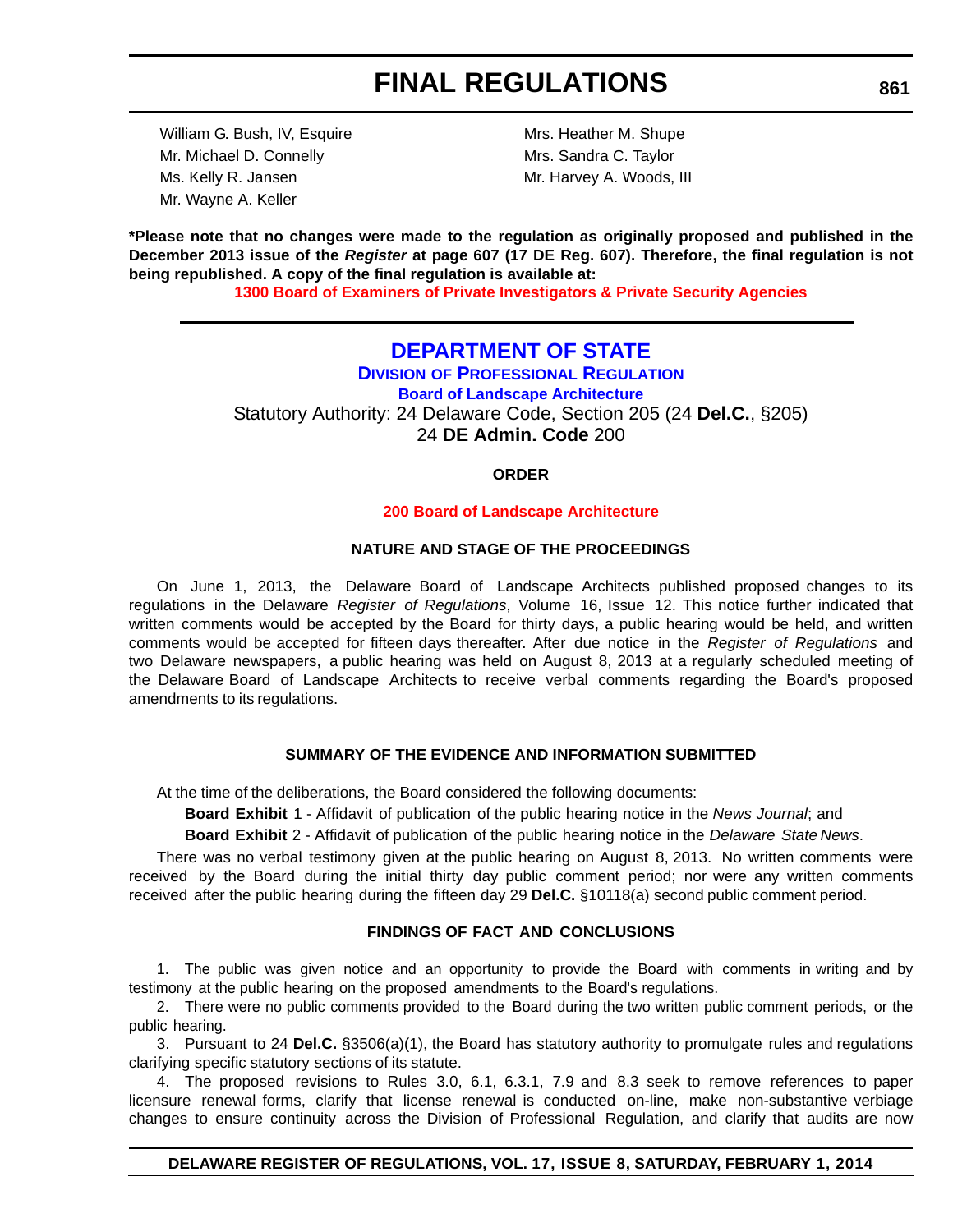# **FINAL REGULATIONS**

conducted after renewal, rather than before.

5. Having received no public comments, the Board finds no reason to amend the regulations as proposed.

#### **DECISION AND EFFECTIVE DATE**

The Board hereby adopts the changes to its rules and regulations as proposed, to be effective 10 days following publication of this order in the *Register of Regulations*. The new regulations are attached hereto as Exhibit A.

**SO ORDERED** this 14<sup>th</sup> day of November, 2013.

#### **BY THE DELAWARE BOARD OF LANDSCAPE ARCHITECTS**

Jeffrey Clark, RLA

Eric Wahl, President **Rachel Dunning, Treasurer** Rachel Dunning, Treasurer William Bullock **Victor** Communiculary Seemans, RLA, Secretary

**\*Please note that no changes were made to the regulation as originally proposed and published in the June 2013 issue of the** *Register* **at page 1259 (16 DE Reg. 1259). Therefore, the final regulation is not being republished. A copy of the final regulation is available at:**

**[200 Board of Landscape Architecture](http://regulations.delaware.gov/register/february2014/final/17 DE Reg 861 02-01-14.htm)**

#### **DIVISION [OF PROFESSIONAL REGULATION](http://dpr.delaware.gov/)**

Statutory Authority: 24 Delaware Code, Section 1106(a)(1) (24 **Del.C.** §1106(a)(1)) 24 **DE Admin. Code** 1100

#### **ORDER**

#### **[1100 Board of Dentistry and Dental Hygiene](#page-4-0)**

On September 1, 2013, the Delaware Board of Dentistry and Dental Hygiene published proposed changes to its regulations in the Delaware *Register of Regulations*, Volume 17, Issue 3. This notice further indicated that written comments would be accepted by the Board for thirty days, a public hearing would be held, and written comments would be accepted for fifteen days thereafter. After due notice in the *Register of Regulations* and two Delaware newspapers, a public hearing was held on October 24, 2013 at a regularly scheduled meeting of the Delaware Board of Dentistry and Dental Hygiene to receive verbal comments regarding the Board's proposed amendments to its regulations.

#### **SUMMARY OF THE EVIDENCE AND INFORMATION SUBMITTED**

At the time of the deliberations, the Board considered the following documents:

**Board Exhibit 1** - Affidavit of publication of the public hearing notice in the *News Journal*; and

**Board Exhibit 2** - Affidavit of publication of the public hearing notice in the *Delaware State News*.

There was no verbal testimony given at the public hearing on October 24, 2013. No written comments were received by the Board during the initial thirty day public comment period; nor were any written comments received after the public hearing during the fifteen day 29 **Del.C.** §10118(a) second public comment period.

#### **FINDINGS OF FACT AND CONCLUSIONS**

1. The public was given notice and an opportunity to provide the Board with comments in writing and by testimony at the public hearing on the proposed amendments to the Board's regulations.

2. There were no public comments provided to the Board during the two written public comment periods,

## **DELAWARE REGISTER OF REGULATIONS, VOL. 17, ISSUE 8, SATURDAY, FEBRUARY 1, 2014**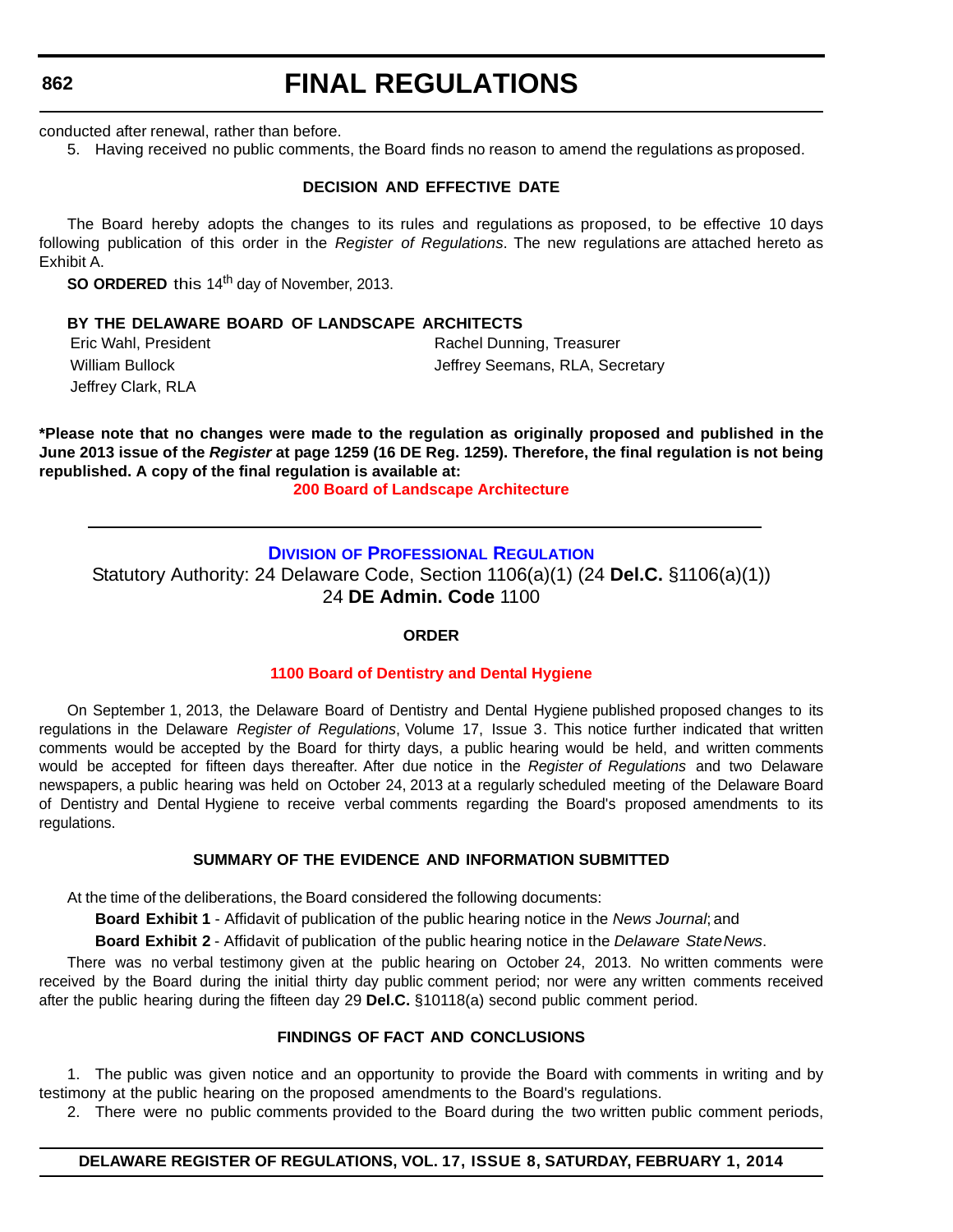or the public hearing.

3. Pursuant to 24 **Del.C.** §1106(a)(1) the Board has statutory authority to promulgate rules and regulations clarifying specific statutory sections of its statute.

4. The proposed changes add a new section to the Board's regulations, at 12.0, *et. seq.* The proposed additions define unprofessional conduct within the practice of dentistry and dental hygiene and list examples of such conduct.

5. The public was given notice and an opportunity to provide the Board with comments in writing and by testimony at the public hearing on the proposed changes to the Board's rules and regulations.

6. Having received no public comments, the Board finds no reason to amend the regulations as proposed.

#### **DECISION AND ORDER CONCERNING THE REGULATIONS**

NOW THEREFORE, pursuant to 24 **Del.C.** §1106(a)(1) and for the reasons set forth above, the Board of Dentistry and Dental Hygiene does hereby ORDER that the regulations be, and that they hereby are, adopted and promulgated as set forth in the Delaware *Register of Regulations* on September 1, 2013. The effective date of this Order is ten days from the date of its publication in the Delaware *Register of Regulations,* pursuant to 29 **Del.C.** §10118(g).

The new regulations are attached hereto as Exhibit A.

**SO ORDERED** this 19th day of December, 2013.

#### **BOARD OF DENTISTRY AND DENTAL HYGIENE**

John Lenz, DDS, President Blair Jones, DMD Brian McAllister, DDS, Secretary Thomas A. Mercer, DMD Cheryl Calicott-Trawick, Public Member Lucinda Bunting, DMD June Ewing, Public Member Joan Madden, RDH Nathaniel Gibbs, Public Member

**\*Please note that no changes were made to the regulation as originally proposed and published in the September 2013 issue of the** *Register* **at page 307 (17 DE Reg. 307). Therefore, the final regulation is not being republished. A copy of the final regulation is available at:**

**[1100 Board of Dentistry and Dental Hygiene](http://regulations.delaware.gov/register/february2014/final/17 DE Reg 862 02-01-14.htm)**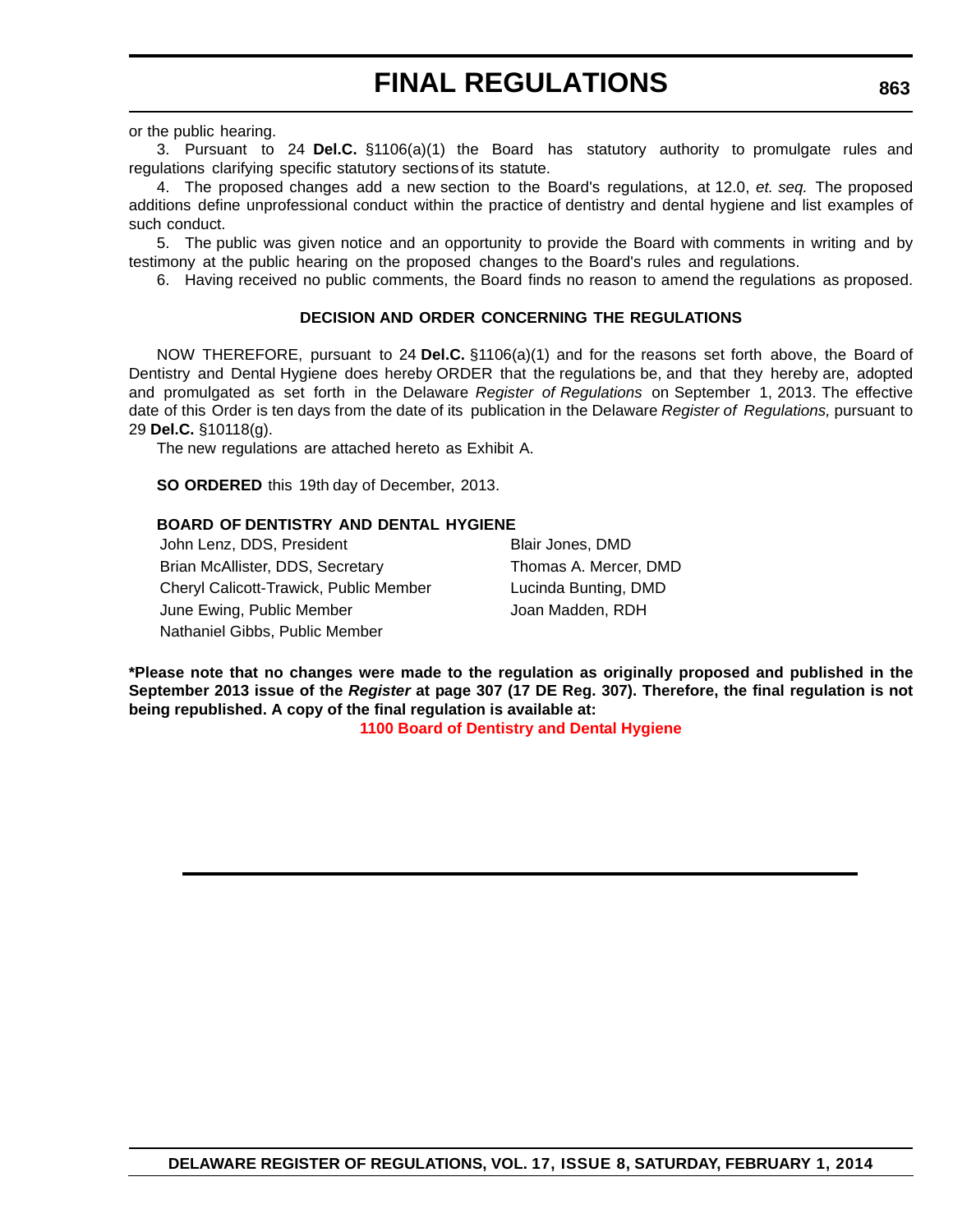## **[DELAWARE MANUFACTURED HOME RELOCATION AUTHORITY](http://demhra.delaware.gov/) [PUBLIC NOTICE](#page-4-0)**

### **202 Rent Increase Dispute Resolution Procedures**

AND NOW, this 8th day of January, 2014, the Delaware Manufactured Home Relocation Authority (the "Authority"), issues the following Order and Public Notice:

1. Pursuant to its statutory authority, at the Authority's board meeting held on January 7, 2014, the Authority adopted a resolution proposing for adoption a comprehensive set of regulations and guidelines (the "Proposed Regulations") to be used in the administration of the Rent Justification Dispute Procedures set forth in 25 **Del.C.** §7043.

2. The Rent Justification Dispute Procedures, by statute, apply to all manufactured home community leases expiring on or after November 30, 2013. Due to time restraints, it was necessary to establish emergency regulations to provide manufactured home community owners and tenants with guidelines and procedures to be used pending the adoption of final regulations and guidelines by the Authority.

3. The emergency regulations, which were published in the Delaware *Register of Regulations* at **17 Del. Reg. 267 (09/01/13)**, are scheduled to expire on March 9, 2014.

4. After considering any and all comments to the emergency regulations, the Authority has decided to submit for public comment final "Proposed Regulations".

NOW THEREFORE, for the reasons set forth above, IT IS ORDERED:

1. That the "Rent Increase Dispute Resolution Procedures" (the "Proposed Regulations") attached hereto as Exhibit A are proposed for adoption pursuant to 25 **Del.C.** §7011 and §7043. The Proposed Regulations herein shall be published in the Delaware *Register of Regulations* on February 1, 2014 to provide the public with an opportunity to submit written comments for a period of 30 days after the "Proposed Regulations" are published in the Delaware *Register of Regulations*.

2. Copies of the Proposed Regulations are available by contacting Susanne Lantz, Executive Director of the Authority, at 1675 S. State Street, Suite E, Dover, DE 19901, 302-674-7768.

3. The Authority will entertain written comments to the Proposed Regulations. Anyone wishing to submit written comments should submit such comments by March 2, 2014 to Susanne Lantz, Executive Director of the Authority, at 1675 S. State Street, Suite E, Dover, DE 19901.

4. The Authority shall transmit a copy of this Order and the Proposed Regulations to the Delaware Registrar of Regulations for publication in the next issue of the Delaware *Register of Regulations*.

5. That the Authority reserves the right to hereafter alter, amend, or waive the Regulations adopted herein to the extent that the same may be allowed by law.

6. That the Authority reserves the jurisdiction and power to enter such further orders in this matter as may be deemed necessary or proper.

BY ORDER OF THE AUTHORITY: Mitch Crane, Chairperson Dated: January 8, 2014

## **[DEPARTMENT OF AGRICULTURE](http://dda.delaware.gov/harness/index.shtml) HARNESS RACING COMMISSION [PUBLIC NOTICE](#page-4-0) 501 Harness Racing Rules and Regulations**

The Delaware Harness Racing Commission, pursuant to 3 **Del.C.** §10005, proposes to change its Rules in Section 6.0- 6.1.2.2, 6.1.2.3, 6.1.2.4 in Section 7- 7.3.5, 7.6.13.14.1.1, 7.6.13.14.1.1.1, 7.6.13.14.1.3, 7.6.13.14.3.4, 7.6.13.14.2.6, 7.6.13.14.2.7 and 7.6.13.14.2.7.1 The Commission will hold a public hearing on the proposed rule changes at Dover Downs on March 11, 2014 at 10:15 am. Written comments should be sent to Mark Davis, Racing Administrator of the Delaware Harness Racing Commission, Department of Agriculture, 2320 South DuPont Highway, Dover, DE 19901. Written comments will be accepted for thirty (30) days from the date of publication in the *Register of Regulations* on February 1, 2014.

## **DELAWARE REGISTER OF REGULATIONS, VOL. 17, ISSUE 8, SATURDAY, FEBRUARY 1, 2014**

**864**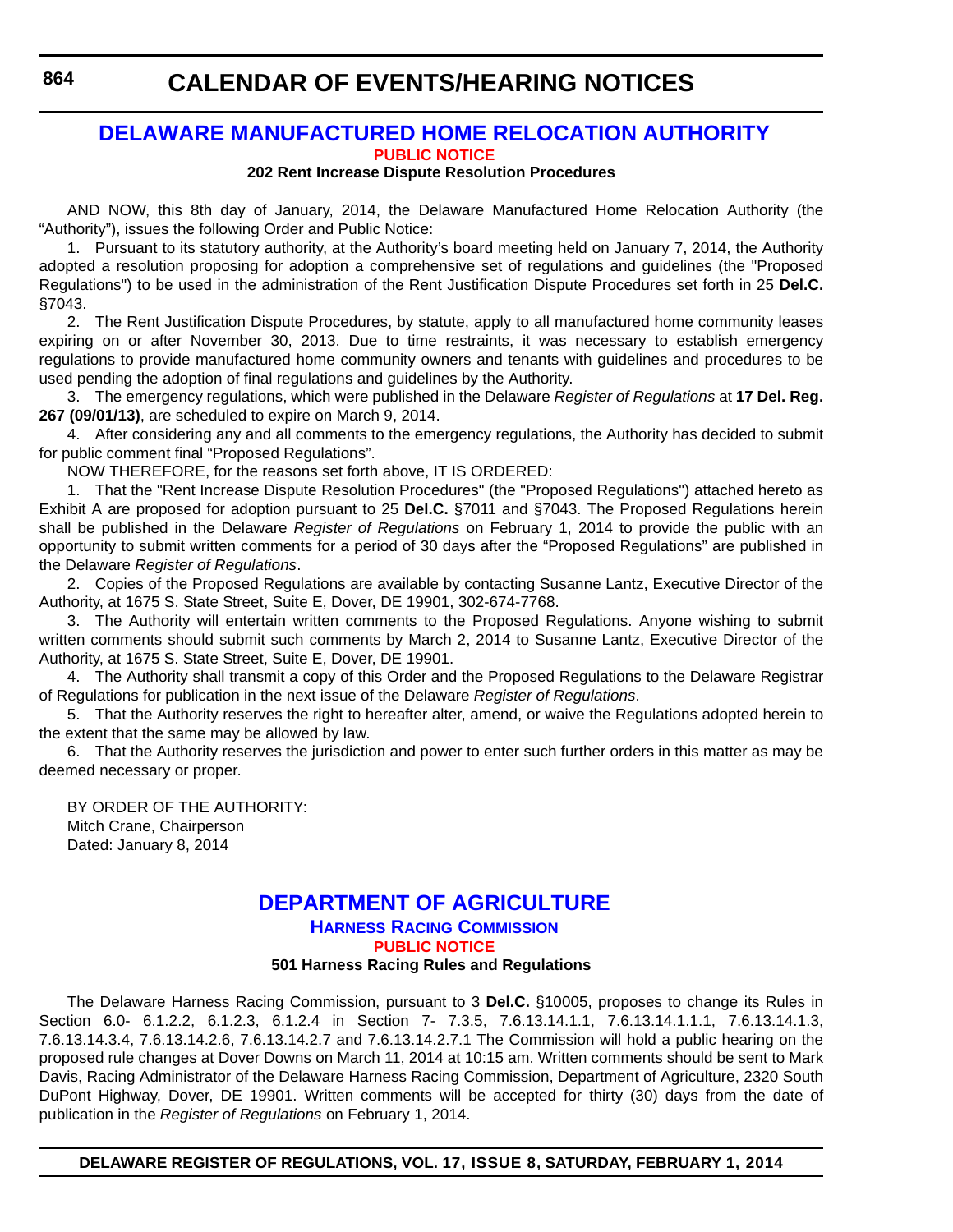The proposed changes are for the purpose of updating the Rules to reflect current policies, practices and procedures. Copies are published online at the *Register of Regulations* website: [http://regulations.delaware.gov/ser](http://regulations.delaware.gov/services/current_issue.html)[vices/current\\_issue.html](http://regulations.delaware.gov/services/current_issue.html) A copy is also available for inspection at the Harness Racing Commission office.

## **[DEPARTMENT OF EDUCATION](http://www.doe.k12.de.us/) [PUBLIC NOTICE](#page-4-0)**

The State Board of Education will hold its monthly meeting on Thursday, February 20, 2014 at 1:00 p.m. in the Townsend Building, Dover, Delaware.

# **[DEPARTMENT OF HEALTH AND SOCIAL SERVICES](http://www.dhss.delaware.gov/dhss/dmma/)**

**DIVISION OF MEDICAID AND MEDICAL ASSISTANCE**

**[PUBLIC NOTICE](#page-4-0)**

**Title XIX Medicaid State Plan - Reimbursement Methodology for Inpatient Hospital Outlier Services**

In compliance with the State's Administrative Procedures Act (APA - Title 29, Chapter 101 of the **Delaware Code**) with 42 CFR §447.205, and under the authority of Title 31 of the **Delaware Code**, Chapter 5, Section 512, Delaware Health and Social Services (DHSS) / Division of Medicaid and Medical Assistance (DMMA) is amending the Title XIX Medicaid State Plan regarding inpatient hospital services, specifically, *Medicaid Inpatient Hospital Outlier Payments*.

Any person who wishes to make written suggestions, compilations of data, testimony, briefs or other written materials concerning the proposed new regulations must submit same to Sharon L. Summers, Planning & Policy Development Unit, Division of Medicaid and Medical Assistance, 1901 North DuPont Highway, P.O. Box 906, New Castle, Delaware 19720-0906 or by fax to (302) 255-4454 by March 3, 2014.

The action concerning the determination of whether to adopt the proposed regulation will be based upon the results of Department and Division staff analysis and the consideration of the comments and written materials filed by other interested persons.

**NOTE:** Previous notice to the public, published in the December 24, 2013 issue of the *News Journal* and the December 25, 2013 issue of the *Delaware State News*, originally posted the effective date as January 1, 2014. Please note that the effective date for the proposed change in reimbursement methodology is now March 1, 2014.

The payment adjustment state plan amendment is subject to the approval of the Centers for Medicare and Medicaid Services (CMS).

## **DIVISION OF PUBLIC HEALTH AUTHORITY ON RADIATION P[ROTECTION](http://www.dhss.delaware.gov/dhss/dph/index.html) Delaware Radiation Control Regulations [PUBLIC NOTICE](#page-4-0)**

The Office of Radiation Control, Health Systems Protection Section, Division of Public Health, Department of Health and Social Services, is proposing revisions to three State of Delaware Radiation Control Regulations. Due to the extensive number of amendments the Division has concluded that this set of three current regulations should be repealed and replaced in their entirety with the proposed regulations being published. The purpose of the amendments is to update the requirements so that they are in concert with current healthcare standards and to align them more closely with current state administrative code and federal requirements. On February 1, 2014, the Division plans to publish as proposed the amended regulations specified below, and hold them out for public comment per Delaware law.

A public hearing will be held on February 24, 2014 at 3:00 p.m. in the First Floor Conference Room, located in the Jesse Cooper Building, 417 Federal Street, Dover, Delaware.

Copies of the proposed regulations are available for review in the February 1, 2014 edition of the Delaware *Register of Regulations*, accessible online at: http://regulations.delaware.gov or by calling the Office of Radiation

## **DELAWARE REGISTER OF REGULATIONS, VOL. 17, ISSUE 8, SATURDAY, FEBRUARY 1, 2014**

**865**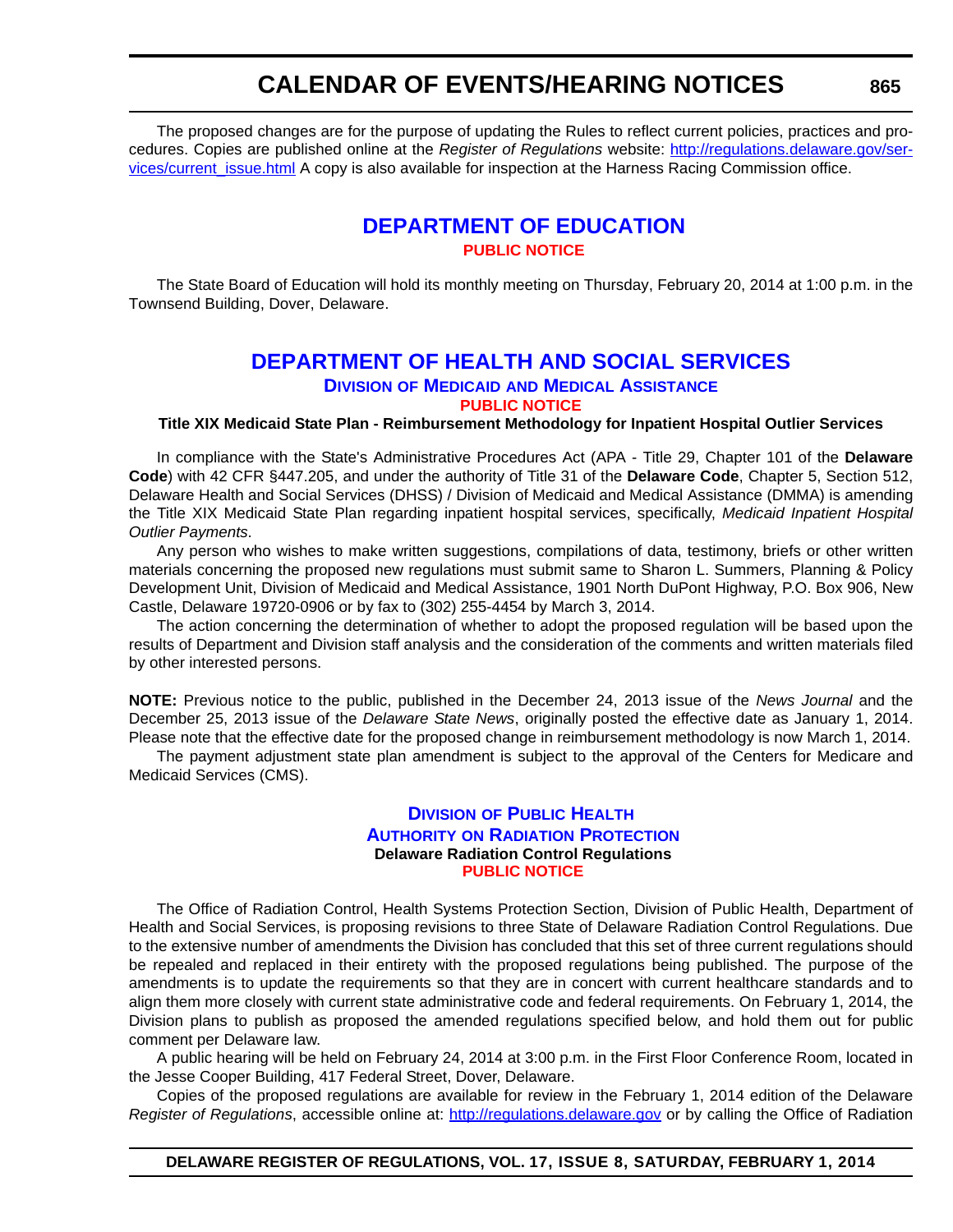**866**

## **CALENDAR OF EVENTS/HEARING NOTICES**

Control at (302) 744-4546.

Any person who wishes to make written suggestions, testimony, briefs or other written materials concerning the proposed regulations must submit same to Deborah Harvey by Friday, March 7, 2014 at:

Deborah Harvey Division of Public Health 417 Federal Street Dover, DE 19901 Email: Deborah.Harvey@state.de.us Phone: (302) 744-4700

## **[DEPARTMENT OF NATURAL RESOURCES AND ENVIRONMENTAL](http://www.dnrec.delaware.gov/wr/Pages/Default.aspx) CONTROL**

## **DIVISION OF WATER RESOURCES**

**[REGISTER NOTICE](#page-4-0)**

### **7401 Surface Water Quality Standards**

The amended Surface Water Quality Standards presented here are the result of a review of the Standards that started with Start Action Notice #2013-32 in 2013. Department staff reviewed factors affecting human health criteria, Environmental Protection Agency (EPA) documents, staff recommendations, and documents related to site-specific criteria for the tidal Murderkill River. A markup of proposed amendments to the Surface Water Quality Standards was prepared for the Register. To ensure compliance with the Clean Water Act and EPA regulations, the State of Delaware, in accordance with 7 **Del.C.** §6010, will amend the State of Delaware Surface Water Quality Standards.

A public hearing on these regulations is scheduled for 5:00 PM on February 27, 2014 in the DNREC Auditorium located in the Richardson & Robbins Building at 89 Kings Highway, Dover, DE, with comments accepted until March 14, 2014.

Additional information, copies of the regulation and supporting documents are available on the internet at this URL: [http://www.dnrec.state.de.us/DNREC2000/Divisions/Water/WaterQuality/Standards.htm.](http://www.dnrec.state.de.us/DNREC2000/Divisions/Water/WaterQuality/Standards.htm) To request a copy of the proposed revisions to the regulations please contact David Wolanski, Watershed Assessment and Management Section at (302) 739-9939 or by email at [david.wolanski@state.de.us](mailto:david.wolanski@state.de.us).

The procedures for adopting regulations are established in 7 **Del.C.** §6006 and 29 **Del.C.** Chapter 101. Inquiries regarding comments should be directed to Robert Haynes at (302) 739-9039. Written comments should be addressed to: David Wolanski, Watershed Assessment and Management Section, Silver Lake Plaza-Suite 220, 820 Silver Lake Blvd, Dover, DE 19904-2464. Electronic versions of comments are preferred; please e-mail comments to David Wolanski at [david.wolanski@state.de.us](mailto:david.wolanski@state.de.us)

## **DIVISION OF WATERSHED S[TEWARDSHIP](http://www.dnrec.delaware.gov/swc/Pages/default.aspx) [PUBLIC NOTICE](#page-4-0) 7408 TMDLs for the Murderkill River Watershed**

The Department of Natural Resources and Environmental Control (DNREC) plans to conduct a Public Hearing regarding proposed amendments to the Total Maximum Daily Loads (TMDLs) Regulation for nutrients and oxygen consuming materials for the Murderkill River Watershed, which was promulgated in June of 2005. A TMDL sets a limit on the amount of a pollutant that can be discharged into a waterbody and still meet water quality standards. TMDLs are composed of Waste Load Allocations (WLAs) for point source discharges, Load Allocations (LAs) for nonpoint sources, and a Margin of Safety (MOS) to account for uncertainties.

Since promulgation of the 2005 Murderkill River TMDLs, a multi-year monitoring, research, and modeling study of Murderkill River Watershed by DNREC and other cooperating agencies and institutions resulted in proposing scientifically-based, site-specific dissolved oxygen and nutrient criteria for the tidal Murderkill River. This proposed amendment of the WLA component of the 2005 TMDLs is to comply with these new site-specific dissolved oxygen

## **DELAWARE REGISTER OF REGULATIONS, VOL. 17, ISSUE 8, SATURDAY, FEBRUARY 1, 2014**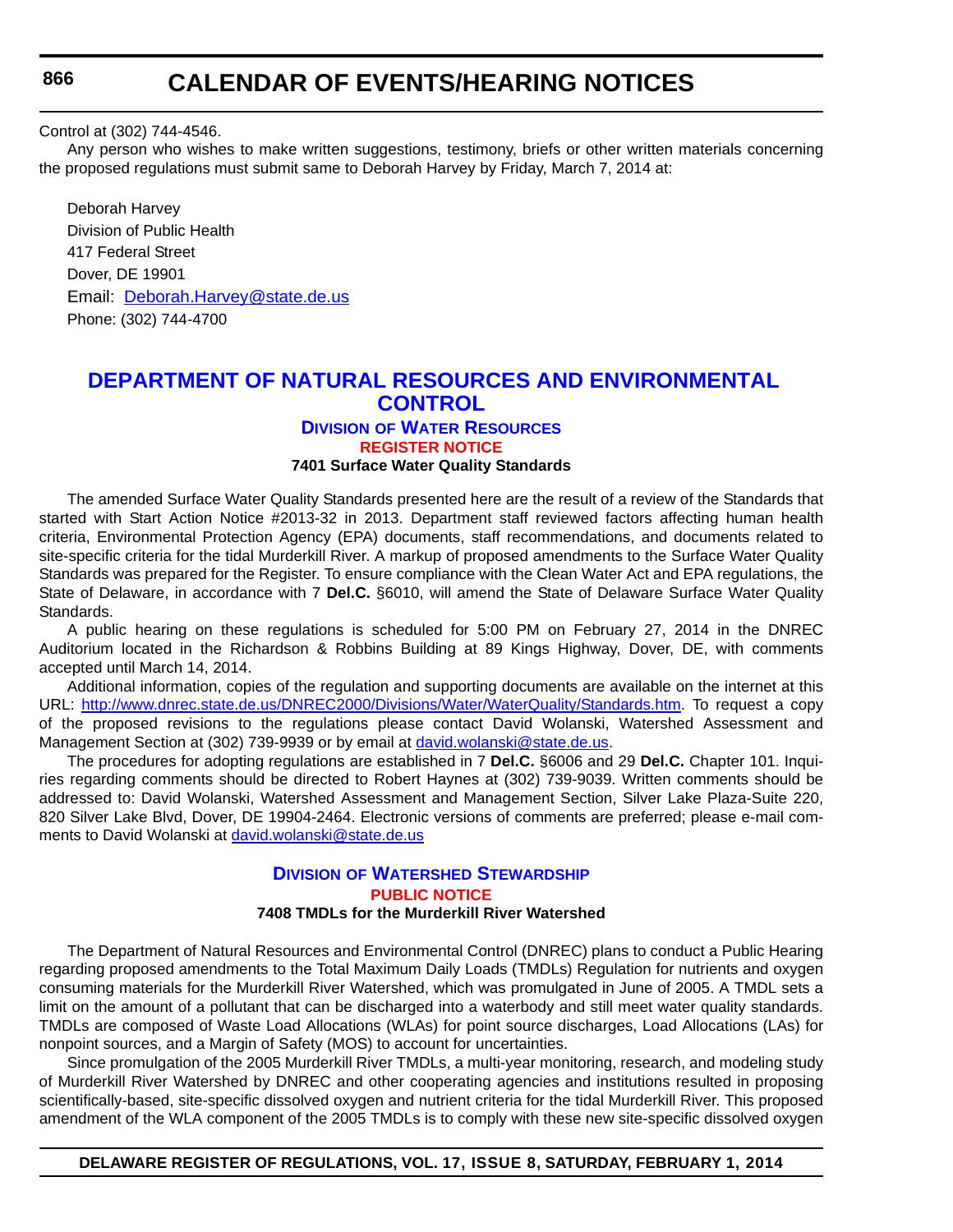and nutrient criteria for the tidal Murderkill River.

The Public Hearing on proposed amendments to the 2005 Murderkill River Watershed TMDLs Regulation will be held at 5:00 p.m., Thursday, February 27, 2014, in the DNREC Auditorium, 89 Kings Highway, Dover, Delaware.

Please send written comments to Hassan Mirsajadi, Watershed Assessment and Management Section, Division of Watershed Stewardship, Department of Natural Resources and Environmental Control, 820 Silver Lake Boulevard, Suite 220, Dover, DE 19904-2464, (302) 739-9939, facsimile: (302) 739-6140, email: (Hassan.Mirsajadi@state.de.us). All written comments must be received by March 14, 2014. Electronic submission is preferred.

Copies of the Proposed amendments to the 2005 Murderkill River Watershed TMDL Regulation and technical support documents are available on the Department's website at [http://www.dnrec.delaware.gov/swc/wa/Pages/](http://www.dnrec.delaware.gov/swc/wa/Pages/WatershedAssessmentTMDLs.aspx) [WatershedAssessmentTMDLs.aspx](http://www.dnrec.delaware.gov/swc/wa/Pages/WatershedAssessmentTMDLs.aspx) or by contacting Hassan Mirsajadi, Watershed Assessment and Management Section, Division of Watershed Stewardship, Department of Natural Resources and Environmental Control, 820 Silver Lake Boulevard, Suite 220, Dover, DE 19904-2464, (302) 739-9939, facsimile: (302) 739-6140.

## **[DEPARTMENT OF STATE](http://dpr.delaware.gov/)**

## **DIVISION OF PROFESSIONAL REGULATION [PUBLIC NOTICE](#page-4-0)**

### **100 Board of Accountancy**

The Delaware Board of Accountancy, pursuant to 24 **Del.C.** §105(a)(1), proposes to revise its rules and regulations. The proposed addition to the regulation seeks to clarify the regulation to address unintended consequences resulting from the existing language.

The Board will hold a public hearing on the proposed rule change on April 23, 2014 at 9:30 AM, Second Floor Conference Room B, Cannon Building, 861 Silver Lake Blvd., Dover, DE 19904. Written comments should be sent to LaTonya Brown, Administrator for the Delaware Board of Accountancy, Cannon Building, 861 Silver Lake Blvd., Dover, DE 19904. Written comments will be accepted until May 8, 2014.

## **DIVISION OF P[ROFESSIONAL](http://dpr.delaware.gov/) REGULATION 1900 Board of Nursing [PUBLIC NOTICE](#page-4-0)**

The Delaware Board of Nursing, pursuant to 24 **Del.C.** §1904(c), proposes to revise regulations 6.6.1.5, 6.8.5, 6.9.2, 8.11.4, 9.6.1, and 2.4.1.5. The proposed changes clarify the process for renewing licenses in light of the sole option for renewal, the on-line renewal, and eradication of the paper renewal. The changes to 2.4.1.5 are nonsubstantive and are merely an attempt to clarify a prior change that did not include appropriate renumbering and retitling of the regulations.

The Board will hold a public hearing on the proposed regulation change on March 12, 2014 at 1:00 p.m., Second Floor Conference Room A, Cannon Building, 861 Silver Lake Blvd., Dover, DE 19904. Written comments should be sent to Dr. Pamela Zickafoose, Executive Director of the Delaware Board of Nursing, Cannon Building, 861 Silver Lake Blvd., Dover, DE 19904. Written comments will be accepted until March 27, 2014 pursuant to 29 **Del.C.** §10118(a).

### **DIVISION OF P[ROFESSIONAL](http://dpr.delaware.gov/) REGULATION**

#### **2700 Board of Registration for Professional Land Surveyors [PUBLIC NOTICE](#page-4-0)**

The Delaware Board of Professional Land Surveyors, in accordance with 24 **Del.C.** §2706(a)(1), has proposed revisions to its rules and regulations. The proposed revisions to the Rules and Regulations are intended to allow professional development hours to be obtained by online courses. The additional changes are of an administrative nature.

The Board will hold a public hearing on the proposed rule changes on March 20, 2014 at 8:30 a.m., Second Floor Conference Room A, Cannon Building, 861 Silver Lake Blvd., Dover, DE 19904. Written comments should be

**DELAWARE REGISTER OF REGULATIONS, VOL. 17, ISSUE 8, SATURDAY, FEBRUARY 1, 2014**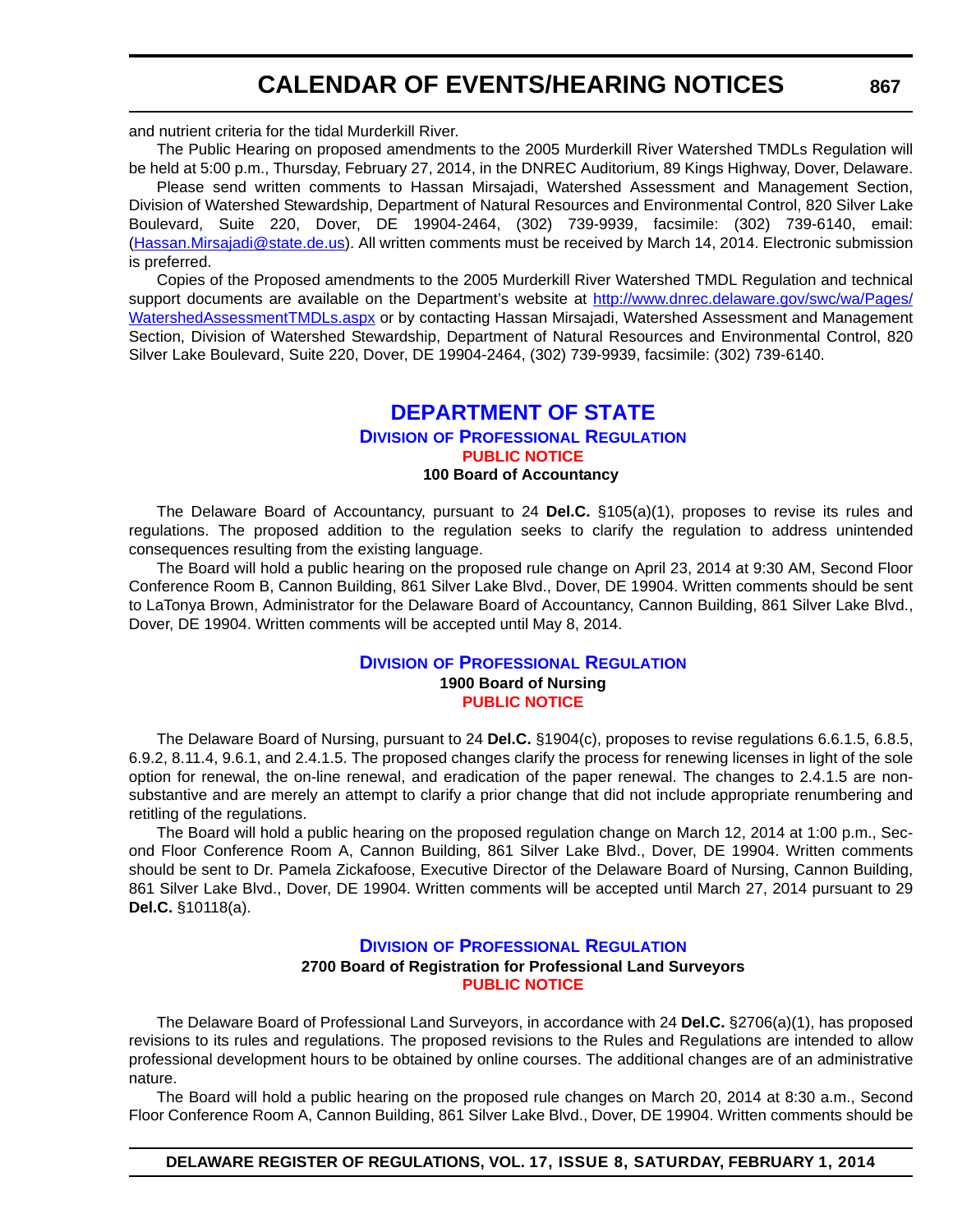sent to Amanda McAtee, Administrator of the Delaware Board of Professional Land Surveyors, Cannon Building, 861 Silver Lake Blvd., Dover, DE 19904. Written comments will be accepted until April 3, 2014.

## **DIVISION OF PROFESSIONAL REGULATION [Board of Veterinary Medicine](http://dpr.delaware.gov/) [PUBLIC NOTICE](#page-4-0) 3300 Board of Veterinary Medicine**

Pursuant to 24 **Del.C.** §3306(a)(1), the Board of Veterinary Medicine has proposed revisions to its rules and regulations.

A public hearing will be held on March 11, 2014 at 1:15 p.m. in the second floor conference room A of the Cannon Building, 861 Silver Lake Boulevard, Dover, Delaware, where members of the public can offer comments. Anyone wishing to receive a copy of the proposed rules and regulations may obtain a copy from the Board of Veterinary Medicine, 861 Silver Lake Boulevard, Dover, Delaware 19904. Persons wishing to submit written comments may forward these to the Board at the above address. Pursuant to 29 **Del.C.** §10118(a), the final date to receive written comments will be March 26, 2014, which is 15 days following the public hearing. The Board will deliberate on all of the public comments at its regularly scheduled meeting on April 8, 2014 at 1:15 p.m., at which time the Board will decide whether to adopt the revisions as proposed.

The Board proposes amendments to Rule 11.0, addressing licensure of veterinary technicians. The revisions strike all references to licensure by educational and/or experiential alternatives. Pursuant to 24 **Del.C.** §3319(a)(1), these alternative methods of licensure expired effective October 1, 2013. As of October 1, 2013, all applicants for licensure as a veterinary technician must show a degree from a veterinary technician program accredited by the AVMA or from a foreign veterinary program approved by the AVMA. Other changes are needed to be consistent with Division of Professional Regulation procedures. Specifically, license renewal is accomplished online and the licensee attests to completion of the required continuing education.

## **OFFICE OF THE STATE BANKING C[OMMISSIONER](http://banking.delaware.gov/) [PUBLIC NOTICE](#page-4-0)**

## **Notice of Proposed Amendments to Regulations of the State Bank Commissioner**

#### **Summary**

The State Bank Commissioner proposes to amend 16 Regulations adopted in accordance with Title 5, Chapter 21 (Mortgage Loan Brokers), Chapter 22 (Licensed Lenders) and Chapter 29 (Financing the Sale of Motor Vehicles). Regarding Title 5, Chapter 21 (Mortgage Loan Brokers), the proposed amended Regulations are 2101 (Operating Regulation), 2102 (Minimum Records), 2103 (Schedule of Charges), 2104 (Minimum Disclosure and Agreement Requirements), 2105 (Report of Delaware Loan Volume), and 2106 (Report of Delaware Assets). Regarding Title 5, Chapter 22 (Licensed Lenders), the proposed amended Regulations are 2201 (Operating Regulation), 2202 (Minimum Records), 2203 (Schedule of Charges), 2204 (Surety Bond or Irrevocable Letter of Credit), 2205 (Report of Delaware Loan Volume), and 2206 (Report of Delaware Assets). Regarding Title 5, Chapter 29 (Financing the Sale of Motor Vehicles), the proposed amended Regulations are 2901 (Operating Regulation), 2902 (Minimum Records), 2903 (Report of Delaware Loan Volume), and 2904 (Report of Delaware Assets). The purpose of the amended regulations is to clarify, streamline, and update the existing regulations for ease of understanding and increased relevance to current licensee operations. Other regulations issued by the State Bank Commissioner are not affected by this proposal. The State Bank Commissioner is issuing these proposed regulations in accordance with Title 5 of the Delaware Code. This notice is issued pursuant to the requirements of Subchapter III of Chapter 11 and Chapter 101 of Title 29 of the Delaware Code.

#### **Comments**

A copy of the proposed regulations is being published in the February 1, 2014 edition of the Delaware *Register of Regulations*. A copy is also on file in the Office of the State Bank Commissioner, 555 E. Loockerman Street, Suite 210, Dover, DE 19901 and is available for inspection during regular office hours. Copies are available upon request.

Interested parties may offer comments on the proposed regulations or submit written suggestions, data, briefs

**868**